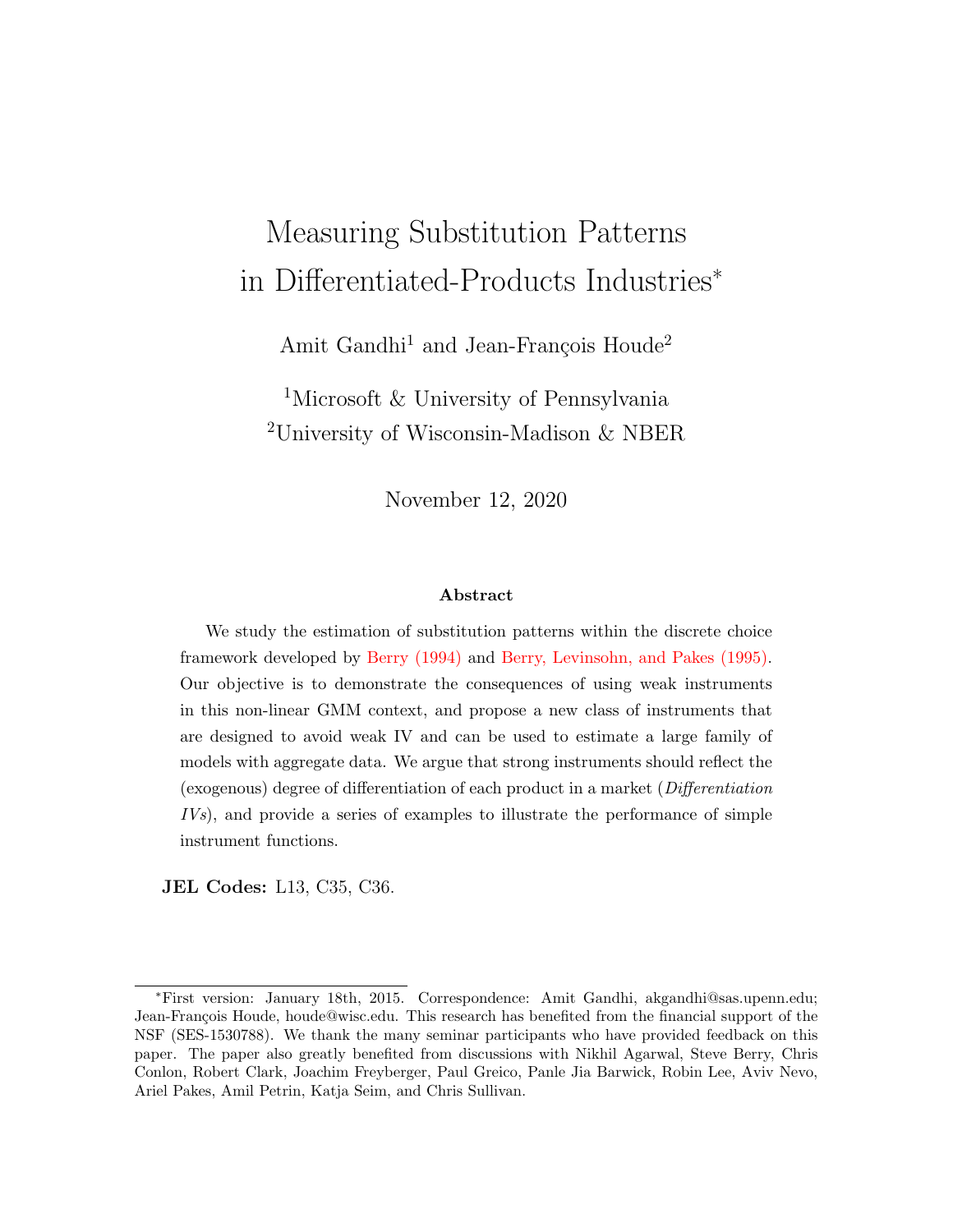# Introduction

The extent to which competing products are substitutable is central to empirical Industrial Organization (IO) because it is informative about magnitude of market power and consumer welfare in differentiated-product industries. The econometric framework proposed by [Berry \(1994\)](#page-51-0) and [Berry, Levinsohn, and Pakes \(1995\)](#page-51-1) is the leading approach for estimating demand in this context, and is increasingly popular as a revealed-preference method to measure quality and value-added in other empirical microeconomics fields.<sup>[1](#page-1-0)</sup> This class of models can approximate very rich substitution patterns by relaxing the Independence of Irrelevant Alternatives (IIA) assumption underlying logit/CES type demand structures, while at the same time also accounting for the presence of product-level unobservable attributes (to the econometrician).

This flexibility however complicates the identification and estimation of substitution patterns, since the introduction of non-IIA preferences creates a simultaneity problem associated with the joint determination of market shares and unobserved attributes. For instance, in a Nested-Logit model (special case of the random-coefficient model), the price and market shares of products in the same nest are correlated with the model residual; hence the need for separate Instrumental Variables (IV) [\(Berry 1994\)](#page-51-0). In the random-coefficient model, market-shares enter the model non-linearly, and the parameters governing substitution patterns are estimated using non-linear IV estimators. This class of estimators is notoriously sensitive to the presence of weak identification; a problem that is difficult to diagnose (e.g. [Stock and Wright 2000\)](#page-55-0).

The problem of weak identification has received little attention in the demand estimation literature, and a review of the empirical literature suggests that it is a potentially a pervasive problem. For instance, there are very few direct applications (known to us) that have found statistically and/or economically significant departures from IIA preferences relying solely on demand restrictions.<sup>[2](#page-1-1)</sup> In addition, commonly used moment conditions often lead to numerical optimization problems; another symptom of weak identification in non-linear models.[3](#page-1-2)

<span id="page-1-0"></span><sup>1</sup>Examples include models of residential and school sorting (e.g. [Bayer, Ferreira, and McMillan](#page-51-2) [2007,](#page-51-2) [Nielson 2017\)](#page-54-0), and models of adverse selection in insurance markets (e.g. [Starc 2014\)](#page-55-1).

<span id="page-1-1"></span><sup>2</sup>For instance, it is common to impose additional "cross-equation" restrictions originating from equilibrium supply assumptions (see [Berry et al. 1995,](#page-51-1) [Berry, Levinsohn, and Pakes 1999,](#page-52-0) [Eizenberg](#page-53-0) [2014\)](#page-53-0), micro moments (see [Petrin \(2002\)](#page-54-1) and [Berry, Levinsohn, and Pakes \(2004\)\)](#page-52-1), or by using more restrictive models of product differentiation such as the nested-logit or GEV models (e.g. [Verboven](#page-55-2) [1996,](#page-55-2) [Bresnahan, Stern, and Trajtenberg 1997\)](#page-52-2).

<span id="page-1-2"></span><sup>3</sup>See [Metaxoglou and Knittel \(2014\)](#page-53-1) and [Dube, Fox, and Su \(2012\)](#page-53-2) for a discussion of numerical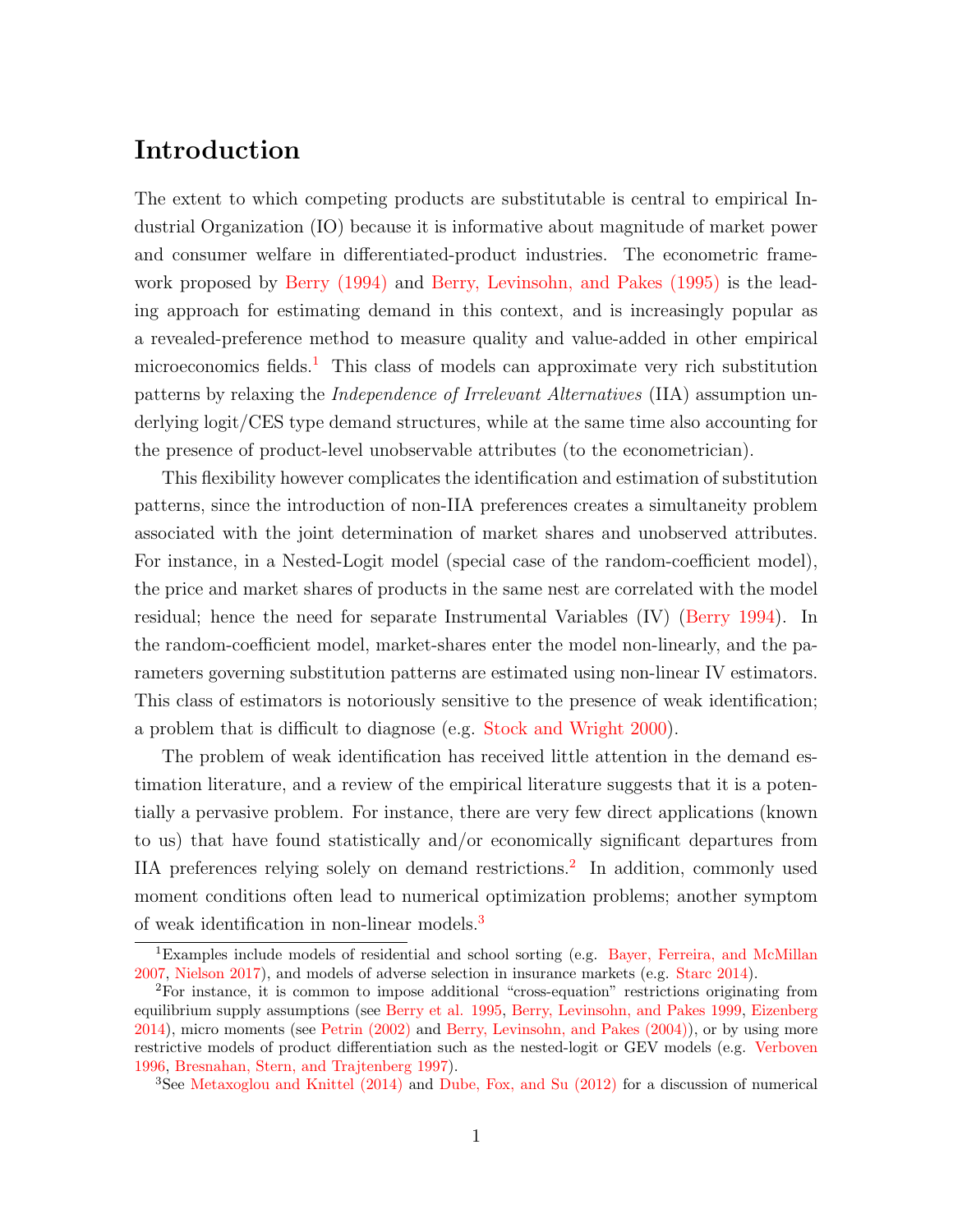Our goal in this paper is to develop a new class of strong instruments for estimating substitution patterns of demand. Strong instruments are relevant instruments that can flexibly estimate substitution patterns while also circumventing the weak identification challenges above.<sup>[4](#page-2-0)</sup>

In order to build strong instruments, we first theoretically examine the source of weak identification. Weak identification in non-linear problems arises when the residual function is weakly correlated with the instruments away from the true parameter value. As with linear models, the strength of this correlation is measured by regressing the residual function (endogenous variables) on the instruments. We refer to this regression as the "reduced form" of the model.

The main challenge for empirical work is that the strength of the reduced form relationship cannot be evaluated empirically without knowing the values of the parameters, e.g., there is no clear analogue of a first-stage regression that is typically employed for linear models in the non-linear context. In the demand estimation setting, this is compounded by the fact that the number of exogenous variables grows with number of products in a market, and therefore with the sample size.

Our main theoretical contribution is to show that this curse of dimensionality can be solved using implicit restrictions that the demand structure places on the reducedform. In particular we show that the reduced-form is a vector symmetric function of the distribution observed characteristics differences between a given product and the other products available in the same market. This property is rooted in the symmetry of the underlying demand function, which is valid in any linear random-utility model with linear preferences and exchangeable errors.

This result has important implications: an approximation to the reduced-form can be obtained using basis functions that summarize the distribution of characteristic differences (i.e. exogenous measures of differentiation). This implies that relevant instruments should measure the degree of differentiation of a product relative to others available in the market. Importantly the number of basis functions necessary to explain the (unknown) reduced-form is invariant to the number of products in the market. We propose a series of instrument functions that satisfy this property, and label them

problems/solutions in this context.

<span id="page-2-0"></span><sup>&</sup>lt;sup>4</sup>An alternative approach to deal with weak instruments is to estimate the model using estimators that are robust to weak identification (e.g. [Stock and Wright \(2000\)\)](#page-55-0). [Conlon \(2013\)](#page-52-3) for instance describes the properties of an Empirical Likelihood-based estimator applied to BLP, and demonstrates a weak identification problem associated with commonly used instruments.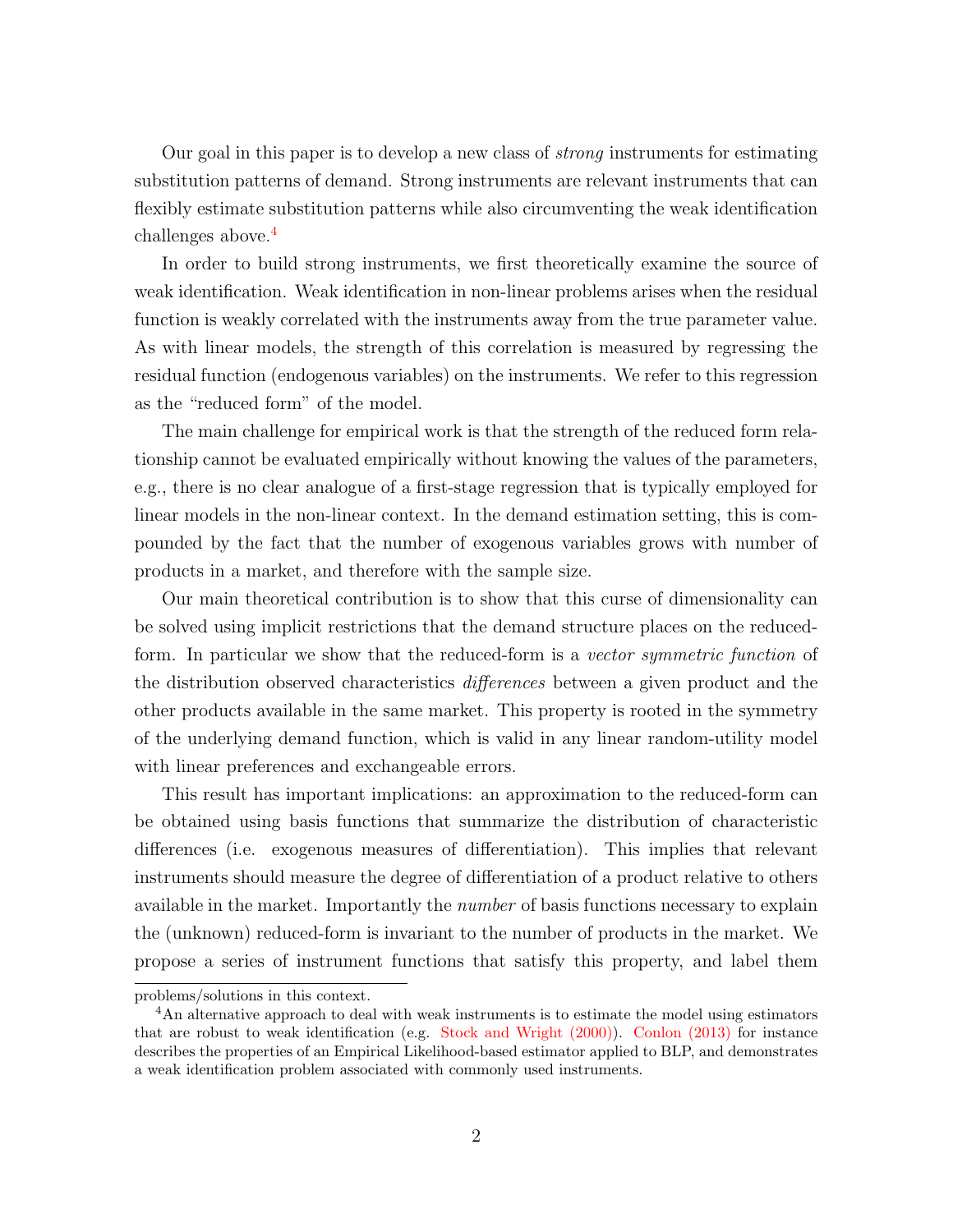#### Differentiation IVs.

Our second contribution is to the detection of weak instruments. We show that an instrument is weak if it fails to reject the null hypothesis of IIA preferences. This hypothesis can be tested by estimating the (linear) reduced-form of the model under Logit preferences. This reduced-form is also a symmetric function of the distribution of characteristics differences, and Differentiation IVs can therefore be used to test the IIA hypothesis. Importantly this test is not accompanied by a statistical criteria to determine when an instrument function is "too weak". However, it provides a useful approach the analyze empirically the sign and strength of the reduced-form relationships; despite the presence of a large number of endogenous variables, and the non-linearity of the model.

These two results suggest a sequential approach estimation. First, the theory can be used to construct candidate instruments; the form of which can vary depending the structure of the data. Second, researchers can evaluate the strength of the proposed instruments by testing the IIA hypothesis. We illustrate this approach empirically using Monte-Carlo simulations, and by estimating a model of demand for new cars.

Our simulation results show that the proposed instruments, by eliminating the weak IV problem, can improve substantially the precision of the estimates (by a factor of 10 in some cases), and the numerical performance and speed of the non-linear optimization algorithms used to estimate the parameters. We discuss how to adapt our identification strategies to settings with correlated random-coefficients, endogenous product attributes and large dimension problems. We also compare our results with the Optimal IV approximation proposed by [Berry, Levinsohn, and Pakes \(1999\),](#page-52-0) and a model with endogenous attributes identified using quasi-experiment variation.

We then illustrate the IIA test by revisiting the car application first studied by [Berry et al. \(1995\).](#page-51-1) We find statistically significant deviations from IIA along (at least) three dimensions: price, car size (doors), and air-conditioning. Using measures of differentiation along these three dimensions as instruments, and show that it is possible to precisely estimate the random-coefficient parameters (controlling for brand and market fixed-effects), without relying on restrictions external to the demand model (e.g. supply-side or external survey data). This is important, since ability to identify substitution patterns without relying on an equilibrium model of supply is central to the analysis of firm conduct in Industrial Organization [\(Bresnahan 1982,](#page-52-4) [Berry and](#page-52-5) [Haile 2014\)](#page-52-5).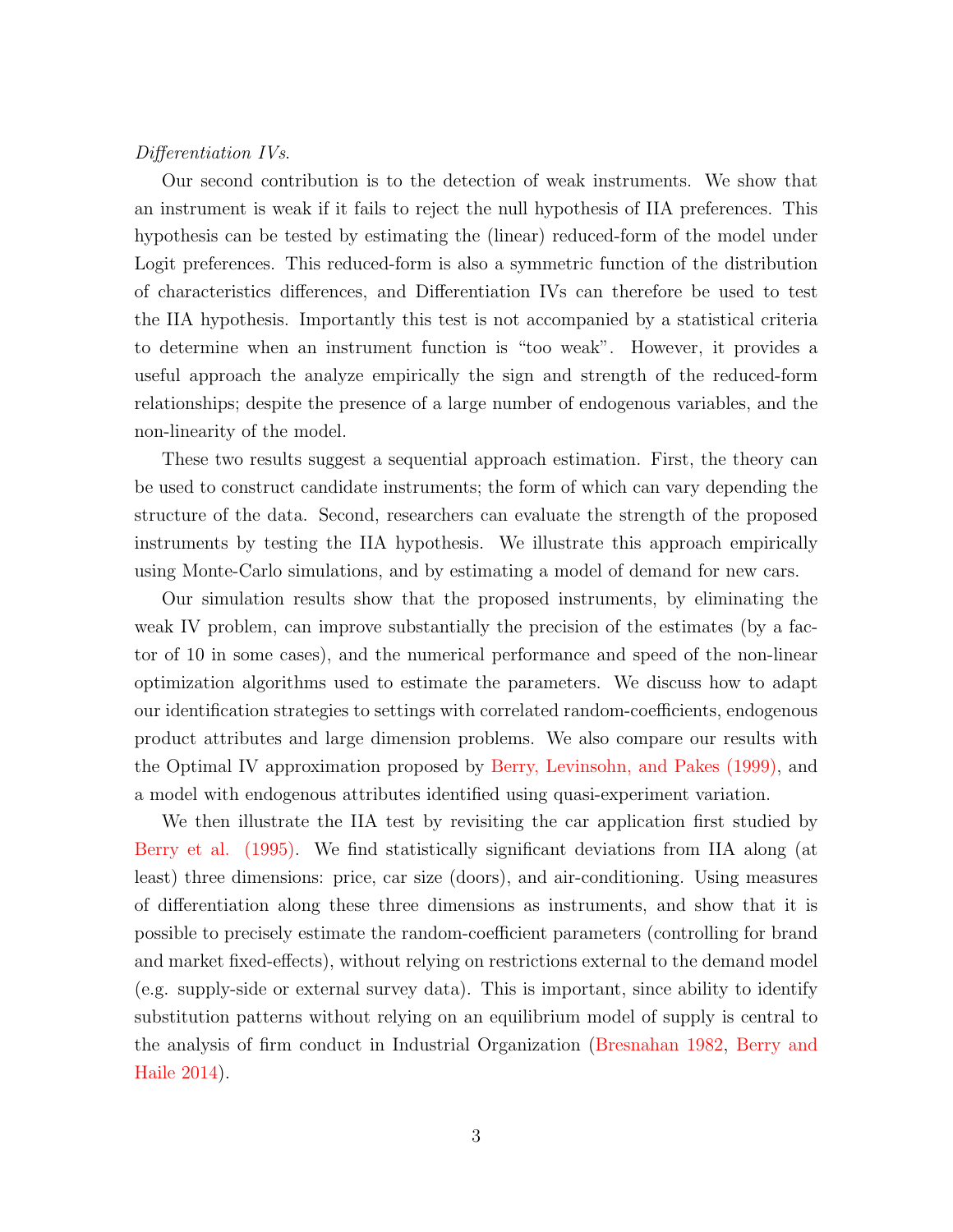A growing number of papers using our instruments confirm these results. The Differentiation IVs introduced in this paper have now been used to obtain precise estimates of substitution patterns in a variety of applied contexts, ranging from demand for cars [\(Miravete, Moral, and Thurk 2018,](#page-54-2) and Coşar, Grieco, and Tintelnot 2018), scanner data [\(Miller and Weinberg \(2017\),](#page-53-3) [Sullivan \(2020\),](#page-55-3) [Dube, Hortacsu, and Joo](#page-53-4) [\(2020\)\)](#page-53-4), and school choice [\(Singleton 2019\)](#page-54-3). See also [Conlon and Gortmaker \(2019\)](#page-52-7) for additional Monte-Carlo simulation results.

Our paper is related to a set of recent papers that have also raised concerns about the efficiency of instruments used in standard practice and explored alternative instrumental variable strategies for differentiated product demand models. Many of these papers are focused on approximating the optimal instruments for GMM under the conditional moment restrictions of the model in the sense of [Amemiya \(1977\)](#page-51-3) and [Chamberlain \(1987\).](#page-52-8) For example, [Reynaert and Verboven \(2013\)](#page-54-4) discussed the loss of efficiency associated with commonly used instruments, and analyze the small sample performance of the approximation to the optimal instruments proposed by [Berry et al.](#page-52-0) [\(1999\).](#page-52-0) [Salanie and Wolak \(2019\)](#page-54-5) propose an estimation and specification selection procedure based on the Gauss-Newton regression, which also rely on the Jacobian of the residual function.

The challenge with these approaches is that they require a starting value for the non-linear parameters that are in a reasonable vicinity of the true value, which itself requires an initial choice of instruments by the researcher to determine an initial value. If the initial instrumental variable are weak, these optimal IV refinements will have a difficult time escaping the weak-IV regime.

Our approach is ultimately complementary to these methodologies by focusing on the weak instruments problem directly. Differentiation IVs can be used as in input to these procedures by obtaining initial estimates that are not subject to the weak IV problems. An approximation to the Optimal IV using these approaches can be used to obtain further efficiency gains. As discussed in [Conlon and Gortmaker \(2019\),](#page-52-7) this is now considered the empirical "best practice" for estimating this class of models. However Differentiation IV's have applications beyond sheer efficiency of estimation and can be used to estimate, test, and compare different models of product differentiation. This arises because a key advantage of our approach is that our characterization of the reduced-form *does not* depend on the distribution of the random-coefficient, or on the value of the parameters. Having instruments that are agnostic to the parametrization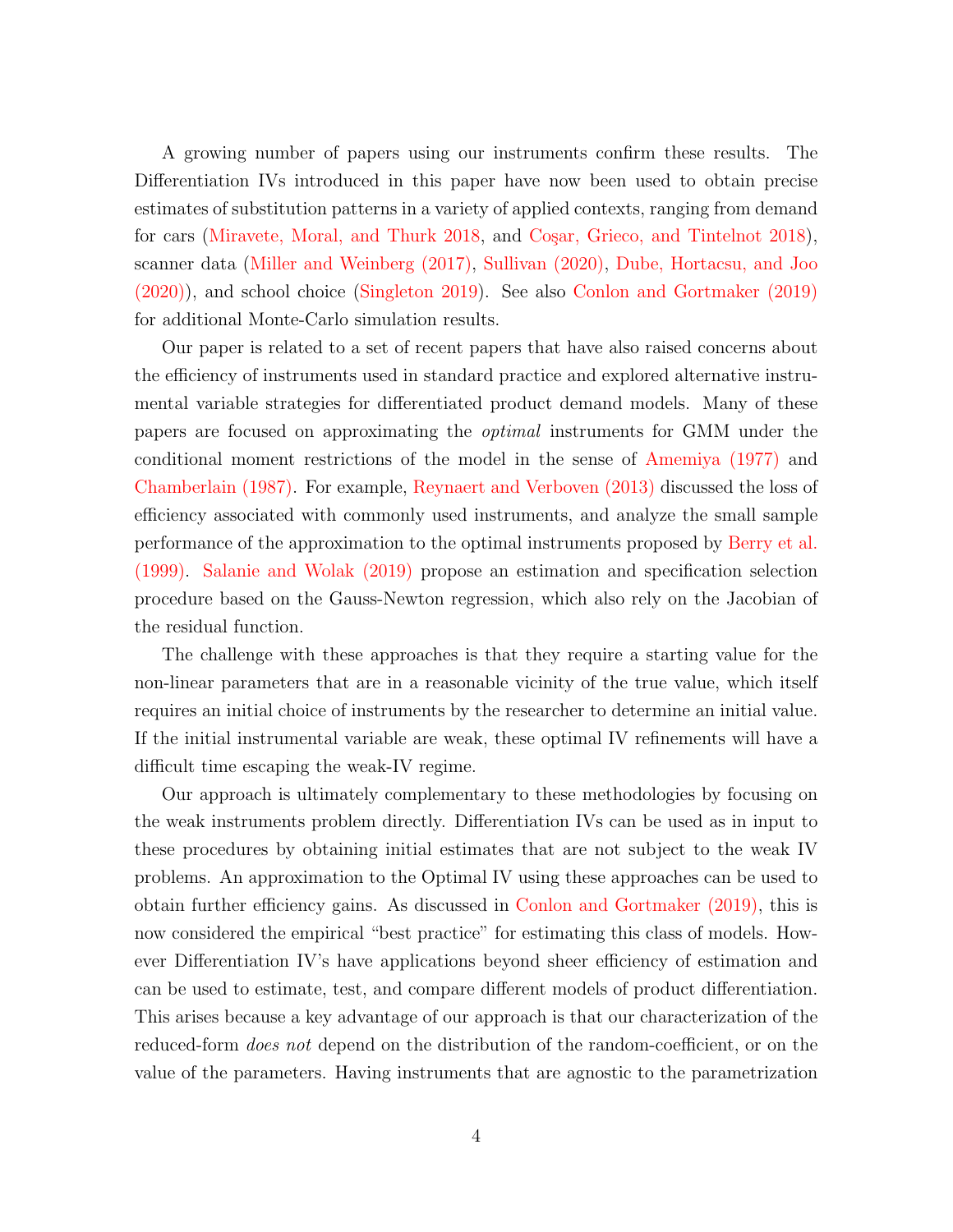of demand heterogeneity allows researchers to to test alternative specifications and gain applied insights into the appropriate structure of demand for the data at hand.

The instruments that we propose are also similar to the instruments commonly used to identify nested-logit and spatial differentiation models.<sup>[5](#page-5-0)</sup> A key contribution of our paper is to show that the intuition underlying these instruments for the particular differentiation structure they apply generalizes to the broader family family of characteristics models with random coefficients. We also derive an instrument function that can exploit variation in demographic characteristics across markets, similar to the one proposed by [Romeo \(2010\).](#page-54-6)

The rest of the paper proceeds as follows. In the next section, we describe the model, and formally define the weak-identification problem. Sections [2](#page-10-0) and [3](#page-19-0) present our main theory results. We first derive our main theoretical result, and illustrate its implication for parametric and non-parametric estimation of the model. We then present a series of Monte-Carlo simulations in section [4](#page-24-0) to analyze the finite-sample properties of the instruments. Section [5](#page-45-0) applies the instruments to the estimation of a mixed-logit model of demand for new cars. The appendix include the proof of the main propositions, and computation details related to the Monte-Carlo simulations and application.

### <span id="page-5-1"></span>1 Description of the model

In this section we introduce the general notation that we will use throughout the paper. We also describe the identifying assumptions and the GMM estimator.

### 1.1 Model assumptions

Consider a panel data-set summarizing the characteristics and demand of differentiated products in T independent markets. Each market t is composed of  $J_t$  products, and each product  $j$  is characterized by a vector of observed (to the econometrician) product characteristics  $x_{jt} \in \mathbb{R}^K$  and an unobserved characteristic  $\xi_{jt}$ . We will refer to  $x_t =$  $(\boldsymbol{x}_{1t},\ldots,\boldsymbol{x}_{J_t,t})$  as a summary of the observed *market structure* - the entire menu of observed product characteristics available to consumers in market t (i.e.  $J_t \times K$  matrix). The vector of prices for market t are denoted by  $p_t = \{p_{1t}, \ldots, p_{J_t}\}\.$  Similarly,  $s_t =$ 

<span id="page-5-0"></span><sup>5</sup>See in particular [Berry \(1994\),](#page-51-0) [Bresnahan, Stern, and Trajtenberg \(1997\),](#page-52-2) [Pinkse, Slade, and](#page-54-7) [Brett \(2002\),](#page-54-7) [Davis \(2006\),](#page-53-5) [Thomadsen \(2007\),](#page-55-4) and [Houde \(2012\).](#page-53-6)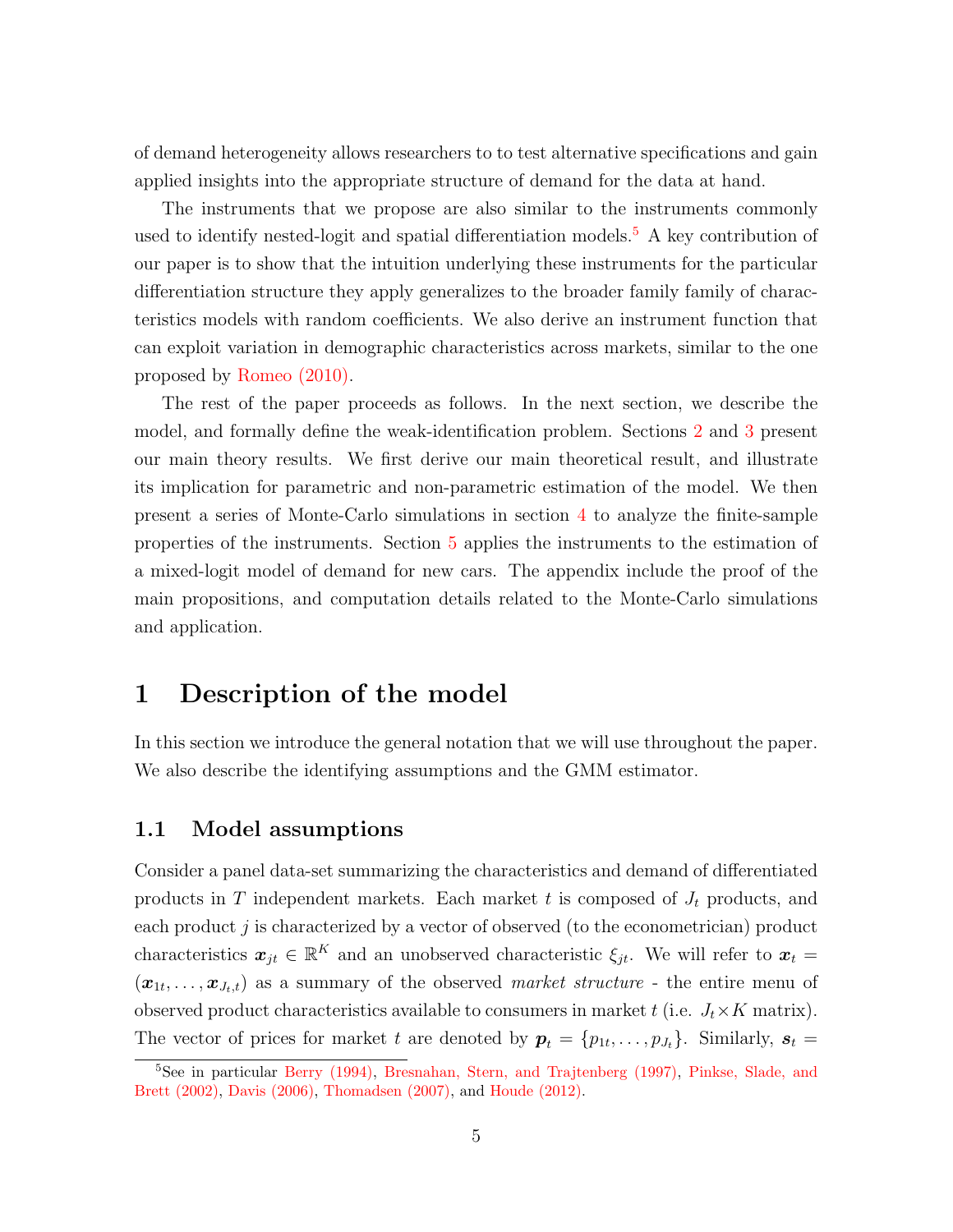${s<sub>1t</sub>,...,s<sub>J<sub>t</sub>}</sub>$  is the vector of observed market shares, which is defined such that 1 –  $\sum_{j=1}^{J_t} s_{jt} = s_{0t}$  is the market share of the "outside" good available to all consumers in market t. We normalize the characteristics of the outside good such that  $x_{0t} = 0.6$  $x_{0t} = 0.6$  We impose three assumptions on the model and data-generating process.

Our first assumption, refers to the shape of the indirect utility function generating choices. We assume that the preference of consumers can be summarized by a linearin-characteristics random-utility model with a single-index unobserved quality.

**Assumption 1.** Each consumer i has linear preferences for products  $j = 0, 1, \ldots, J_t$ :

$$
u_{ijt} = \delta_{jt} + \nu_{ip} p_{jt} + \sum_{k=2}^{K_2} \nu_{ik} x_{jt,k}^{(2)} + \epsilon_{ijt}
$$
 (1)

where  $\delta_{jt} = \bm{x}'_{jt}\bm{\beta} + \xi_{jt}$  is labelled as the "mean utility" of product j,  $\bm{x}^{(2)}_{jt}$  is a sub-vector of  $x_{jt}$  (i.e. non-linear attributes),  $\epsilon_{ijt}$  is an IID random-utility shock for product j, and  $v_i = \{v_{ip}, v_{i2}, \ldots, v_{iK_2}\}\$ is the vector of random-coefficients for consumer i.

When  $\epsilon_{ijt}$  is distributed according to a T1EV distribution, the aggregate demand function for product  $j$  can be written as follows:

$$
\sigma_j\left(\pmb{\delta}_t,\pmb{x}_t^{(2)},\pmb{p}_t;\pmb{\lambda}\right) = \int \frac{\exp\left(\nu_{ip}p_{jt} + \sum_k v_{ik}x_{jt,k}^{(2)} + \delta_{jt}\right)}{1 + \sum_{j'=1}^{J_t} \exp\left(\nu_{ip}p_{j't} + \sum_k v_{ik}x_{j't,k}^{(2)} + \delta_{j't}\right)} dF(\pmb{\nu}_i;\pmb{\lambda}) \tag{2}
$$

where  $F(\nu_i; \boldsymbol{\lambda})$  denotes the joint distribution of the random-coefficient vector in market *t*, where  $x_t^{(2)} = \left(x_{1t}^{(2)}\right)$  $\mathbf{I}_{1t}^{(2)}, \ldots, \mathbf{x}_{J_t,t}^{(2)}$  and  $\boldsymbol{\delta}_t = (\delta_{1t}, \ldots, \delta_{J_t,t}).$  We maintain the mixed-logit parametric functional-form in our simulations below, since it is the workhorse model used in the literature. However, our theoretical results do not depend on this particular distributional assumption, and are relevant for a broader family of characteristic models; including the pure-characteristic and semi-parametric demand models with linear preferences (e.g. [Berry and Pakes 2007](#page-52-9) and [Compiani 2019\)](#page-52-10).

Our second assumption is related to the conditional distribution of the model resid-ual. Following [Berry et al. \(1995\)](#page-51-1) and [Berry and Haile \(2014\),](#page-52-5) we assume that  $\xi_{it}$  vary independently of the choice-set that consumers face, and vector of price instruments  $w_t$ . Assumption [2](#page-7-0) formalizes this identifying restriction.

<span id="page-6-0"></span><sup>&</sup>lt;sup>6</sup>Thus each characteristic can be interpreted in terms of differences relative to the outside good.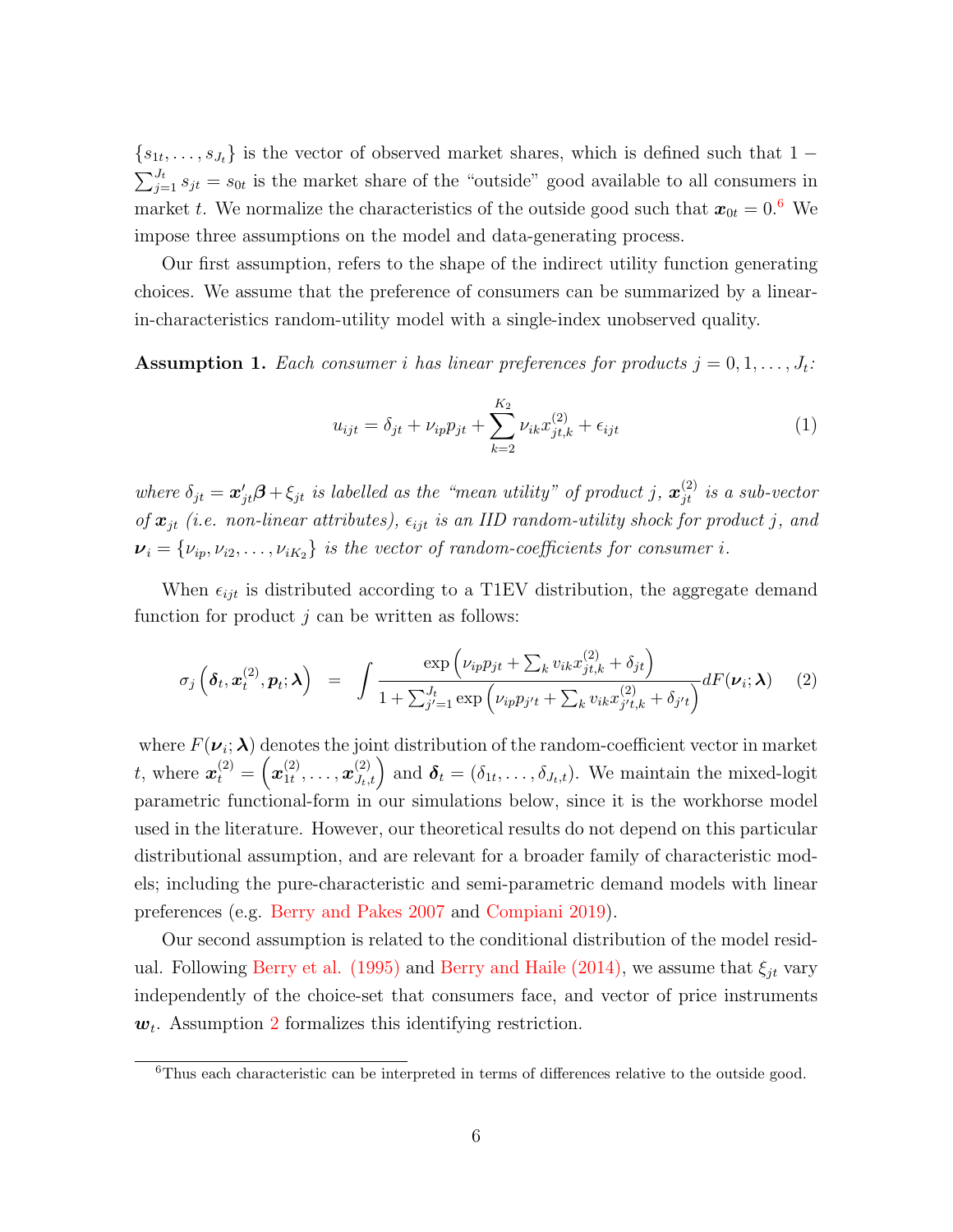<span id="page-7-0"></span>Assumption 2. The unobserved quality of products has mean zero conditional on the observed menu of characteristics  $\boldsymbol{x}_t$  and price instruments  $\boldsymbol{w}_t$ ,

$$
E\left[\xi_{jt} \mid \boldsymbol{x}_t, \boldsymbol{w}_t\right] = 0. \tag{3}
$$

Two broad sources of variation have been proposed in the literature to construct valid price instruments: (i) markup-shifters, and (ii) cost-shifters. See [Berry and Haile](#page-52-11) [\(2016\)](#page-52-11) for a review. In this paper we assume the researcher has access to excluded price instruments, and focus instead on constructing instrumental variables for marketshares.

Finally, our third assumption further restricts the joint distribution of the error term  $\{\xi_{1t},\ldots,\xi_{J_t,t}\}.$ 

<span id="page-7-1"></span>Assumption 3. The joint distribution of the unobserved quality of products is exchangeable in the identity of products:

$$
\Pr(\xi_{j,t} < c | \xi_{1,t}, \dots, \xi_{j-1,t}, \xi_{j,t}, \dots, \xi_{J_t,t}) = \Pr(\xi_{j,t} < c | \xi_{\iota(-j),t})
$$

for any ordering function  $\iota$ .

In economics terms, this assumption implies that the identity of rival products is not important to predict the distribution of unobservable attributes. This assumption is not novel in the literature, and allow us to pool moment conditions across products. See discussion in [Berry et al. 1995](#page-51-1) (section 5.1). This assumption does not rule out the possibility that brand or product fixed-effects are relevant for consumers' decisions, and enter the indirect utility function linearly (e.g. [Nevo \(2001\)\)](#page-54-8).

Following [Berry \(1994\),](#page-51-0) the *inverse demand* function is used to define the residual function of the model:

$$
s_{jt} = \sigma_j\left(\mathbf{x}_t^{(2)}, \mathbf{p}_t, \boldsymbol{\delta}_t; \boldsymbol{\lambda}\right) \quad j = 1, \dots, J_t
$$
  

$$
\iff \rho_j\left(\mathbf{s}_t, \mathbf{x}_t, \mathbf{p}_t; \boldsymbol{\theta}\right) = \sigma_j^{-1}\left(\mathbf{s}_t, \mathbf{x}_t^{(2)}, \mathbf{p}_t; \boldsymbol{\lambda}\right) - \mathbf{x}_{jt} \boldsymbol{\beta} \quad j = 1, \dots, J_t \quad (4)
$$

where  $\theta = (\beta, \lambda)$  is the full parameter vector of dimension m. The inverse-demand function assigns quality levels to each product in order to matches the observed marketshares, for a given guess of the parameter  $\lambda$ . Existence and uniqueness of this inverse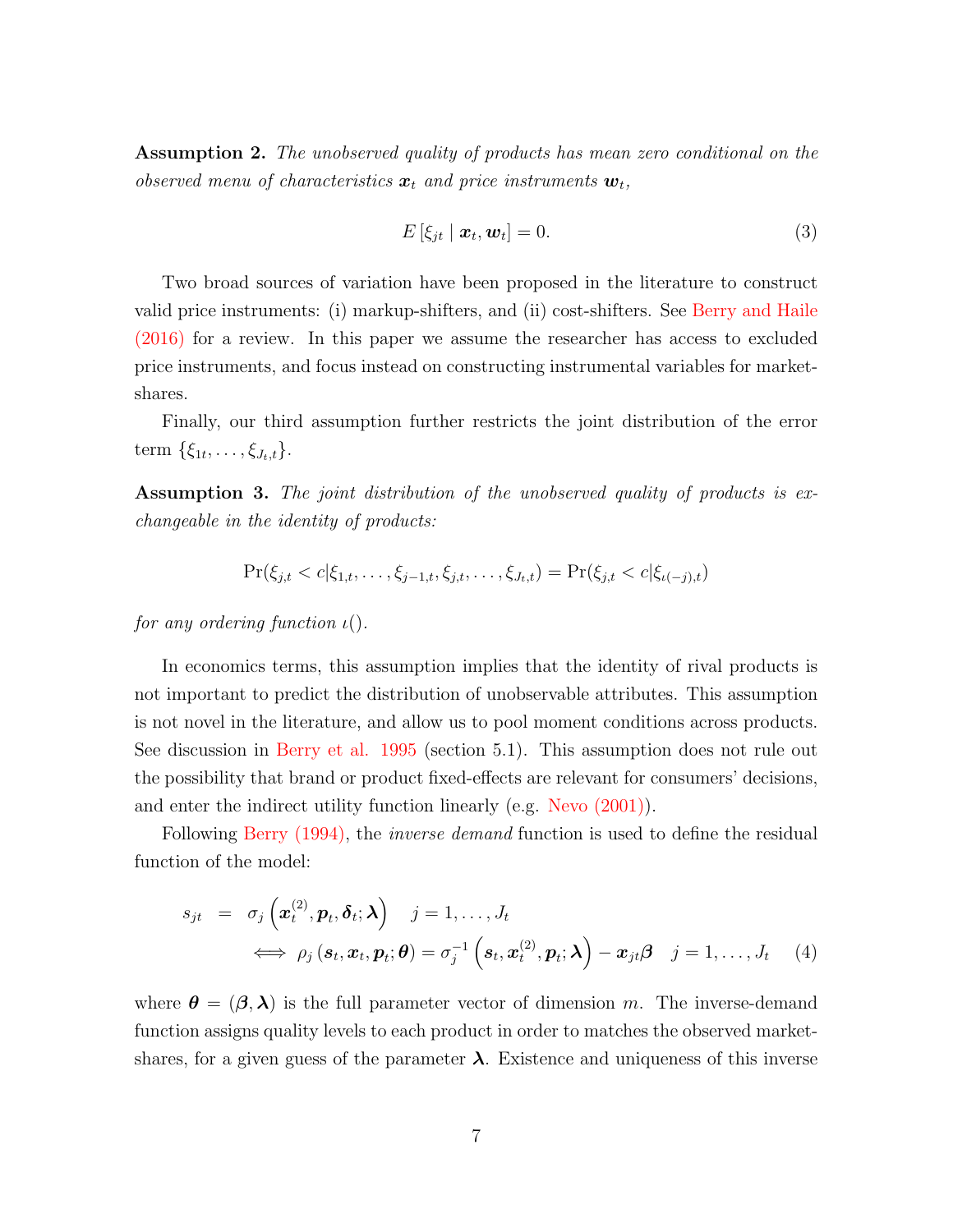mapping follows directly from Berry et al.  $(1995)^{7}$  $(1995)^{7}$  $(1995)^{7}$  A simultaneity problem arises because market shares (and prices) of rival products enter the inverse-demand nonlinearly, and are correlated with the model residual. Importantly, even with exogenous prices, non-linear least square leads to a biased estimator of  $(\lambda, \beta)$ .<sup>[8](#page-8-1)</sup>

Theorem 1 in [Berry and Haile \(2014\),](#page-52-5) shows that the parameters can be identified by imposing the following conditional-moment restrictions (CMR):

<span id="page-8-2"></span>
$$
r_{jt}(\boldsymbol{\theta}) = E\left[\rho_j(\boldsymbol{s}_t, \boldsymbol{x}_t; \boldsymbol{\theta}) \big| \boldsymbol{x}_t, \boldsymbol{w}_t\right]
$$
  
=  $E\left[\sigma_j^{-1}\left(\boldsymbol{s}_t, \boldsymbol{x}_t^{(2)}, \boldsymbol{p}_t; \boldsymbol{\lambda}\right) | \boldsymbol{x}_t, \boldsymbol{w}_t\right] - \boldsymbol{x}_t \boldsymbol{\beta} = 0 \quad \text{iff } \boldsymbol{\theta} = \boldsymbol{\theta}^0.$  (5)

The second term calculates the expectation of product j's inverse-demand, conditional on the menu of product characteristics available in t. This expectation is taken over the endogenous variables of the model: the vector of market shares and prices.

#### <span id="page-8-3"></span>1.2 Instrument relevance and the curse of dimensionality

The standard approach to estimate  $\theta$  is to form  $L \geq m$  unconditional moment restrictions, consistent with the CMRs defined in equation [\(5\)](#page-8-2):

<span id="page-8-4"></span>
$$
E\left[\rho_j\left(\mathbf{s}_t, \mathbf{p}_t, \mathbf{x}_t; \boldsymbol{\theta}^0\right) \cdot \mathbf{z}_{jt}\right] = 0 \quad \text{If } \boldsymbol{\theta} = \boldsymbol{\theta}^0 \tag{6}
$$

where  $\bm{z}_{jt} = \{\bm{x}_{jt}, A_j(\bm{x}_t, \bm{w}_t)\}$ . The *instrument function*,  $A_j(\bm{x}_t, \bm{w}_t)$ , defines the set of excluded instruments characterizing the menu of characteristics in market t.

How should the instrument function be chosen? In linear models, excluded instruments are *relevant* if they exhibit a strong reduced-form correlation with the endogenous variables of the model. In non-linear models, the role of the instruments is to

$$
\frac{1}{n}\sum_{j,t}\frac{\partial \sigma_j^{-1}(\boldsymbol{s}_t,\boldsymbol{x}_t^{(2)};\boldsymbol{\lambda}^0)}{\partial \boldsymbol{\lambda}}\cdot \rho_{jt}(\boldsymbol{s}_t,\boldsymbol{x}_t;\boldsymbol{\theta}^0)\rightarrow_{p} E\left[\frac{\partial \sigma_j^{-1}(\boldsymbol{s}_t,\boldsymbol{x}_t^{(2)};\boldsymbol{\lambda}^0)}{\partial \boldsymbol{\lambda}}\cdot \xi_{jt}\right]\neq 0.
$$

This echoes the discussions in [Jorgensen and Laffont \(1974\)](#page-53-7) and [Amemiya \(1974\).](#page-51-4)

<span id="page-8-0"></span><sup>7</sup>See also [Berry, Gandhi, and Haile \(2013\)](#page-52-12) for a general proof that does not rely on the type-1 extreme-value distribution assumption.

<span id="page-8-1"></span><sup>8</sup>To see this, consider a model without prices. In this case, the first-order condition of non-linear least-square with respect to  $\lambda$  is not satisfied at the true value of the parameters because the market shares enter  $\sigma_j^{-1}(\cdot)$ :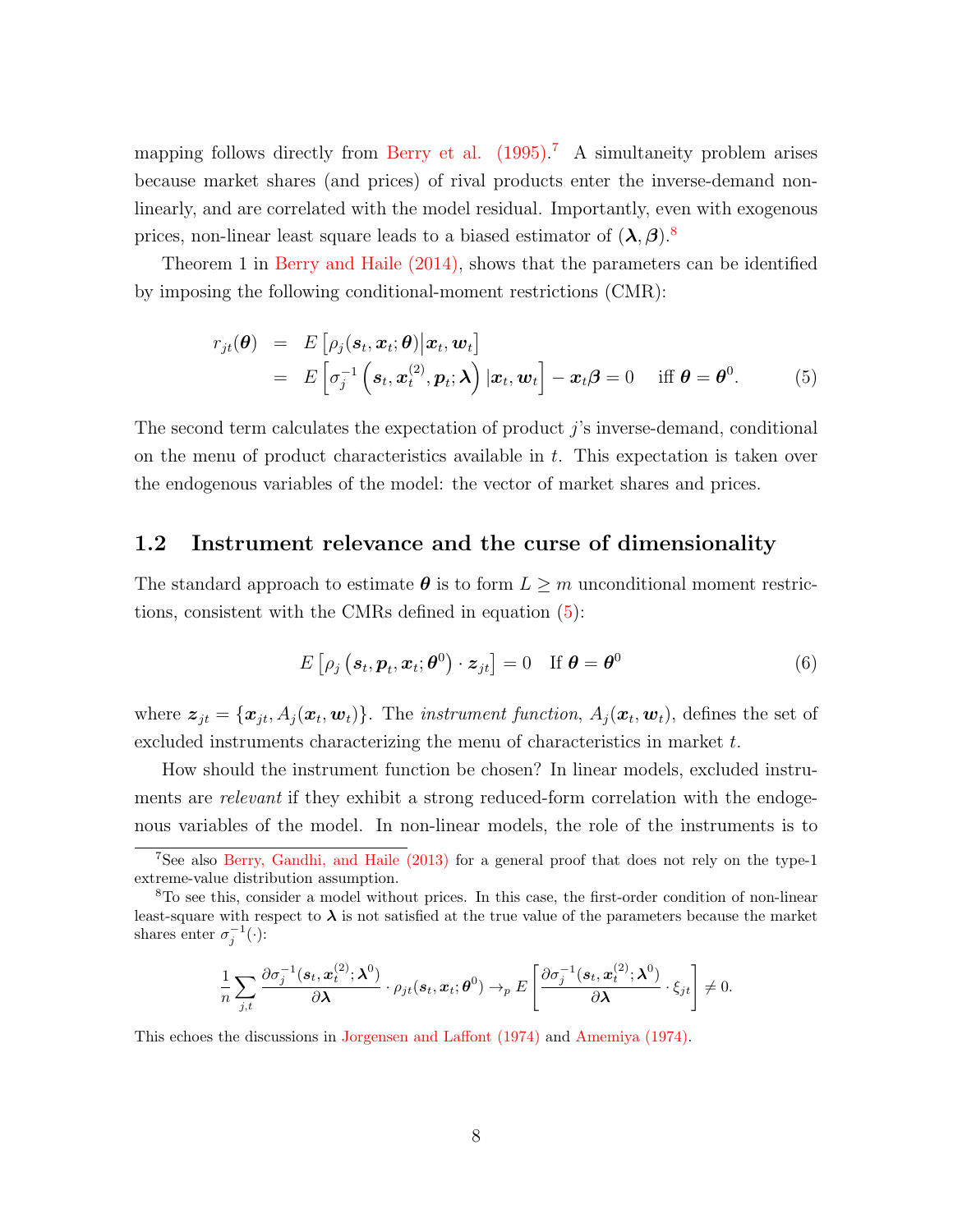approximate  $r_i(\boldsymbol{\theta})$  from equation [\(5\)](#page-8-2):

$$
r_j(\boldsymbol{\theta}) \approx L\left[\rho_j(\boldsymbol{s}_t,\boldsymbol{x}_t;\boldsymbol{\theta})\big|\boldsymbol{x}_t,\boldsymbol{w}_t\right] = l(\boldsymbol{z}_{jt};\boldsymbol{\theta}),
$$

where  $l(\boldsymbol{z}_{jt}; \boldsymbol{\theta})$  is a projection of  $\rho_{jt}(\boldsymbol{s}_t, \boldsymbol{x}_t^{(2)})$  $(t^{(2)}_t, p_t; \theta)$  onto  $z_{jt}$ . The GMM identification condition can be restated in terms of a zero function:

$$
l(z_{jt}; \theta) = 0
$$
 if  $\theta = \theta^0$ .

Weak identification arises when this condition is nearly satisfied in the population away from true parameter value:

$$
l(z_{jt}; \theta) \approx 0
$$
 if  $\theta \neq \theta^0$ .

This leads to an empirical problem: In finite sample it is difficult to detect departures from  $\theta \neq \theta^0$  and the confidence intervals become large [\(Stock and Wright 2000\)](#page-55-0).

The avoid this problem, researchers need to find a vector of excluded instruments,  $A_j(\boldsymbol{x}_t, \boldsymbol{w}_t)$ , that can explain the residual function at an arbitrary parameter  $\boldsymbol{\theta}$ . The upper bound on the strength of the instruments is given by  $r_j(\boldsymbol{x}_t, \boldsymbol{w}_t; \boldsymbol{\lambda})$ . Ideally, the chosen instrument function can approximate the function arbitrarily well. Formally, [Donald, Imbens, and Newey \(2008\)](#page-53-8) show that an instrument function is efficient if it satisfies a "spanning condition": it can approximate any function  $a_j(\boldsymbol{x}_t, \boldsymbol{w}_t)$  arbitrarily well as the dimensionality of  $A_i(\cdot)$  goes to infinity.

As discussed in [Donald et al. \(2008\),](#page-53-8) "low-order approximating functions (e.g. linear or quadratic) often provide the most information". Without imposing further restrictions, this is not the case in the differentiated product context, since even low dimension basis functions suffer from a curse of dimensionality problem. Formally, a curse of dimensionality exists because the reduced-form of the model is a product-specific function of the entire menu of product characteristics available in the market. Recall that the number of exogenous variables  $(\boldsymbol{x}_t, \boldsymbol{w}_t)$  is equal to  $K \times J_t$ , and the number of endogenous variables in the structural equation is equal to  $2 \times J_t$ . In many applications the number of products is at least as large as the number of markets/periods. Unless the number of products is assumed to be constant and small relative to the number of markets, the number of terms necessary to approximate the function grows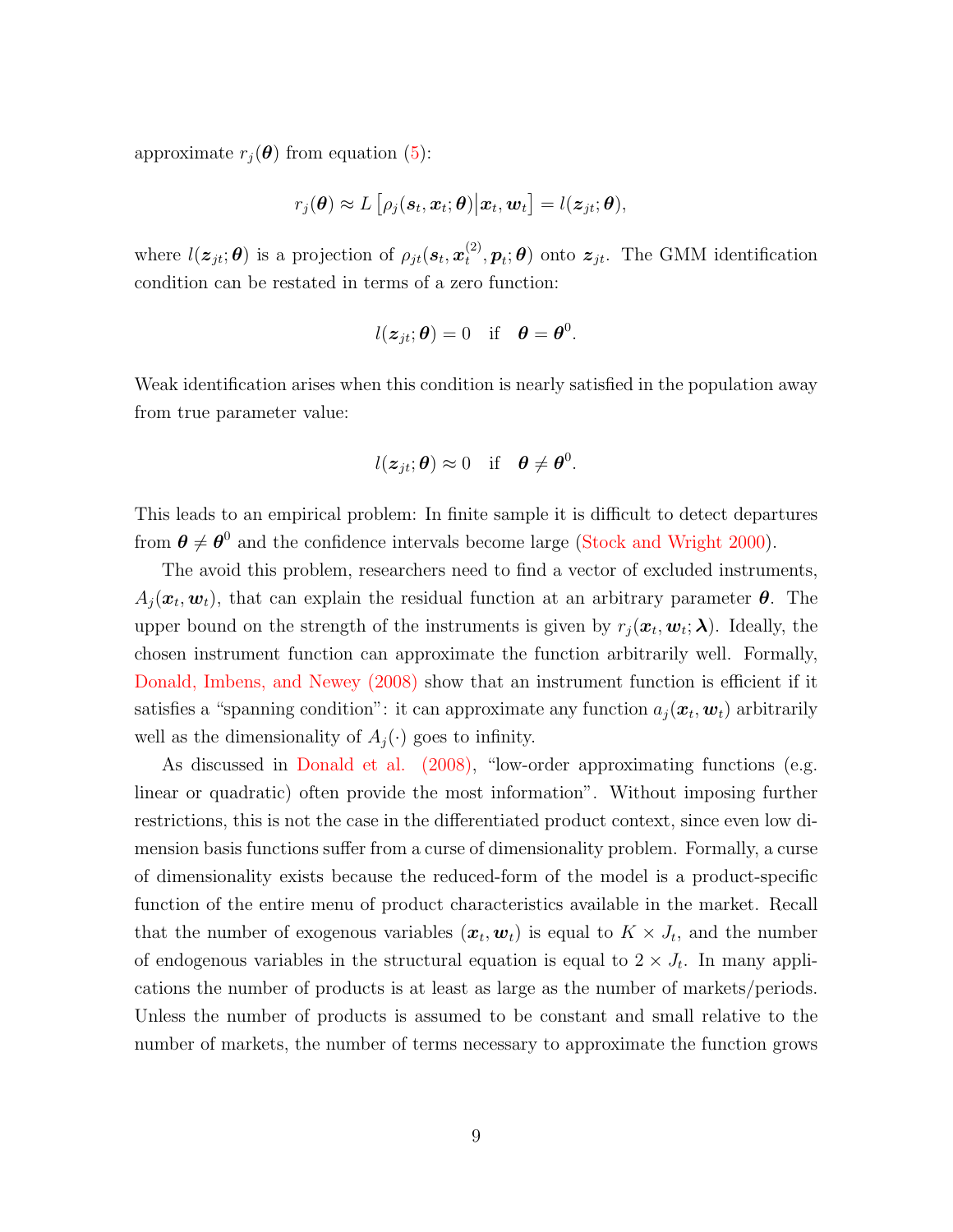exponentially.<sup>[9](#page-10-1)</sup>

Therefore, in most settings, it is impossible to approximate the conditional moments without additional restrictions. This is an important problem for empirical work, since there is a very large number of valid potential instrument functions satisfying Assumption [2,](#page-7-0) most of which weakly identify model.

# <span id="page-10-0"></span>2 Exchangeability and the choice of instruments

The previous discussion highlights the role of the instruments in approximating the conditional moment restrictions. In order to derive a class of relevant instrument functions, it is useful to decompose the expectation of the residual function in two components:

$$
r_{jt}(\boldsymbol{\theta})\ \ =\ \ \pi_j(\boldsymbol{x}_t, \boldsymbol{w}_t) - \boldsymbol{x}_{jt}\boldsymbol{\beta}
$$

We refer to  $\pi_j(\boldsymbol{x}_t, \boldsymbol{w}_t) = E\left[\sigma_j^{-1}\right]$  $\overline{j}^{-1}\left(\boldsymbol{s}_t,\boldsymbol{x}_t^{(2)}\right)$  $\left( \mathbf{x}^{(2)}, \mathbf{p}_t; \boldsymbol{\lambda} \right) | \mathbf{x}_t, \mathbf{w}_t \right]$  as the reduced-form of the model. Let  $\sigma_i^{-1}$  $j_j^{-1}(\bm{s}_t, \bm{p}_t; \bm{\lambda}) = \bm{x}_{jt} \bm{\beta}^0 + \Delta_j(\bm{\lambda}) + \xi_{jt}$  denotes the inverse demand function evaluated at parameter  $\lambda$ , expressed as function of the quality gap relative to  $\delta_{it}$ :

$$
\Delta_{jt}(\boldsymbol{\lambda}) = \sigma_j^{-1}(\boldsymbol{s}_t, \boldsymbol{x}_t^{(2)}, \boldsymbol{p}_t; \boldsymbol{\lambda}) - \sigma_j^{-1}(\boldsymbol{s}_t, \boldsymbol{x}_t^{(2)}, \boldsymbol{p}_t; \boldsymbol{\lambda}^0).
$$

Using this notation, the reduced form is approximated by the instruments via a linear projection:

$$
\pi_{jt}(\boldsymbol{x}_t, \boldsymbol{w}_t; \boldsymbol{\lambda}) = E\big[\boldsymbol{x}_{jt}\boldsymbol{\beta}^0 + \Delta_j(\boldsymbol{\lambda}) + \xi_{jt}|\boldsymbol{x}_t, \boldsymbol{w}_t\big] \n\approx \boldsymbol{x}_{jt}\boldsymbol{\gamma}_1 + A_j(\boldsymbol{x}_t, \boldsymbol{w}_t)\boldsymbol{\gamma}_2 + 0,
$$
\n(7)

and  $l(z_{jt}; \theta) = z_{jt}\gamma - x_{jt}\beta$  is the linear projection approximating the conditional moments.

The reduced-form parameters  $\gamma_2$  determines the strength of the correlation between the excluded instruments, and the quality gap evaluated at parameter  $\lambda$ . An instrument function is *relevant* if  $\gamma_2$  is jointly different from zero in the population. For instance, at  $\lambda \to 0 \neq \lambda^0$ , the model exhibits IIA preferences, and  $\Delta_{jt}(\lambda)$  is positive

<span id="page-10-1"></span><sup>9</sup>Note that this does not affect the identification result in [Berry and Haile \(2014\),](#page-52-5) since they consider data-generating processes with infinitely many products (i.e.  $T \to \infty$ ).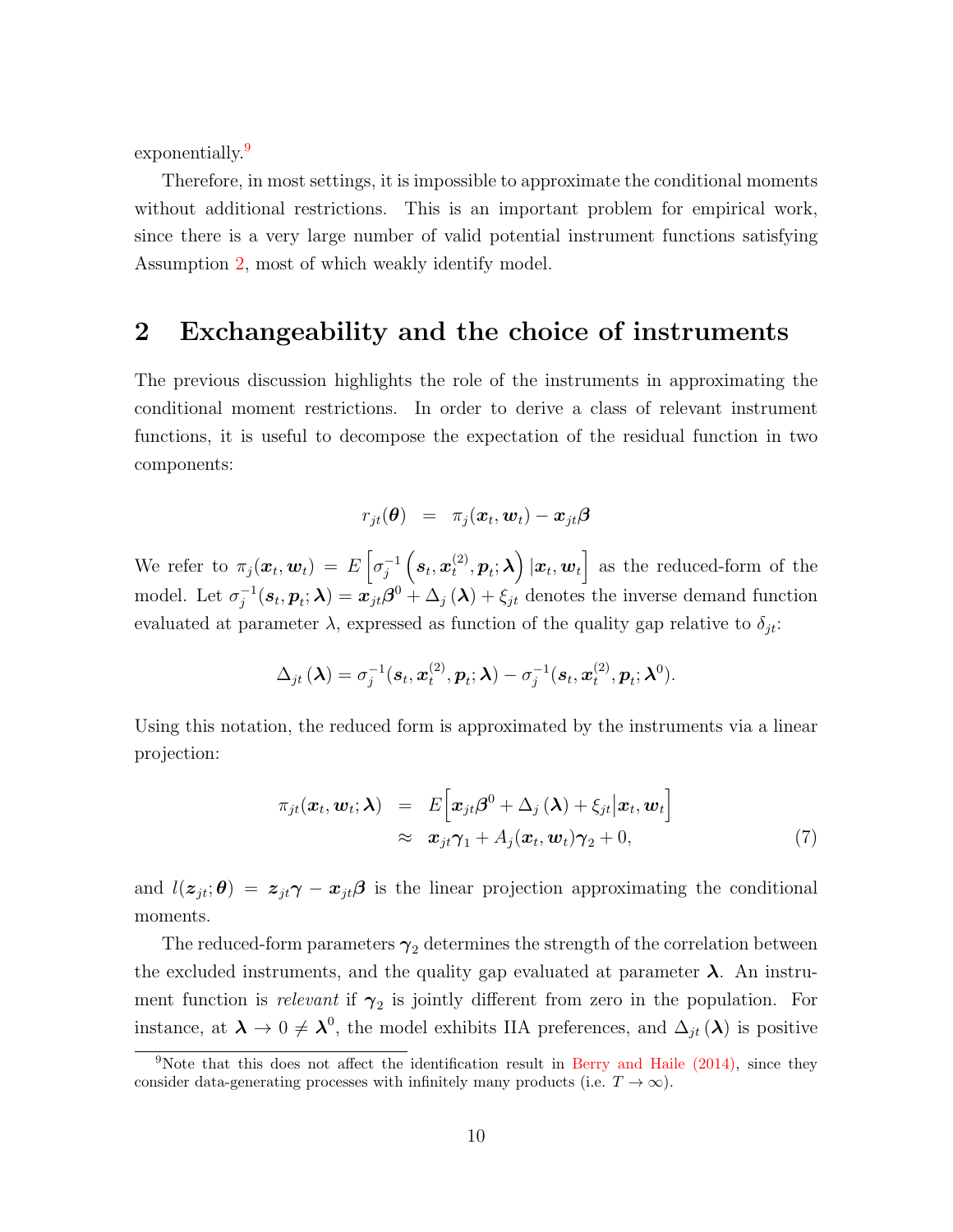for products with few substitutes. In contrast, products that are undifferentiated along the price or  $x_{jt}^{(2)}$  dimensions are assigned a negative quality gap. When  $\gamma_2$  is (jointly) close to zero in the population, the instruments are unable to explain this type of deviations in the assignment of product quality. This leads to a weak identification problem since the linear projection is not statistically different from zero away from the true parameters.

Our objective in this section is to develop a theory-driven approach to constructing instruments that can approximate the reduced-form function  $\pi_j(\bm{x}_t, \bm{w}_t)$ , while circumventing the curse of dimensionality problem. We show that the symmetry of the demand system implies that the reduced-form can be written as a symmetric function of the distribution of characteristic differences; a property that breaks the curse of dimensionality.

We first illustrate this result in the context of a model without endogenous prices. Section [2.2](#page-15-0) relaxes this assumption. Section [2.3](#page-16-0) introduces two classes of instrument functions that satisfy the symmetry property.

#### 2.1 Exogenous characteristics

With exogenous characteristics, we can write the conditional-moment restrictions as a function of the menu of characteristics  $x_t$  (dropping  $w_t$ ):

$$
E\left[\rho_j\left(\boldsymbol{s}_t,\boldsymbol{x}_t;\boldsymbol{\theta}\right)|\boldsymbol{x}_t\right]=\pi_j(\boldsymbol{x}_t;\boldsymbol{\lambda})-\boldsymbol{x}_{jt}\boldsymbol{\beta}=0.
$$

Let us define  $d_{jt,k} = x_{jt} - x_{kt}$  to be the vector of characteristic differences between product j and product k in market t, and let  $d_{jt} = (d_{jt,0}, \ldots, d_{jt,j-1}, d_{jt,j+1}, \ldots, d_{jt,J_t})$ be the matrix of differences relative to product j. Similarly,  $d_{jt}^{(2)}$  is a matrix of non-linear characteristic differences. Furthermore, let  $\omega_{jt,k} = (s_{kt}, d_{jt,k}^{(2)})$  denotes an ordered pair associated with each product  $k = 0, \ldots, J_t$  in the market (including the outside good) for a given inside product  $j > 0$ , and let  $\boldsymbol{\omega}_{jt} = {\{\boldsymbol{\omega}_{jt,k}\}}_{k=0,\dots,J_t}$ . We now have the following result which is proven in Appendix [A.](#page-56-0)

<span id="page-11-1"></span>**Proposition 1.** Under the linear in characteristics random utility model the inversedemand

<span id="page-11-0"></span>
$$
\sigma_j^{-1}\left(\mathbf{s}_t, \mathbf{x}_t^{(2)}; \boldsymbol{\lambda}\right) = f\left(\boldsymbol{\omega}_{jt}; \boldsymbol{\lambda}\right) + C_t(\boldsymbol{\lambda}), \quad j = 1, \ldots, J_t \tag{8}
$$

where  $C_t$  is a market-specific constant and f is a **symmetric** function of  $\omega_{jt}$ .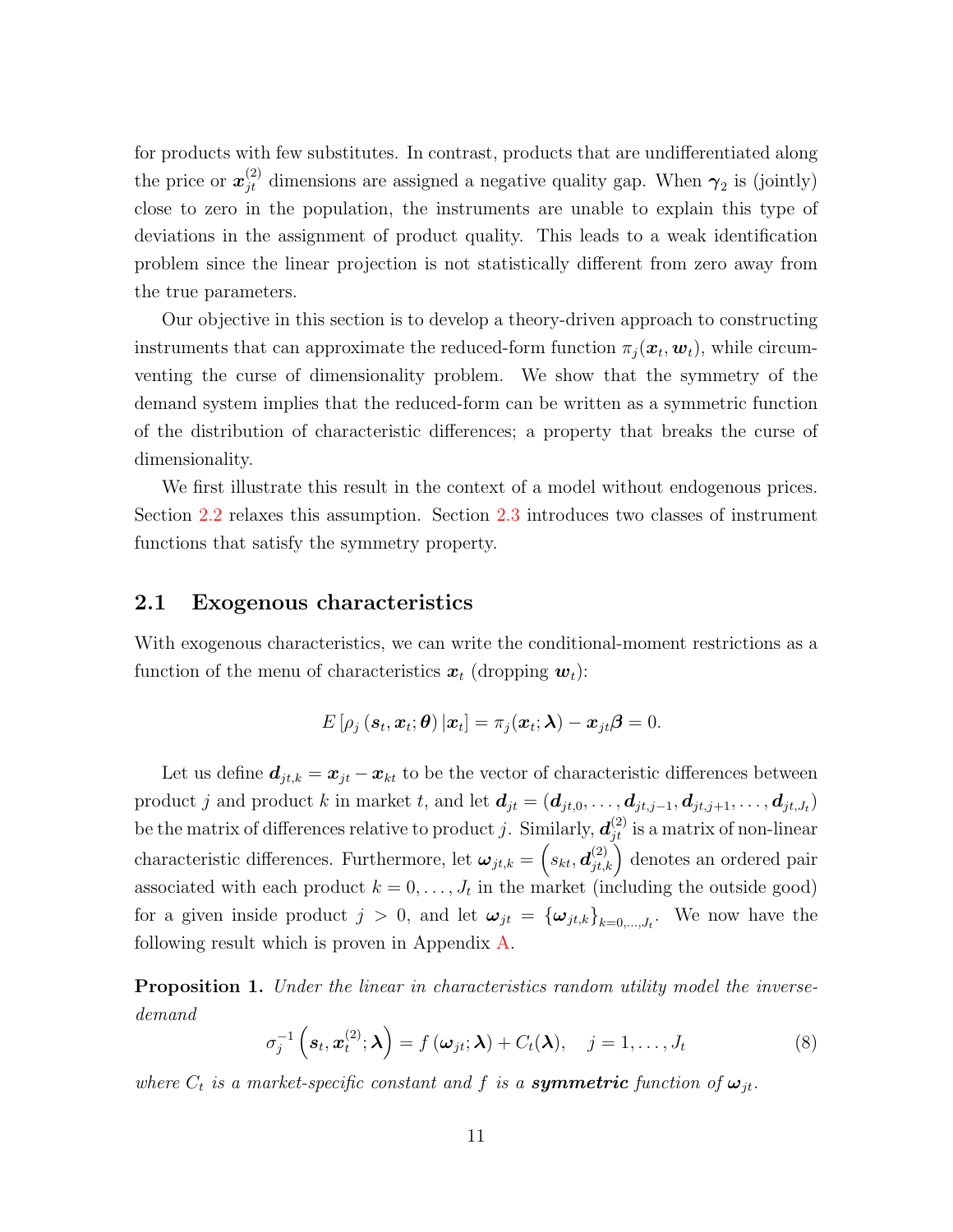The proof can be sketched as follows. We first recognize that the identity of products or the level of product attributes is irrelevant to predict consumers' discrete choice. Therefore, we can abstract from the identity of products by expressing the demand function in terms of characteristics differences relative to product  $j$ . Furthermore, rather than normalizing the quality index of the outside good to zero, we rescale the quality index to be between zero and one:  $\tau_{jt} = \exp(\delta_{jt}) / (1 + \sum_{j't} \exp(\delta_{j't}))$  for all  $j = 0, \ldots, J_t$ . This new normalization has the advantage of treating the outside option symmetrically with respect to the other options, and explains the presence of a marketspecific intercept in equation  $(8)$ .<sup>[10](#page-12-0)</sup> These two normalizations imply that the demand function for product  $j$  is a fully exchangeable function of the structure of the market  $\textit{relative} \text{ to product } j \colon \bm{m}_{jt} = \left\{(\bm{d}_{jt,k}^{(2)}, \tau_{0t})\right\}$ . The inverse mapping associated with  $k=0,\ldots,J_t$ this demand representation maintains the same symmetry and anonymity properties.

There are two key implications of Proposition [1.](#page-11-1) The first is that the inverse-demand function  $\sigma_i^{-1}$  $\frac{1}{j}^{-1}\left(\boldsymbol{s}_t,\boldsymbol{x}_t^{(2)}\right)$  $\mathbf{t}^{(2)}$ ;  $\lambda$ ) is no longer indexed by product j, once we condition on a vector of state variables  $\omega_{jt}$  of the products competing with j in a market.<sup>[11](#page-12-1)</sup> The second implication is that  $f(\cdot)$  is a *symmetric* function of the states of the competing products. Proposition [1](#page-11-1) can be viewed as an extentension of the the partial-exchangeability result obtained in [Pakes \(1994\)](#page-54-9) to reduce the dimensionality of equilibrium strategies in differentiated product markets (e.g. investment and pricing).

The following proposition constitutes our main theoretical result, and state that the reduced-form of the model can be written as symmetric functions of the vector of characteristic differences.

<span id="page-12-2"></span>**Proposition 2.** If the distribution of  $\{\xi_{1t}, \ldots, \xi_{J_t,t}\}$  is exchangeable, the conditional expectation of the inverse-demand is a symmetric function of the matrix of characteristic differences:

$$
\pi_j(\boldsymbol{x}_t; \boldsymbol{\lambda}) = g\left(\boldsymbol{d}_{jt}; \boldsymbol{\lambda}\right) + c_t(\boldsymbol{\lambda})
$$

where  $c_t$  is a market specific constant.

The proof can be sketched as follows. Recall the expectation operator defining the reduced-form function in equation [\(5\)](#page-8-2) is taken over the market shares vector; which cor-

<span id="page-12-0"></span><sup>10</sup>The market intercept corresponds to:  $C_t(\lambda) = \ln\left(\left(1 - \sum_{j\geq 1} \mathcal{D}^{-1}(\omega_{jt}; \lambda)\right)^{-1}\right)$ , where  $\mathcal{D}(\omega_{jt}; \lambda)$ is the (symmetric) demand function for product  $j$ .

<span id="page-12-1"></span><sup>&</sup>lt;sup>11</sup>Observe that the state,  $\omega_{it,k}$  of a rival  $k \neq j$  does not contain its own product characteristic,  $x_{kt}$ but rather the difference,  $x_{kt} - x_{it}$ , relative to j.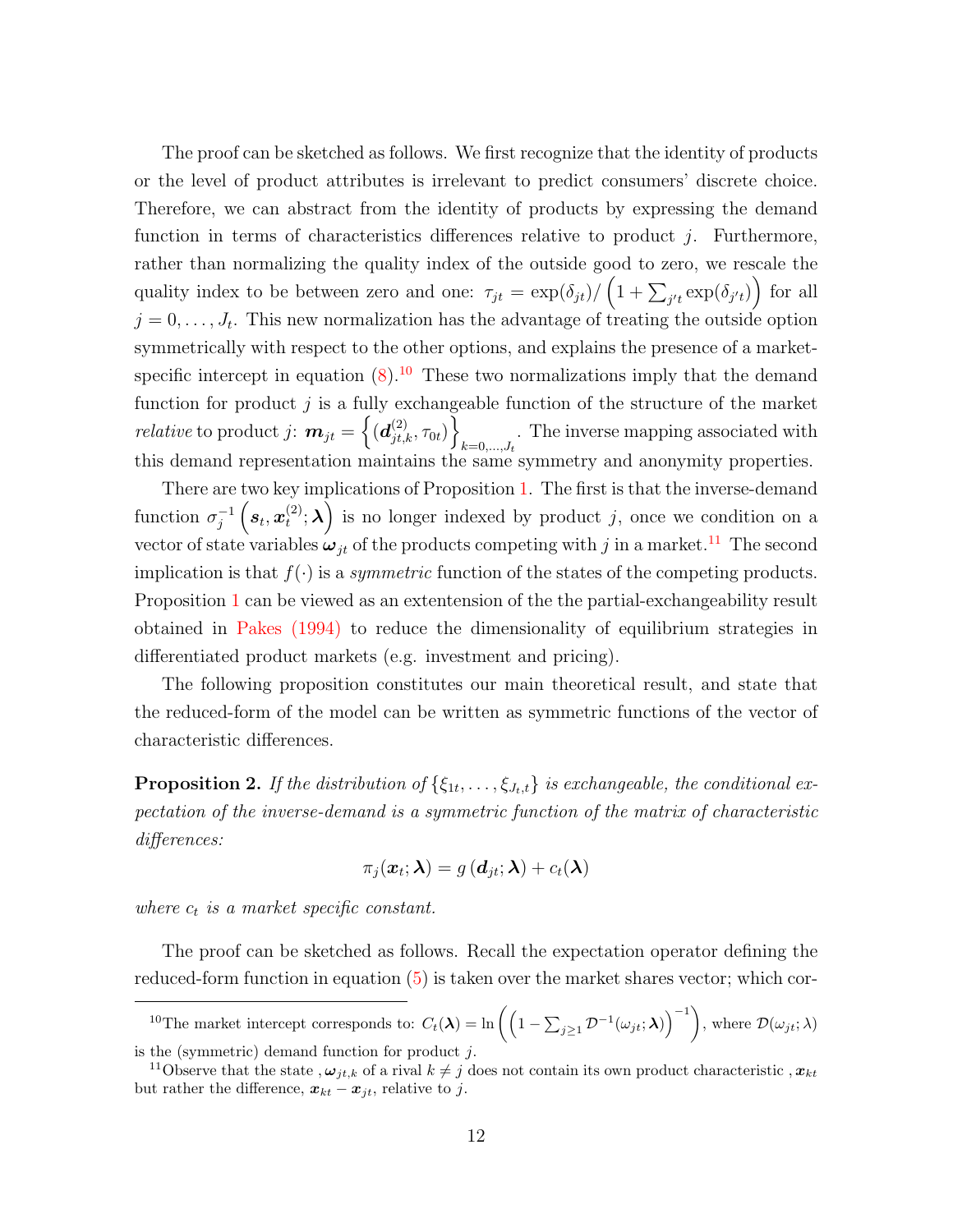responds to the demand functions. Since the demand for each product is symmetric, the density of shares can be re-written as a function of the entire vector of characteristics differences and the joint density of unobservable quality  $\xi_{jt}$ . This involves re-ordering the vector of characteristic differences to predict the marginal distribution of each product's market share, and does not require knowing the identity of each individual product (under Assumption [3\)](#page-7-1). This establishes that the expectation of the inverse-demand is a symmetric function of the matrix  $d_{jt}$ , because the joint distribution of market shares and the integrand itself are symmetric functions of characteristic differences.

### Relevant instrument function: Differentiation IVs

Proposition [2](#page-12-2) is important because it allows us to allows us to use low order approximations of the reduced form without the problems of curse of dimensionality discussed above. A relevant instrument is a function that satisfies the symmetry property, while summarizing the distribution of characteristics differences relative to product  $j$ . Since these functions measure the degree of differentiation, we label them Differentiation IVs.

To understand why the symmetry of the reduced-form solves the curse of dimensionality problem, consider a special case of the model with a single attribute,  $x_{jt}$ . In this case, the state space is given by a  $J_t \times 1$  vector with element k given by:  $d_{jt,k} = x_{kt} - x_{jt}$ . If we use a monomial basis to approximate  $\pi$ , the first order polynomial can written as follows:

$$
g(\boldsymbol{d}_{jt}; \boldsymbol{\lambda}) \approx \sum_{j' \neq j} \gamma_{j'} d_{jt,j'} = \gamma_1 \cdot \left( \sum_{j' \neq j} d_{jt,j'} \right)
$$

The equality follows directly from the symmetry of the reduced-form function. Since we can re-order the products without changing the inverse-demand,  $g(d_{jt,-j};\lambda)$  $g(d_{jt,\iota(-j)}; \boldsymbol{\lambda})$ , the coefficients of the polynomial function must be equal across products. The second order polynomial approximation takes a similar form:

$$
g(\boldsymbol{d}_{jt};\boldsymbol{\lambda}) \approx \sum_{j'\neq j} \sum_{k\neq j} \gamma_{j',k} d_{jt,k} d_{jt,j'} = \gamma_1 \cdot \left(\sum_{j'\neq j} d_{jt,j'}\right) + \gamma_2 \cdot \left(\sum_{j'\neq j} (d_{jt,j'})^2\right) + \gamma_3 \cdot \left(\sum_{j'\neq j} d_{jt,j'}\right)^2
$$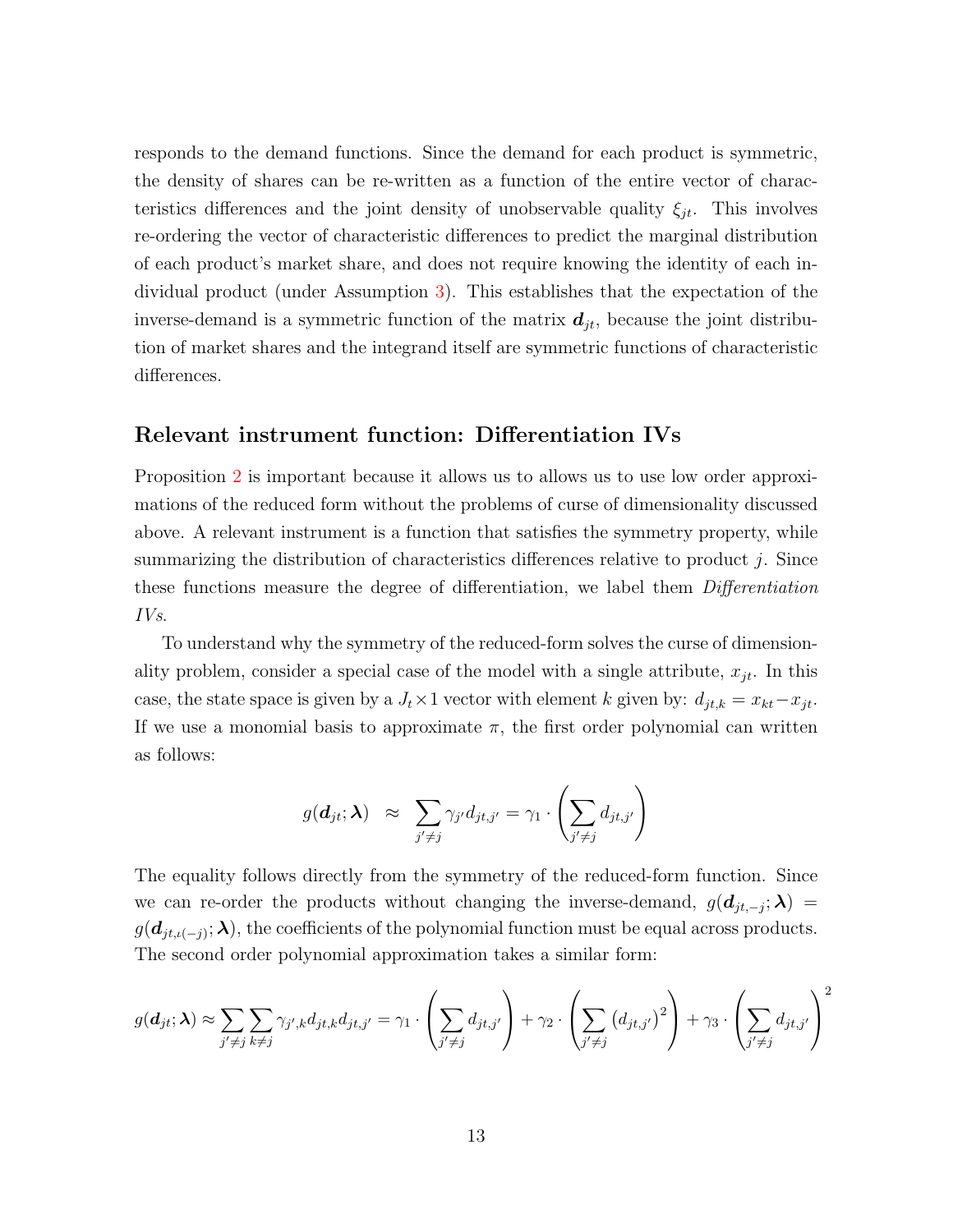The symmetry property restricts the number of basis-functions to at most three. The first and last terms exhibit little variation across products within a market, especially when the number of products per market is large. We therefore focus on the sum of square of characteristic difference as the relevant term to construct the instrument function [\(Donald et al. 2008\)](#page-53-8). Importantly, this instrument has an economic interpretation since it measures the (square of) Euclidian distance of product  $j$  along dimension x.

Another common class of basis functions that exploit the symmetry of the function is the spline. Consider for instance a linear B-Spline. The basis function over sequence of knots  $c_1, \ldots, c_M$  is:

$$
B_{jt,j'}^m \begin{cases} 1 & \text{If } c_m < d_{jt,j'} < c_{m+1} \\ 0 & \text{Else.} \end{cases} \tag{9}
$$

This would lead to the following approximation function:

$$
g(\boldsymbol{d}_{jt}; \boldsymbol{\lambda}) \approx \sum_{j' \neq j} \sum_{m=1}^{M} B^{m}_{jt, j'} \gamma_{j', m} = \sum_{m=1}^{M} N^{m}_{jt, j'} \gamma_m
$$
\n(10)

Where the last equality imposed the symmetry of the function, and  $N_{jt,j'}^m = \sum_{j' \neq j} B_{jt,j'}^m$ is the number of rival products located with the neighborhood  $(c_m, c_{m+1})$  of product j. Again this instrument function correspond to a commonly used measure of product differentiation in the literature.

In summary, Proposition [1](#page-11-1) and [2](#page-12-2) solve the curse of dimensionality in two ways. First, by expressing the state of the industry in differences (rather than in levels), it is no longer necessary to condition on the identity of products to express the inversedemand function. This allows us too "pool" observations within and across markets since the same inverse-demand equation is used to explain the data on all products  $(j, t)$ . Second, under Assumption [3,](#page-7-1) the expectation of the inverse demand is an exchangeable function of the vector of characteristics difference. This implies that the inverse-demand is function of the magnitude of characteristic differences, not the identity of competing products. As the previous example illustrates, this leads to a substantial reduction in the number of basis functions necessary to approximate the reduced-form.[12](#page-14-0)

<span id="page-14-0"></span><sup>&</sup>lt;sup>12</sup>See Altonji and Matzkin  $(2005)$  and Farias, Saure, and Weintraub  $(2012)$  for a related uses of symmetric functions.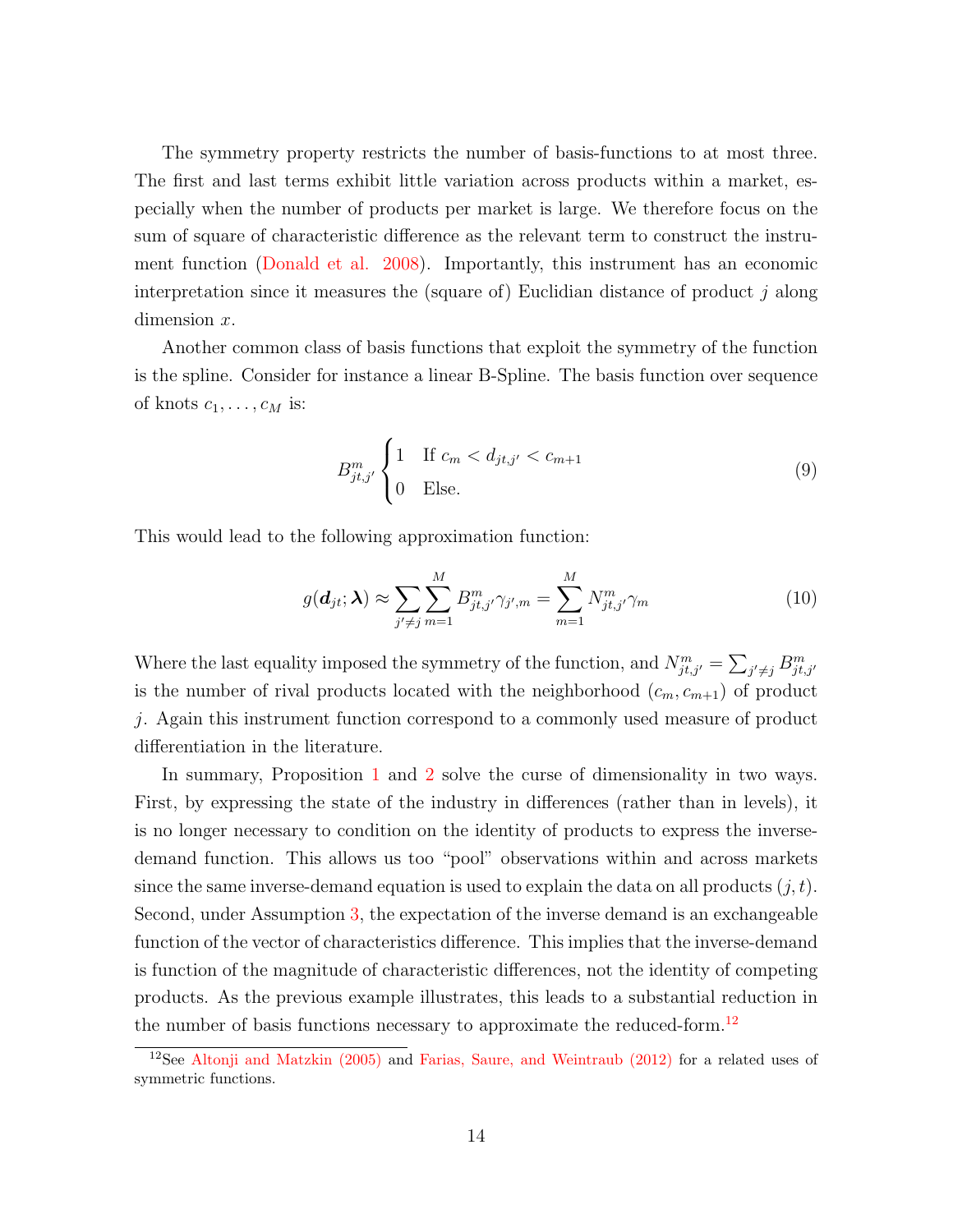### <span id="page-15-0"></span>2.2 Endogenous attributes

Incorporating endogenous characteristics, such as prices or advertising, adds an additional simultaneity problem: in equilibrium these characteristics are correlated with the unobserved quality of products [\(Berry, Levinsohn, and Pakes 1995\)](#page-51-1).

To see how this changes the reduced-form function, consider the following inversedemand with endogenous prices:

$$
\sigma_j^{-1}\left(\mathbf{s}_t,\mathbf{x}_t^{(2)},\mathbf{p}_t;\boldsymbol{\lambda}\right)=f\left(\boldsymbol{\omega}_{jt};\boldsymbol{\lambda}\right)+C_t(\boldsymbol{\lambda}).
$$

Element k of the state vector  $\omega_{jt}$  now includes:  $\{s_{kt}, \mathbf{d}_{jt,k}^{(2)}, \mathbf{d}_{jt,k}^p\}$ , where  $d_{jt,k}^p$  is the price differences between product j and k. This inverse demand is generated from a model in which consumers have heterogenous price coefficients (as in [Bresnahan \(1987\)](#page-52-13) for instance).

As before,  $f(\cdot)$  is a symmetric function of the industry state vector  $\boldsymbol{\omega}_{it}$ . Although the conditional expectation of this function is also symmetric, the conditional mean restriction used in equation [\(5\)](#page-8-2) to identify the model is no longer satisfied at  $\theta^0$ :

$$
E\left[\sigma_j^{-1}\left(\mathbf{s}_t,\mathbf{x}_t^{(2)},\mathbf{p}_t;\boldsymbol{\lambda}^0\right) \big| \mathbf{x}_t,\mathbf{p}_t\right] - \mathbf{x}_{jt}\boldsymbol{\beta}^0 = g(\mathbf{d}_{jt},\mathbf{d}_{jt}^p;\boldsymbol{\lambda}^0) + c_t(\boldsymbol{\lambda}^0) - \mathbf{x}_{jt}\boldsymbol{\beta}^0 \neq 0.
$$

The challenge is that the reduced-form of the model cannot be written as a symmetric function of the distribution of characteristics differences  $\{d_{jt}, d_{jt}^w\}$ . To see this, recall that the symmetry of the reduced-form arises from the symmetry of the demand function itself. With endogenous prices, the conditional expectation of the inverse demand is taken with respect to the joint distribution of  $(s_t, p_t)$  given  $(x_t, w_t)$ , which is determined endogenously by the conduct of the industry. Except in special cases such as monopoly or single-product Bertrand-Nash, this distribution is not a symmetric function of characteristic differences. This is because the identity/ownership of products plays an important role in determining the distribution of markups.

Importantly, this does not mean that it is infeasible to construct valid/relevant instruments. It simply means that we cannot solve the curse of dimensionality problem without relying on a heuristic approximation. We proceed in two steps.

First, let  $\hat{p}_{jt} \approx E(p_{jt}|\boldsymbol{x}_t, \boldsymbol{w}_t)$  denotes an estimate of the reduced-form pricing equation constructed from observed characteristics. This exogenous price measure can be constructed using regressions exploiting random variation from cost and/or ownership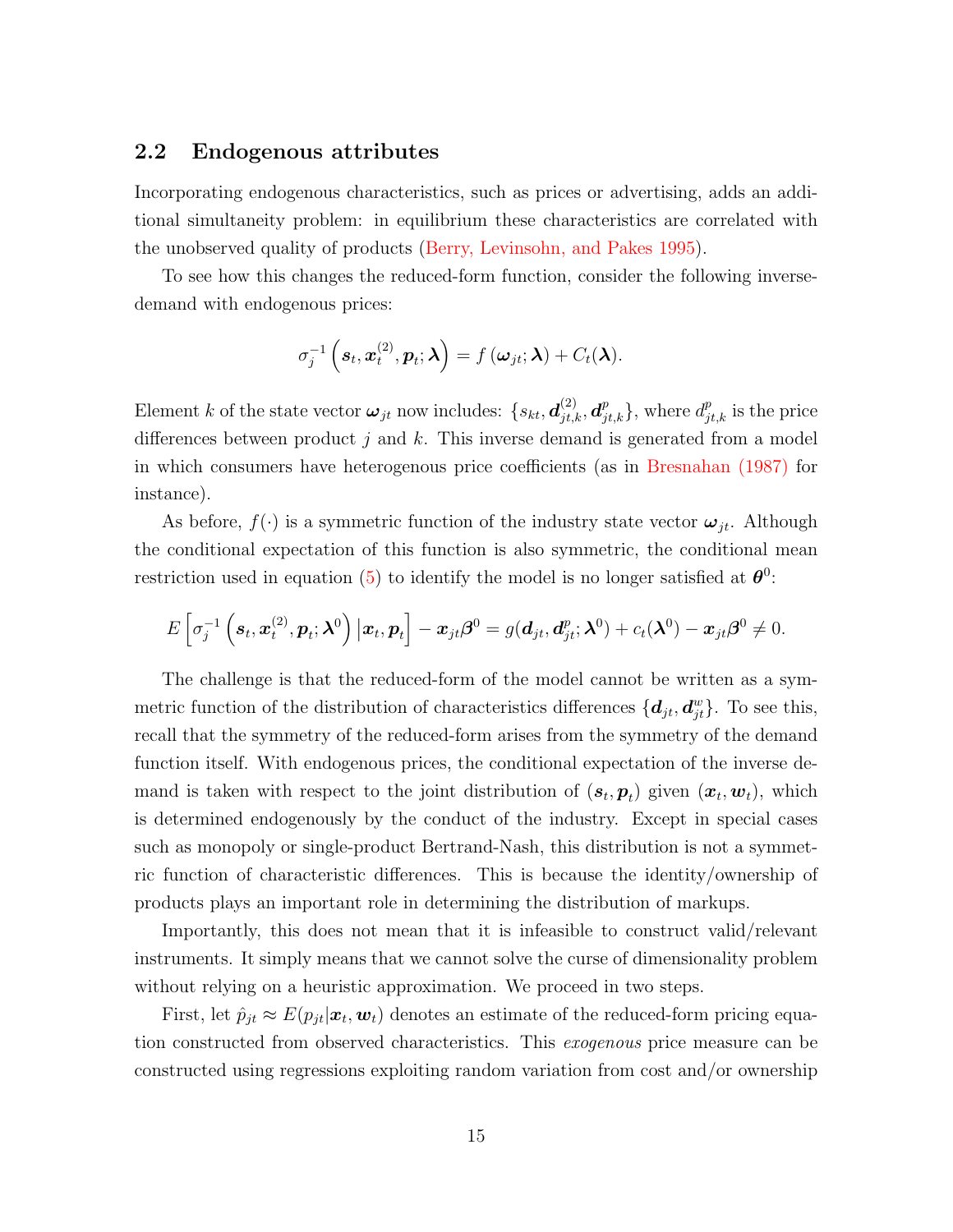shocks (as in [Reynaert and Verboven \(2013\)\)](#page-54-4), or by solving an equilibrium pricing game after setting  $\xi_{jt} = 0$  (as in [Berry, Levinsohn, and Pakes \(1999\)\)](#page-52-0). The choice of the approach is application/data specific. For instance, when using a regression approach,  $\hat{p}$  can be estimated using flexible functional forms or non-parametric regression techniques to improve the quality of the fit. Since  $\hat{p}_{jt}$  is constructed from  $(\bm{x}_{jt}, \bm{w}_{jt})$ , the following conditional moment restriction is satisfied:

$$
E\left[\xi_{jt}|\boldsymbol{x}_t,\hat{\boldsymbol{p}}_t\right]=0.
$$

Second, following [Berry, Levinsohn, and Pakes \(1999\),](#page-52-0) we use the following heuristic approximation of the reduced-form:

<span id="page-16-1"></span>
$$
E\left[\sigma_j^{-1}\left(\mathbf{s}_t,\mathbf{x}_t^{(2)},\mathbf{p}_t;\boldsymbol{\lambda}\right)|\mathbf{x}_t,\mathbf{w}_t\right] \approx E\left[\sigma_j^{-1}\left(\mathbf{s}_t,\mathbf{x}_t^{(2)},\hat{\mathbf{p}}_t;\boldsymbol{\lambda}\right)|\mathbf{x}_t,\hat{\mathbf{p}}_t\right]
$$

$$
= g\left(\mathbf{d}_{jt},\mathbf{d}_{jt}^{\hat{p}};\boldsymbol{\lambda}\right) + c_t(\boldsymbol{\lambda})
$$
(11)

The idea behind the heuristic is to distribute the expectation operator over prices inside of the non-linear function  $\sigma_i^{-1}$  $j^{-1}(\cdot)$ . The second equality follows from the fact that after replacing  $p_{jt}$  with predicted value  $\hat{p}_{jt}$ , we obtain a reduced-form representation of the reduced-form that is symmetric in  $\{d, d_{jt}^{\hat{p}}\}$ . In what follows, we will construct instrument functions that exploit the symmetry of this function.

### <span id="page-16-0"></span>2.3 Practical implications

In this section, we propose two classes of low-order instrument functions that satisfy the symmetry property, and exhibit variation across products. Depending on the data and richness of the model, more or less complicated functions can be used. As we alluded to earlier, the key is to select instrument functions that predict differences in the inverse-demand of products (within a market) as we vary the main parameters of the model.

Our first example uses the leading terms of a second-order symmetric polynomial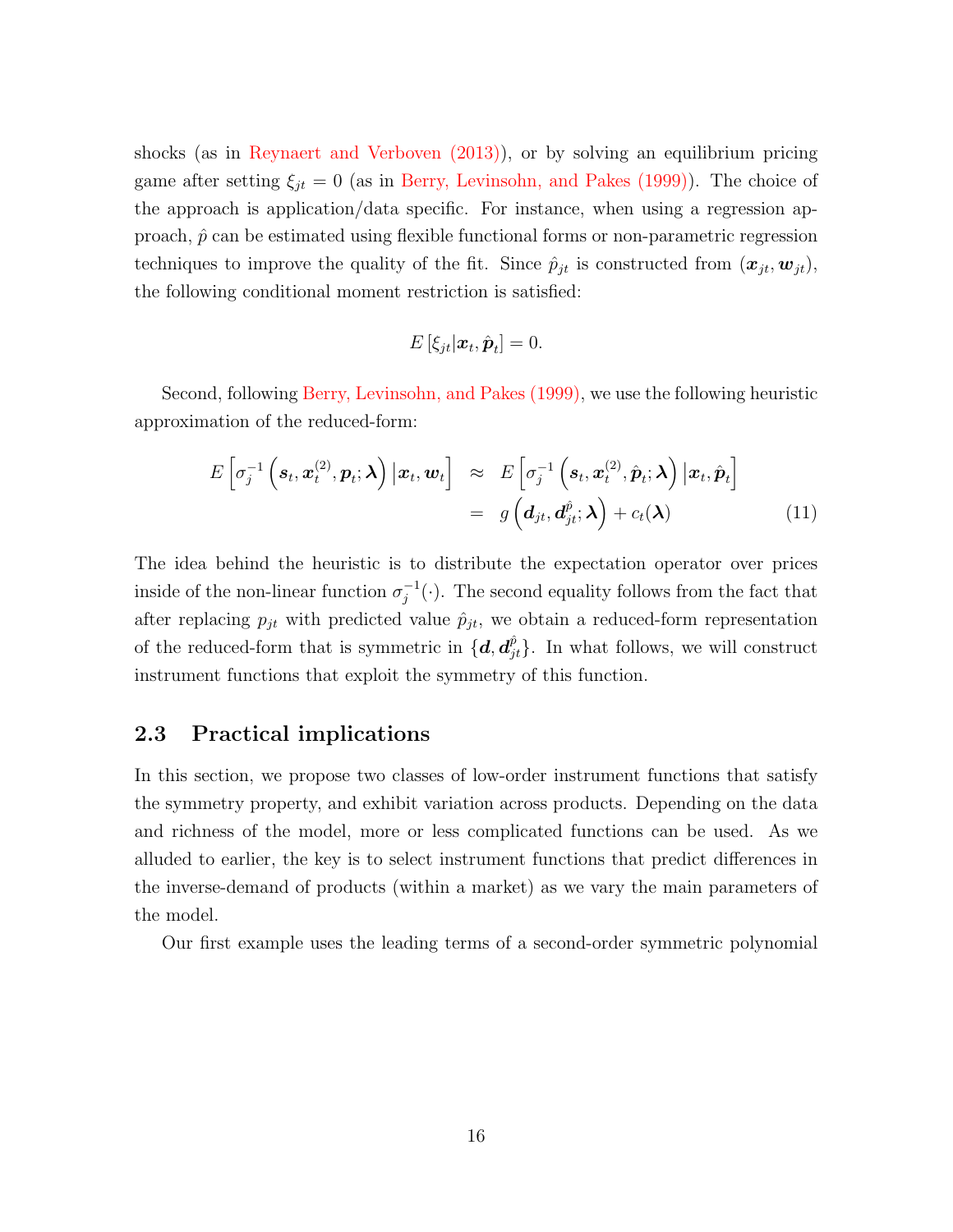basis function (focussing only on the binary interaction terms):

$$
A_j(\boldsymbol{x}_t, \boldsymbol{w}_t) = \begin{cases} \boldsymbol{w}_{jt} & \text{Price IVs} \\ \sum_{j' \neq j} \left( d_{jt,j'}^{\hat{p}} \right)^2, \quad \forall k & \text{Isolation } j \text{ in price} \\ \sum_{j' \neq j} \left( d_{jt,j'}^k \right)^2, \quad \forall k & \text{Isolation } j \text{ in } x_k \\ \sum_{j' \neq j} d_{jt,j'}^k \times d_{jt',}^l, \quad \forall k \neq l & \text{Interaction: } k \text{ and } l \end{cases}
$$
(12)

where  $d_{jt,j'}^k = x_{j't,k} - x_{jt,k}$  measures the difference between product j and j' along dimension  $k$ . Note that one dimension refers to the price. The interaction terms for which  $l \neq k$ , capture the covariance between two dimensions of differentiation, while the sum of square measure the isolation of products in the characteristic space.

Our second instrument function is based on the linear B-spline example discussed above; considering only the characteristics of "close" rivals when summarizing the market structure facing each product. In most models of product differentiation (e.g. quality-ladder, hotellling, nested-logit etc), the demand for each product is most heavily influenced by a small number of alternatives with similar characteristics, which is why to focus only on the fist Spline segment. For instance in a "mixed-logit quality-ladder" model, as the variance of the logit shock goes to zero, the inverse demand of product  $j$ is only a function of the characteristics of products located to the right and left in the quality rank.

This feature suggests the following instrument vector:

<span id="page-17-0"></span>
$$
A_j(\boldsymbol{x}_t, \boldsymbol{w}_t) = \begin{cases} \boldsymbol{w}_{jt} & \text{Price IVs} \\ \sum_{j' \neq j} 1\left(|d_{jt,j'}^{\hat{p}}| < \kappa^{\hat{p}}\right), & \forall k \\ \sum_{j' \neq j} 1\left(|d_{jt,j'}^{\hat{p}}| < \kappa^k\right), & \forall k \\ \sum_{j' \neq j} 1\left(|d_{jt,j'}^{\hat{p}}| < \kappa^k\right) \times d_{jt'}^{\hat{p}}, & \forall k \neq l \quad \text{Interaction: } k \text{ and } l \end{cases} \tag{13}
$$

where  $\kappa^k$  is a proximity threshold (e.g. standard-deviation of  $x_{jt,k}$  across all markets). The second element measures the number of "close-by" rivals along each dimension of differentiation. The interaction of the indicator function with  $d_{jt,j'}$  captures the correlation in characteristics between firms that are direct competitors. When characteristics are discrete, the indicator variables can be replaced by  $1(d_{jt,j'}^k = 0)$ ; which can be thought of as a product-segment indicator. Moreover, additional neighborhoods can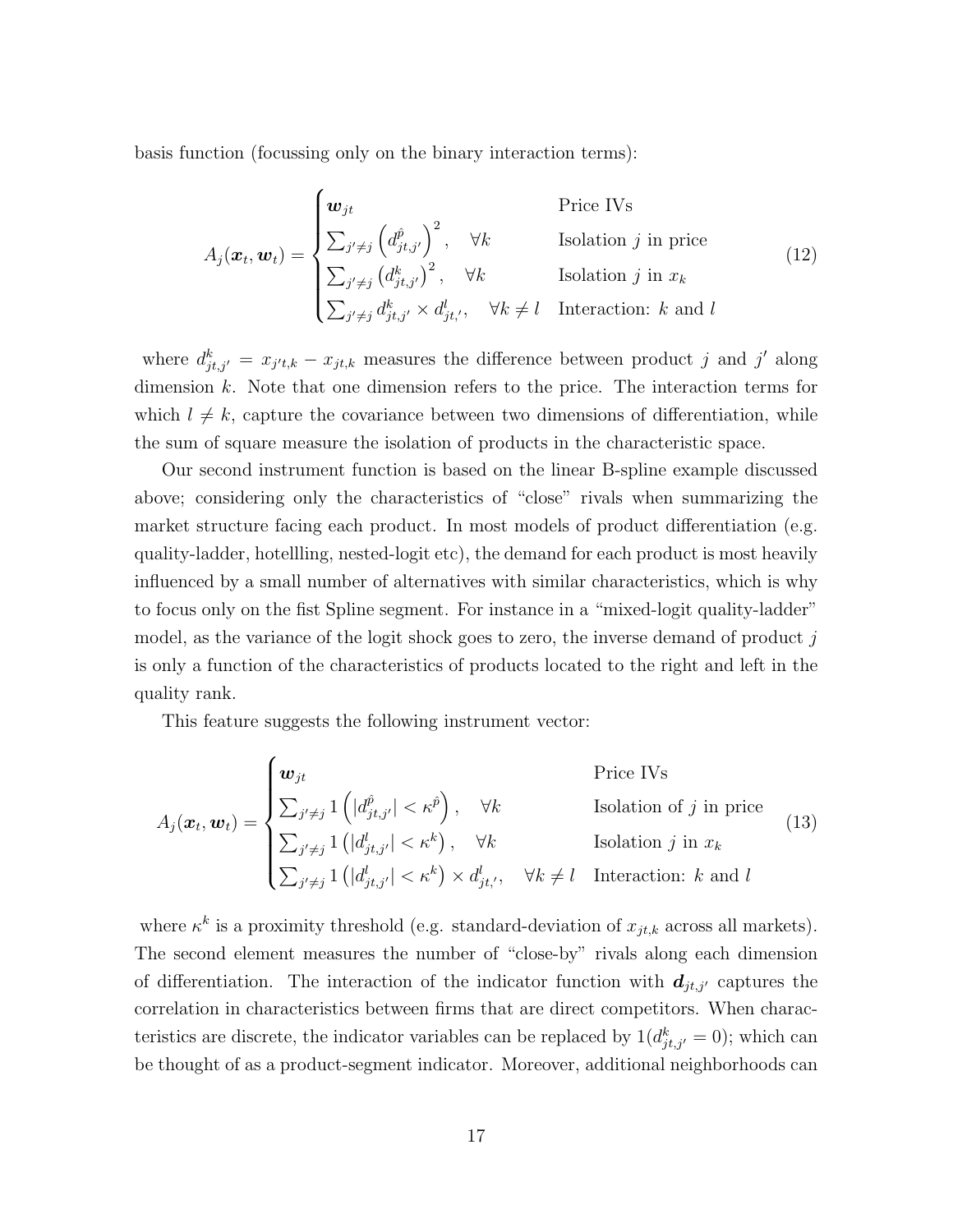be constructed to impose additional restrictions on the model (e.g.  $0 < |d_{jt,j'}| \leq \kappa_1$ ,  $\kappa_1 < |d_{jt,j'}| \leq \kappa_2$ , etc.)

The two formulations of the Differentiation IVs in equations [\(33\)](#page-61-0) and [\(13\)](#page-17-0) can include a large number of terms depending on the number of characteristics. In general, it is advisable to select a subset based on the amount of variation across products and/or markets. For instance, it is common for some product characteristics to exhibit very little variation across markets. In [Nevo \(2001\),](#page-54-8) the non-linear characteristics vary only at the product level (i.e.  $\boldsymbol{x}_{jt}^{(2)} = \boldsymbol{x}_j^{(2)}$  $j_j^{(2)}$   $j = 1, \ldots, 25$ , while prices vary both at the product and the market level. Using exogenous variation in prices across markets, we can construct instruments as follows:

$$
A_j(\boldsymbol{x}_t, \boldsymbol{w}_t) = \left\{ \boldsymbol{w}_{jt}, \sum_{j' \neq j} 1 \left( |d_{j,j'}^1| < \kappa^1 \right) d_{jt,j'}^{\hat{p}}, \dots, \sum_{j' \neq j} 1 \left( |d_{j,j'}^K| < \kappa^K \right) d_{jt,j'}^{\hat{p}} \right\}. \tag{14}
$$

According to this formulation, the magnitude of the heterogeneity associated with market-invariant characteristic k is identified from (exogenous) variation in the relative prices of products that are more or less differentiated from product  $j$  along that particular dimension.

Incorporating demographic characteristics in the instrument function is straightforward. Appendix [A.3](#page-60-0) provides an example in which a random coefficient is an additive function of income  $(y_{it})$ . If the distribution of income can be standardized (i.e.  $y_{it} = m_t + \mathrm{sd}_t e_{it}$ , where  $e_{it} \sim \psi(e_{it})$ , the reduced-form of the model can be written as a symmetric function of characteristics differences and moments of the demographic distribution:

$$
\pi_{jt}(\boldsymbol{x}_t; \boldsymbol{\lambda}) = g\left(\boldsymbol{d}_{jt}, \mathrm{sd}_t \cdot \boldsymbol{d}_{jt}^{(2)}; \boldsymbol{\lambda}\right) + c_t(\boldsymbol{\lambda})
$$
\n(15)

In addition, the average utility index  $(\delta_{jt})$  includes an interaction variable:  $m_t \cdot x_{jt}^{(2)}$ . This variable can be used as an excluded instrument (as in [Miller and Weinberg \(2017\)\)](#page-53-3). Therefore, in this example the instrument vector includes the full vector of products' own characteristics (including  $m_t \cdot x_{jt}^{(2)}$ ), as well as moments of the distribution of characteristics differences interacted with the standard-deviation of  $y_{it}$  in market t.

The takeaway is that market-specific moments of the distribution of demographics should enter the instrument function as interaction terms with product characteristics and differentiation measures, rather than as stand-alone variables.<sup>[13](#page-18-0)</sup>

<span id="page-18-0"></span><sup>&</sup>lt;sup>13</sup>See [Romeo \(2010\)](#page-54-6) for a similar argument and simulation results showing the importance of ac-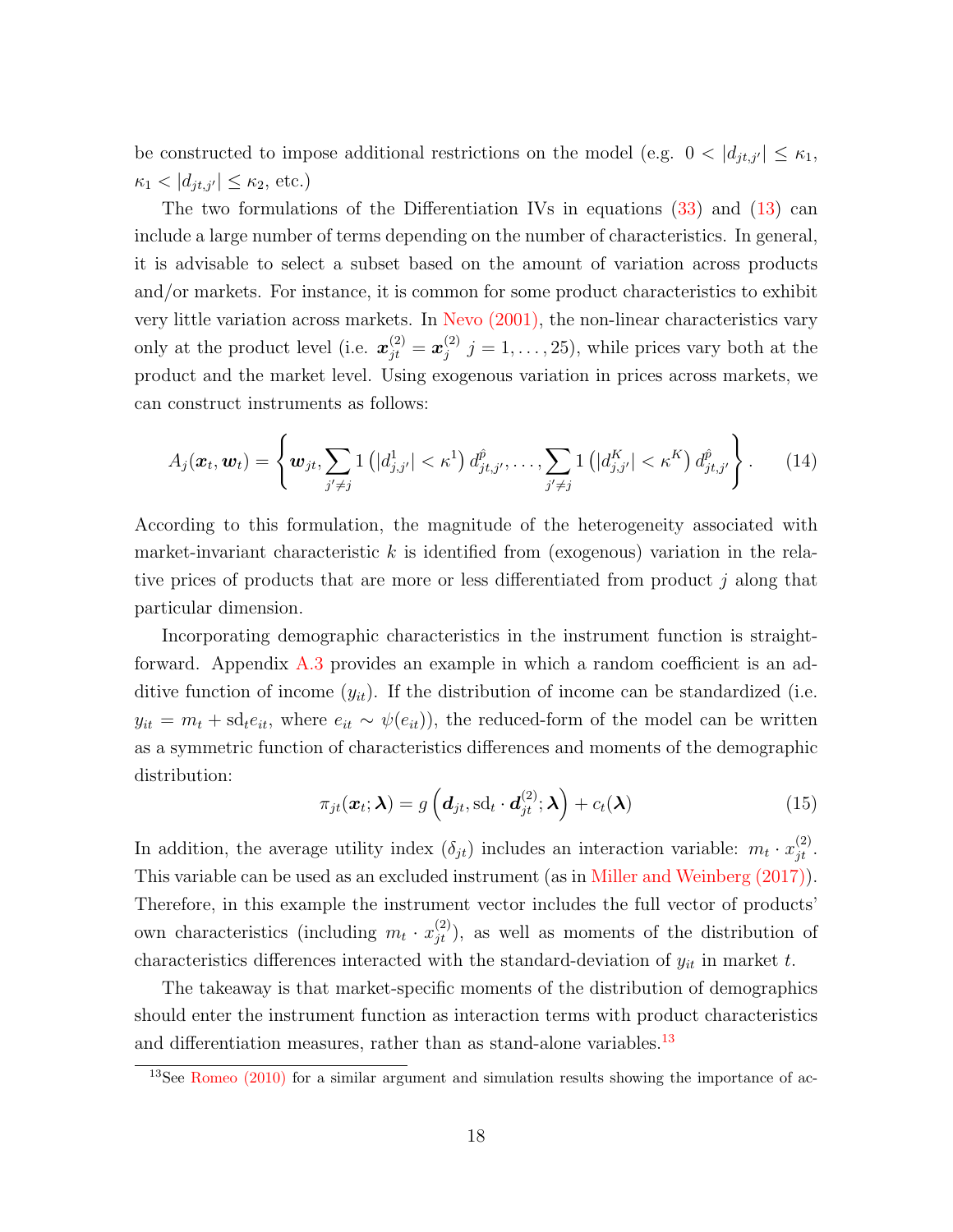How does this formulation differ from the existing literature? Interestingly, the basis function for the first-order polynomial formulation corresponds to the suggestion in [Berry et al. 1995](#page-51-1) of using the sum of product characteristics as instruments. The logic of using exogenous measures of differentiation has been used in other settings. However, the relevance of exogenous measures of differentiation is most often justified by their ability to predict prices (or markups), rather than to identify the non-linear parameters. There exist two important exceptions: the nested-logit model (e.g. [Berry](#page-51-0) [1994,](#page-51-0) [Bresnahan, Stern, and Trajtenberg \(1997\)\)](#page-52-2), and models of spatial differentiation (e.g. [Pinkse, Slade, and Brett 2002,](#page-54-7) [Davis 2006,](#page-53-5) [Thomadsen 2007,](#page-55-4) [Houde 2012,](#page-53-6) [Singleton 2019\)](#page-54-3). In both literatures, the standard instruments correspond to different versions of the proximity measures described in equation [\(13\)](#page-17-0). From this perspective, an important contribution of our approach is to formally show that the intuition developed in these prior literatures remains relevant in the more general random-coefficient model.

# <span id="page-19-0"></span>3 Additional implications for estimation and testing

In this section we discuss three additional implications of the exchangeability results from Section [2](#page-10-0) for the identification and estimation of the model. We start by discussing approximation to the optimal instruments, and the non-parametric estimation of the model. We then propose a test of instrument relevance that can be used in the case of the multinomial Logit model with random coefficients.

### 3.1 Optimal IV approximation

A direct implication of Proposition [2](#page-12-2) is that the optimal instruments introduced by [Amemiya \(1977\)](#page-51-3) and [Chamberlain \(1987\)](#page-52-8) can be written as symmetric functions of the distribution of characteristic differences relative to product  $j$ . The following corollary establishes a direct connection between product differentiation and optimal instruments.

counting for interactions between product characteristics and the mean of demographic attributes in the instrument vector.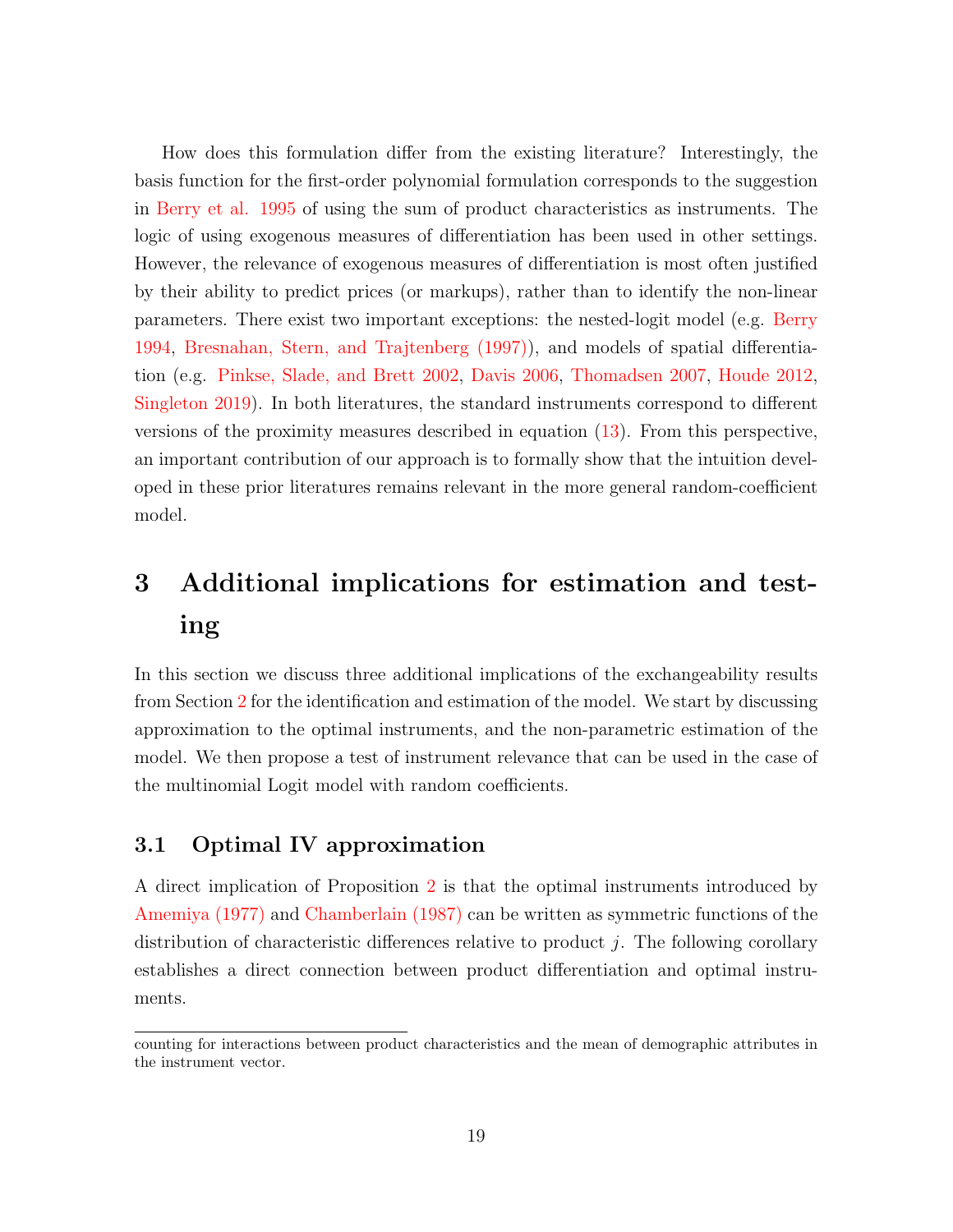**Corollary 1.** If the distribution of  $\{\xi_{1t},\ldots,\xi_{J_t,t}\}$  is exchangeable, the conditional expectation of the derivative of the residual function is a symmetric function of the matrix of characteristic differences:

$$
E\left[\frac{\partial \rho_{jt}(\mathbf{s}_t, \mathbf{x}_t|\boldsymbol{\theta})}{\partial \lambda_k}\bigg|\mathbf{x}_t\right] = g_k\left(\mathbf{d}_{jt}; \boldsymbol{\lambda}\right) + c_{t,k}(\boldsymbol{\lambda}), \quad \forall k = 1, \ldots, dim(\boldsymbol{\lambda})
$$

where  $c_{t,k}$  is a market-specific constant.

This implies that it is feasible to find basis-functions that can approximate the optimal instruments, while avoiding the curse of dimensionality problem. Therefore, a valid strategy to improve the efficiency of the estimates is to obtain first-stage estimates using the instruments proposed in this paper, and then construct an approximation to the optimal IV. The second-stage can be conducted using non-parametric regressions as discussed in [Newey \(1993\),](#page-54-10) or the heuristic approximation discussed in [Berry,](#page-52-0) [Levinsohn, and Pakes \(1999\)](#page-52-0) and [Reynaert and Verboven \(2013\).](#page-54-4)

This later approach relies on the following instrument function:

$$
E\left[\frac{\partial \rho_j(\mathbf{s}_t, \mathbf{p}_t, \mathbf{x}_t^{(2)}; \boldsymbol{\theta})}{\partial \boldsymbol{\theta}} \Big| \mathbf{x}_t, \mathbf{w}_t\right] \approx \frac{\partial \rho_j(\mathbf{s}_t, \hat{\mathbf{p}}_t, \mathbf{x}_t^{(2)}; \boldsymbol{\theta})}{\partial \boldsymbol{\theta}} \bigg|_{\xi_{jt} = 0, \forall j, t} = A_j(\mathbf{x}_t, \mathbf{w}_t | \boldsymbol{\theta}). \tag{16}
$$

Since the instrument vector depends on  $\theta$ , users must first obtain an estimate of the parameters, denoted by  $\theta^1$ . This leads to a two-step estimator: (i) estimate  $\theta^1$  by GMM using instrument vector  $\bm{z}_{jt}$ , and (ii) construct  $A_j(\bm{x}_t, \bm{w}_t | \bm{\theta}^1)$  and estimate  $\hat{\bm{\theta}}$  by GMM.

Although this approach works well in practice [\(Reynaert and Verboven 2013\)](#page-54-4), the performance of the estimator depends on using strong IVs in the first-stage estimates. This suggests a strong complementarity between the two approaches as discussed in [Conlon and Gortmaker \(2019\).](#page-52-7) The second-stage estimates are more precisely estimated when the Differentiation-IVs are used in the first-stage. In other words, using stronger instruments in the first stage lead to more precise results in the second stage.

#### 3.2 Non-parametric estimation

Another implication of Propositions 1 and 2 is that it is feasible to construct a consistent semi-parametric estimator of the linear-in-characteristics random-coefficient model. To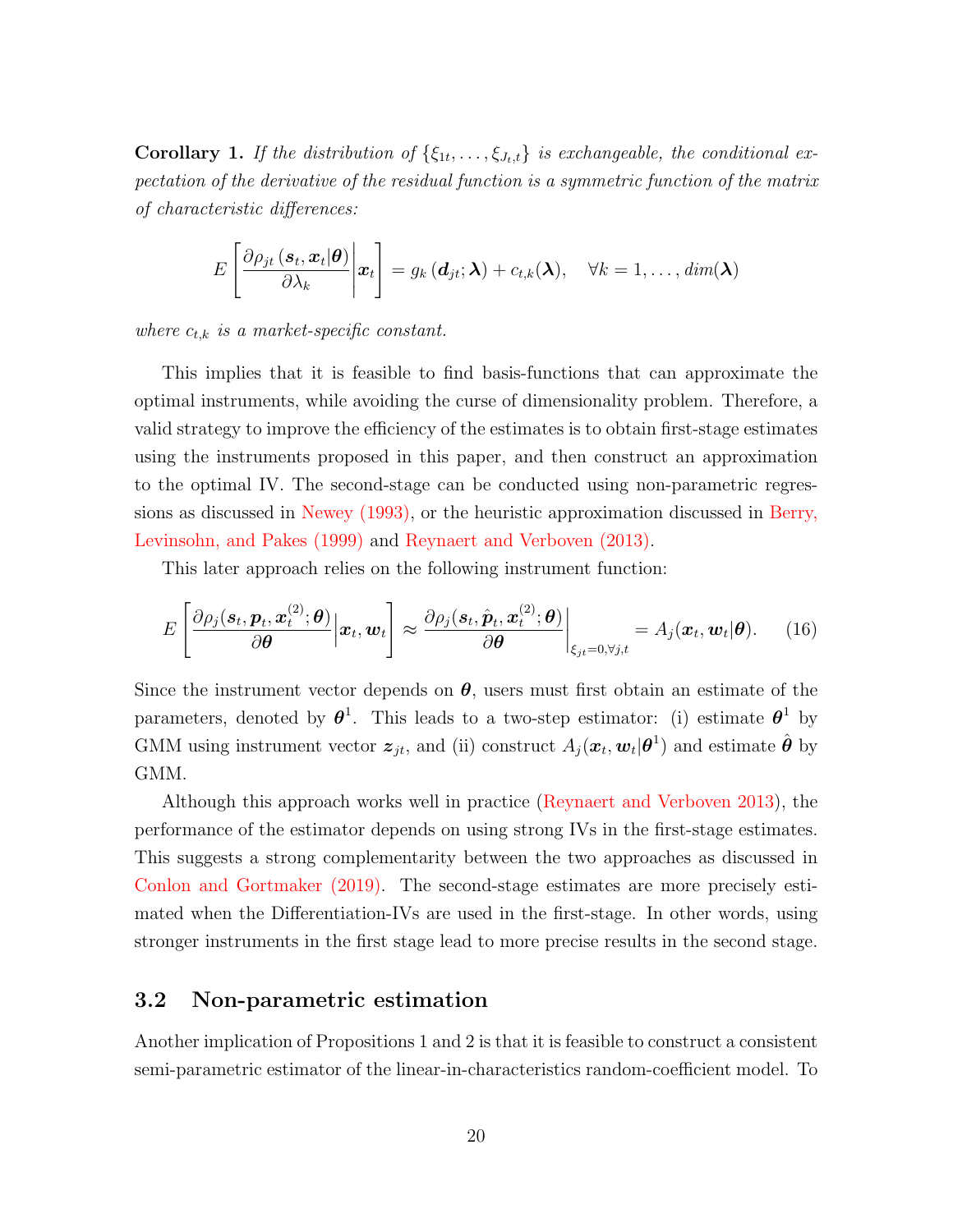see this, consider the following quasi-linear indirect utility:

$$
u_{ijt} = x_{jt}\beta - p_{jt} + \xi_{jt} + x_{jt}^{(2)}\lambda_i + \epsilon_{ijt}
$$
\n
$$
\tag{17}
$$

where  $(\epsilon_i, \lambda_i) \sim F(\epsilon_i, \lambda_i)$ , and  $\delta_{jt} = x_{jt}\beta - p_{jt} + \xi_{jt}$ . We treat the distribution of heterogeneity as non-parametric, and focus on the semi-parametric estimation the demand model.

The inverse demand function of this model can be written as:

$$
p_{jt} = x_{jt} \beta - \sigma_j^{-1} (s_t, x^{(2)}) + \xi_{jt}.
$$

This corresponds to a partial linear regression model with an endogenous non-parametric function. This is one of the two examples studied in [Ai and Chen \(2003\),](#page-51-6) and the conditional moment restriction can be used to construct a Sieve minimum distance (SMD) estimate for  $\beta$  and b. This requires approximating the structural (inverse-demand) and reduced-form equations using two linear Sieves.<sup>[14](#page-21-0)</sup> This estimator breaks the curse of dimensionality in the number of products by using basis functions that satisfy the exchangeability conditions implied by Proposition 1 and 2.

[Compiani \(2019\)](#page-52-10) demonstrates that Bernstein polynomial can be used in this context. In small sample, the inverse demand can also be approximated using the "distancemetric" approach proposed by [Pinkse, Slade, and Brett \(2002\).](#page-54-7)

#### 3.3 Testing for instrument relevance

One important challenge when evaluating the strength of the excluded instruments is that the reduced-form function depends on an unknown parameter vector  $\lambda$ . To get around this problem, we propose a more practical measure of relevance, based on the ability of the instruments to reject the Independence of Irrelevance Alternative (IIA) hypothesis. This test relies on the assumption that  $\epsilon_{ijt}$  is distributed according to a T1EV distribution.

With data on individual choices, [Hausman and McFadden \(1984\)](#page-53-10) propose the following IIA test: estimate the model by including characteristics of rival products in the indirect utility of consumers, and test the exclusion restriction implied by the multi-

<span id="page-21-0"></span><sup>&</sup>lt;sup>14</sup>When the price enters the inverse-demand non-linearly, the same reduced-form representation can be used, but it would rely on the heuristic discussed in Section [2.2.](#page-15-0)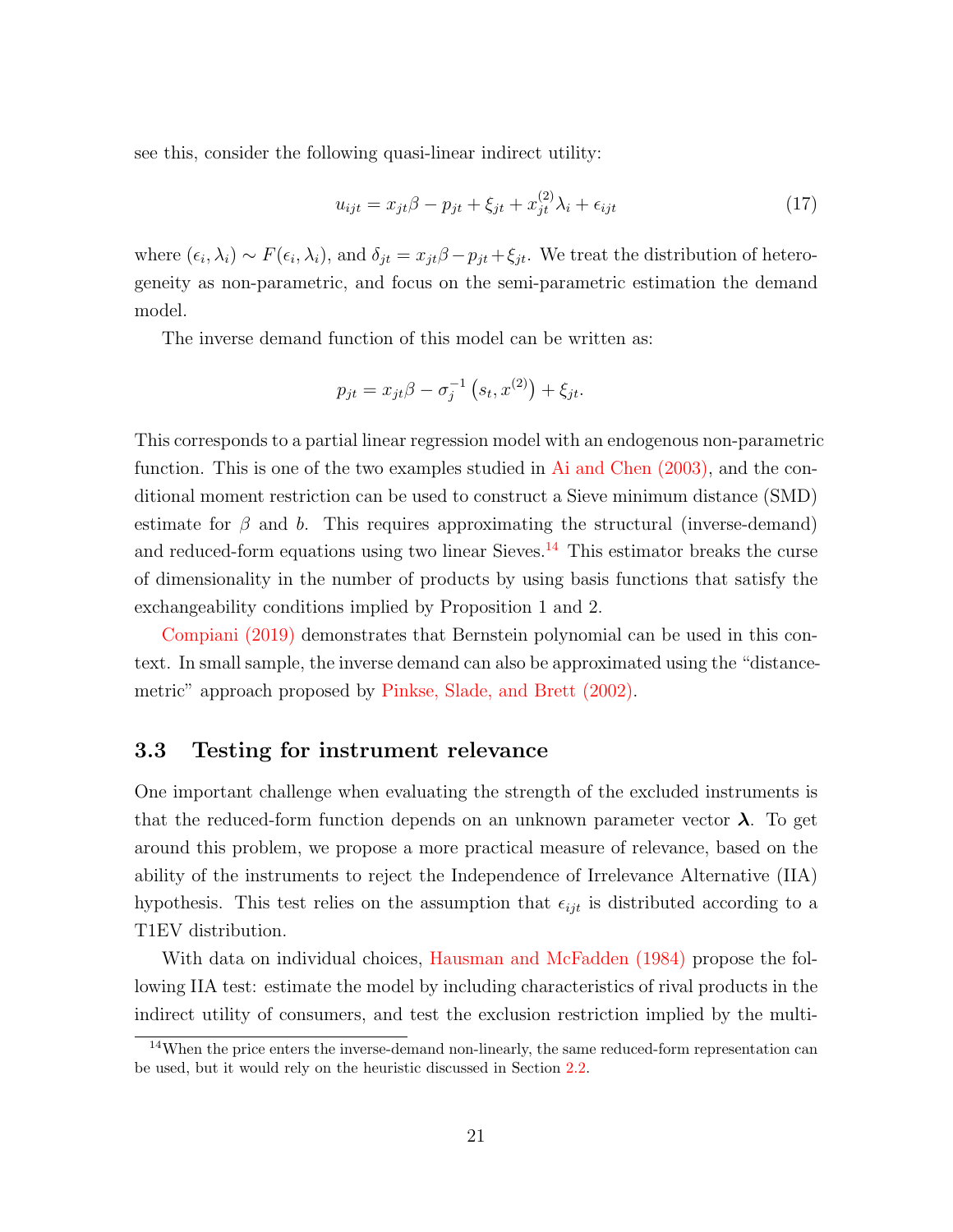nomial logit model. A similar exclusion restriction can be tested using the aggregate inverse-demand function at  $\lambda = 0$  [\(Berry 1994\)](#page-51-0):

$$
\sigma_j^{-1}(\boldsymbol{s}_t, \boldsymbol{p}_t, \boldsymbol{x}_t; \boldsymbol{\beta}^0, \boldsymbol{\lambda} = 0) = \ln s_{jt}/s_{0t}
$$
  
=  $\boldsymbol{x}_{jt}\boldsymbol{\beta}^0 + \alpha p_{jt} + \Delta_j(\boldsymbol{s}_t, \boldsymbol{p}_t, \boldsymbol{x}_t^{(2)}; \boldsymbol{\lambda} = 0) + \xi_{jt}$ 

Where, as in Section [1.2,](#page-8-3)  $\Delta_i(\cdot)$  measures deviations from IIA in the true model (i.e. quality-gap). We construct an "IIA-regression" by taking expectation of shares and prices, conditional on the menu of product characteristics. This leads to a reduced-form regression relating the log of the odds-ratio to the matrix of product characteristics.

**Definition 1** (IIA-test). If Assumption [2](#page-7-0) is valid, the IIA hypothesis can be tested by estimating the following regression:

$$
E[\ln s_{jt}/s_{0t}|\boldsymbol{x}_t, \boldsymbol{w}_t] = \boldsymbol{x}_{jt}\boldsymbol{\beta} + \alpha E[p_{jt}|\boldsymbol{x}_t, \boldsymbol{w}_t] + E\left[\Delta_j(\boldsymbol{s}_t, \boldsymbol{x}_t^{(2)}, \boldsymbol{p}_t; \boldsymbol{\lambda} = 0)|\boldsymbol{x}_t\right] + 0
$$
  
\n
$$
\approx A_j(\boldsymbol{x}_t, \boldsymbol{w}_t)\boldsymbol{\gamma} = \boldsymbol{x}_{jt}\boldsymbol{\gamma}_0 + \gamma_p\hat{p}_{jt} + A_j^{-w}(\boldsymbol{x}_t, \boldsymbol{w}_t)\boldsymbol{\gamma}_2,
$$
\n(18)

where  $A_i^{-w}$  $j^{w}(\bm{x}_t,\bm{w}_t)$  is a partition of the instrument vector that excludes product  $j$  's price IV  $(\boldsymbol{w}_{jt})$ . The null hypothesis of IIA preferences correspond to:  $H_0: \hat{\boldsymbol{\gamma}}_2 = 0$ .<sup>[15](#page-22-0)</sup>

Note that the IIA regression corresponds to the reduced-form of the model evaluated at  $\lambda = 0$ , and therefore suffers from a curse of dimensionality problem. Using Proposition [2](#page-12-2) we can express this conditional expectation as a symmetric function of the distribution of characteristic differences. Corollary [2](#page-22-1) formalizes this result.

<span id="page-22-1"></span>**Corollary 2.** If the distribution of  $\{\xi_{1t}, \ldots, \xi_{J_t,t}\}$  is exchangeable and the price heuristic defined in equation [\(11\)](#page-16-1) provides a good approximation to the reduced-form, the IIA regression can be written as a symmetric function of the matrix of characteristic differences:

$$
E\left[\ln s_{jt}/s_{0t}|\boldsymbol{x}_t,\boldsymbol{w}_t\right] = \boldsymbol{x}_{jt}\boldsymbol{\beta} + \alpha\hat{p}_{jt} + E\left[\Delta_j(\boldsymbol{s}_t,\boldsymbol{p}_t,\boldsymbol{x}_t^{(2)};\boldsymbol{\lambda}=0)|\boldsymbol{x}_t,\boldsymbol{w}_t\right] \approx \boldsymbol{x}_{jt}\boldsymbol{\gamma}_1 + \gamma_p\hat{p}_{jt} + h(\boldsymbol{d}_{jt}^x,\boldsymbol{d}_{jt}^{\hat{p}}) + h_t^0
$$
\n(19)

<span id="page-22-0"></span><sup>&</sup>lt;sup>15</sup>Without controlling for the characteristics of rival products available in market  $t$ , the IIA regression suffers from an omitted variable bias. When the instrument is a rich enough control function, in the sense that  $E\left[\Delta_j(s_t, p_t, x_t^{(2)}; \lambda^0)|x_t, w_t\right] \approx A_j^{-x}(x_t, w_t)\gamma_1$ , the omitted variable bias disappears and  $\hat{\gamma}_0$  is a consistent estimate of the parameters determining the average willingness to pay of consumers  $(\beta^0)$ .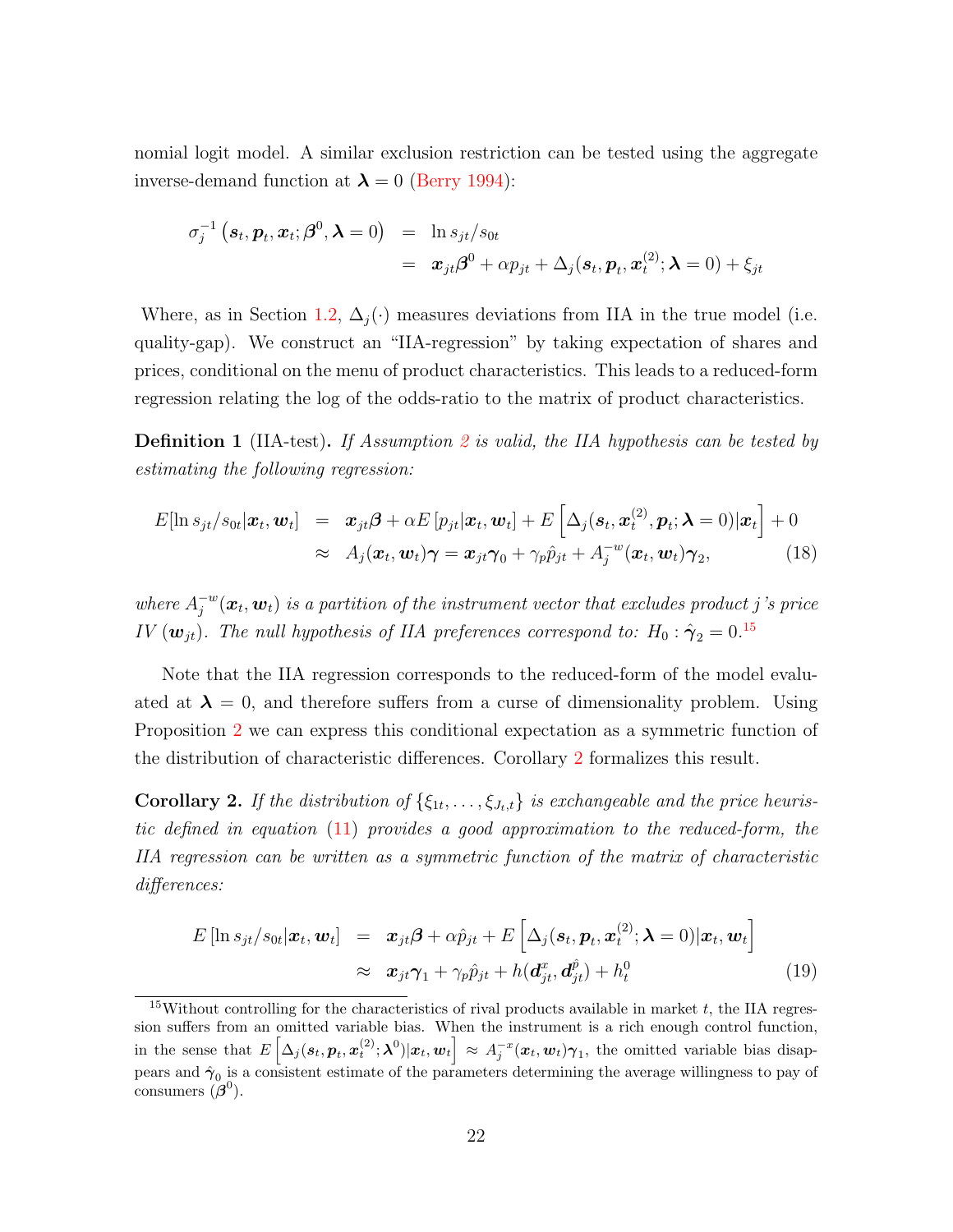where  $h_t^0$  is a market-specific intercept.

The key implication of this corollary is that the IIA hypothesis can be tested by measuring the strength of the correlation between market shares and measures of product differentiation. There exists several ways of testing the exclusion restriction that product differentiation is independent of demand.

Perhaps the most intuitive approach is to estimate the multinomial Logit model by 2SLS while controlling for the Differentiation IVs:

$$
\ln s_{jt}/s_{0t} = \mathbf{x}_{jt}\hat{\boldsymbol{\gamma}}_1 + \hat{\gamma}_p p_{jt} + A_j^{-w}(\mathbf{x}_t, \mathbf{w}_t)\boldsymbol{\gamma}_2 + \text{error},
$$

where the cost shifters  $w_{jt}$  are used as an excluded instrument for price. In this case, the IIA-test corresponds to the null hypothesis  $H_0$ :  $\hat{\gamma}_2 = 0$ . This test can be implemented without solving for the non-linear demand function using standard Wald or F tests, and is therefore robust to mis-specification of the demand model. As we show below, the sign of the coefficient  $\gamma_2$  is informative about the nature substitution patterns under the true underlying model. This regression can therefore be used to guide the specification of the random-coefficient model (e.g. which characteristic should be interacted with a random-coefficient).

An equivalent approach to test the IIA hypothesis is to estimate a mis-specified model using both  $w_{jt}$  and  $A_i^{-w}$  $j^w$  as instruments. In this case, the IIA-test corresponds to an over-identification test measuring the validity of the exclusion restrictions formed by the price instruments and the Differentiation IVs. This can be done using the Sargan-Hansen J-test. We discuss both approaches in the application below.

In both cases a rejection of the null hypothesis implies that the excluded instruments detect statistically significant differences between the true and the multinomial Logit inverse-demand functions. We interpret this as a measure of the relevance of the instrument function. The predicted value  $A_i^{-w}$  $j^{w}(\boldsymbol{x}_t, \boldsymbol{w}_t) \hat{\gamma}_2$  quantifies the expected deviations from IIA under the true model by estimating a (potentially) mis-specified model. As we discussed in Section [1.2,](#page-8-3) failure to reject the IIA hypothesis when  $\lambda^0 \neq 0$ is consistent with weak-identification.

Of course, the instruments can be "strong" and fail to reject the IIA hypothesis. If that is the case, the researcher should infer that the underlying data-generating process is well approximated by a model with IIA preferences  $(\lambda^0 = 0)$ . Alternatively, if the the data does not exhibit enough variation in product characteristics, either within or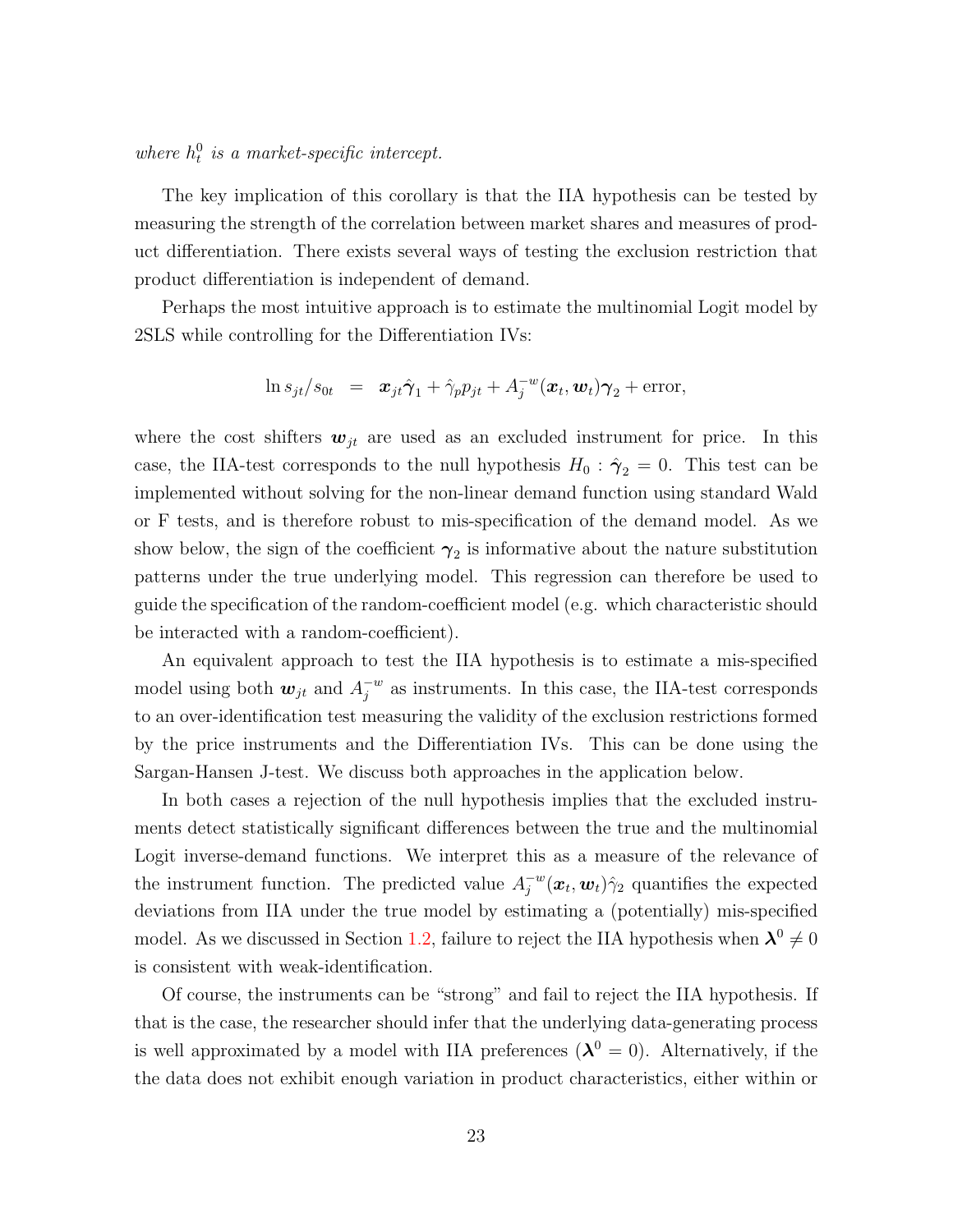across markets, it might not be feasible to find statistically significant deviations from IIA. In this case, the previous discussion suggests that the non-linear model will be weakly identified, and inference methods robust to weak identification should be used.

The previous discussion suggests a sequential approach to estimation. First, researchers should evaluate the strength of the proposed instrument function by testing the IIA hypothesis. If the null hypothesis cannot be rejected, the analysis should proceed with the Logit model. Otherwise, the instrument function can be used to estimate a richer model, and test the validity of the over-identifying restrictions.

### <span id="page-24-0"></span>4 Monte-Carlo simulations

In this section, we analyze the finite sample properties of the Differentiation IVs described in the previous section. We consider two random-coefficients models with exogenous characteristics: (i) independent random-coefficients: and (ii) correlated randomcoefficients. Appendix [B](#page-62-0) provides more details on the data-generating process and the numerical algorithm used for estimation. We use an iterative nested-fixed-point Gauss-Newton Regression (GNR) algorithm, combined with a Newton-Raphson non-linear equation solver, to solve the non-linear GMM problem. This procedure is very robust in settings with strong instruments. We perform all numerical integrations by discretizing the distribution of the random coefficients, and use the same grid and weights in the monte-carlo and estimation steps; therefore avoiding any mis-specification due to simulation errors. We provide a pseudo-code description of our approach in Appendix [B.2.](#page-63-0) We also provide sample Phython and Ox codes on our website.<sup>[16](#page-24-1)</sup>

#### 4.1 Independent random-coefficients

In this section we illustrate the weak IV problems associated with a commonly used instrument function, and validate the IIA test as a measure of the relevance of the instrument function. We then illustrate how the Differentiation IVs can alleviate the problem.

Consider the following IID random-coefficient model with exogenous characteris-

<span id="page-24-1"></span><sup>16</sup>The codes are available here: https://jfhoude.wiscweb.wisc.edu/research-in-progress/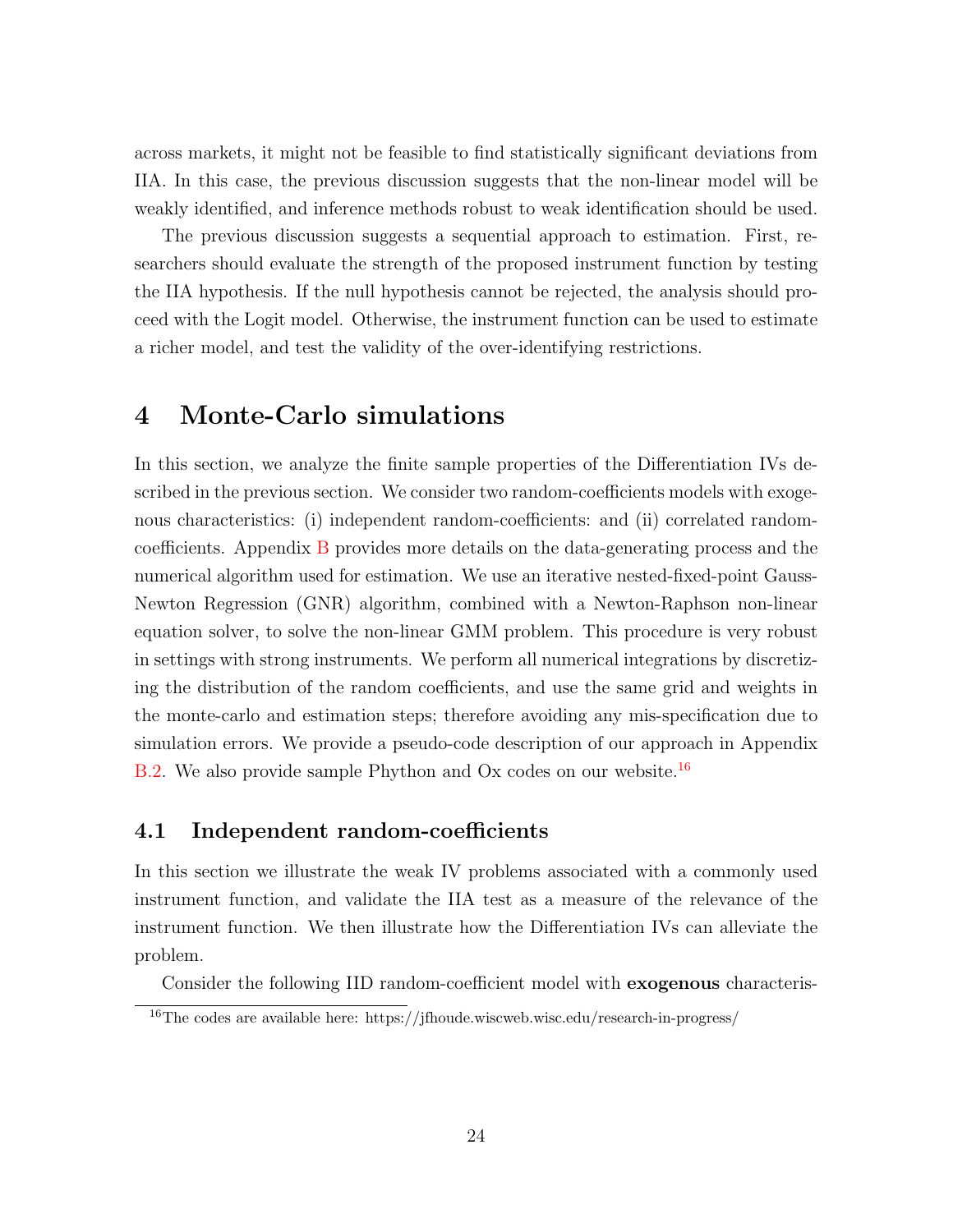<span id="page-25-0"></span>

<span id="page-25-1"></span>Figure 1: IIA test with weak and strong instruments

tics:

<span id="page-25-2"></span>
$$
u_{ijt} = \beta_0 + \beta_1 x_{jt}^{(1)} + \sum_{k=1}^{K_2} (\beta_{2,k} + \lambda_k \eta_{ik}) \cdot x_{jt,k}^{(2)} + \xi_{jt} + \epsilon_{ijt}
$$
 (20)

where  $s_{jt}$  is the observed aggregate market share of product j in market t, and  $\eta_{ik} \sim$  $N(0, 1)$ . Using the previous notation,  $\lambda = {\lambda_1, \ldots, \lambda_{K_2}}$  denotes the vector of  $K_2$ non-linear parameters. We assume that the number of products is fixed  $(J = 15)$ , and the number of market is equal to  $T = 100$ .

We compare the performance of three instrument functions:

Sum of characteristics IV: 
$$
A_j(\boldsymbol{x}_t) = \left\{ \boldsymbol{x}_{jt}, \sum_{j' \neq j} \boldsymbol{x}_{j',t} \right\}
$$
  
Quadratic Diff IV: 
$$
A_j(\boldsymbol{x}_t) = \left\{ \boldsymbol{x}_{jt}, \sum_{j'} \left( d_{jt,j'}^1 \right)^2, \dots, \sum_{j'} \left( d_{jt,j'}^K \right)^2 \right\}
$$
  
Local Diff IV: 
$$
A_j(\boldsymbol{x}_t) = \left\{ \boldsymbol{x}_{jt}, \sum_{j'} 1 \left( |d_{jt,j'}^1| < \text{sd}_1 \right), \dots, \sum_{j'} 1 \left( |d_{jt,j'}^1| < \text{sd}_K \right) \right\}
$$

where K is the number of characteristics (excluding the intercept), and  $\mathrm{sd}_k$  is the standard-deviation of  $x_{jt,k}$ .

Figure [1a](#page-25-0) illustrates the IIA-test graphically in the single-dimensional model with weak instruments. Each dot represents a product/market combination, and the line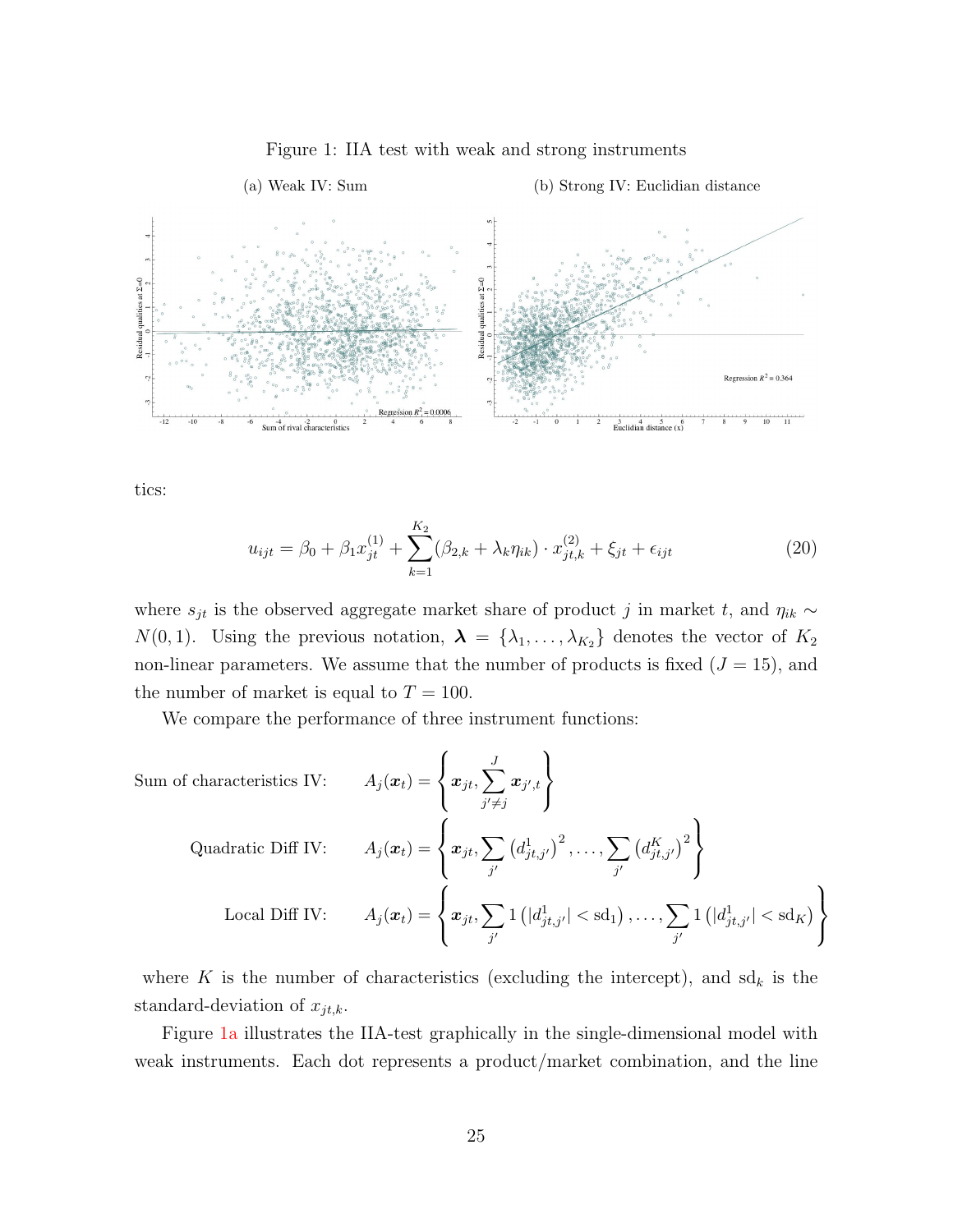corresponds to a linear regression of  $\hat{r}_{jt}$  on the instrument.<sup>[17](#page-26-0)</sup> As the figure illustrates, the sum of rival characteristics is uncorrelated with the inverse demand evaluated at  $\lambda = 0$ , even though the true model exhibits substantial deviations from IIA ( $\lambda^0 = 4$ ). The  $R^2$  and the slope of the regression are both indistinguishable from zero. In other words, the moment conditions are (nearly) satisfied away from the true parameter value  $(\lambda^0 = 4)$ , implying that the model is weakly identified. Importantly, this weak identification problem is not caused by a small sample problem  $(N = 1500)$ . Also the DGP leads to substantial variation in the instrument across markets and products, since we intentionally used a small number of products in our example,  $J = 15$ . See Armstrong  $(2016)$  for discussion of the weak instrument problem for prices when J is large. In contrast, the performances of the Differentiation IVs is nearly identical when using a large number of products, since the IVs exhibit substantial variation across products within the same market even when  $J_t$  grows large.

Figure [1b](#page-25-1) illustrates the correlation between the residual function at  $\lambda = 0$  (Logit) and the *Euclidian* distance of product j (i.e. strong instrument) for same model.<sup>[18](#page-26-1)</sup> Unlike the sum of rival characteristics, the Euclidian distance is strongly correlated with the model residual evaluated at  $\lambda = 0$ ; the  $R^2$  of the regression removing the effect of  $x_{jt}$  is over 0.35 (compared to 0.0006 in Figure [1a\)](#page-25-0). The Euclidian distance is therefore a good predictor of the inverse-demand function away from the true parameter. Importantly, the sign of the correlation is an important indicator of the model specification. A positive coefficient on distance indicates that the availability of close substitutes reduces the probability of buying  $j$ , or equivalently that products with similar attributes are close substitutes. In contrast, a negative coefficient would be inconsistent with the random-coefficient model of demand (i.e. presence of similar rivals increase demand). If that was the cause, it would likely indicate a violation of the conditional independence assumption.<sup>[19](#page-26-2)</sup> Misspecification of this type would lead to an estimate of the random-coefficient parameter equal to zero (corner), since the model cannot rationalize this reduced-form relationship (see [Houde \(2012\)](#page-53-6) for a discussion of mis-specification in the context of a model of spatial differentiation). It is therefore important in applied work to measure the strength and the sign of the

<span id="page-26-1"></span><sup>18</sup>The Euclidian distance instrument is defined as:  $\mathrm{IV}^{\text{dist}}_{jt} =$  $\sqrt{\sum_{j'\neq j}^{15} (x_{j',i}^{(2)})}$  $\binom{(2)}{j',t} - x_{jt}^{(2)}$ 

<span id="page-26-0"></span><sup>&</sup>lt;sup>17</sup>To represent the test graphically we project the instrument onto the product characteristics, and plot the residual on the x-axis.

<span id="page-26-2"></span> $19$ For instance, this correlation can be explained by an (unobserved) increase in the willingness-topay for a certain attribute that cause entry of products with the same attributes.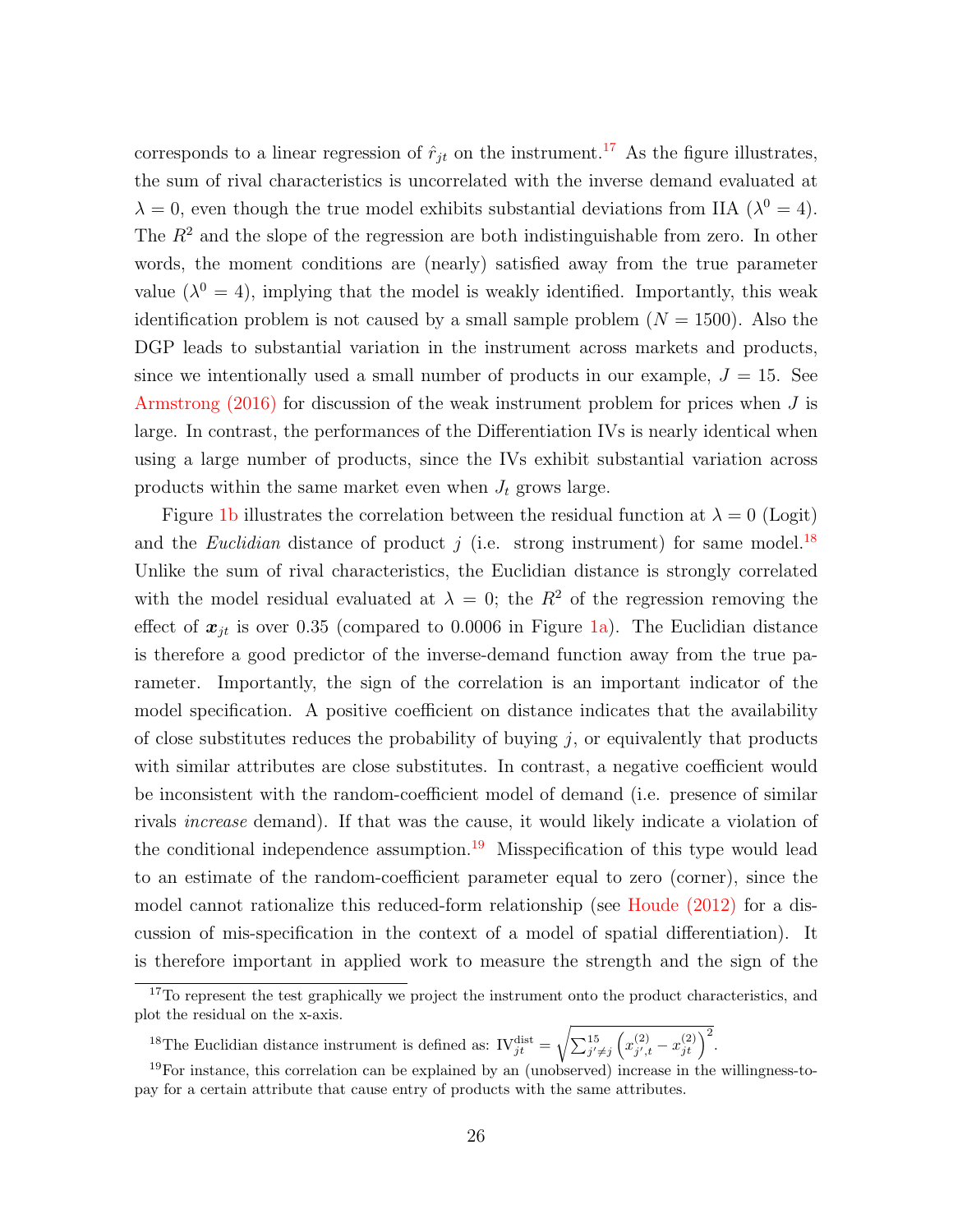reduced-form correlation between differentiation and demand prior to estimating the structural model.

This positive relationship between differentiation (or distance) and the inverse demand at  $\lambda = 0$  is captured by the differentiation instrument used in Figure [1b.](#page-25-1) In other words, products located in denser areas of the product space have relatively small market shares. The inverse demand evaluated at  $\lambda = 0$  rationalizes this feature by assigning high quality to products that are relatively isolated, and low quality to products with many substitutes. A clear violation of the moment conditions.

The results of 1, 000 Monte-Carlo replications with weak instruments are summa-rized in Table [1a.](#page-28-0) We estimate the log of  $\lambda_k$  in equation [\(20\)](#page-25-2), instead of  $\lambda_k$  directly, to account for the strictly positive support of the parameter space. The table reports the mean bias and RMSE for the transformed parameters, averaged across parameters  $(\lambda_k^0 = 4$  for all  $\lambda_k$ ). Table [2](#page-29-0) summarizes the small-sample performance for the two IVs across all specifications, and calculates the average asymptotic standard-errors. Tables [3a](#page-30-0) and [3b](#page-30-1) summarize the full set of simulation results, including the weak identification and IIA tests, and the local minimum statistics.

To demonstrate the ability of the IIA-regression to detect the presence of weak instruments, we compare the distribution of the IIA-test with a formal local identification test evaluating the rank of matrix  $E[\partial \rho_j (\mathbf{s}_t, \mathbf{x}_t; \boldsymbol{\theta}^0) / \partial \boldsymbol{\theta}^T \cdot \mathbf{z}_{jt}]$ . We use the rank-test proposed by [Cragg and Donald \(1993\)](#page-53-11) to test the null hypothesis of underidentification under homoskedastic errors. The bottom panel of Table [1a](#page-28-0) reports the results of the two tests.

We test the null-hypothesis of IIA preferences by testing the joint null hypothesis that  $\hat{\gamma}_1 = 0$ . As the figures suggest, we cannot reject the hypothesis of IIA preferences across all four specifications. We reach the same conclusions using the rank-test results. The null hypothesis of under-identification (i.e. rank less than  $m$ ), cannot be rejected with probabilities ranging between  $60\%$  and  $92\%$  on average across the specifications.<sup>[20](#page-27-0)</sup>

Next, we look at the finite-sample performance of the GMM estimator under weak identification. Note that in 8.4% of the samples, of  $\hat{\lambda}_1$  are estimated to be less than 0.001, which can be interpreted as a corner solution to the GMM optimization problem. This is a robust feature of weak instruments that has been documented by other researchers analyzing the BLP model (e.g. [Reynaert and Verboven \(2013\)\)](#page-54-4). Weak

<span id="page-27-0"></span><sup>&</sup>lt;sup>20</sup>We use a 10% confidence level calculated using Stock-Yogo critical values to calculate the rejection probabilities [\(Stock and Yogo \(2005\)\)](#page-55-5).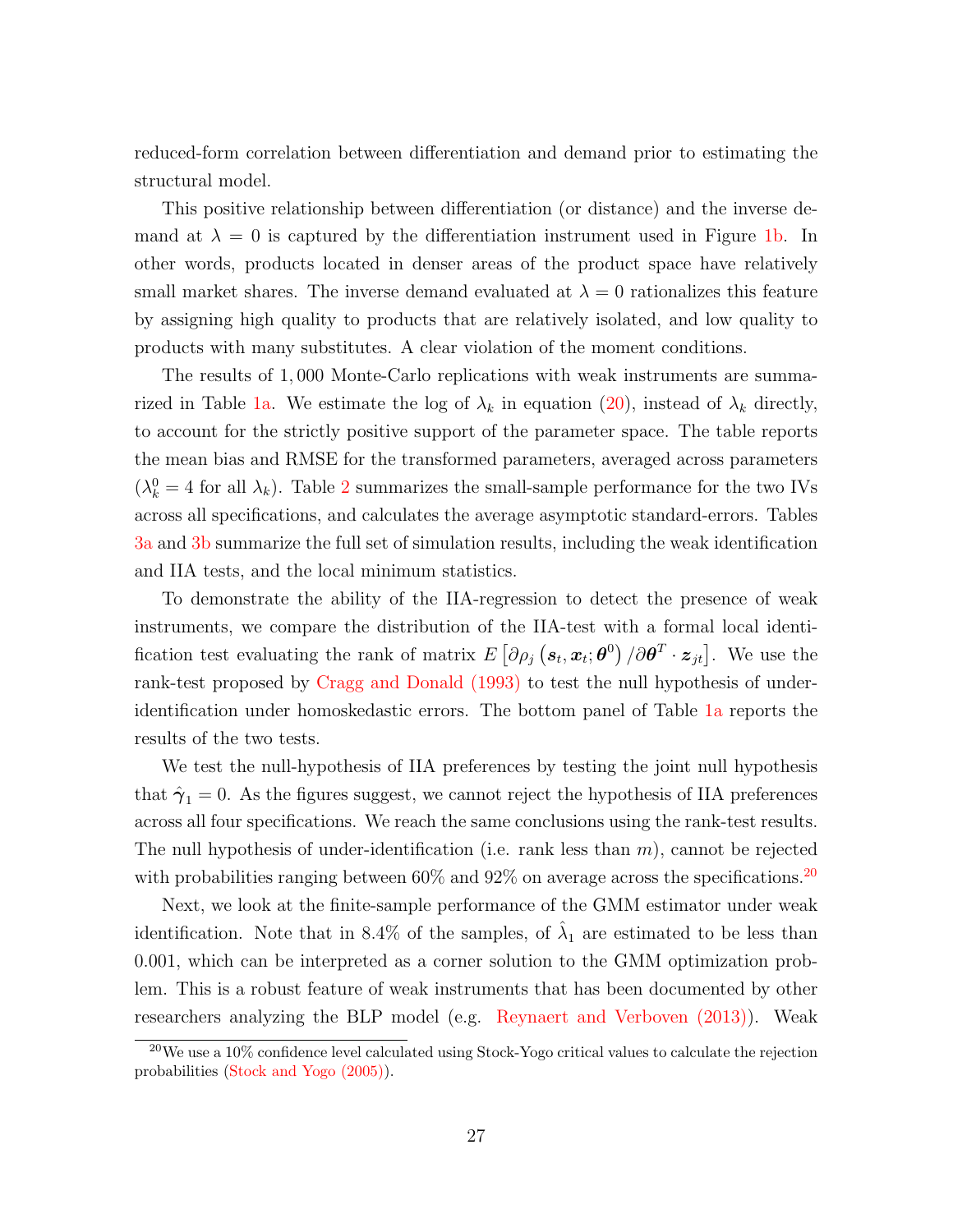<span id="page-28-0"></span>

|                         | (a) Weak instruments |           |                        |           |           |           |       |           |           |  |  |
|-------------------------|----------------------|-----------|------------------------|-----------|-----------|-----------|-------|-----------|-----------|--|--|
|                         |                      | $K_2 = 1$ |                        |           | $K_2 = 2$ | $K_2 = 3$ |       | $K_2 = 4$ |           |  |  |
|                         |                      | bias      | rmse                   | bias      | rmse      | bias      | rmse  | bias      | rmse      |  |  |
| $\lambda_k$             |                      | 0.136     | 2.643                  | 0.06      | 2.46      | 0.09      | 2.25  | 0.12      | 2.301     |  |  |
| $1(Local-min)$          |                      | 0.189     |                        | 0.514     |           | 0.594     |       | 0.661     |           |  |  |
| $Range(J-stat p-value)$ |                      | 0.167     |                        | 0.189     |           | 0.212     |       | 0.210     |           |  |  |
| Rank-test               |                      | 1.265     |                        | 0.464     |           | 0.259     |       | 0.178     |           |  |  |
| p-value                 |                      | 0.615     |                        | 0.813     |           | 0.886     |       | 0.919     |           |  |  |
| IIA-test                |                      | 1.327     |                        | 1.296     |           | 1.486     |       | 1.944     |           |  |  |
| p-value                 |                      | 0.426     |                        | 0.422     |           | 0.356     |       | 0.237     |           |  |  |
|                         |                      |           | (b) Strong instruments |           |           |           |       |           |           |  |  |
|                         | bias                 | rmse      | bias                   |           | rmse      | bias      | rmse  | bias      | rmse      |  |  |
|                         | $K_2 = 1$            |           |                        | $K_2 = 2$ |           | $K_2 = 3$ |       |           | $K_2 = 4$ |  |  |
| $\lambda_k$             | 0.002                | 0.122     | $-0.003$               |           | 0.1275    | 0.0015    | 0.129 | $-0.003$  | 0.142     |  |  |
| 1(Local)                | 0.000                |           | 0.000                  |           |           | 0.000     |       | 0.000     |           |  |  |
| Rank-test – $F(1)$      | 1202.104             |           | 564.033                |           |           | 330.399   |       | 206.417   |           |  |  |
| p-value                 | 0.000                |           | 0.000                  |           |           | 0.000     |       | 0.000     |           |  |  |
| IIA-test – $F(K)$       | 359.409              |           | 363.224                |           |           | 321.730   |       | 276.135   |           |  |  |
| p-value                 | 0.000                |           | 0.000                  |           |           | 0.000     |       | 0.000     |           |  |  |

Table 1: Monte-Carlo simulation results for exogenous characteristics model with weak and strong instruments

instruments imply that the normal distribution is a poor approximation of the finitesample distribution of the parameter estimates, and causes the presence of frequent outliers (leading to corner solutions).

Another consequence of weak instruments is the lack of precisions in the estimates. The RMSEs range from 2.2 to 2.6 across specifications; or more than 50% of the true parameter value (i.e.  $\lambda_k = 4$  for all k's). The precision of the estimates is poor across all four specifications, and remains constant as we increase the complexity of the model.

A third consequence of weak instruments is the presence of numerical optimization problems. To illustrate this point, for each simulated sample, we launched the optimization routine at 10 random starting values (centered around the truth), and use a Nelder-Mead (or Simplex) algorithm to find the local minimum. The indicator variable

<span id="page-28-1"></span>Data generating process:  $J = 15$  and  $T = 100$ ,  $x_{jt}^k \sim N(0, 1)$  for  $k = 1, ..., K$  and  $\xi_{jt} \sim N(0, 1)$ . The parameter values are given by:  $\beta_0 = -3, \beta_1 = 1, \beta_2 = 1, \lambda_k = 4$  for all k. Number of simulations: 1,000. The bias and RMSE are averaged across parameters:  $\lambda_k = {\lambda_1, ..., \lambda_K}$ .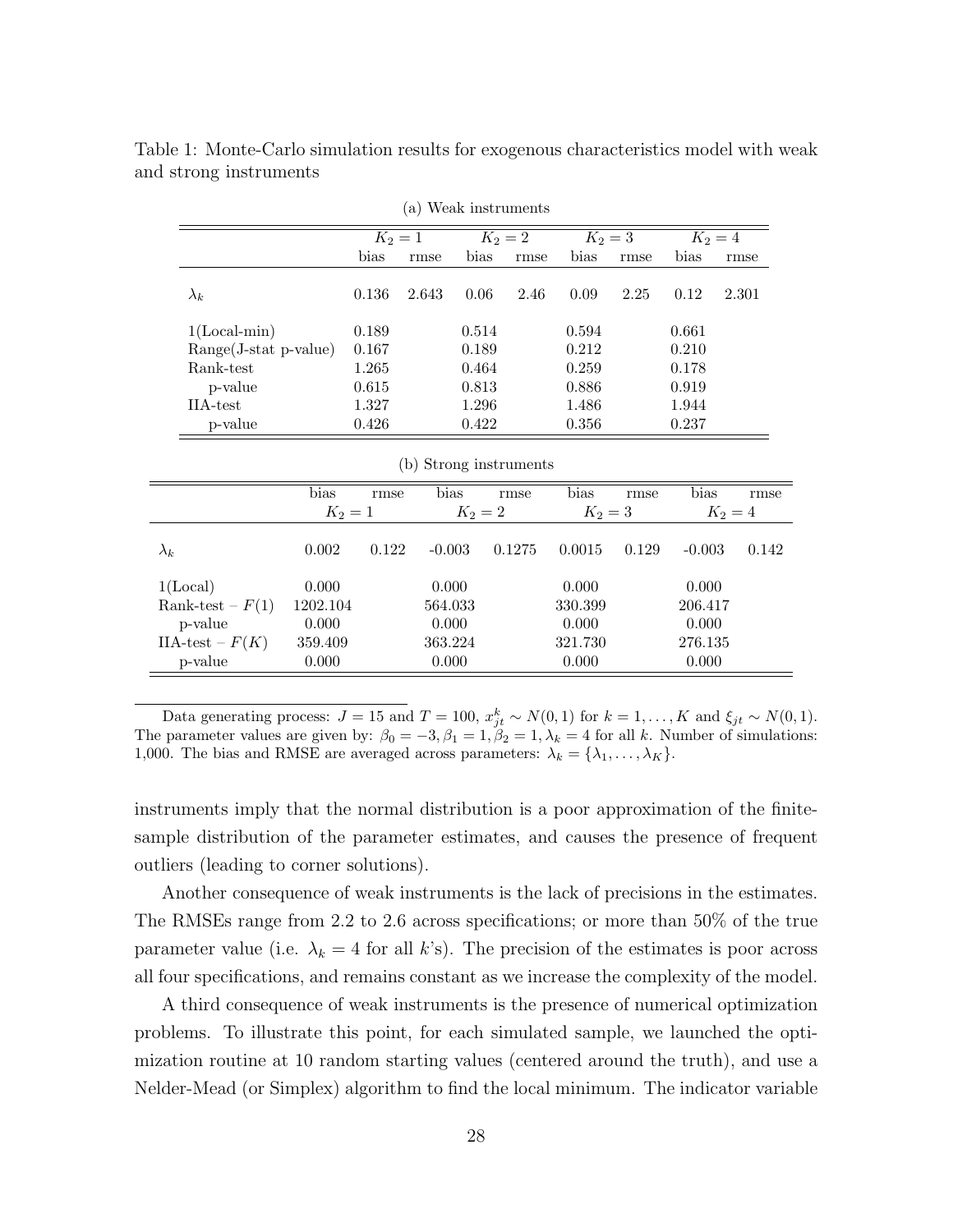|                  |          | Diff IV: Quadratic |         | Diff IV: Local |       |         |  |
|------------------|----------|--------------------|---------|----------------|-------|---------|--|
|                  | bias     | rmse               | asym-se | bias           | rmse  | asym-se |  |
| $K_2 = 1$        | 0.000    | 0.030              | 0.031   | $-0.000$       | 0.032 | 0.032   |  |
| $K_2 = 2$ -0.001 |          | 0.032              | 0.031   | $-0.001$       | 0.033 | 0.032   |  |
| $K_2 = 3$ -0.000 |          | 0.032              | 0.033   | $-0.000$       | 0.033 | 0.034   |  |
| $K_2 = 4$ -0.001 |          | 0.035              | 0.035   | $-0.002$       | 0.037 | 0.036   |  |
| $K_2 = 5$        | 0.000    | 0.039              | 0.039   | $-0.000$       | 0.040 | 0.040   |  |
| $K_2=6$          | $-0.001$ | 0.045              | 0.044   | $-0.001$       | 0.046 | 0.045   |  |
| $K_2 = 7$ 0.002  |          | 0.048              | 0.050   | $-0.003$       | 0.051 | 0.052   |  |

<span id="page-29-0"></span>Table 2: Simulation results for the exogenous characteristic model with Differentiation IVs

Data generating process:  $J = 15$  and  $T = 100$ ,  $x_{jt}^k \sim N(0, 1)$  for  $k = 1, ..., K$  and  $\xi_{jt} \sim N(0, 1)$ . The parameter values are given by:  $\beta_0 = -3, \beta_1 = 1, \beta_2 = 1, \lambda_k = 4$  for all k. Number of simulations: 1,000.

1(Local-min) is equal to one if the algorithm converged to more than one solution.

Using this procedure, we find large number of "local minima". The frequency of this problem is increasing with the dimensionality of the parameter space. When  $K_2 = 4$ , 66% of the samples exhibit multiple minima out of 10 starting values, compared to 19% when  $K_2 = 2$ . The link between weak instruments and numerical problems is easy to understand. Weak identification implies that the moment conditions are almost satisfied away from the true parameter, which leads to non-convexities and flat GMM objective function. This makes it difficult for Newton and quasi-Newton algorithms to find the global minimum when instruments are weak.

The next row of Table [1a](#page-28-0) illustrates the magnitude of the differences between these different local solutions. The average differences in the J-statistic p-values imply that the over-identifying restrictions are rejected with a p-value of roughly 20% on average using the largest local minimum, compared to 40% with the global minimum solution. These differences are consistent with the numerical problems documented by [Metaxoglou and Knittel \(2014\).](#page-53-1)

We now turn to the simulation results obtained with the quadratic Differentiation IVs. We obtain similar results with the Local Differentiation IVs. Table [1b](#page-28-1) presents the average bias and RMSE across parameter  $(\lambda_k)$ . Both specifications allow us to reject the null hypothesis of under-identification (rank-test), as well as the IIA hypothesis. In addition, the frequency of local optima is equal to zero across all specifications; meaning that the Newton optimization algorithm always converges to the same solution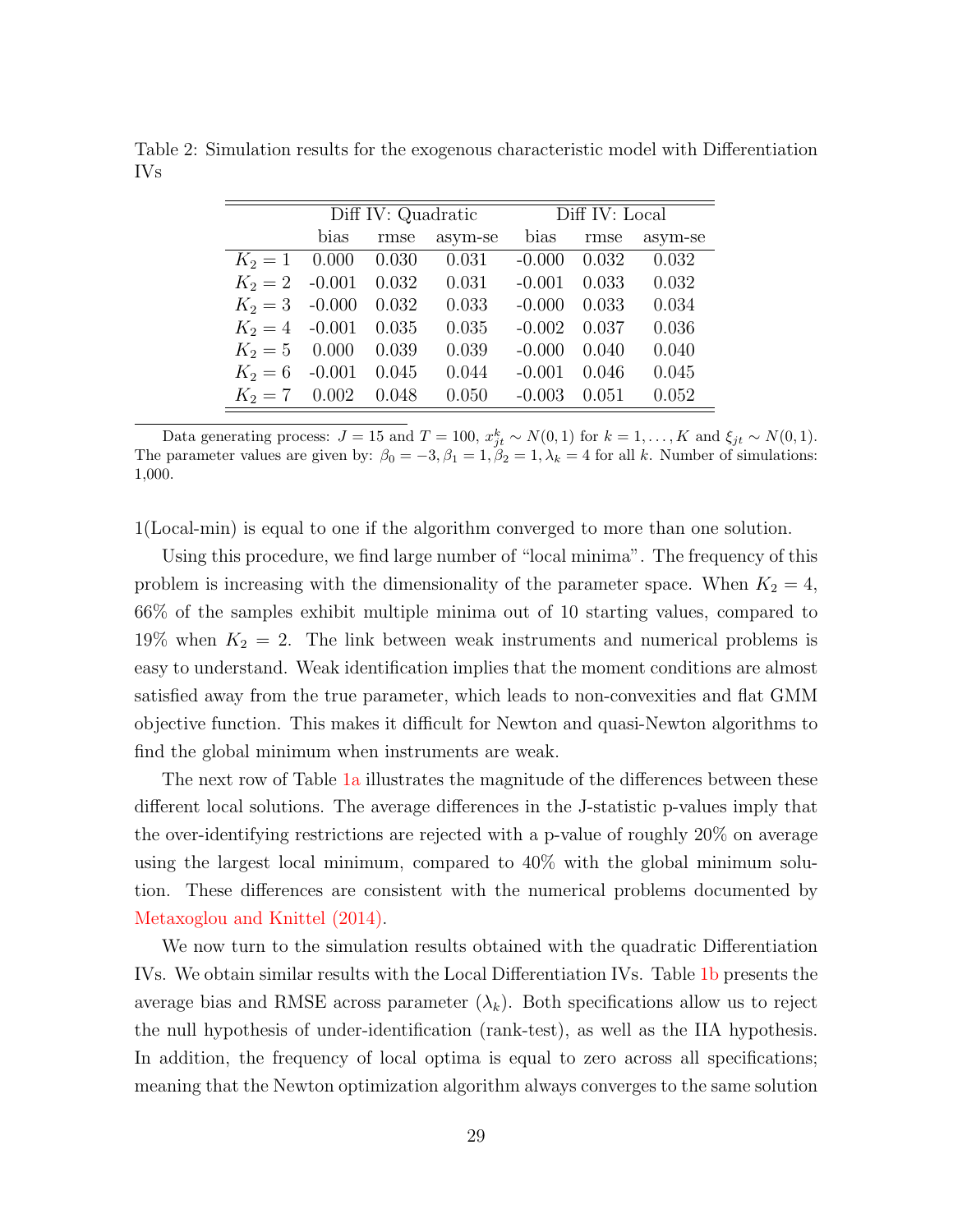<span id="page-30-1"></span><span id="page-30-0"></span>

| (a) Differentiation IV: Quadratic |          |                                     |                               |        |           |       |          |       |  |
|-----------------------------------|----------|-------------------------------------|-------------------------------|--------|-----------|-------|----------|-------|--|
|                                   | bias     | rmse                                | bias                          | rmse   | bias      | rmse  | bias     | rmse  |  |
|                                   |          | $K_2 = 2$<br>$K_2 = 3$<br>$K_2 = 1$ |                               |        | $K_2 = 4$ |       |          |       |  |
| $\lambda_k$                       | 0.002    | 0.122                               | $-0.003$                      | 0.1275 | 0.0015    | 0.129 | $-0.003$ | 0.142 |  |
| 1(Local)                          | 0.000    |                                     | 0.000                         |        | 0.000     |       | 0.000    |       |  |
| Rank-test – $F(1)$                | 1202.104 |                                     | 564.033                       |        | 330.399   |       | 206.417  |       |  |
| p-value                           | 0.000    |                                     | 0.000                         |        | 0.000     |       | 0.000    |       |  |
| $IIA-test - F(K)$                 | 359.409  |                                     | 363.224                       |        | 321.730   |       | 276.135  |       |  |
| p-value                           | 0.000    |                                     | 0.000                         |        | 0.000     |       | 0.000    |       |  |
|                                   |          |                                     | (b) Differentiation IV: Local |        |           |       |          |       |  |
|                                   | bias     | rmse                                | bias                          | rmse   | bias      | rmse  | bias     | rmse  |  |
| $\lambda_k$                       | 0.002    | 0.126                               | $-0.0003$                     | 0.13   | 0.002     | 0.133 | $-0.003$ | 0.148 |  |
| $1(Local-min)$                    | 0.000    |                                     | 0.000                         |        | 0.000     |       | 0.000    |       |  |
| Rank-test – $F(1)$                | 1050.015 |                                     | 523.760                       |        | 322.288   |       | 204.402  |       |  |
| p-value                           | 0.000    |                                     | 0.000                         |        | 0.000     |       | 0.000    |       |  |
| $IIA-test - F(K)$                 | 297.544  |                                     | 298.073                       |        | 262.636   |       | 222.932  |       |  |
| p-value                           | 0.000    |                                     | 0.000                         |        | 0.000     |       | 0.000    |       |  |

Table 3: Monte-Carlo simulation results for exogenous characteristics model with strong instruments

irrespectively of the starting values. The precision and bias of the parameter estimates are also small across all specifications. The average RMSEs of  $\hat{\lambda}_k$  are roughly 17 times smaller with the two instruments defined above, compared with the sum of rival characteristics used in Table [1a.](#page-28-0)

We also find that minimal loss in precision from adding random-coefficients. The average RMSEs increase from 0.03 to 0.05 when we vary the number of randomcoefficients from one to seven. This is encouraging since the sample size is fairly small: 15 products  $\times$  100 markets.

Finally, Table [4](#page-31-0) compares the bias and precision of the estimates between non-linear least-square and GMM. The first two specifications reproduces the bias and RMSE results from the specification with four random-coefficients. The non-linear least-square (NLS) estimates correspond to a specification where the parameters are obtained by minimizing the sum of square residuals. This specification leads to biased estimates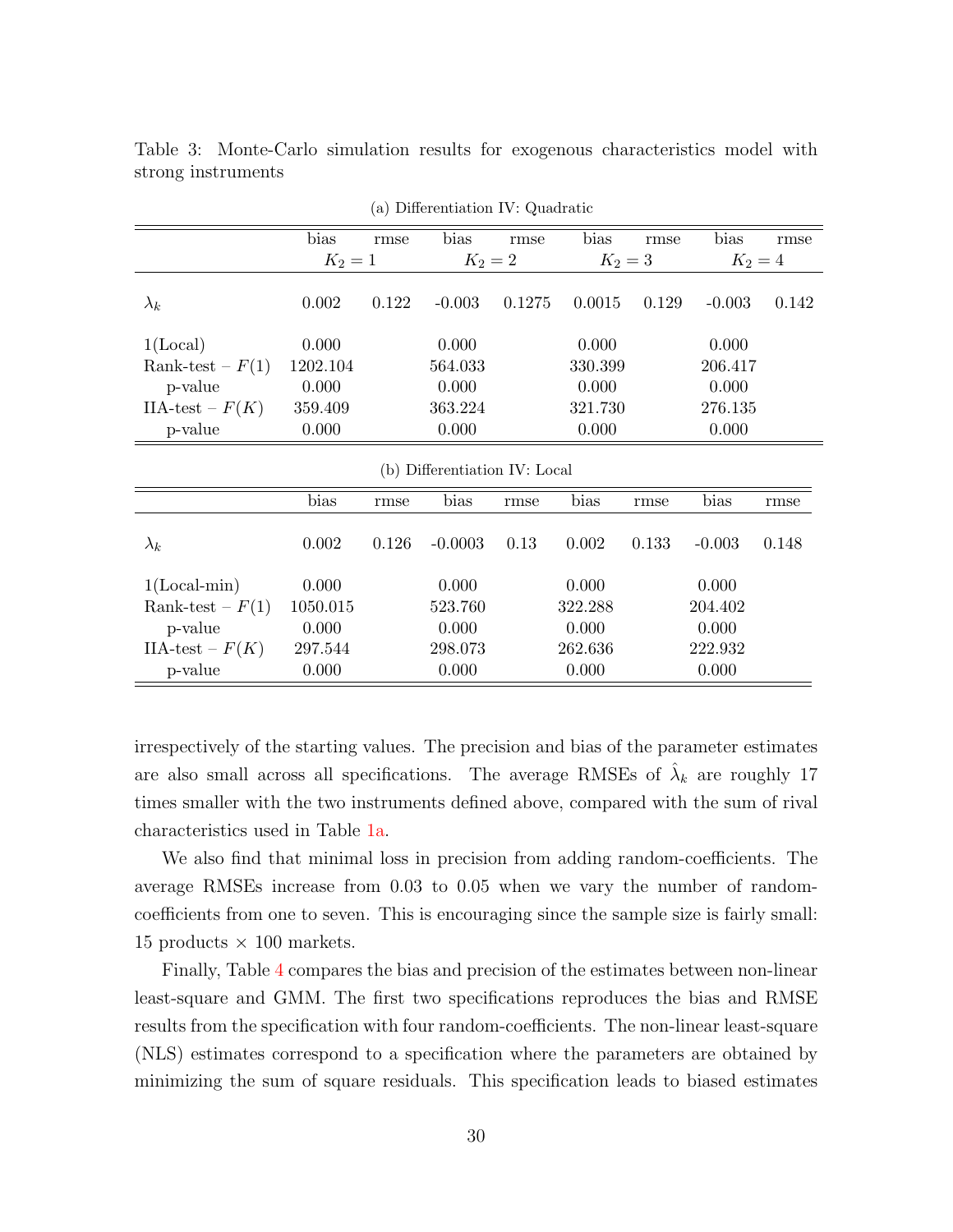|             | Diff. IV $(quad.)$ |       |             | Sum Characteristics | NLS. |       |
|-------------|--------------------|-------|-------------|---------------------|------|-------|
| Parameter   | Bias               | SE.   | <b>Bias</b> | SE.                 | Bias | SE.   |
| $\lambda_1$ | $-0.003$           | 0.142 | 0.218       | 2.348               | .227 | .0238 |
| $\lambda_2$ | $-0.004$           | 0.141 | 0.099       | 2.297               | .225 | .0239 |
| $\lambda_3$ | $-0.001$           | 0.137 | 0.113       | 2.378               | .226 | .0238 |
| $\lambda_4$ | $-0.005$           | 0.146 | $-0.075$    | 2.207               | .225 | .0239 |

<span id="page-31-0"></span>Table 4: Monte-Carlo simulation results with NLS and GMM

arising because of the simultaneity of market shares. Column (3) shows that this leads to an average downward bias of roughly 10% (i.e.  $\lambda_k^0 = 2$ ). The main advantage of least-square is the precision of the estimates. The asymptotic standard errors are equal to 0.023; significantly smaller than the RMSE with GMM. This highlights the tradeoff between bias and precision induced by the choice of instruments. With weak instruments researchers should put a lot more importance of least-square results, given the large mean-square error associated with GMM.

#### <span id="page-31-1"></span>4.2 Correlated random-coefficients

Next, we consider a model with correlated random-coefficients:

$$
u_{ijt} = \beta_0 + \beta_1 \boldsymbol{x}_{jt}^{(1)} + \sum_{k=1}^{K_2} (\beta_{2,k} + \nu_{ik}) \cdot \boldsymbol{x}_{jt,k}^{(2)} + \xi_{jt} + \epsilon_{ijt}, \quad j = 1, \dots, 50 \text{ and } t = 1, \dots, 100,
$$

where  $v_i \sim \mathcal{N}(0, \Sigma)$ , and  $K_2 = 4$ . We use a larger sample for this example:  $J_t = 50$ instead  $J_t = 15$ . This reflects the fact that the number of non-linear parameters is substantially larger with correlated random-coefficients: from 4 to 10.

To generate the data, we set the diagonal element of  $\Sigma$  equal to 4; the same value used in the previous simulations. The covariance terms are chosen such that there is an equal number of positive and negative parameters, equal to either −0.5 or 0.5. See Table [13](#page-62-1) in the Appendix.

Note that we estimate Choleski decomposition of  $\Sigma = C'C$ , rather than  $\Sigma$  directly. This allows us to write indirect utility of consumers as a linear function of parameters and  $K_2$  standard-normal random-variables:  $\boldsymbol{\nu}_i = \boldsymbol{C}' \boldsymbol{\eta}_i$  where  $\boldsymbol{\eta}_i \sim \mathcal{N}(0, I)$ . To ensure that  $\Sigma$  is positive semidefinite, we constraint the diagonal elements of  $C$  to be positive by estimating the log of  $C_{k,k}$ . Let  $\lambda$  denotes the lower-diagonal elements of this transformed matrix.

To construct our instrument function, we use the second-order polynomial form of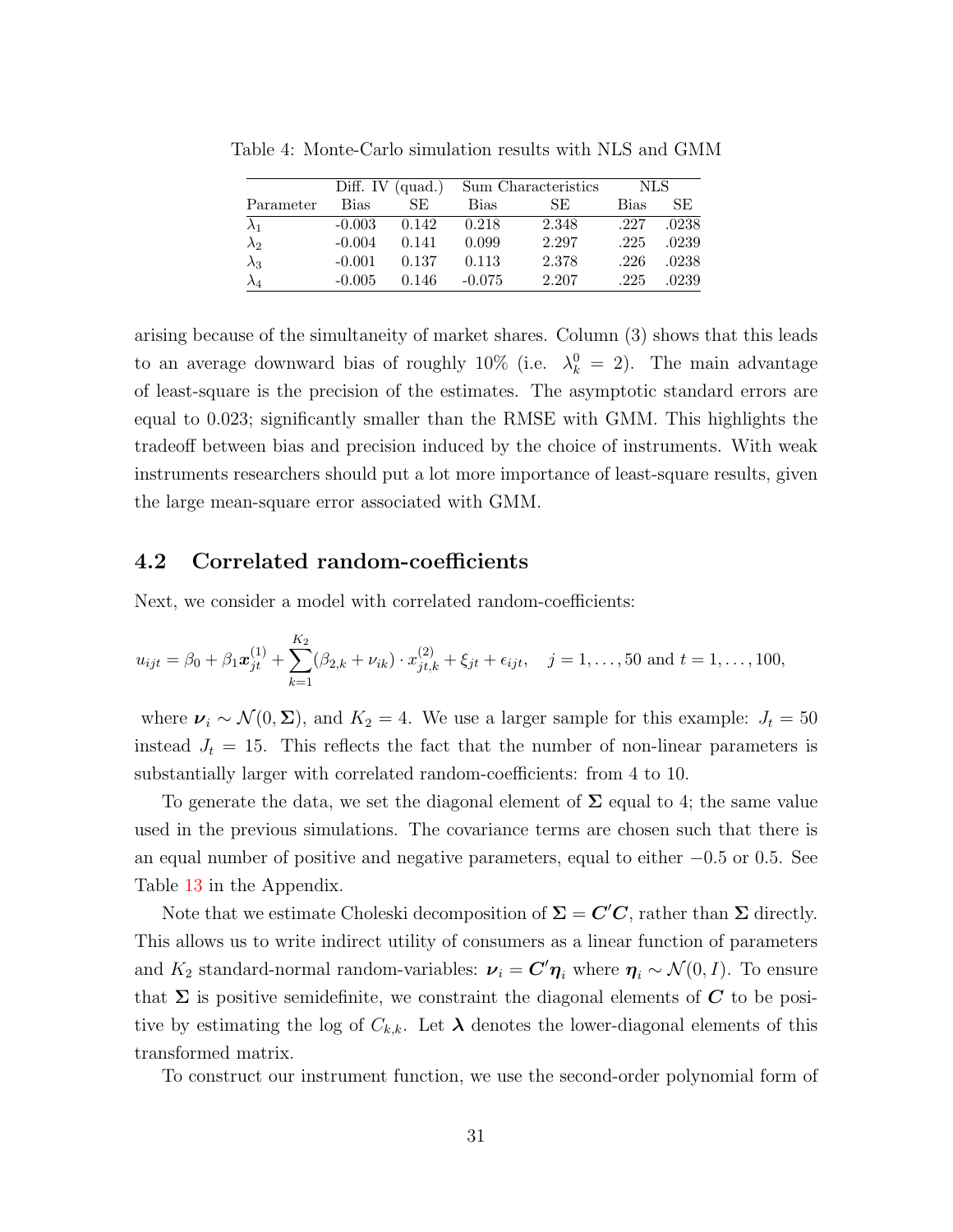|                                 | $\Sigma_{\cdot,1}$ | $\Sigma_{\cdot,2}$ | $\Sigma_{\cdot,3}$ | $\Sigma_{\cdot,4}$ |
|---------------------------------|--------------------|--------------------|--------------------|--------------------|
| $\Sigma_{1,\cdot}$              | 4.003              |                    |                    |                    |
| $\Sigma_{2}$ .                  | $-1.997$           | 4.000              |                    |                    |
| Estimates<br>$\Sigma_{3}$       | 1.997              | $-1.996$           | 3.991              |                    |
| $\Sigma_{4,}.$                  | 2.010              | $-2.000$           | 2.006              | 4.010              |
| $\Sigma_{1,}.$                  | 0.228              |                    |                    |                    |
| $\Sigma_{2,}.$                  | 0.132              | 0.232              |                    |                    |
| <b>RMSE</b><br>$\Sigma_{3}$ .   | 0.156              | 0.145              | 0.217              |                    |
| $\Sigma_4$ .                    | 0.156              | 0.143              | 0.154              | 0.217              |
| IIA test $(F)$                  | 157.637            |                    |                    |                    |
| $Cragg$ -Donald statistic $(F)$ | 474.053            |                    |                    |                    |
| Nb endogenous variables         | 10                 |                    |                    |                    |
| Nb IVs                          | 15                 |                    |                    |                    |

<span id="page-32-1"></span>Table 5: Simulation results for the correlated random-coefficient model

<span id="page-32-0"></span>Data generating process:  $J = 50$  and  $T = 100$ ,  $x_{jt}^k \sim N(0, 1)$  for  $k = 1, ..., K$  and  $\xi_{jt} \sim N(0, 1)$ . The parameter values are given by:  $\beta_0 = -3, \beta_1 = 1, \beta_k = 1$  for all k. Table [13](#page-62-1) in the Appendix presents the variance-covariance matrix of  $\nu_{ik}$ . Number of simulations: 1,000.

the Differentiation IVs with additional interaction terms between each characteristics pairs:[21](#page-32-0)

$$
A_j(\boldsymbol{x}_t) = \left\{ \boldsymbol{x}_{jt}, \sum_{j' \neq j} d_{jt,j'}^1 \times d_{jt,j'}^1, \dots, \sum_{j' \neq j} d_{jt,j'}^l \times d_{jt,j'}^l, \sum_{j' \neq j} d_{jt,j'}^1 \times d_{jt,j'}^{l+1}, \dots, \sum_{j' \neq j} d_{jt,j'}^K \times d_{jt,j'}^K \right\}.
$$

This results in 15 excluded restrictions: (i) five quadratic differentiation measures along each dimension (one special regressors and four non-linear characteristics), and (ii) ten unique interaction pairs.

The simulation results are summarized in Table [5.](#page-32-1) The top panel reports the average estimated parameters (transformed) of the variance-covariance matrix, the middle panel reports the RMSE associated with each parameter, and the bottom panel reports the averages of the IIA-test and the Cragg-Donald rank test statistics. Both tests confirm that the instruments are strong, and that the IIA hypothesis is easily rejected. The average bias and RMSE are also small, despite the richness of the model. The differentiation IVs are able to accurately identify both the magnitude and correlation in taste heterogeneity across consumers.

<sup>&</sup>lt;sup>21</sup>Similar interactions can be constructed with the local differentiation instruments:  $\sum_{j'} 1(|d_{jt,j'}^l| <$  $\kappa_l$ ) $d_{jt,j}^k$ . The results are similar using this specification of the instruments, but we find that the quadratic form tends to be more stronger.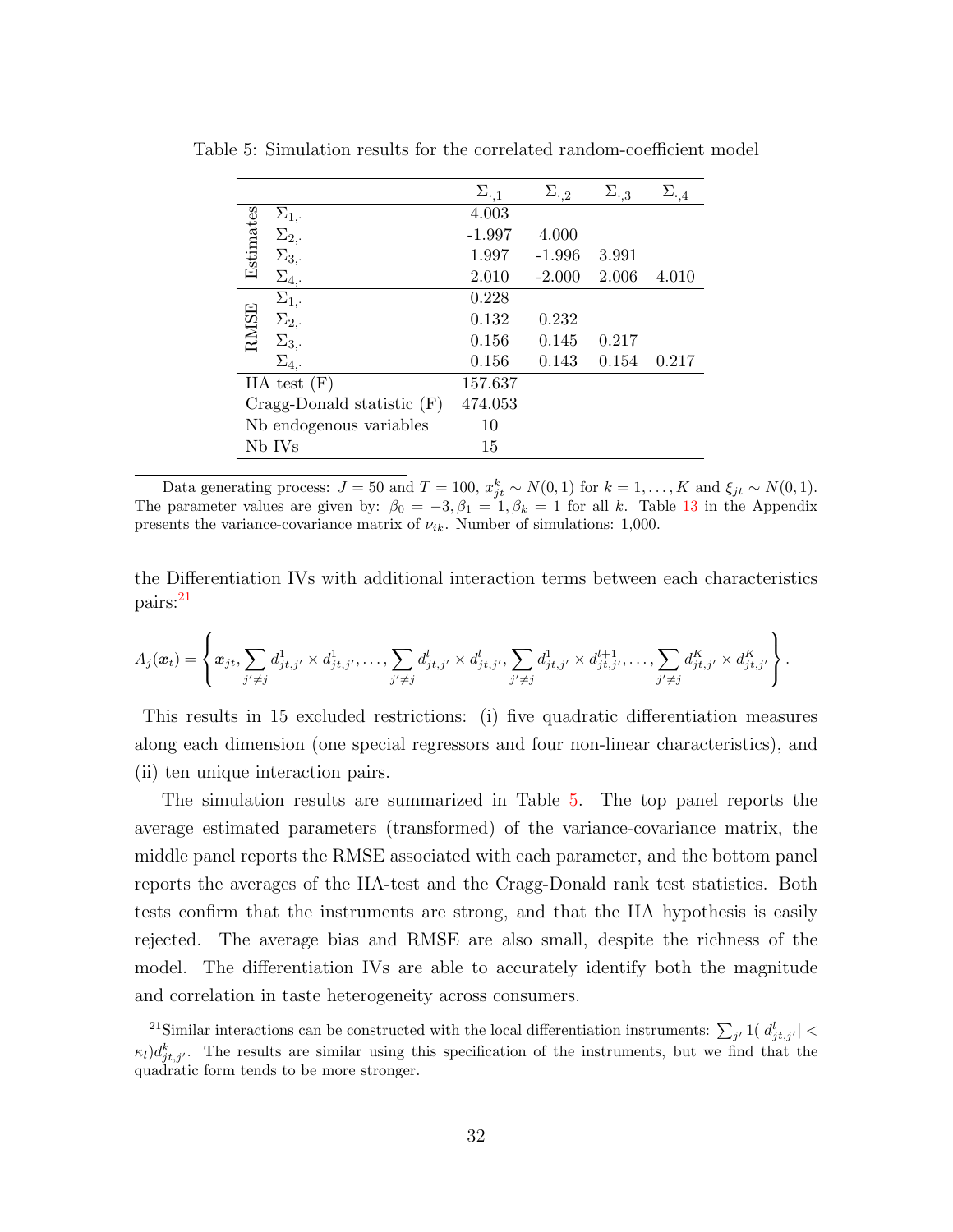

<span id="page-33-1"></span>Figure 2: Distribution of estimated price random-coefficient parameter

It is worth noting that this specification is substantially richer than any randomcoefficient model that has previously been studied with aggregate data by researchers, both in empirical applications and Monte-Carlo simulations. Although we obtain these results in a "controlled" environment, this result confirms the ideas in [Berry et al. 1995](#page-51-1) and [Berry and Haile \(2014\)](#page-52-5) that it is feasible to estimate very flexible substitution patterns using aggregate data on market shares and product characteristics.

#### <span id="page-33-2"></span>4.3 Endogenous prices

To analyze the performance of the Differentiation IVs when prices are endogenous we consider a model with a single random-coefficient on price:

$$
u_{ijt} = \beta_0 + \beta_1 x_{jt}^{(1)} + (\beta_p + \lambda_p \nu_i) \cdot p_{jt} + \xi_{jt} + \epsilon_{jt}, \quad j = 1, ..., 15 \text{ and } t = 1, ..., 100. (21)
$$

where  $\ln \nu_i \sim \mathcal{N}(0, 1).^{22}$  $\ln \nu_i \sim \mathcal{N}(0, 1).^{22}$  $\ln \nu_i \sim \mathcal{N}(0, 1).^{22}$ 

To generate a second simultaneity problem, we generate prices using a Bertrand-Nash pricing game with single-product competitors. Prices are determined by the

<span id="page-33-0"></span><sup>&</sup>lt;sup>22</sup>Unlike the previous examples, we approximate the distribution of  $\nu_i$  using a fixed sample of 100 pseudo random-numbers.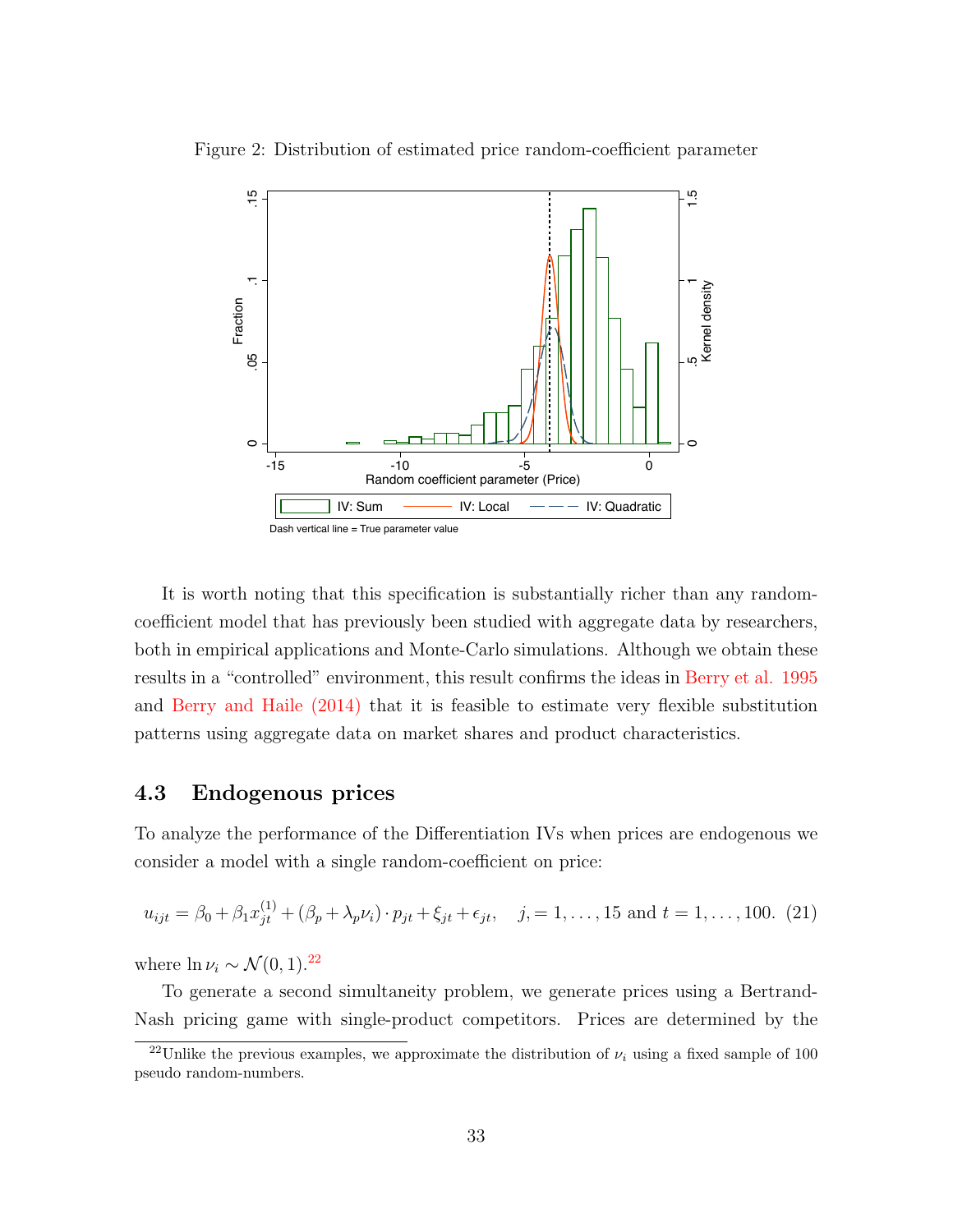<span id="page-34-4"></span>

|             | (a) Distribution of parameter estimates |                                                                        |                    |      |         |                        |      |         |                  |       |  |  |  |
|-------------|-----------------------------------------|------------------------------------------------------------------------|--------------------|------|---------|------------------------|------|---------|------------------|-------|--|--|--|
|             | (2)<br>3)<br>4)<br>$\perp$              |                                                                        |                    |      |         |                        |      |         |                  |       |  |  |  |
|             | True                                    |                                                                        | Diff. $IV = Local$ |      |         | Diff. $IV = Quadratic$ |      |         | Diff. $IV = Sum$ |       |  |  |  |
|             |                                         | bias<br>bias<br>bias<br>rmse<br>rmse<br>se<br>se<br>se                 |                    |      |         |                        |      |         |                  | rmse  |  |  |  |
|             |                                         |                                                                        |                    |      |         |                        |      |         |                  |       |  |  |  |
| $\lambda_p$ | $-4.00$                                 | 0.02                                                                   | 0.27               | 0.28 | 0.02    | 0.53                   | 0.55 | 1.03    | 158.25           | 2.10  |  |  |  |
| $\beta_p$   | $-0.20$                                 | 0.01                                                                   | 0.37               | 0.37 | 0.01    | 0.31                   | 0.32 | $-0.67$ | 201.29           | 1.38  |  |  |  |
| $\beta_0$   | 50.00                                   | 3.92<br>$-0.26$<br>3.92<br>$-0.28$<br>7.36<br>7.45<br>$-9.82$<br>26.41 |                    |      |         |                        |      |         |                  | 20.65 |  |  |  |
| $\beta_x$   | 2.00                                    | $-0.02$                                                                | 0.46               | 0.45 | $-0.02$ | 0.47                   | 0.47 | 0.34    | 1.11             | 0.83  |  |  |  |

<span id="page-34-2"></span>Table 6: Monte-Carlo simulation results for endogenous price specification

(b) Weak identification tests

<span id="page-34-3"></span>

|                                  |              | $\left(2\right)$            | 3)     |
|----------------------------------|--------------|-----------------------------|--------|
|                                  | $IV = Local$ | $IV = Quadratic$ $IV = Sum$ |        |
| Frequency conv.                  |              |                             | 0.94   |
| IIA-test                         | 109.48       | 53.90                       | 1.88   |
| p-value                          | $\cup$       | $\theta$                    | 0.34   |
| 1st-stage F-test: Price          | 191.80       | 442.10                      | 138.94 |
| 1st-stage F-test: Jacobian       | 214.60       | 58.40                       | 27.85  |
| Cond. 1st-stage F-test: Price    | 252.23       | 479.96                      | 7.92   |
| Cond. 1st-stage F-test: Jacobian | 280.31       | 82.44                       | 6.19   |
| Cragg-Donald statistics          | 170.19       | 54.45                       | 4.09   |
| Stock-Yogo size $CV(10\%)$       | 16.87        | 13.43                       | 13.43  |
| Nb. endogenous variables         | 2            | $\overline{2}$              | 2      |
| Nb. IVs                          |              | З                           | 3      |

<span id="page-34-1"></span>Data generating process:  $J = 15$  and  $T = 100$ ,  $\beta_0 = 50$ ,  $\beta_x = 2$ ,  $\beta_p = -0.2$  and  $\lambda_p = -4$ . Number of simulations: 1,000.

following vector of first-order conditions:

<span id="page-34-0"></span>
$$
p_{jt}^* = c_{jt} - \sigma_j(\boldsymbol{\delta}_t, \boldsymbol{p}_t^*; \lambda_p) \left[ \frac{\partial \sigma_j(\boldsymbol{\delta}_t, \boldsymbol{p}_t^*; \lambda_p)}{\partial p_{jt}^*} \right]^{-1}
$$

The marginal cost,  $c_{jt} = \gamma_0 + x_{jt}^{(1)} \gamma_x + w_{jt}$ , is constant, and the cost-shock  $w_{jt}$  is observed by the econometrician. We use this variable below to construct a price instrument. The data is generated by finding a solution to equation [\(22\)](#page-34-0) for  $1000 \times 100$  independent markets.<sup>[23](#page-34-1)</sup> This leads to 1,000 simulated panels of market shares and characteristics.

We follow the steps described above to construct the instrument function. We first construct an exogenous price index,  $\hat{p}_{jt}$ , using the predicted values from a linear

<sup>&</sup>lt;sup>23</sup>The data-generating process for the marginal cost and characteristics is given by:  $\xi_{jt} \sim \mathcal{N}(0, 1)$ ,  $x_{jt}^{(1)} \sim \mathcal{N}(0, 1), w_{jt} \sim \mathcal{N}(0, 0.1).$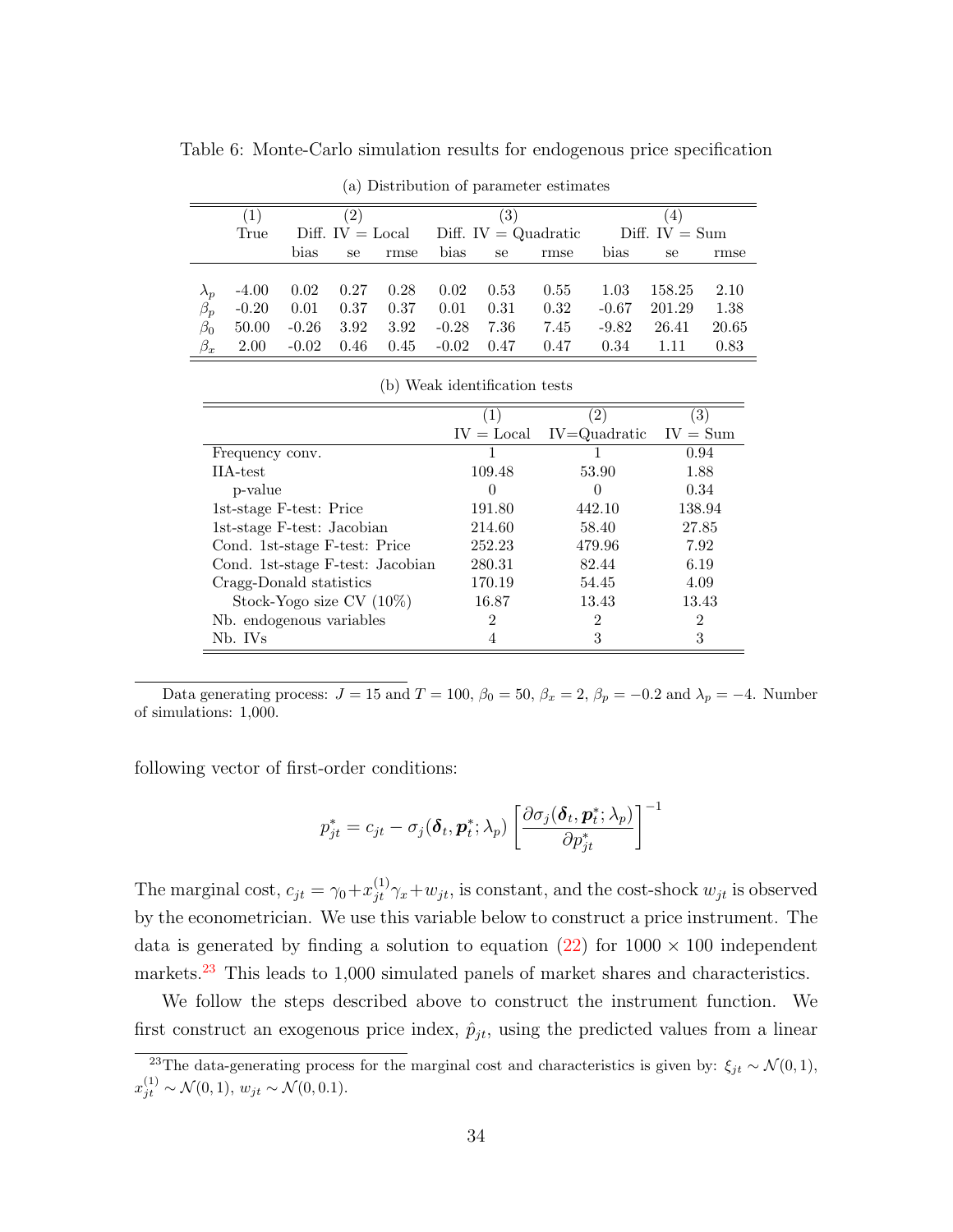regression of  $p_{jt}$  on the exogenous characteristic and the cost shifter  $w_{jt}$ :

$$
\hat{p}_{jt} = \hat{\pi}_0 + \hat{\pi}_1 x_{jt}^{(1)} + \hat{\pi}_2 w_{jt}.
$$
\n(22)

We use a linear functional form for expositional purposes. In applications, richer functional forms might lead to further efficiency gains by improving the fit of the reduced-form regression (see [Reynaert and Verboven \(2013\)](#page-54-4) for a discussion).

We then construct the Differentiation IVs using the empirical distribution of differences in  $\hat{p}_{jt}$  and  $x_{jt}^{(1)}$ . In particular, as before, we consider two alternative measures of differentiations:

Quadratic Diff IV: 
$$
\mathbf{z}_{jt} = \left\{ \boldsymbol{x}_{jt}, \omega_{jt}, \sum_{j'} \left( d_{jt,j'}^{(1)} \right)^2, \sum_{j'} \left( d_{jt,j'}^{\hat{p}} \right)^2 \right\}
$$
  
Local Diff IV: 
$$
\mathbf{z}_{jt} = \left\{ \boldsymbol{x}_{jt}, \omega_{jt}, \sum_{j'} 1 \left( |d_{jt,j'}^{(1)}| < \text{sd}_1 \right), \sum_{j'} 1 \left( |d_{jt,j'}^{\hat{p}}| < \text{sd}_{\hat{p}} \right) \right\}
$$

where  $d_{jt,j'}^{(1)} = x_{j't}^{(1)}$  $j'^{(1)}_{j'} - x^{(1)}_{jt}$  and  $d^{\hat{p}}_{jt,j'} = \hat{p}_{j't} - \hat{p}_{jt}$ . Note that  $\omega_{jt}$  is added to the list of instruments since we need two independent sources of variation to identify  $\beta_p$  and  $\lambda_p$ (i.e. own cost shifters, and cost and characteristics of rival products).

The simulation results are reproduced in Figure [2](#page-33-1) and Table [6.](#page-34-2) In addition to the two sets of instruments defined above, we also report the results using the "sum of rival characteristics" in order to illustrate effect weak instruments. The bottom panel reports the results of the weak identification and IIA tests.

Table [6b](#page-34-3) confirms the weak identification results obtained in the models with exogenous characteristics. In this example, the "Local Differentiation IV" tends to perform better than the "Quadratic Differentiation IV". The two measures of weakness, the IIA-test and the Cragg-Donald statistic, are on average roughly 2.5 times larger in column (1) than in column (2).

To illustrate the dual role of the instruments in this context, Table [6b](#page-34-3) also report the results of two first-stage  $F$  tests: (i) one that simply regresses price and the Jacobian on the exogenous variables, and (ii) one that first "projects-out" the exogenous variation induced by the other endogenous variable before computing the first-stage F test. The second test was proposed by [Angrist and Pischke \(2009\)](#page-51-8) and [Sanderson](#page-54-11) [and Windmeijer \(2016\)](#page-54-11) to adjust the standard first-stage tests for cases with multiple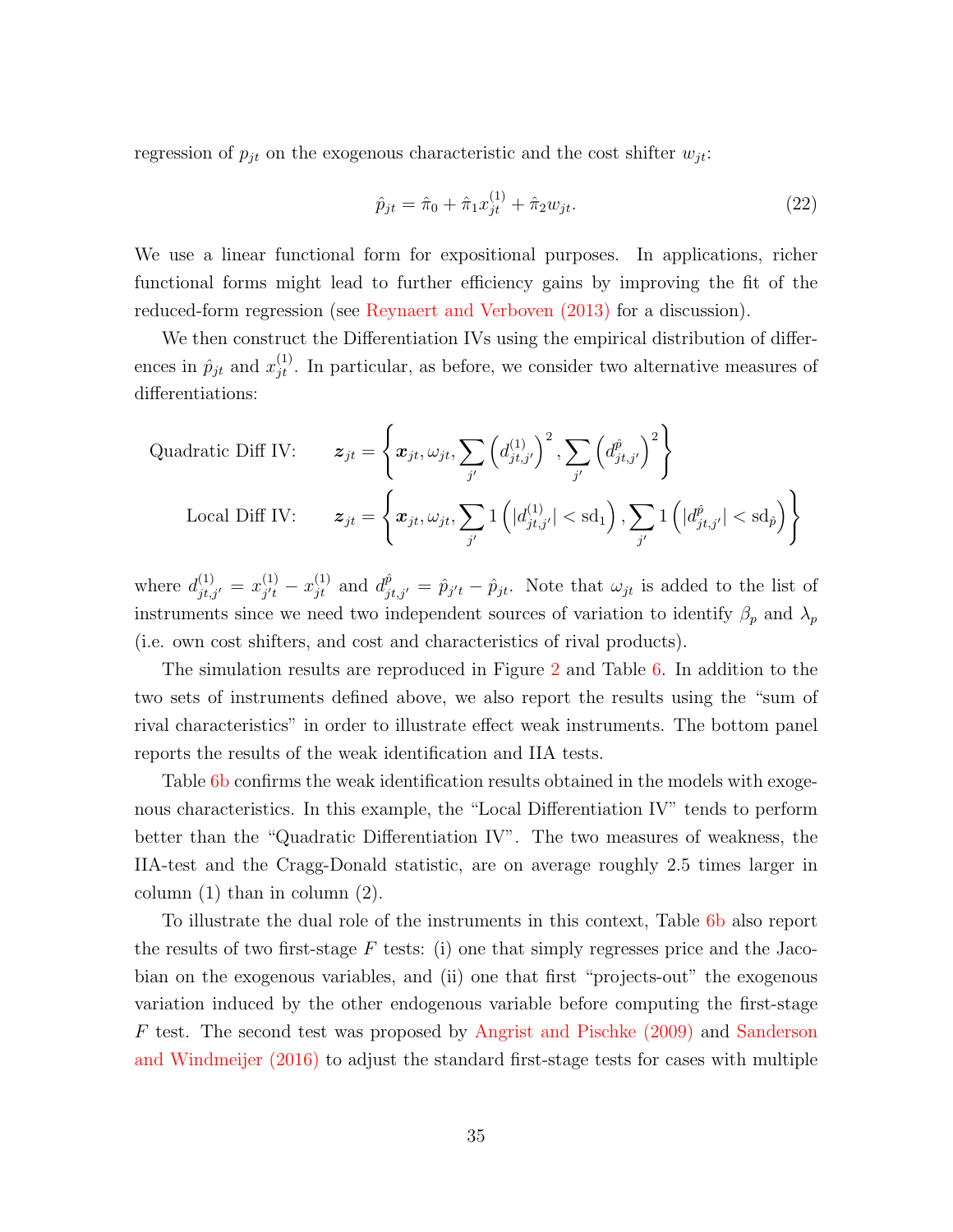endogenous variables.<sup>[24](#page-36-0)</sup>

In our example, the standard F-tests conducted using the sum of rival characteristics incorrectly suggest that weak instruments is not a concern (i.e. 138.94 and 27.85). This is because one of the instrument is very strong (i.e. cost shifter  $\omega_{jt}$ ). However, once we account for the fact that we have more than one parameters to identify with a single strong instrument, the conditional first stage F-tests are in line with the results of the Cragg-Donald and the IIA tests; both F-tests are significantly below the Stock-Yogo critical values on average.

Table [6a](#page-34-4) summarizes the distribution of the estimated parameters across the three IV specifications. Looking first at specification (3), we see again that using weak instruments lead to substantial loss in precision and large biases. The RMSE for  $\lambda_p$  is equal 2.10, and the average bias is significantly above zero (1.03). This upward bias is partially offset by a "downward" bias in  $\beta_p$  (i.e.  $-0.67$ ), but the net effect is positive: weak instruments in this example biases the slope of the demand towards zero.

This bias is eliminated in panel (2) and (3) when we use the stronger differentiation IVs. The RMSEs are also substantially reduced. Relative to the sum of rival characteristics specification, we obtain a 7.5 times improvement in precision for  $\hat{\sigma}_p$  with the local differentiation IV, and a 4 times improvement with the quadratic differentiation IV. Figure [2](#page-33-1) illustrates this point graphically by plotting the distribution of  $\hat{\sigma}_p$  for the three specifications. As with the exogenous characteristics, weak instruments lead to a non-Gaussian distribution of the parameters, characterized by large outliers and a mass around zero. The two other distributions are symmetric and bell-shape, centered around the true parameter, and do not exhibit outliers.

#### 4.4 Natural Experiments

An often expressed criticism of the main identifying assumption in [Berry et al. 1995,](#page-51-1) is that firms endogenously choose product characteristics (observed and unobserved). This violates Assumption [2](#page-7-0) either because of the endogenous selection of products, and/or because of a contemporaneous correlation between  $\xi_{jt}$  and the attributes of own

<span id="page-36-0"></span><sup>24</sup>We use weak-identification tests designed to test the relevance in linear IV models, by evaluating the Jacobian of the residual function at the true value of the parameters. In practice we obtain similar results when constructing the tests at the GMM estimates instead, but there are no critical values available in the literature for this test. Deriving the limiting distribution of these statistics under weak-identification is beyond the scope of this paper.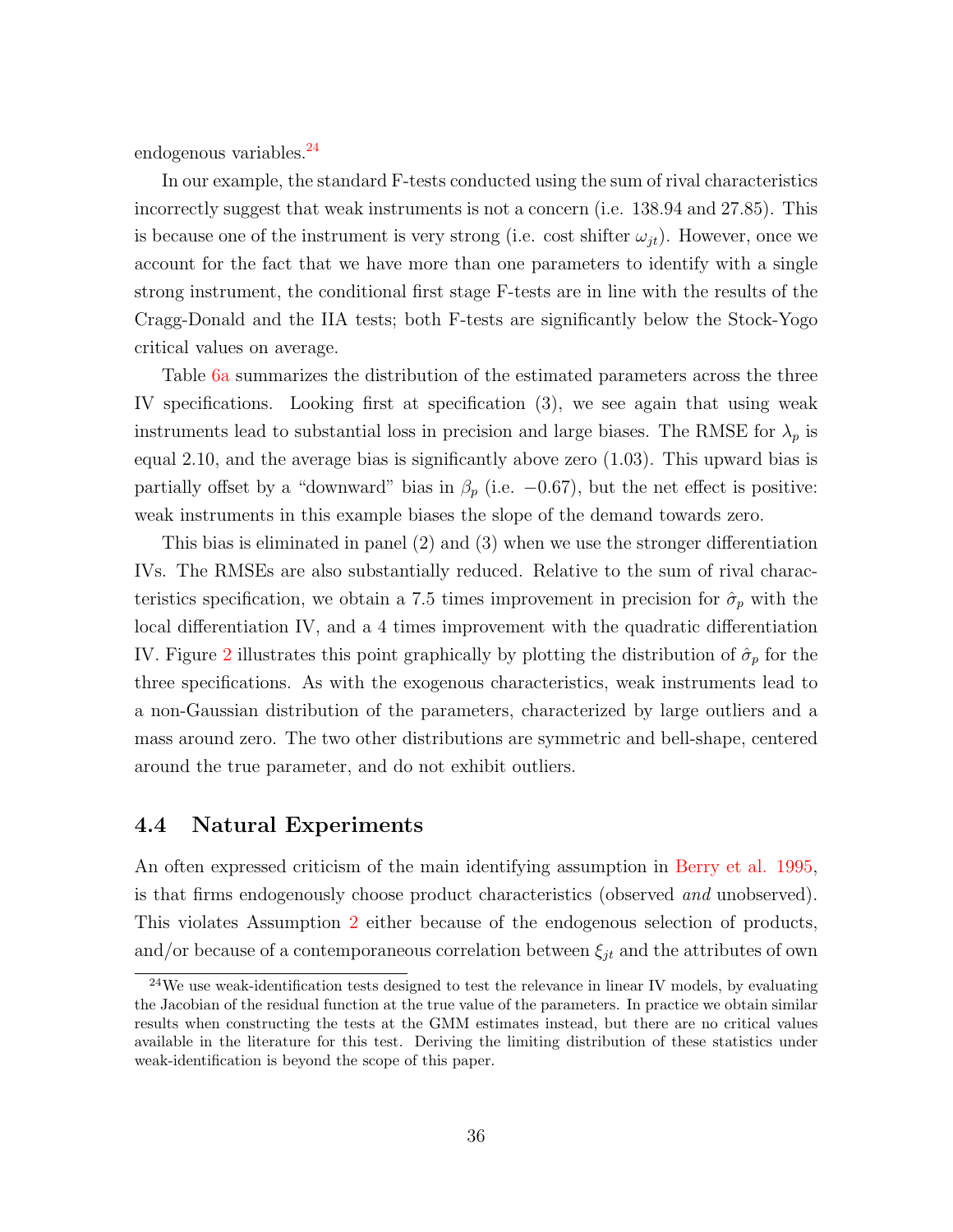and rival products.[25](#page-37-0) This invalidates the use of the entire distribution of characteristic differences to identify substitution patterns.

An alternative approach is to look for *natural experiments* that exogenously change the menu of product characteristics available to consumers. Such experiments can be induced directly by researchers (e.g. [Conlon and Mortimer \(2015\)\)](#page-52-14), caused by technology changes that induce market-structure changes (e.g. [Houde \(2012\)\)](#page-53-6), or by government regulations that generate suboptimal product offering (e.g. zoning). To illustrate this, consider the following mixed-logit Hotelling demand model:

$$
u_{ijmt} = \begin{cases} \xi_{jmt} - \lambda (\nu_i - x_{jmt})^2 + \epsilon_{ijmt} & \text{If } j > 0, \\ \epsilon_{ijmt} & \text{If } j = 0. \end{cases}
$$

where  $j = 1, \ldots, 15$  indexes products,  $m = 1, \ldots, 100$  indexes markets, and  $t = 0$  or 1 indexes the pre/post natural experiment periods. In this example, the non-linear characteristic of products,  $x_{jmt}$ , measures their location in the product space, and the random-coefficient,  $\nu_i$ , measures the "ideal" address of consumers. We assume that both variables are uniformly distributed between 0 and 10. The goal is to estimate the travel cost of consumers:  $\lambda$ .

We consider a natural experiment associated with the entry of a new product in each market at location  $x^* = 5$  in the post-period (i.e.  $t = 1$ ). Within each market, distance to x <sup>∗</sup> measures the strength of the "treatment". The characteristics of incumbent products are constant across periods (i.e.  $x_{jmt} = x_{jm}$ ).

We introduce a correlation between  $\xi_{jmt}$  and  $x_m$  as follows:

$$
E(\xi_{jmt}) = 0
$$
 and  $\text{corr}(\xi_{jmt}, \text{ED}_{jm}) = a < 0$ 

where  $ED_{jm} = \sqrt{\sum_{j'} (x_{jm} - x_{j'm})^2}$  is the Euclidian distance of incumbent product j. The parameter a creates a standard simultaneity problem: products facing close substitutes have higher unobserved quality. Since characteristics are constant across the two periods, this correlation can be absorbed by conditioning on product/market fixed-effects. Assumption [4](#page-37-1) formalizes this quasi-experimental design assumption.

<span id="page-37-1"></span>Assumption 4. The change in the unobserved quality of products is mean zero con-

<span id="page-37-0"></span> $^{25}$ See [Ciliberto, Murry, and Tamer \(2016\)](#page-52-15) for a recent examination of this problem.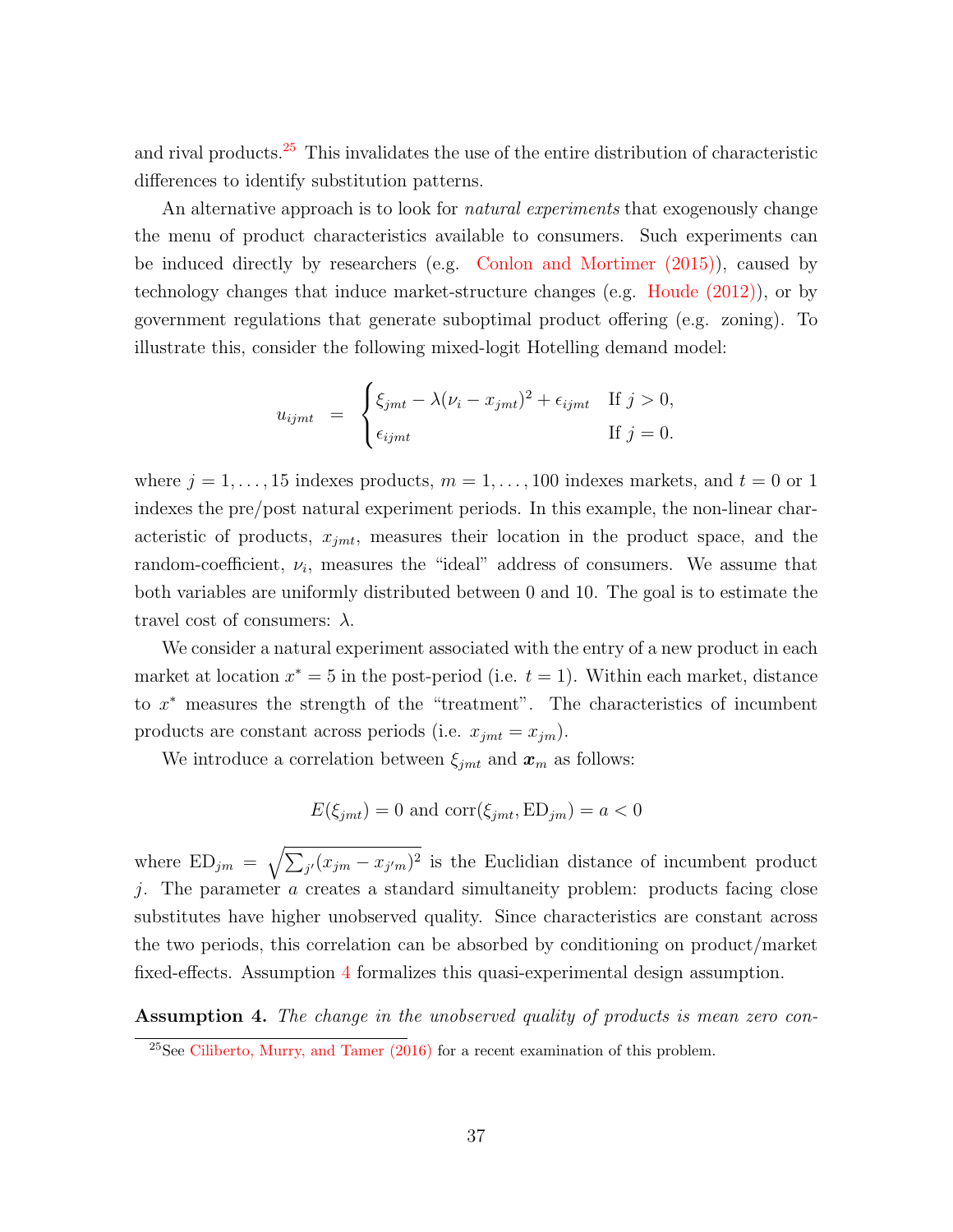ditional on the observed menu of characteristics and product/market fixed-effects  $\mu_{mt}$ :

$$
E\left[\Delta \xi_{jm}|\mu_{jm}, \boldsymbol{x}_{mt}\right] = 0,
$$

where  $\Delta \xi_{jm} = \xi_{jm1} - \xi_{jm0}$  and  $\xi_{jm1} = \mu_{jm} + \Delta \xi_{jm}$ 

To construct the instruments, we consider two distance measures similar to the Differentiation IVs discussed above:

$$
w_{jm}^{1} = 1(|x_{jm} - x^{*}| < \kappa)
$$
  

$$
w_{jm}^{2} = (x_{jm} - x^{*})^{2}
$$

where the threshold  $\kappa$  is defined as the standard deviation of  $x_{jm}$  across all products/markets. Let  $\mathbf{z}_{jm} = \{1, w_{jm}^1, w_{jm}^2\}$  denotes the instrument vector. This leads to the following moment condition:

$$
m_n(\lambda) = \frac{1}{n} \sum_{m} \sum_{j} \left[ \rho_j(\boldsymbol{s}_{m1}, \boldsymbol{x}_{m1}; \lambda) - \rho_j(\boldsymbol{s}_{m0}, \boldsymbol{x}_{m0}; \lambda) \right] \cdot \boldsymbol{z}_{jm} = \Delta \boldsymbol{\rho}(\lambda)^T \boldsymbol{z}/n
$$

where  $n$  is the number of unique market/product observations. Using this specification, the structural parameters of the model are identified solely from the quasi-experimental variation. In particular, the reduced-form is approximated by a difference-in-difference regression, in which the "control" group is defined as the set of products located relatively far from the exogenous new entrant.

Figure [3](#page-39-0) illustrates the ability of this identification strategy to eliminate the simultaneity bias associated with the endogenous location of products. The dash curves correspond to the Kernel density of the parameters estimated using the "difference-indifference" moment conditions  $(3a)$ , or the full "Differentiation IVs" moments  $(3b)$ <sup>[26](#page-38-0)</sup>

The data generating process is designed so that the correlation between  $\xi_{jmt}$  and the Euclidian distance between rival products is  $a = -0.25$ . As Figure [3b](#page-39-2) illustrates, this leads to an attenuation bias in the estimate of the travel cost parameter obtained using standard instruments ( $\hat{\lambda} \approx 1.89$ , compared to  $\lambda^0 = 4$ ). Since products located in "denser" regions of the product space have higher quality, the GMM specification that exploits variation in the distance to all products wrongly infer that consumers have

<span id="page-38-0"></span><sup>&</sup>lt;sup>26</sup>The Differentiation IVs specification combines the sum of square of characteristic differences (i.e. quadratic IV), and the number of competing products within one standard-deviation (i.e. local IV).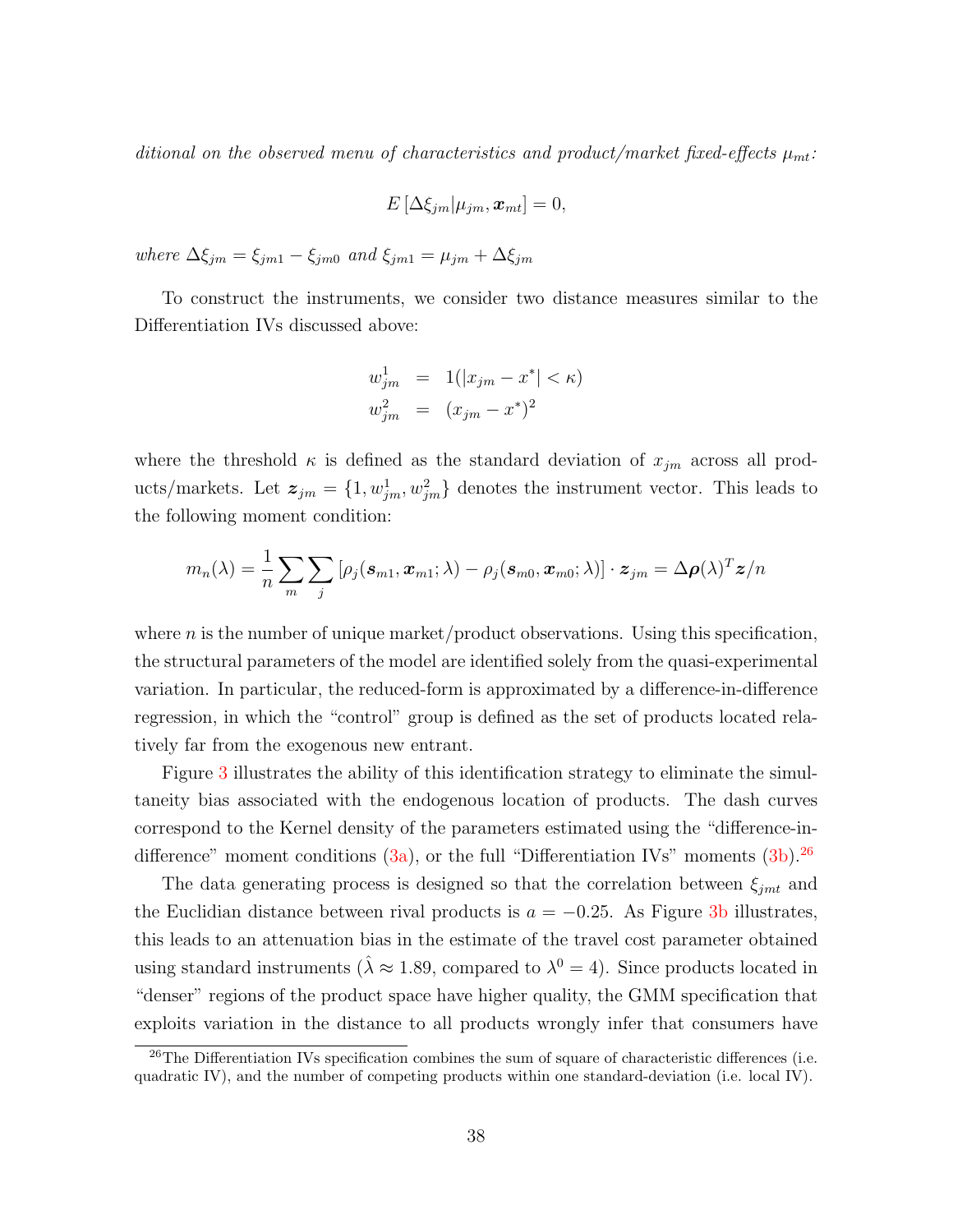<span id="page-39-2"></span><span id="page-39-0"></span>Figure 3: Monte-Carlo simulated distribution of the travel cost parameter estimates with endogenous product locations

<span id="page-39-1"></span>

Data generating process:  $x_{jm} \sim U[0, 2]$ ,  $\xi_{jmt} = \bar{\xi}_{jm} + \Delta \xi_{jmt}$ , where  $\bar{\xi}_{jm} = -0.25 (\text{ED}_{jm} - \overline{\text{ED}}_m) +$  $\zeta_{jm}, \zeta_{jm} \sim N(0, 0.5)$  and  $\Delta \xi_{jm} t \sim N(0, 0.25)$ . Consumer addresses:  $\nu_i \sim U[0, 2]$  approximated using 100 equally spaced grid points. Number of Monte-Carlo replications: 1,000. Sample size:  $M = 100$ ,  $J_{m0} = 15$  for all  $m, J_{m1} = 16$  for all  $m, T = 2$ .

a small disutility from distance. Figure [3b](#page-39-2) illustrates that the difference-in-difference moment conditions eliminate this bias. The distribution is centered around  $\lambda^0 = 4$ , and the average bias is less than 1% of the parameter value.

Comparing the two distributions, it is important to note that by exploiting solely the variation created by the entry of a new product, the difference-in-difference GMM estimator is less precise, and the distribution of  $\lambda$  is less well approximated by the normal density than the specification that uses the larger set of instruments. In Figure [3b](#page-39-2) the p-value associated with Shapiro-Wilk normal test is 11%, compared to less than 1% in Figure [3a.](#page-39-1) This suggests that the asymptotic approximation used to conduct inference on  $\lambda$  is less likely to be valid when the model is estimated solely using quasiexperimental variation; therefore requiring larger sample sizes or inference methods that are robust to weak identifications. Alternatively, additional equilibrium restrictions can be used to solve the simultaneity problem (as in [Ciliberto, Murry, and Tamer](#page-52-15)  $(2016)$ .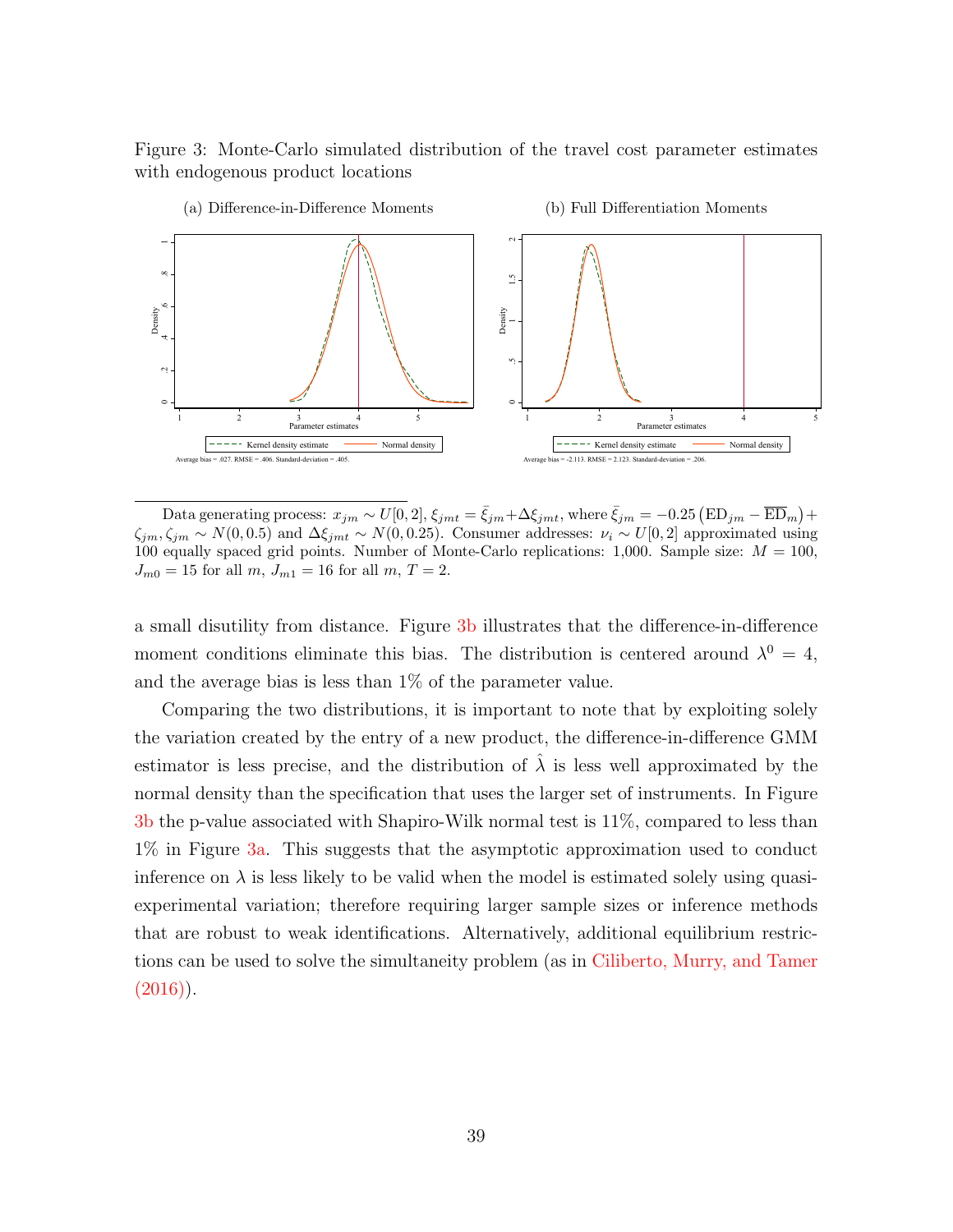#### 4.5 Comparison with other approaches

Finally, we conclude this section by comparing the performance of the Differentiation IVs, with the approximation to the optimal IV proposed by [Berry, Levinsohn, and](#page-52-0) [Pakes \(1999\)](#page-52-0) and [Reynaert and Verboven \(2013\).](#page-54-4)

Recall that, abstracting away from concerns related to heteroskedasticity, the instrument vector that minimizes the asymptotic variance of the parameter estimates is given by the conditional expectation of the Jacobian of the residual function [\(Amemiya](#page-51-3) [\(1977\),](#page-51-3) [Chamberlain \(1987\)\)](#page-52-8):

$$
A_j^*(\boldsymbol{x}_t) = E\left[\frac{\partial \rho_j(\boldsymbol{s}_t, \boldsymbol{x}_t; \boldsymbol{\theta})}{\partial \boldsymbol{\theta}} \Big| \boldsymbol{x}_t\right] = \left\{-\boldsymbol{x}_{jt}, E\left[\frac{\partial \sigma_j^{-1}(\boldsymbol{s}_t, \boldsymbol{x}_t^{(2)}; \boldsymbol{\lambda})}{\partial \boldsymbol{\lambda}} \Big| \boldsymbol{x}_t\right]\right\}
$$

This is very intuitive: Because the asymptotic distribution of  $(\lambda, \beta)$  is derived from a first-order approximation of the residual function, the most efficient instruments correspond to the best-predictor of the slopes of that function with respect to each of the parameters.<sup>[27](#page-40-0)</sup>

This efficiency bound cannot be achieved in practice since the model is semiparametric in  $\xi_{it}$ . Rather than using non-parametric regression techniques to estimate  $A_j^*(x_t)$  (as in [Newey \(1990\)\)](#page-54-12), [Berry, Levinsohn, and Pakes \(1999\)](#page-52-0) proposed the following heuristic approximation to the optimal IV:

<span id="page-40-1"></span>
$$
E\left[\frac{\partial \rho_j(\mathbf{s}_t, \mathbf{x}_t^{(2)}; \boldsymbol{\theta})}{\partial \boldsymbol{\theta}} \Big| \mathbf{x}_t\right] \approx \frac{\partial \rho_j(\mathbf{s}_t, \mathbf{x}_t^{(2)}; \boldsymbol{\theta})}{\partial \boldsymbol{\theta}} \bigg|_{\xi_{jt} = 0, \forall j, t} = \tilde{A}_j(\mathbf{x}_{jt} | \boldsymbol{\theta}). \tag{23}
$$

Since the instrument vector depends on  $\theta$ , users must first obtain an estimate of the parameters, denoted by  $\theta^1$ . This leads to a two-step estimator: (i) estimate  $\theta^1$  by GMM using instrument vector  $z_{jt}$ , and (ii) construct  $\tilde{A}_j(x_{jt}|\theta^1)$  and estimate  $\hat{\theta}$  by GMM. The second step corresponds to a just-identified system of moment conditions.

When prices enter non-linearly in the model, a similar heuristic can be used to avoid taking an expectation over the second set of endogenous variables:

$$
E\left[\frac{\partial \sigma_j^{-1}(\boldsymbol{s}_t, \boldsymbol{p}_t, \boldsymbol{x}_t^{(2)}; \boldsymbol{\theta})}{\partial \boldsymbol{\lambda}} \Big| \boldsymbol{x}_t, \boldsymbol{w}_t\right] \approx \frac{\partial \sigma_j^{-1}(\boldsymbol{s}_t, \boldsymbol{p}_t, \boldsymbol{x}_t^{(2)}; \boldsymbol{\theta})}{\partial \boldsymbol{\lambda}}\bigg|_{p_{jt} = \hat{p}_{jt}, \xi_{jt} = 0, \forall j, t} = \tilde{A}_j(\boldsymbol{x}_{jt}|\boldsymbol{\theta}),
$$
\n(24)

<span id="page-40-0"></span> $27$ See [Newey \(1993\)](#page-54-10) for an illuminating discussion.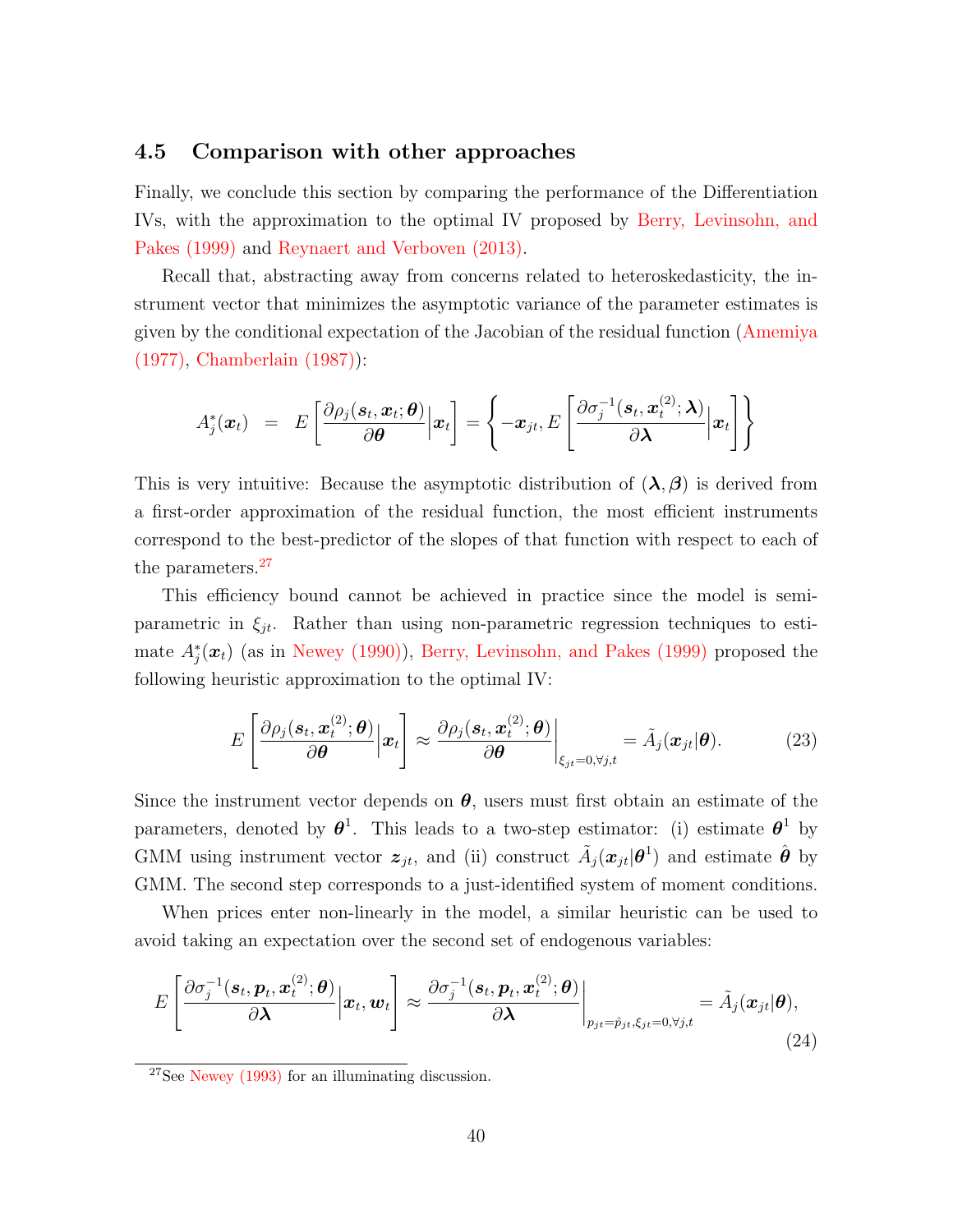|                     | Normal RC   |       |       | Hotelling        |          |       |
|---------------------|-------------|-------|-------|------------------|----------|-------|
|                     | $\lambda^1$ | bias  | rmse  | $\lambda^1$      | bias     | rmse  |
| Optimal IV approx.: |             |       |       |                  |          |       |
| (1)                 | 0.5         | 0.001 | 0.027 | 4                | $-0.003$ | 0.140 |
| $^{\prime}2)$       | 1.5         | 0.001 | 0.026 | $\mathbf 2$      | $-0.004$ | 0.126 |
| (3)                 | 2           | 0.001 | 0.026 | $\left( \right)$ | $-0.079$ | 0.509 |
| (3)                 | 2.5         | 0.001 | 0.026 | $-1$             | $-0.344$ | 1.687 |
| $\left( 4\right)$   | 3           | 0.002 | 0.028 | $-2$             | $-0.282$ | 1.254 |
| Differentiation IV  |             | 0.001 | 0.031 |                  | 0.017    | 0.310 |

<span id="page-41-0"></span>Table 7: Optimal IV approximation with alternative initial parameter values

Data generating process:  $J = 15$  and  $T = 100$ ,  $x_{jt}^k \sim N(0, 1)$  for  $k = 1, ..., K$  and  $\xi_{jt} \sim N(0, 1)$ . The parameter values are given by:  $\beta_0 = -3, \beta_1 = 1, \beta_k = 1, \lambda = 2$  for all k. Number of simulations: 1,000.

where  $\hat{p}_{jt} \approx E(p_{jt}|\boldsymbol{x}_t, \boldsymbol{w}_t)$  is a "reduced-form" model for prices independent of  $\xi_{jt}$ .

[Reynaert and Verboven \(2013\)](#page-54-4) conducted a series of Monte-Carlo simulations to illustrate that this heuristic leads to substantial efficiency gains over the standard instruments proposed in [Berry et al. 1995](#page-51-1) (i.e. sum of rival characteristics). One remaining question however is to what extent the approximation remains valid when the first-stage estimates are not consistent, which is the case for instance with weak instruments. To illustrate when consistency is likely to matter, we first study two simple mixed-logit models: (i) normal random-coefficient, and (ii) Hotelling. These two models satisfy our "linear-in-characteristic" random-coefficient assumption and have the following indirect-utility function:

Normal RC: 
$$
u_{ijt} = \delta_{jt} + \lambda \eta_i x_{jt}^{(2)} + \epsilon_{ijt}
$$
  
Hotelling: 
$$
u_{ijt} = \delta_{jt} - \lambda \left( \eta_i - x_{jt}^{(2)} \right)^2 + \epsilon_{ijt}.
$$

where  $\eta_i \sim \mathcal{N}(0,1)$  and  $x_{jt}^{(2)} \sim \mathcal{N}(0,1)$ . For our purpose, the key distinction between these two models is that the value of  $\lambda$  in the "Normal RC" model only affects the magnitude of the elasticity of substitution, and not the relative ranking of each products' cross-elasticty (which is function only of  $x$ 's). In contrast, in the Hotelling model, when  $\lambda$  goes from positive to negative, the identity of the "closest" competitor changes from the "closest" x to the "furthest" x. It is easy to see that this Hotelling model is a special case of the linear-in-characteristics random-coefficient model.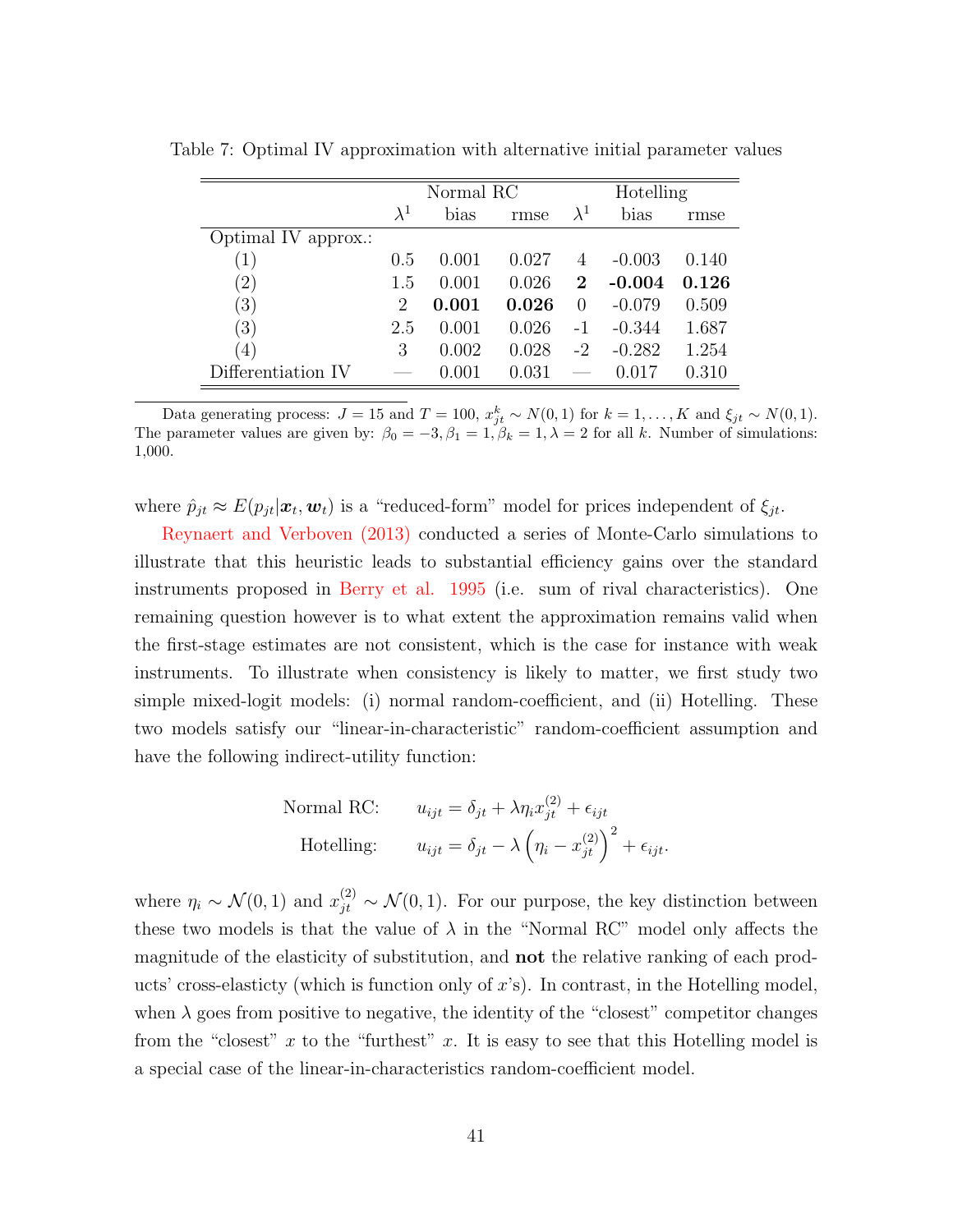Table [7](#page-41-0) summarizes the results of 1,000 Monte-Carlo replication simulations. The first five rows correspond to different values of the initial parameter used to evaluate the Jacobian. In both specifications, the true value of parameter is  $\lambda^0 = 2$ . The numbers in bold correspond to GMM results obtained by setting the first-stage parameter equal to the true parameter value . The rest of the rows correspond to different levels of inconsistencies. For the "Normal RC" mode, we consider a grid between 0.5 and 3. For the Hotelling model, we consider grid between  $-2$  (wrong sign) and 4.

Looking first at the "Normal RC" model, the performance of the optimal IV approximation estimator is remarkably robust to inconsistencies in the first-stage parameter values. The efficiency gains from using the "true" parameter value are fairly small (i.e. 0.026 vs 0.028). This is consistent with the results presented in [Reynaert and Verboven](#page-54-4) [\(2013\).](#page-54-4)

The results from the "Hotelling" specification are quite different. The first two rows show that using using an inconsistent first-stage parameter with the correct sign does not reduce dramatically the precision of the estimates (i.e. 0.14 vs 0.126). However, using first-stage values that are inconsistent and have the wrong sign leads to large attenuation biases and very imprecise estimates. The RMSE in the last two rows are more than 10 times larger than in specification (2) (i.e. true  $\lambda$ ). This suggests that the consistency of the first-stage estimate is important for the validity of the heuristic approximation approach, especially when the substitution patterns depend on the sign of the parameter values.

The last row of Table [7](#page-41-0) reports the results obtained with the Differentiation IVs. To obtain these results we combine the sum of square of characteristic difference, and the number of local competitors. When using an unbiased first-stage parameter, the optimal IV approximation improves the precision of the estimates by 60% in the Hotelling model, and by 17% in the Normal RC model. However, these efficiency gains are quickly eliminated when the first-stage parameter is set far from  $\theta^0$ . This is an important advantage of the Differentiation IVs, since their exact structure does not depend on the availability of consistent estimates, or on prior the knowledge of the model of differentiation (e.g. Hotelling versus normal).

The previous examples are very stylized. Another setting in which the sign and magnitude of  $\theta$  determines substitution patterns is the correlated random-coefficient model studied in Section [4.2.](#page-31-1) To illustrate the importance of using consistent estimates in the first-stage, we implement the optimal IV approximation using pseudo-random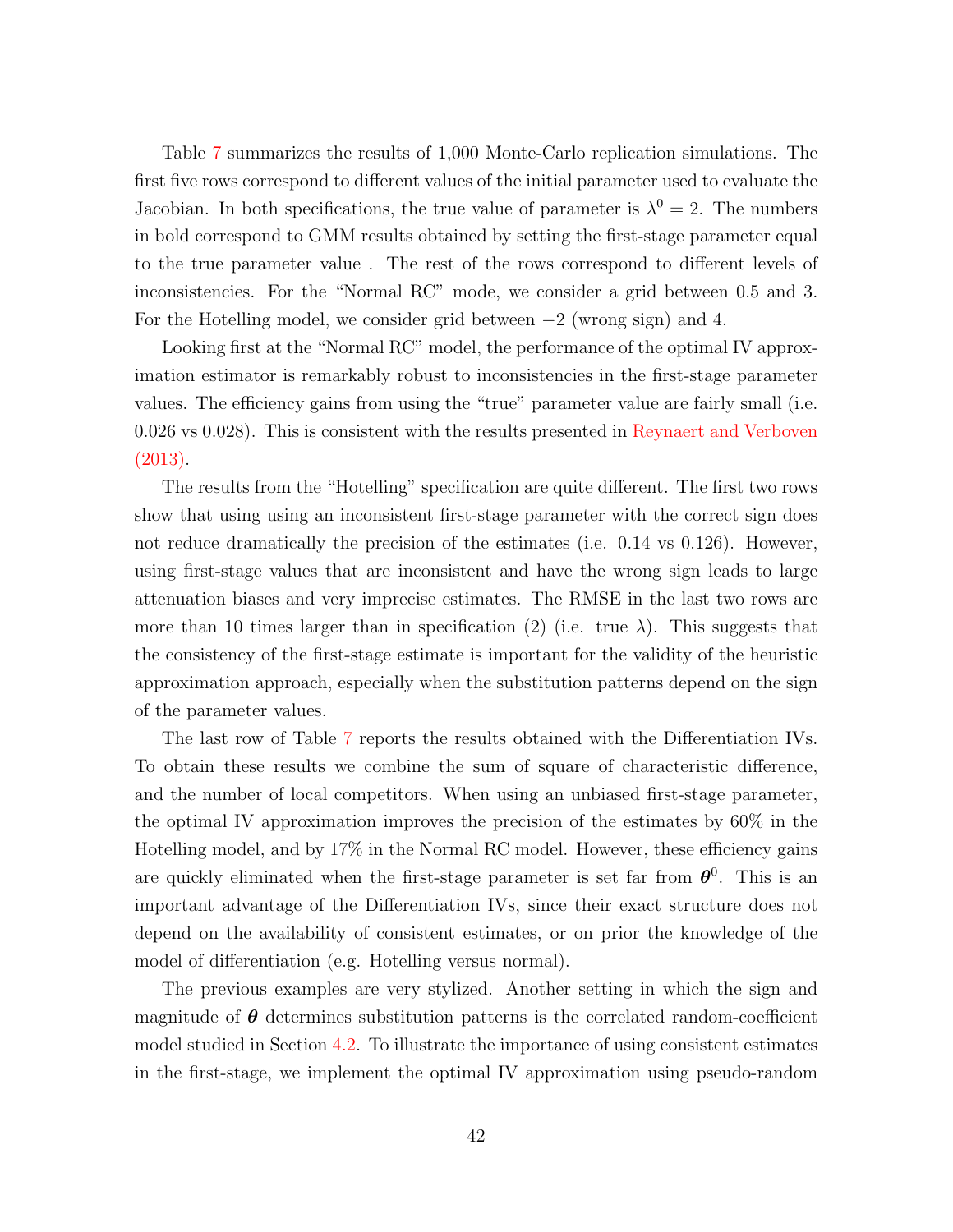| Choleski      |                  |                   |      | Opt. IV: $\boldsymbol{\theta}^1 \sim N(0, 1)$ |                  |                  | Opt. IV: $\boldsymbol{\theta}^1 \sim N(0, 4)$ |                   | Diff. IV: Quad. |                   |
|---------------|------------------|-------------------|------|-----------------------------------------------|------------------|------------------|-----------------------------------------------|-------------------|-----------------|-------------------|
| matrix        | True             | bias              | rmse | se                                            | bias             | rmse             | se                                            | bias              | rmse            | se                |
|               | $\left(1\right)$ | $\left( 2\right)$ | (3)  | $\left(4\right)$                              | $\left(4\right)$ | $\left(5\right)$ | (6)                                           | $\left( 7\right)$ | (8)             | $\left( 9\right)$ |
| $\log c_{11}$ | 0.69             | 0.00              | 0.22 | 5.42                                          | 0.01             | 1.22             | 11.92                                         | $-0.00$           | 0.03            | 0.03              |
| $\log c_{22}$ | 0.55             | $-0.01$           | 0.19 | 2.50                                          | $-0.16$          | 2.36             | 192.70                                        | $-0.00$           | 0.04            | 0.04              |
| $\log c_{33}$ | 0.49             | $-0.02$           | 0.15 | 0.46                                          | $-0.44$          | 2.69             | $++$                                          | $-0.00$           | 0.04            | 0.04              |
| $\log c_{44}$ | 0.46             | $-0.22$           | 1.83 | $++$                                          | $-1.78$          | 5.57             | $++$                                          | $-0.00$           | 0.04            | 0.04              |
| $c_{21}$      | $-1.00$          | 0.01              | 0.47 | 4.51                                          | 0.03             | 0.77             | 781.85                                        | 0.00              | 0.06            | 0.06              |
| $c_{31}$      | 1.00             | 0.00              | 0.33 | 0.86                                          | $-0.02$          | 0.63             | 23.48                                         | $-0.00$           | 0.07            | 0.07              |
| $c_{32}$      | $-0.58$          | 0.02              | 0.27 | 2.69                                          | 0.03             | 0.56             | 285.80                                        | 0.00              | 0.07            | 0.08              |
| $c_{41}$      | 1.00             | 0.00              | 0.23 | 1.37                                          | 0.00             | 0.58             | 333.93                                        | 0.00              | 0.07            | 0.07              |
| $c_{42}$      | $-0.58$          | 0.01              | 0.23 | 2.69                                          | 0.04             | 0.50             | 484.88                                        | 0.00              | 0.08            | 0.08              |
| $c_{43}$      | 0.41             | 0.00              | 0.23 | 1.59                                          | 0.03             | 0.52             | $++$                                          | 0.00              | 0.08            | 0.08              |

<span id="page-43-0"></span>Table 8: Monte-Carlo simulation results for correlated random-coefficient specification with optimal IV approximation and inconsistent initial parameter values

values that are not centered around the truth. The point here is not to replicate the results from [Reynaert and Verboven \(2013\),](#page-54-4) but rather to highlight the importance of using consistent estimates in the first stage.

The results are summarized in Table [8.](#page-43-0) In columns (2)-(4), each element of  $\theta^1$  is drawn from a standard-normal distribution, while in columns (4)-(6) they are drawn from a normal distribution with a standard-deviation of 2. The results are in line with the single-address Hotelling example. Using inconsistent parameter estimates to approximate the optimal instruments leads to a weak identification problem, associated with very noisy and often biased parameter estimates. In addition, as we increase the variance of  $\theta^1$ , the precision and bias of  $\hat{\theta}$  both increase substantially. The contrast with the Differentiation IVs is quite striking: the average RMSEs are roughly 5 times smaller with the Differentiation IVs than with the less noisy optimal IV approximation.

A valid strategy to improve the efficiency of the estimates is to obtain first-stage estimates using the instruments proposed in this paper, and then construct an approximation to the optimal IV. The second-stage can be conducted using the heuristic approximation discussed in [Berry, Levinsohn, and Pakes \(1999\)](#page-52-0) and [Reynaert and](#page-54-4) [Verboven \(2013\),](#page-54-4) or using non-parametric regressions as discussed in [Newey \(1993\)](#page-54-10) for instance.

We illustrate the performance of the former approach using the model with endogenous prices studied in Section [4.3.](#page-33-2) Table [9](#page-44-0) summarizes the results. The top-panel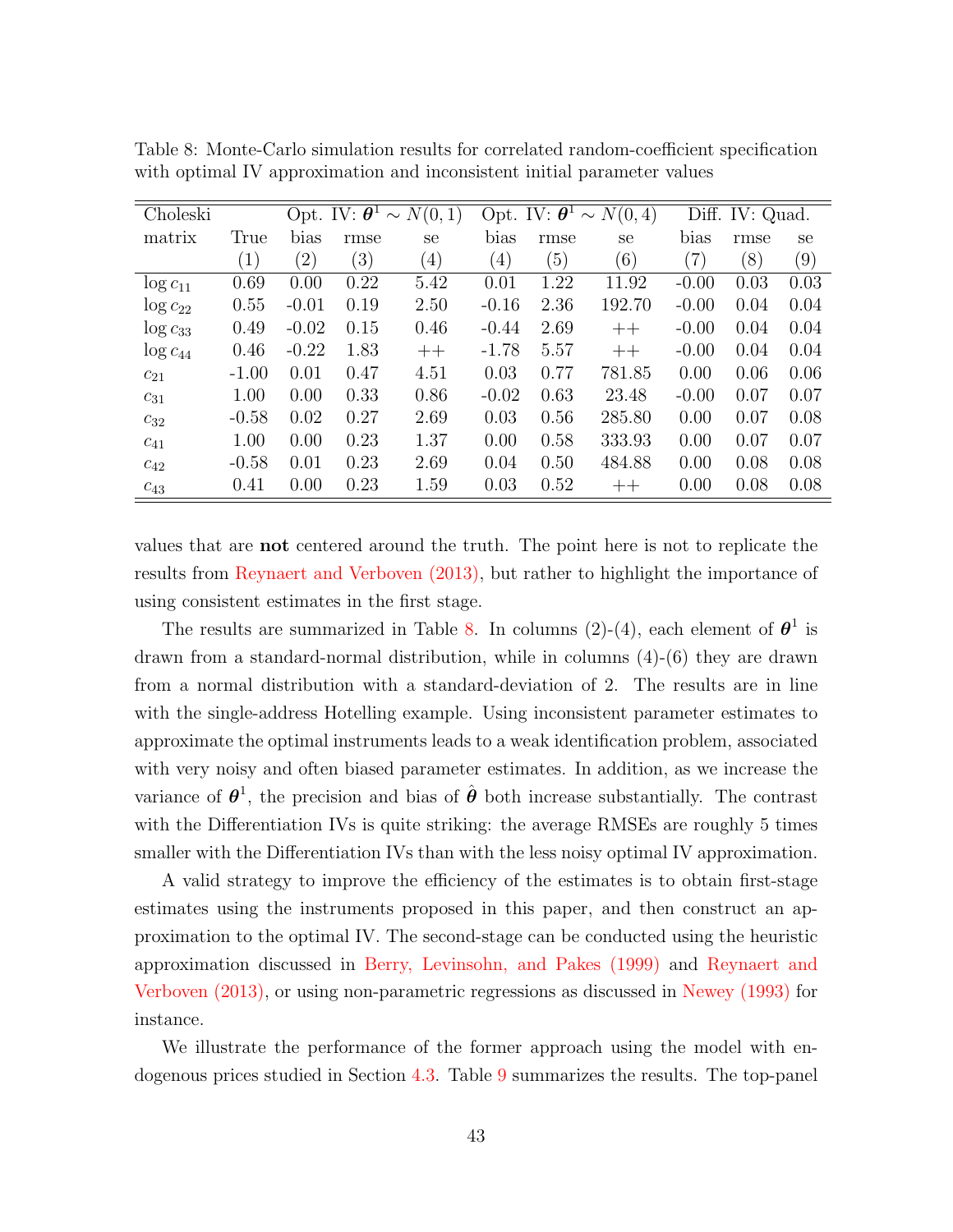|           |                  |                |         | Diff. $IV = Local$ |      |         | Diff. IV = $Quadratic$ |      | Diff. $IV = Sum$ |       |       |
|-----------|------------------|----------------|---------|--------------------|------|---------|------------------------|------|------------------|-------|-------|
|           |                  | True           | bias    | <sub>se</sub>      | rmse | bias    | se                     | rmse | bias             | se    | rmse  |
|           |                  |                |         |                    |      |         |                        |      |                  |       |       |
|           | $\lambda_p$      | $-4$           | 0.02    | 0.27               | 0.28 | 0.02    | 0.53                   | 0.55 | 1.01             | 2.66  | 2.09  |
|           | $\beta_0$        | 50             | $-0.26$ | 3.92               | 3.92 | $-0.28$ | 7.36                   | 7.45 | $-9.63$          | 26.48 | 20.46 |
| 1st-stage | $\beta_x$        | $\overline{2}$ | $-0.02$ | 0.46               | 0.45 | $-0.02$ | 0.47                   | 0.47 | 0.34             | 1.11  | 0.83  |
|           | $\beta_p$        | $-0.2$         | 0.01    | 0.37               | 0.37 | 0.01    | 0.31                   | 0.32 | $-0.66$          | 1.76  | 1.37  |
|           |                  |                |         |                    |      |         |                        |      |                  |       |       |
|           | $\lambda_p$      | $-4$           | 0.00    | 0.24               | 0.23 | 0.00    | 0.24                   | 0.23 | 0.01             | 0.26  | 0.31  |
|           | $\beta_0$        | 50             | $-0.07$ | 3.99               | 3.84 | $-0.06$ | 3.72                   | 3.65 | 0.05             | 4.32  | 4.61  |
| 2nd-stage | $\beta_x$        | $\overline{2}$ | $-0.01$ | 0.48               | 0.47 | $-0.01$ | 0.41                   | 0.41 | 0.03             | 0.52  | 0.51  |
|           | $\beta_{\bm{v}}$ | $-0.2$         | 0.01    | 0.36               | 0.36 | 0.00    | 0.31                   | 0.32 | $-0.03$          | 0.40  | 0.40  |

<span id="page-44-0"></span>Table 9: Monte-Carlo simulation results for endogenous price specification and optimal IV approximation

corresponds to the GMM estimates obtained using three alternative Differentiation IV: (i) local competition, (ii) sum of square of characteristic differences, and (iii) sum of rival characteristics. In each specification we use the residual cost-shock,  $\omega_{jt}$ , as a price instrument. In the bottom-panel, we use the GMM results from the corresponding specification to construct an approximation to the optimal IV, as described in equation [\(23\)](#page-40-1). Each entry is averaged over 1,000 Monte-Carlo replications.

The results suggest that the [Berry, Levinsohn, and Pakes \(1999\)](#page-52-0) approximation successfully corrects the weak identification problem. For instance, the sum of rival characteristics specification is associated with very noisy estimates of  $\lambda_p$  in the top panel, but the average bias and RMSE are mostly comparable across columns in the bottom panel. Similarly, the RMSE of  $\lambda_p$  estimated with the quadratic Differentiation IVs is roughly 50% smaller in the second-stage. The efficiency gains are much smaller in the first specification  $(17\%)$ , mostly because the local Differentiation IVs are stronger instruments in this case.

Importantly, the simulation results illustrate a strong complementarity between the two approaches. The second-stage estimates are more precisely estimated when the Differentiation-IVs are used in the first-stage. In other words, using stronger instruments in the first stage lead to more precise results in the second stage. This should be thought of as a lower bound on the efficiency gains of using strong versus weak first-stage instruments. As we saw in the "Hotelling" vs "Normal RC" examples above (see Table [7\)](#page-41-0) the efficiency loss from using inconsistent initial parameter values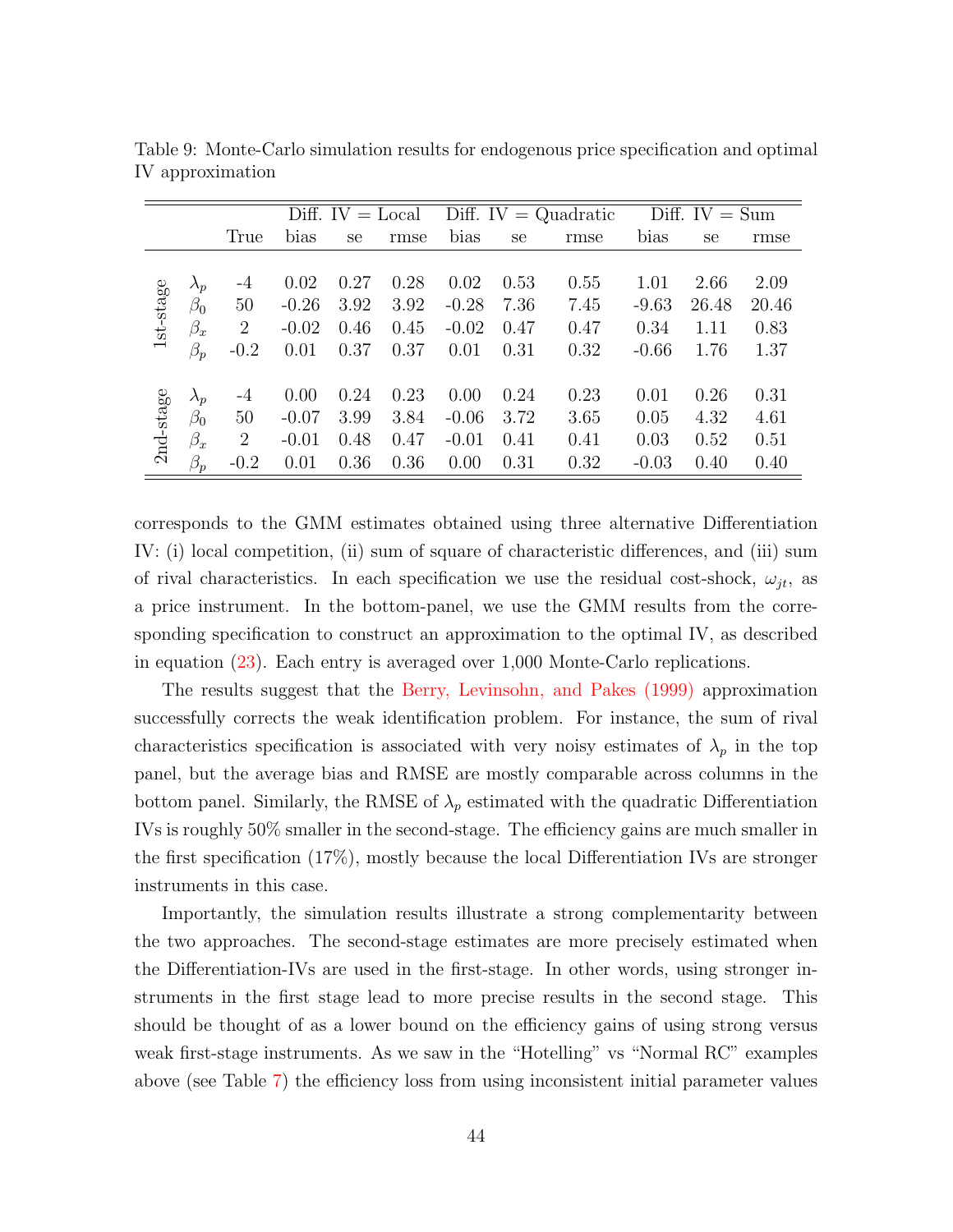is small in the multiplicative random-coefficient specification. Also, [Reynaert and Ver](#page-54-4)[boven \(2013\)'](#page-54-4)s simulation results suggest that the heuristic approximation is becoming weaker as the the number of random-coefficients increases beyond four. It is likely that the complementarity between the two approaches would increase with the number of non-linear parameters, since the performance of the Differentiation-IVs is very stable across different dimensions of consumer heterogeneity.

## <span id="page-45-0"></span>5 Application: Demand for new cars

In this section, we apply our testing and identification strategy to study demand for new cars between 1971 and 1990. Our objective is twofold. First, we use this application to illustrate our suggested approach to select instruments, and conduct inference. Second, we use the car application to demonstrate that it is feasible to identify the model solely using demand restrictions, and without relying on external moment conditions coming from a pricing model (as in [Berry et al. \(1995\)\)](#page-51-1) or survey data [\(Petrin \(2002\),](#page-54-1) and [Berry et al. \(2004\)\)](#page-52-1).

We use the panel data-set analyzed first by [Berry et al. \(1995\).](#page-51-1) We enrich the model used in [Berry et al. \(1995\)](#page-51-1) by controlling for market and brand fixed-effects (as in [Nevo \(2001\)\)](#page-54-8). In particular, we consider the following payoff function:

$$
u_{ijt} = x_{jt}\beta + \beta_p p_{jt} + \text{Make FE} + \text{Year FE} + \xi_{jt} + \lambda_p p_{jt}/y_i + \sum_{k=1}^{K} \lambda_k x_{jt,k} \eta_{ik} + \epsilon_{ijt} \tag{25}
$$

where  $y_i \sim LN(\mu_t^y)$  $_t^y, \sigma_t^y$ <sup>y</sup><sub>t</sub>), and  $\eta_{ik} \sim N(0, 1)$ . We use 25 brands to construct our make variable; grouping smaller European and Asian brands together. The distribution of household income is approximated by a log-normal distribution with time-varying location and spread parameters. The other random coefficients assumed to be IID normally distributed. We use 500 Halton draws to integrate the random coefficients (see [Train 2009\)](#page-55-6).

We use a sequential approach to determine the set of instruments and the random coefficient specification. We first conduct a series of reduced-form specification tests to evaluate the the strength of price and differentiation instruments, and then estimate the model by non-linear GMM. Note that we use the reduced-form specification tests to guide the specification of the random-coefficient model estimated in the second step.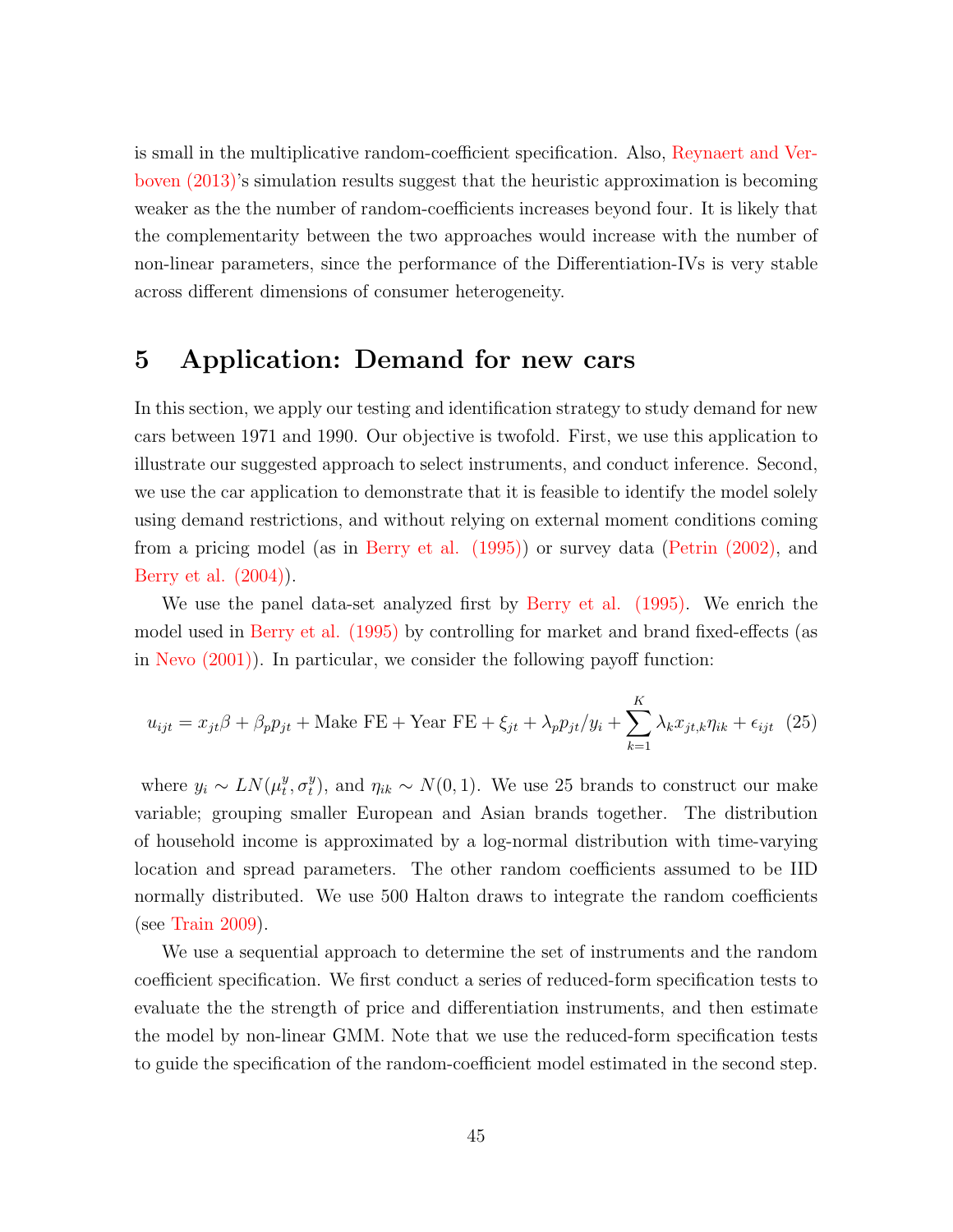<span id="page-46-1"></span>

|                                   | $\left( 1\right)$ | $\left( 2\right)$                     | $\left( 3\right)$ | (4)      | $\left( 5\right)$ |
|-----------------------------------|-------------------|---------------------------------------|-------------------|----------|-------------------|
| <b>VARIABLES</b>                  |                   |                                       |                   |          |                   |
|                                   |                   |                                       |                   |          |                   |
| Price $(x1000)$                   | $-0.153***$       | $-0.152***$                           | $-0.127***$       | $-0.009$ | 0.000             |
|                                   | (0.040)           | (0.039)                               | (0.034)           | (0.012)  | (0.011)           |
| Distance: Pred. price             | $0.016***$        | $0.016***$                            | $0.014***$        |          |                   |
|                                   | (0.004)           | (0.004)                               | (0.004)           |          |                   |
| Distance: Nb. doors               |                   | $0.027**$                             | 0.022             |          |                   |
|                                   |                   | (0.014)                               | (0.013)           |          |                   |
| $#$ same attribute: Air           |                   |                                       | $0.009**$         |          |                   |
|                                   |                   |                                       | (0.004)           |          |                   |
| Observations                      | 2,217             | 2,217                                 | 2,217             | 2,217    | 2,217             |
| Weak IV $(K-P)$                   | 34.82             | 35.88                                 | 57.79             | 59.49    | 37.76             |
| J-test                            | 0.891             | 0.894                                 | 3.202             | 19.23    | 29.96             |
| J-test (p-value)                  | 0.345             | 0.344                                 | 0.0736            | 0.000709 | 0.000870          |
| Degree of over-id.                | $\mathbf{1}$      | $\mathbf{1}$                          | 1                 | 4        | 10                |
| Joint test: $\gamma_k = 0$ (chi2) | 16.19             | 17.41                                 | 17.56             |          |                   |
| Joint test (p-value)              | 5.74e-05          | 0.000166                              | 0.000542          |          |                   |
|                                   |                   | Robust standard errors in parentheses |                   |          |                   |

Table 10: Multinomial Logit demand for cars and IIA tests

\*\*\* p<0.01, \*\* p<0.05, \* p<0.1

We approximate the reduced-form model of price using cost shifters  $w_{jt}$ :

$$
p_{jt} = x_{jt}\pi_1 + w_{jt}\pi_2 + \text{Make FE} + \text{Year FE} + u_{jt}.\tag{26}
$$

Let  $\hat{p}_{jt}$  denotes the OLS predicted price. We use this variable to measure the quality differentiation of cars in the market.

We use two cost-shifters as instrument for prices. We use the weight of the car interacted with ratio of steel and bauxite prices to approximate the cost differential associated with this strategy. Our second price instrument is an indicator variable equal to one after a model started to be produced in the U.S.. By 1990, 10% of cars sales were produced by foreign brands established in the US.<sup>[28](#page-46-0)</sup> The first-stage F-test associated with these two instruments is reported in the first three columns of Table [10.](#page-46-1) Depending on the controls, the Kleibergen-Paap statistics ranges from 34 to 57, confirming that the two variables are strong predictors of prices.

Next we analyze the reduced-form model by estimating the multinomial Logit model (i.e.  $\mu_{ij} = 0$ ). Recall that we can test the null hypothesis of IIA preferences by

<span id="page-46-0"></span><sup>28</sup>We use the following list of off-shored models and dates: VW Rabbit (1979), Honda Accord (1981), VW Golf (1985), Honda Civic (1986), VW Jetta (1986), and Toyota Camry (1989).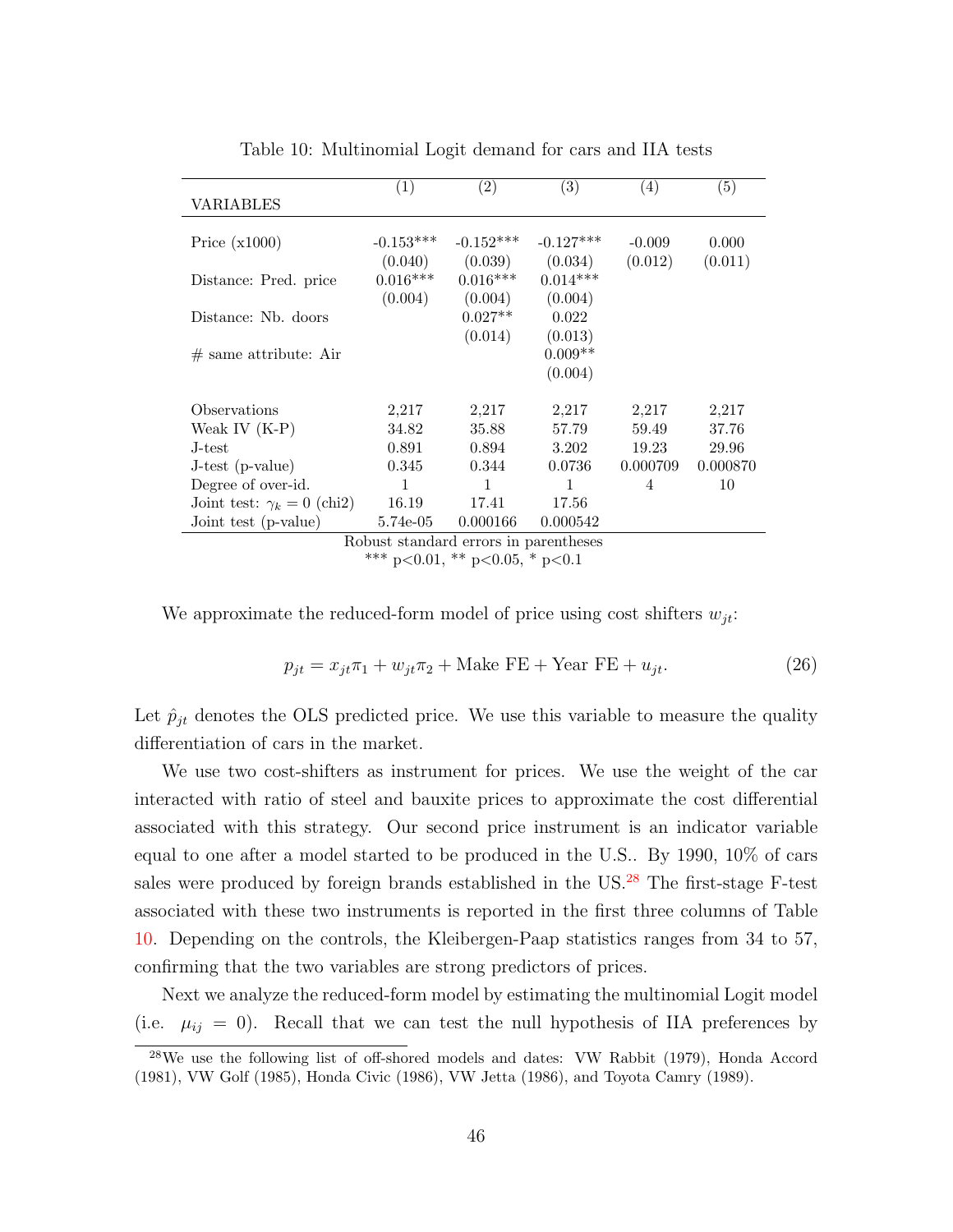evaluating the validity of the exclusion restrictions implied by the assumption that the characteristics of rival products are independent of the unobserved product attributes  $\xi_{jt}$  (conditional on own characteristics fixed-effects). We implement two versions of this test.

First, we estimate the model under the null while controlling for differentiation variables (denoted by  $z_{jt}^{\text{dist}}$ ):

$$
\ln s_{jt}/s_{0t} = \beta_p p_{jt} + x_{jt} \mathcal{B}_x + z_{jt}^{\text{dist}} \boldsymbol{\gamma} + \text{Make FE} + \text{Year FE} + e_{jt}. \tag{27}
$$

This equation is estimated by (linear) GMM using  $w_{jt}$  as instruments for price. This approach is feasible only because the two IVs (material price and offshoring) are constructed independently of our measures of differentiation. Price instruments that are constructed from the characteristics of rival firms would be invalid if the true model is not Logit, leading to a biased estimate of  $\beta_p$ .

We use measures of product isolation among selected car attributes to construct  $z_{jt}^{\text{dist}}$ . For continuous variables, we measure differentiation along dimension k using the Euclidian distance.<sup>[29](#page-47-0)</sup> For price, distance is calculated using  $\hat{p}_{jt}$ . For discrete attributes (e.g. domestic or air) we use the number of products with the same attribute as a measure of differentiation.

In this application we focus on three attributes: price, number of doors, and air conditioning. We use these three variables as Differentiation IVs, and we assign randomcoefficients to each characteristic. Other attributes were analyzed as well (e.g. mileage, HP, car size, etc), but we find that differentiation along other dimensions are not correlated with the inverse-demand under Logit.

Columns (1)-(3) in Table [10](#page-46-1) test the hypothesis that  $\gamma = 0$  using three sets of the differentiation variables. The IIA-tests are reported at the the bottom of the table. The test evaluates the joint hypothesis that  $\hat{\gamma}^{gmm} = 0$ . In this case the p-value measures the ability of the instruments to identify deviations from IIA (i.e. lower p-value  $=$ stronger instruments).

We find strong evidence that product isolation along the price dimension leads to higher market shares; a clear violation of the IIA hypothesis. The positive reducedform coefficient  $\lambda_p$  is consistent with a quality-ladder model of demand, in which the price is inversely proportional to quality (as in [Bresnahan \(1987\)\)](#page-52-13). Differentiation in

<span id="page-47-0"></span> $29$ We obtain similar results using the number of nearby products. However the Euclidian distance is more strongly correlated with demand in this application.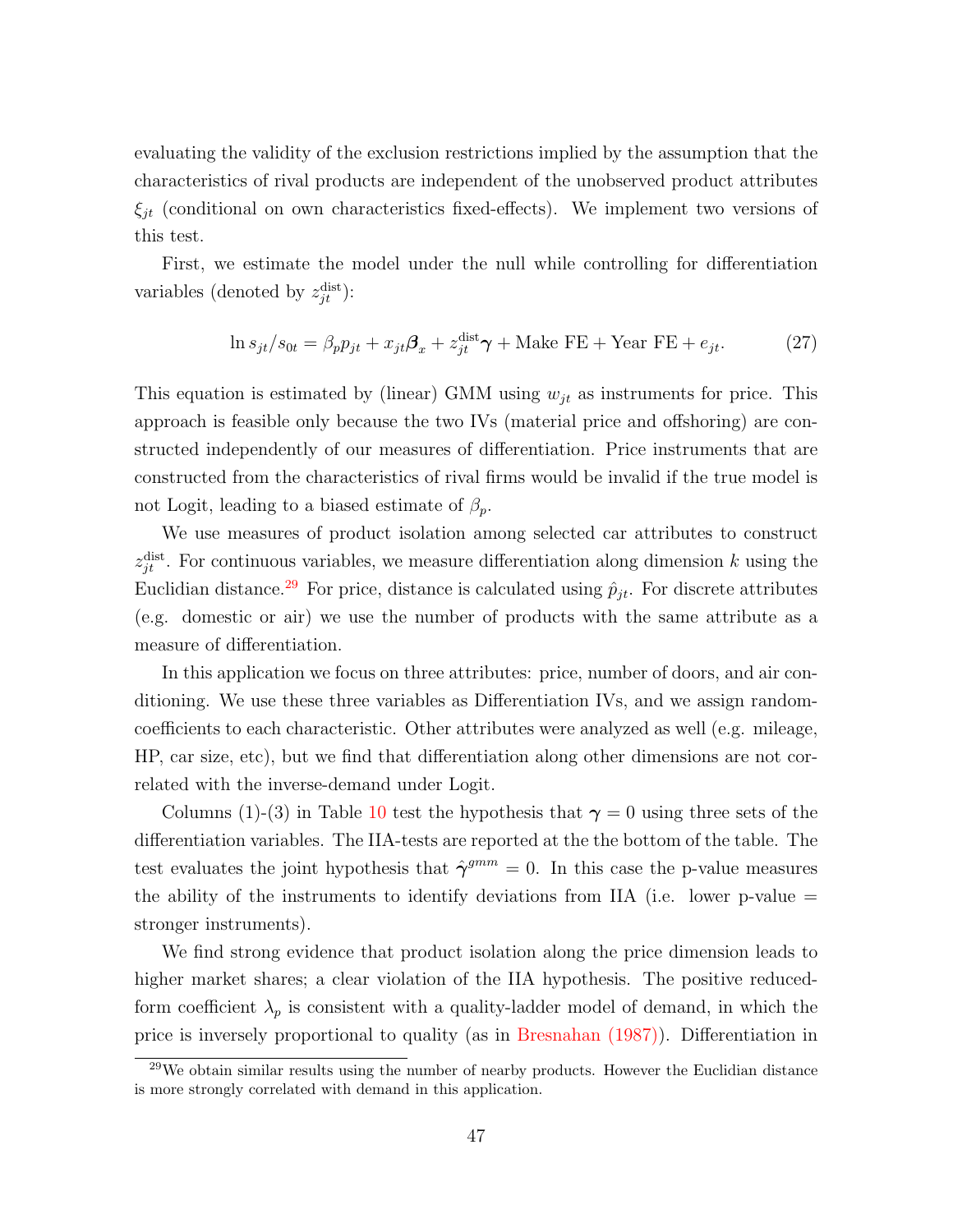<span id="page-48-0"></span>

| <b>VARIABLES</b>                                         | NLS                                             |                                |                   | GMM               |            |  |  |  |  |  |
|----------------------------------------------------------|-------------------------------------------------|--------------------------------|-------------------|-------------------|------------|--|--|--|--|--|
|                                                          | (1)                                             | $\left( 2\right)$              | $\left( 3\right)$ | $\left( 4\right)$ | (5)        |  |  |  |  |  |
|                                                          |                                                 |                                |                   |                   |            |  |  |  |  |  |
| $\lambda_p$                                              | $-0.722*$                                       | $-2.267**$                     | $-2.525**$        | $-0.768**$        | $-0.854**$ |  |  |  |  |  |
|                                                          | (0.38)                                          | (1.00)                         | (1.17)            | (0.31)            | (0.34)     |  |  |  |  |  |
| $\lambda_{\rm door}$                                     | $0.318*$                                        | $0.594***$                     | $0.631***$        | $0.458***$        | $0.456***$ |  |  |  |  |  |
|                                                          | (0.19)                                          | (0.19)                         | (0.18)            | (0.17)            | (0.15)     |  |  |  |  |  |
| $\lambda_{\textrm{air}}$                                 | 0.733                                           |                                | $1.833***$        |                   | 0.977      |  |  |  |  |  |
|                                                          | (1.14)                                          |                                | (0.66)            |                   | (0.72)     |  |  |  |  |  |
| $\lambda_{\rm Intercept}$                                | 1.817                                           |                                |                   | $7.167**$         | 7.563      |  |  |  |  |  |
|                                                          | (2.63)                                          |                                |                   | (3.36)            | (6.20)     |  |  |  |  |  |
| $\beta_{\text{price}}$                                   | $0.052**$                                       | $0.109***$                     | $0.143***$        | $0.064***$        | $0.059***$ |  |  |  |  |  |
|                                                          | (0.02)                                          | (0.03)                         | (0.05)            | (0.01)            | (0.01)     |  |  |  |  |  |
| Overid. test $(J)$                                       |                                                 | 0.221                          | 0.119             | 12.599            | 14.142     |  |  |  |  |  |
| Overid test (p-value)                                    |                                                 | 0.638                          | 0.730             | 0.006             | 0.000      |  |  |  |  |  |
| Overid. restrictions<br>1.000<br>1.000<br>3.000<br>5.000 |                                                 |                                |                   |                   |            |  |  |  |  |  |
|                                                          | Robust-clustered standard errors in parenthesis |                                |                   |                   |            |  |  |  |  |  |
|                                                          |                                                 | *** p<0.01, ** p<0.05, * p<0.1 |                   |                   |            |  |  |  |  |  |
|                                                          |                                                 |                                |                   |                   |            |  |  |  |  |  |

Table 11: Mixed-logit car demand results

Additional controls: Year fixed-effects, Firm FE. Additional characteristics: Air, Doors, HP/WT, DPM, Size, Weight.

terms the number of doors is also positively correlated demand, although the reducedform parameter is less precisely estimated. Similarly the number of cars with the same "Air" attribute is positively correlated with demand. The joint hypothesis test that the effect of differentiation on demand is zero is rejected with a p-value less than 1%.

An equivalent approach is to test the over-identification restrictions associated with the combined set of instruments: cost-shifter and differentiation. Columns (4)-(5) implement this test by estimating the model under the null that  $\lambda_k = 0$  without controlling for  $z_{jt}^{\text{dist}}$ . Column (5) uses the same differentiation measures as in Column (3), which leads to four restrictions. Column (6) uses a richer set of differentiation measures (see below). The results of the Sargan-Hansen J-test are reported in the bottom panel.

Both sets of moment restrictions are clearly violated, confirming the strenght of the instruments. Importantly, this violation is not caused by the cost-shifters, since we cannot reject the validity of the exclusion restrictions in columns  $(1)-(3)$ . Note also that the estimated price coefficient is no longer different from zero; consistent with the idea that the differentiation instruments are correlated with prices and the average willingness-to-pay of consumers under the multinomial Logit specification.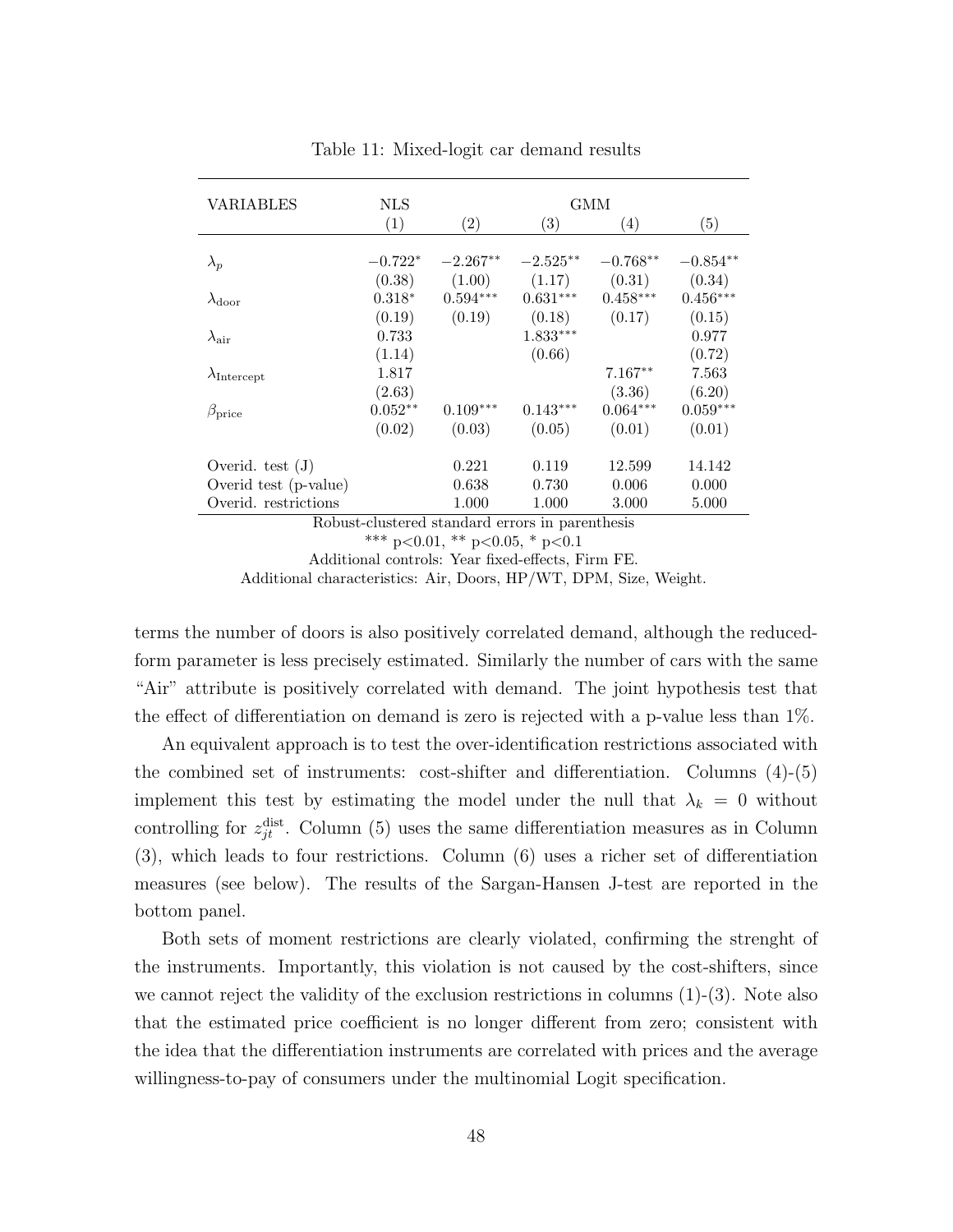|                                    |                                                                                                                      | Specifications |     |                                  |                   |
|------------------------------------|----------------------------------------------------------------------------------------------------------------------|----------------|-----|----------------------------------|-------------------|
| VARIABLES                          | Definitions                                                                                                          | (1)            | (2) | (3)                              | $\left( 4\right)$ |
|                                    |                                                                                                                      |                |     |                                  |                   |
| $z_{jt, \hat{p}}^{\text{dist}}$    | $\sqrt{\sum_{j'}(\hat{p}_{j't} - \hat{p}_{jt})^2}$                                                                   |                |     | $\sqrt{2}$                       |                   |
| $z_{jt,\text{door}}^{\text{dist}}$ | $\sqrt{\sum_{j'}(x_{j't,\text{door}}-x_{jt,\text{door}})^2}$                                                         |                |     | $\sqrt{2}$ $\sqrt{2}$ $\sqrt{2}$ |                   |
| $z_{jt,air}^{\text{dist}}$         | $\sum_{j' \in \mathcal{J}_t} 1(x_{j't, \text{air}} = x_{jt, \text{air}})$                                            |                |     |                                  |                   |
| $z_{jt,1}^{\text{cov}}$            | $\sum_{j' \in \mathcal{J}_t} (\hat{p}_{j't} - \hat{p}_{jt})(x_{j't,\text{door}} - x_{jt,\text{door}})$               |                |     |                                  |                   |
| $z_{jt,2}^{\rm cov}$               | $\sum_{j' \in \mathcal{J}_t} (\hat{p}_{j't} - \hat{p}_{jt})(x_{j't,\text{door}} - x_{jt,\text{door}})$               |                |     |                                  |                   |
| $z_{jt,3}^{\rm cov}$               | $\sum_{j' \in J_t} (\hat{p}_{j't} - \hat{p}_{jt})^2 1(x_{j't,air} = x_{jt,air})$                                     |                |     |                                  |                   |
| $z_{jt,4}^{\rm cov}$               | $\sum_{j' \in \mathcal{J}_t} (x_{j't,\text{door}} - x_{jt,\text{door}})^2 1(x_{j't,\text{air}} = x_{jt,\text{air}})$ |                |     |                                  |                   |
| $z_{jt,1}^{\rm int}$               | $\hat{p}_{jt} \times (\sum_{j' \in \mathcal{J}_t} (\hat{p}_{j't} - \hat{p}_{jt}))$                                   |                |     |                                  |                   |
| $z_{jt,2}^{\rm int}$               | $x_{jt,\text{door}} \times \left( \sum_{j' \in \mathcal{J}_t} y_{j't,\text{door}} - x_{jt,\text{door}} \right)$      |                |     |                                  |                   |
| Number of Diff. IV                 |                                                                                                                      | 2              | 3   | $\overline{7}$                   | 9                 |

<span id="page-49-0"></span>Table 12: Definition on the differentiation variables used in the car application

The GMM results from the mixed-logit model are presented in Table [11.](#page-48-0) The first column reproduces the results obtained from non-linear least-square. As discussed above, those results are biased, but the precision of the parameters is not affected by the choice of instruments. The comparison with GMM is a useful indicator of validity and relevance of the instruments.

Table [12](#page-49-0) formally defines the differentiation measures used as instruments in each specification. The first column uses the Euclidian distance. The second add the number of products with the same Air attribute. The third and fourth column add additional interactions between product characteristics differences. We augment the set of instruments to identify a random-coefficient on the intercept. We use the sum of product characteristics interacted with each product' own attribute as instruments (i.e.  $\hat{p}_{it}$ , doors). This captures the fact that in a quality ladder model, low quality cars are closer substitutes with the outside option than higher quality cars. We also incorporate the interaction of product characteristics differences to impose additional restrictions. Table [14](#page-67-0) in the Appendix confirms the strenght of these instruments using a series of [Sanderson and Windmeijer \(2016\)'](#page-54-11)s conditional F-tests associated with each of the five endogenous variables of the model. See Appendix [C](#page-65-0) for more details.

The random coefficient on door and prices are the most precisely estimated coefficients. Note that the overall price coefficient is the sum of  $\beta_p$  and  $\lambda_p/y_i$ . This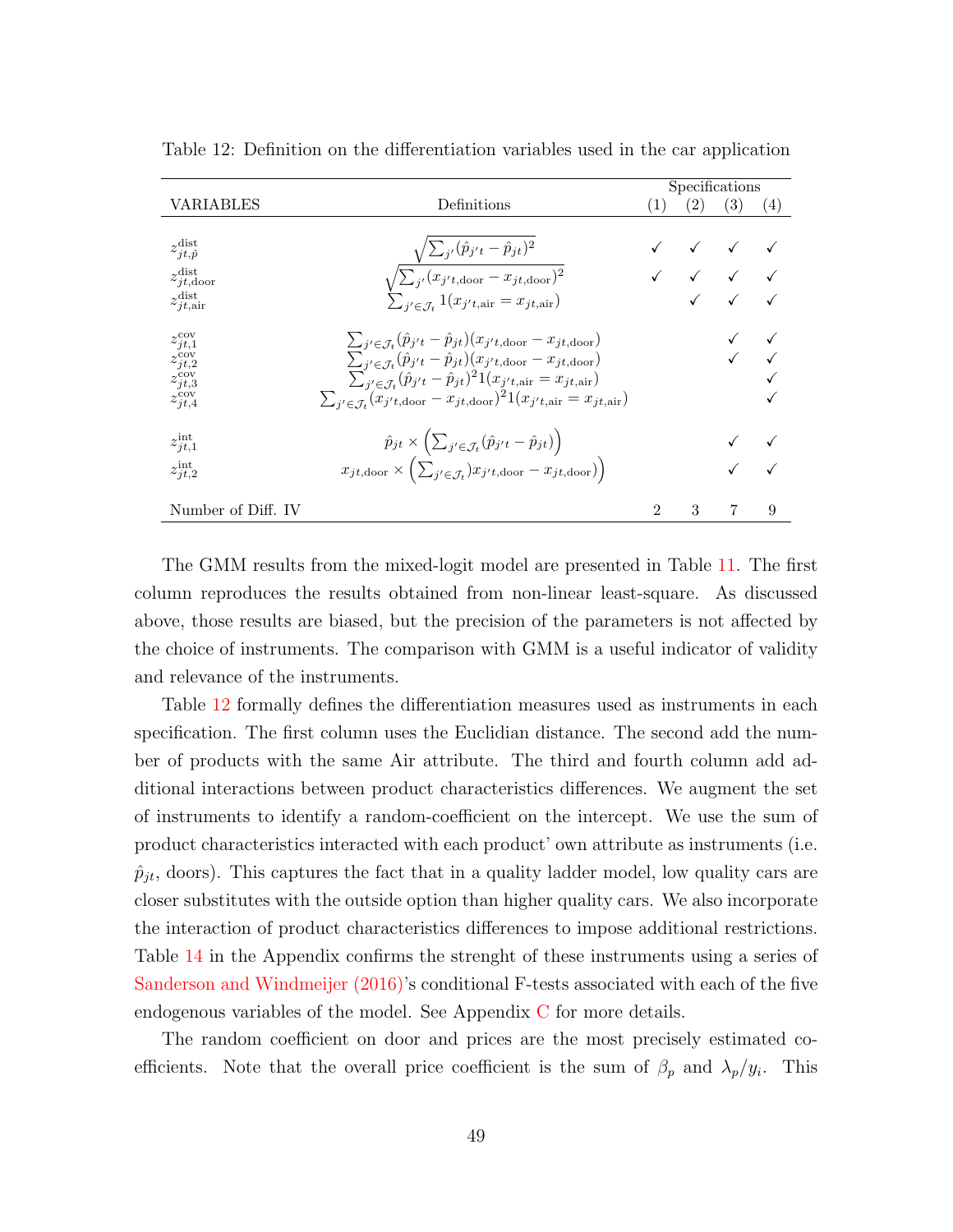coefficient is negative across all consumer types, except households above the 99th income percentile. In 1990, the product-level price elasticity ranges from -0.3 to -3, with a median equal to -1.2. The fact that a large number of products exhibit inelastic residual demand suggest that the model is still mis-specified.

The coefficient on doors and air imply a larger degree of horizontal differentiation. Some consumers strongly prefer two-doors car, while others need the largest number of doors possible (given prices). There is exists a similar amount of heterogeneity across consumers in the taste for air conditioning.

The variance of the random-coefficient on the intercept measures substitution towards the outside good. The point estimate associated with  $\lambda_{\text{intercept}}$  is large in magnitude, suggesting that consumers who are in the market for a new car (i.e. high  $\eta_{i,\text{intercept}}$  are more likely to substitute to another model if their first choice is not available (rather than not buying a car). The coefficient is less precisely estimated however, given the fact that the panel is fairly short  $(20 \text{ years})$ .

The comparison between column 1 (NLS) and (5) (GMM) confirms that the instruments correct for an attenuation bias in the random-coefficient parameters. In all cases, the asymptotic standard errors from NLS and GMM are comparable, consistent with the idea that the instruments are strong.

## Conclusion

In this paper, we have analyzed the theoretical and small-sample properties of a new family of instruments used to estimate substitution patterns: the Differentiation IVs. We demonstrate that exogenous measures of differentiation (or proximity in characteristics) solves the weak identification problem associated with commonly used moment conditions.

Importantly, these instruments are derived from two common assumptions on the primitives of the demand model: (i) linear-in-characteristics indirect utility function, and (ii) exchangeability of the residual demand shocks. We use these two restrictions to establish that the reduced-form of the model is a vector-symmetric function of characteristic differences; a property that solves the curse-of-dimensionality problem in the reduced-form.

Our approach to identification and estimation also suggest a natural methodology to conduct empirical work and report results when estimating demand for differentiated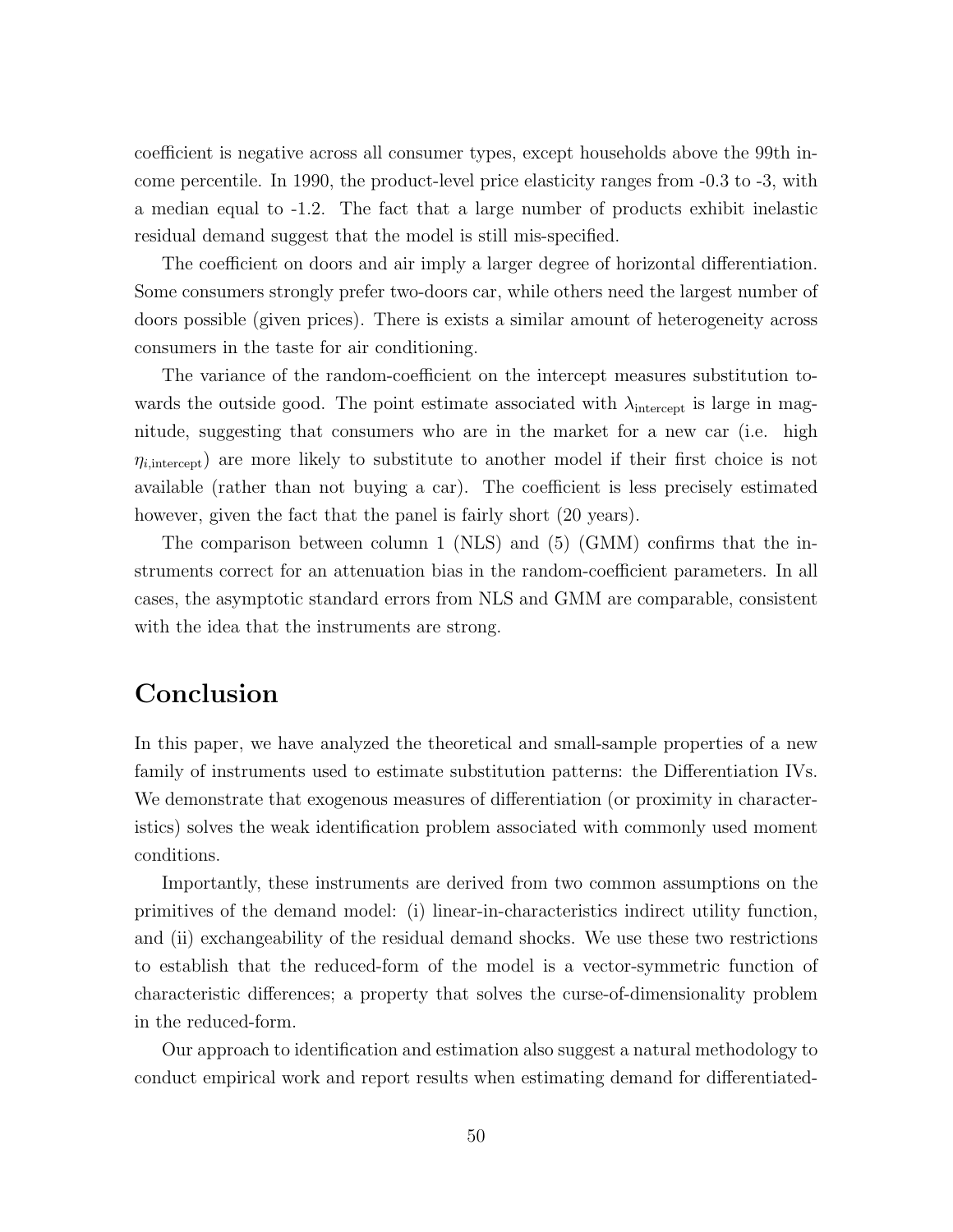products. Prior to estimating the model, researchers should first conduct an analysis of the reduced-form of the model, by estimating the IIA regression described in Section [1.](#page-5-1) Our simulation results demonstrate that the model is weakly identified if the IIA hypothesis cannot be rejected (only weakly rejected). This test is easy to implement, and can be useful to help identifying strong moment restrictions. Furthermore, after estimating the model, Differentiation IVs can be used to conduct specification tests evaluating the validity of alternative modeling choices. In particular, the relevance of the instruments is independent of the assumptions regarding the distribution for the random-coefficients (e.g. normal, log-normal, correlated), or the functional form of the utility function (e.g. vertical form vs Hotelling). This feature allow researchers to conduct non-nested specification tests, based on the validity of the over-identification restrictions.

### References

- <span id="page-51-6"></span>Ai, C. and X. Chen (2003, November). Efficient estimation of models with conditional moment restrictions containing unknown functions. *Econometrica*  $\gamma_1(6)$ , 1795– 1843.
- <span id="page-51-5"></span>Altonji, Joseph, G. and L. Matzkin, Rosa (2005, July). Cross section and panel data estimators for nonseparable modesl with endogenous regressors. *Economet*rica  $73(4)$ , 1053-1102.
- <span id="page-51-4"></span>Amemiya, T. (1974). The non-linear two-stage least-square estimator. Journal of Econometrics 2, 105–110.
- <span id="page-51-3"></span>Amemiya, T. (1977). The maximum-likelihood and non-linear three-stage leastsquares estimator in the general nonlinear simultaneous equation model. *Econo*metrica 45, 955–968.
- <span id="page-51-8"></span>Angrist, J. and J.-S. Pischke (2009). *Mostly harmless econometrics: An Empiricist's* companion. Princeton University Press.
- <span id="page-51-7"></span>Armstrong, T. (2016). Large market asymptotics for differentiated product demand estimators with economic models of supply". *Econometrica*  $84(5)$ , 1961–1980.
- <span id="page-51-2"></span>Bayer, P., F. Ferreira, and R. McMillan (2007). A unified framework for measuring preferences for schools and neighborhoods. Journal of Political Economy 115 (5), 588–638.
- <span id="page-51-0"></span>Berry, S. (1994). Estimating discrete choice models of product differentiation. Rand Journal of Economics 25, 242–262.
- <span id="page-51-1"></span>Berry, S., J. Levinsohn, and A. Pakes (1995). Automobile prices in market equilibrium. Econometrica: Journal of the Econometric Society 63 (4), 841–890.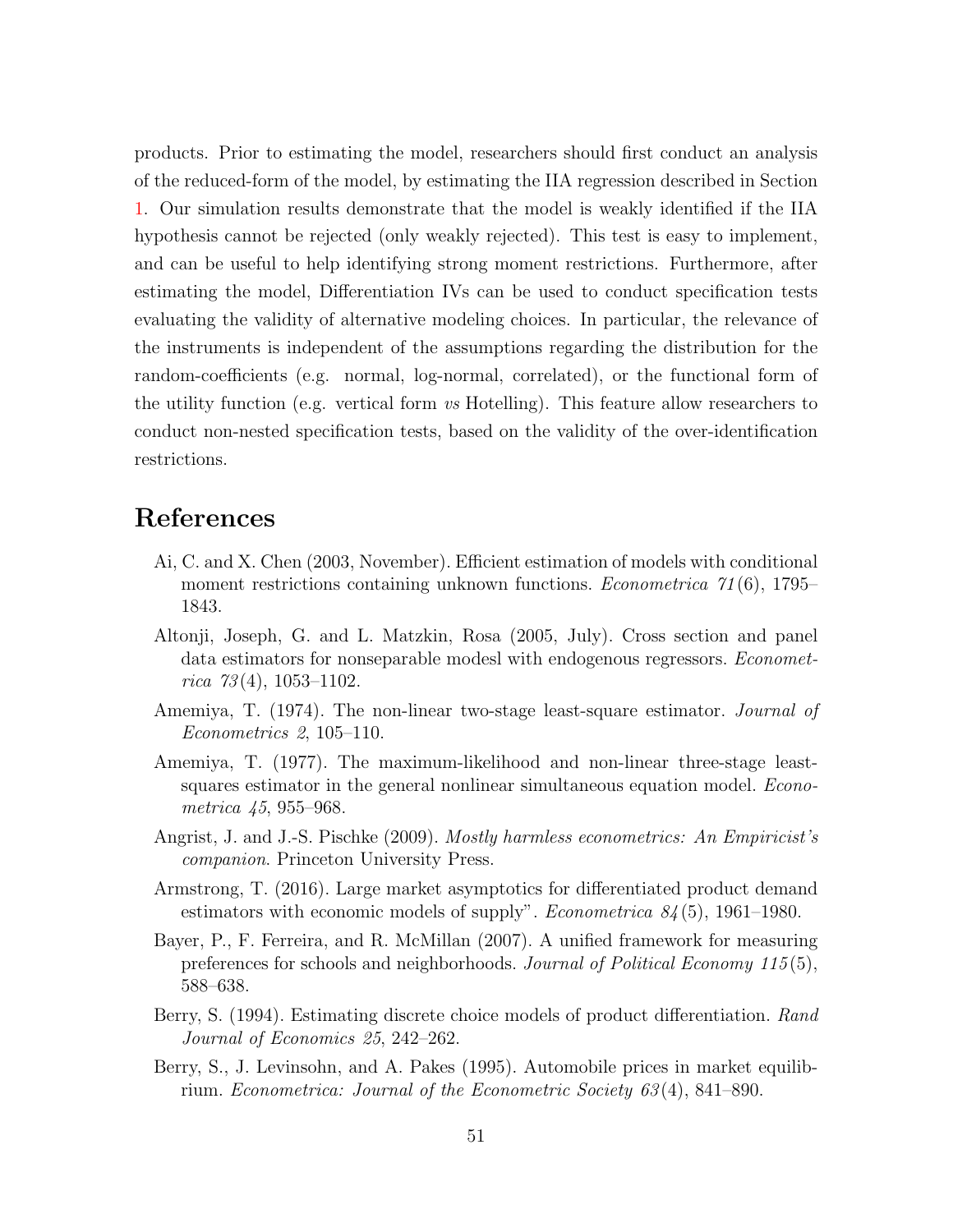- <span id="page-52-0"></span>Berry, S., J. Levinsohn, and A. Pakes (1999). Voluntary export restraints on automobiles: Evaluating a trade policy. American Economic Review  $89(3)$ , 400–430.
- <span id="page-52-1"></span>Berry, S., J. Levinsohn, and A. Pakes (2004, Feb). Differentiated products demand systems from a combination of micro and macro data: The new car market. The Journal of Political Economy 112 (1), 68.
- <span id="page-52-9"></span>Berry, S. and A. Pakes (2007). The pure characteristics demand model. International Economic Review 48 (4), 1193–1225.
- <span id="page-52-12"></span>Berry, S. T., A. Gandhi, and P. Haile (2013). Connected substitutes and invertibility of demand. Econometrica 81 (5), 2087–2111.
- <span id="page-52-5"></span>Berry, S. T. and P. Haile (2014). Identification in differentiated products markets using market level data. *Econometrica*  $82(5)$ , 1749–1798.
- <span id="page-52-11"></span>Berry, S. T. and P. Haile (2016). Identification in differentiated products markets. Annnual Review of Economics 8, 27–52.
- <span id="page-52-4"></span>Bresnahan, T. (1982). The oligopolistic solution concept is identified. Economic Letters.
- <span id="page-52-13"></span>Bresnahan, T. F. (1987). Competition and collusion in the american automobile industry: The 1955 price war. The Journal of Industrial Economics 35 (4, The Empirical Renaissance in Industrial Economics), 457–482.
- <span id="page-52-2"></span>Bresnahan, T. F., S. Stern, and M. Trajtenberg (1997). Market segmentation and the sources of rents from innovation: Personal computers in the late 1980s. RAND Journal of Economics 28 (No. 0, Special Issue in Honor of Richard E. Quandt), S17–S44.
- <span id="page-52-8"></span>Chamberlain, G. (1987). Asymptotic efficiency in estimation with conditional moment restrictions. Journal of Econometrics  $34(305-334)$ .
- <span id="page-52-15"></span>Ciliberto, F., C. Murry, and E. Tamer (2016, May). Market structure and competition in airline markets. working paper, University of Virginia.
- <span id="page-52-6"></span>Cosar, K. A., P. L. Grieco, and F. Tintelnot (2018). What drives home market advantage. Journal of International Economics 110, 135–150.
- <span id="page-52-10"></span>Compiani, G. (2019). Market counterfactuals and the specification of multi-product demand: A nonparametric approach. working paper, Berkeley University.
- <span id="page-52-3"></span>Conlon, C. (2013, September). The empirical likelihood mpec approach to demand estimation. working paper, Columbia University.
- <span id="page-52-7"></span>Conlon, C. and J. Gortmaker (2019, May). Best practices for differentiated products demand estimation with pyblp. working paper, NYU-Stern.
- <span id="page-52-14"></span>Conlon, C. and J. H. Mortimer (2015, April). Efficiency and foreclosure effects of vertical rebates: Empirical evidence. working paper, Columbia University.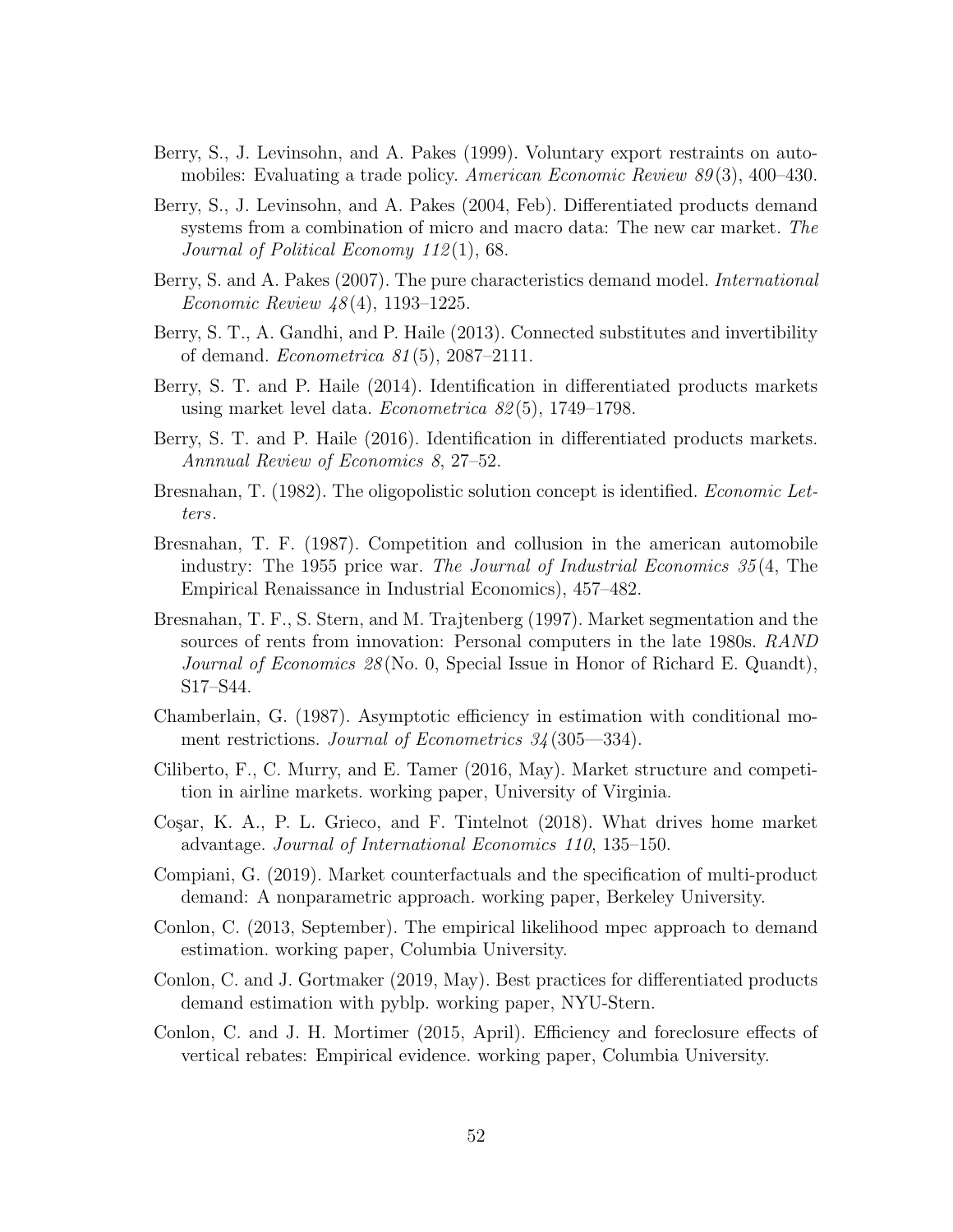- <span id="page-53-11"></span>Cragg, J. G. and S. G. Donald (1993). Testing identifiability and specification in instrumental variable models. Econometric Theory 9, 222–240.
- <span id="page-53-14"></span>Davidson, R. and J. G. MacKinnon (2001). Artificial Regressions, Chapter 1. A Companion to Theoretical econometrics. Blackwell, Oxford.
- <span id="page-53-5"></span>Davis, P. (2006, Winter). Spatial competition in retail markets: Movie theaters. Rand Journal of Economics.
- <span id="page-53-8"></span>Donald, S. G., G. W. Imbens, and W. K. Newey (2008). Choosing instrumental variables in conditional moment restriction models. Journal of Econometrics 152, 28–36.
- <span id="page-53-13"></span>Doornik, J. A. (2007). Ox - An Object-Oriented Matrix Programming Language. Timberlake Consultants.
- <span id="page-53-12"></span>Doraszelski, U. and A. Pakes (2007). A framework for applied dynamic analysis in io. In M. Armstrong and R. Porter (Eds.), Handbook of Industrial Organization, Volume 3, Chapter 30, pp. 1557–2440. Elsevier.
- <span id="page-53-2"></span>Dube, J.-P., J. Fox, and C.-L. Su (2012, September). Improving the numerical performance of blp static and dynamic discrete choice random coefficients demand estimation. Econometrica.
- <span id="page-53-4"></span>Dube, J.-P., A. Hortacsu, and J. Joo (2020, February). Random-coefficients logit demand estimation with zero-valued market shares. working paper, University of Chicago.
- <span id="page-53-0"></span>Eizenberg, A. (2014). Upstream innovation and product variety in the u.s. home pc market. Review of Economic Studies.
- <span id="page-53-9"></span>Farias, V., D. Saure, and G. Y. Weintraub (2012, Summer). An approximate dynamic programming approach to solving dynamic oligopoly models. Rand Journal of Economics 43 (2), 253–282.
- <span id="page-53-10"></span>Hausman, J. A. and D. McFadden (1984). Specification tests for the multinomial logit model. *Econometrica* 52(5), 1219–1240.
- <span id="page-53-6"></span>Houde, J.-F. (2012, August). Spatial differentiation and vertical mergers in retail markets for gasoline. American Economic Review 102(5), 2147–2182.
- <span id="page-53-7"></span>Jorgensen, D. W. and J.-J. Laffont (1974). *Efficient estimation of nonlinear simul*taneous equations with additive disturbances, Volume 3 of Annals of Economic and Social Measurement, pp. 615–640. NBER.
- <span id="page-53-1"></span>Metaxoglou, K. and C. R. Knittel (2014, October). Estimation of random coefficient demand models: Two empirisists' perspectives. The Review of Economic and Statistics  $96(1)$ .
- <span id="page-53-3"></span>Miller, N. and M. C. Weinberg (2017). Understanding the price effects of the millercoors joint venture. Econometrica 85 (6), 1763–1791.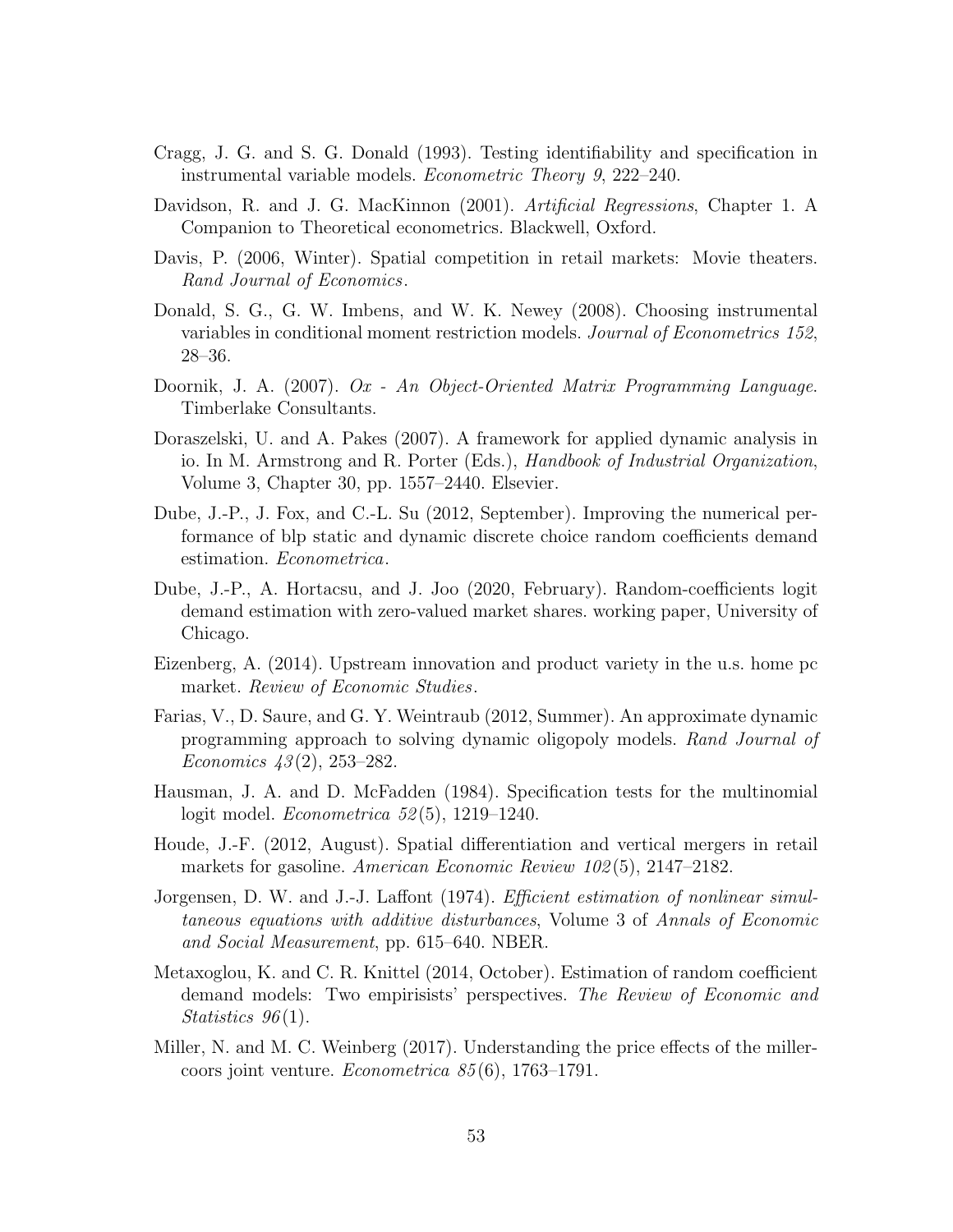- <span id="page-54-2"></span>Miravete, E., M. Moral, and J. Thurk (2018, Fall). Fuel taxation, emissions policy, and competitive advantage in the diffusion of european diesel automobiles. Rand Journal of Economics, 504–540.
- <span id="page-54-13"></span>Miravete, E., K. Seim, and J. Thurk (2018). Market power and the laffer curve. Econometrica 86(5), 1651–1687.
- <span id="page-54-14"></span>Nevo, A. (2000). A practitioner's guide to estimation of random-coefficients logit models of demand. Journal of Economics and Management Strategy 9(4), 513– 548.
- <span id="page-54-8"></span>Nevo, A. (2001). Measuring market power in the ready-to-eat cereal industry. Econometrica  $69(2)$ , 307.
- <span id="page-54-12"></span>Newey, W. K. (1990). Efficient instrumental variables estimation of nonlinear models. Econometrica 58 (809-837).
- <span id="page-54-10"></span>Newey, W. K. (1993). Efficient estimation of models with conditional moment restrictions. In G. S. Maddala, C. R. Rao, and H. D. Vinod (Eds.), Handbook of Statistics, Volume 11. Elsevier.
- <span id="page-54-0"></span>Nielson, C. (2017). Targeted vouchers, competition among schools, and the academic achievement of poor students. Working paper, Princeton University.
- <span id="page-54-9"></span>Pakes, A. (1994). Dynamic structural models, problems and prospects: mixed continuous discrete controls and market interactions. In J.-J. Laffont and C. A. Sims (Eds.), Advances in Econometrics: The sixth world congress of the econometric society, Volume 2. Cambridge University Press.
- <span id="page-54-1"></span>Petrin, A. (2002). Quantifying the benefits of new products: The case of the minivan. Journal of Political Economy 110, 705.
- <span id="page-54-7"></span>Pinkse, J., M. E. Slade, and C. Brett (2002). Spatial price competition: A semiparametric approach. *Econometrica*  $70(3)$ , 1111–1153.
- <span id="page-54-4"></span>Reynaert, M. and F. Verboven (2013). Improving the performance of random coefficients demand models: The role of optimal instruments. *Journal of Economet*rics  $179(1)$ , 83-98.
- <span id="page-54-6"></span>Romeo, C. J. (2010). Filling out the instrument set in mixed logit demand systems for aggregate data. working paper, US Department of Justice.
- <span id="page-54-5"></span>Salanie, B. and F. A. Wolak (2019, April). Fast, "robust", and approximately correct: Estimating mixed demand systems. NBER working paper 25726.
- <span id="page-54-11"></span>Sanderson, E. and F. Windmeijer (2016). A weak instrument f -test in linear iv models with multiple endogenous variables. Journal of Econometrics 190, 212– 221.
- <span id="page-54-3"></span>Singleton, J. D. (2019). Incentives and the supply of effective charter schools. American Economic Review 109 (7), 2568–2612.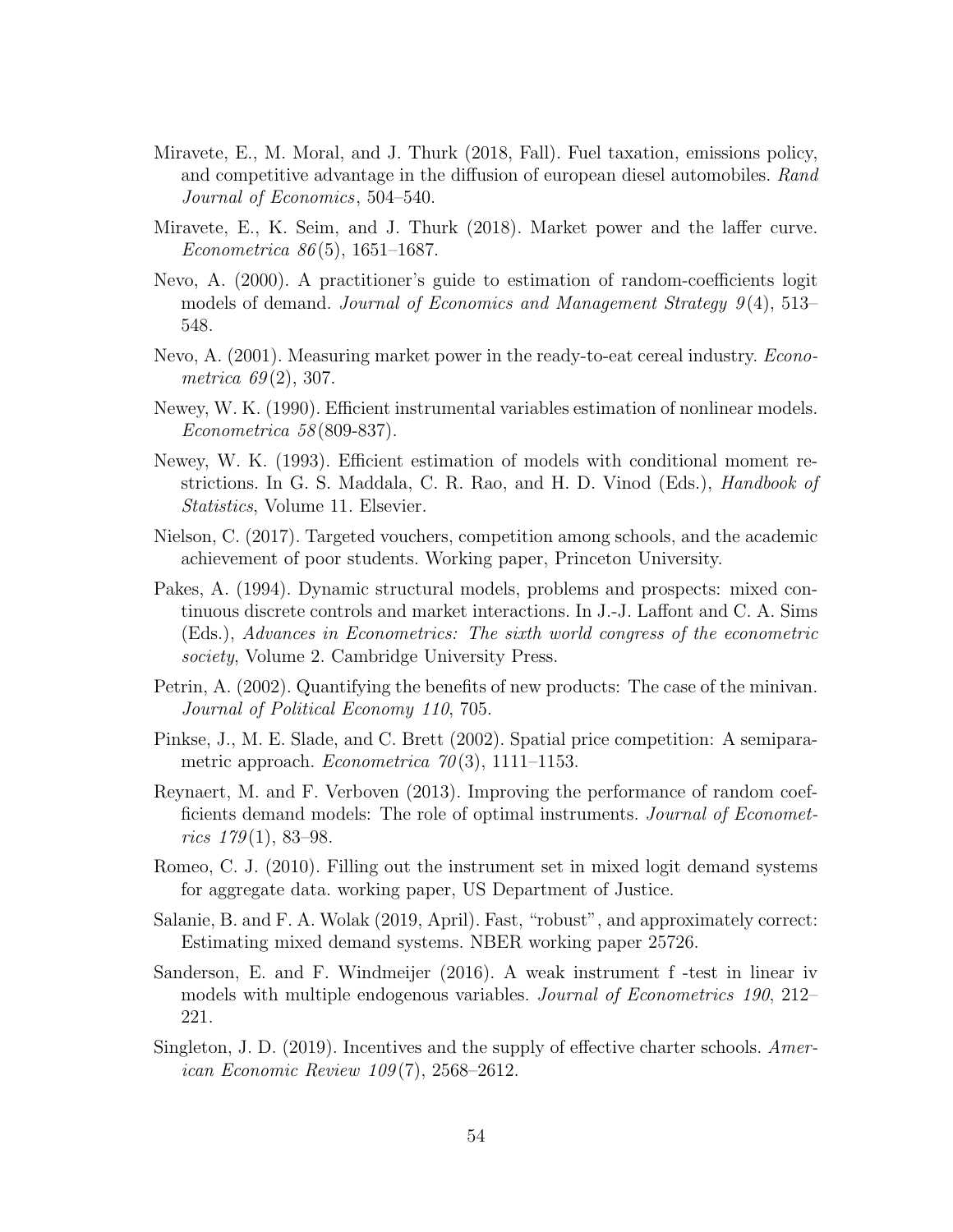- <span id="page-55-1"></span>Starc, A. (2014). Insurer pricing and consumer welfare: evidence from medigap. RAND Journal of Economics  $45(1)$ , 198-220.
- <span id="page-55-0"></span>Stock, J. H. and J. Wright, Jonathan H. (2000). Gmm with weak identification. Econometrica  $68(5)$ , 1055–1096.
- <span id="page-55-5"></span>Stock, J. H. and M. Yogo (2005). Testing for Weak Instruments in Linear IV Regression, pp. 80–108. Identification and Inference for Econometric Models.
- <span id="page-55-3"></span>Sullivan, C. (2020, March). The ice cream split: Empirically distinguishing price and product space collusio. Working paper, University of Wisconsin-Madison.
- <span id="page-55-4"></span>Thomadsen, R. (2007). The effect of ownership structure on prices in geographically differentiated industries. Rand Journal of Economics.
- <span id="page-55-6"></span>Train, K. (2009). Discrete Choice Methods with Simulation (Second edition ed.). Cambridge University Press.
- <span id="page-55-2"></span>Verboven, F. (1996). International price discrimination in the european car market. Rand Journal of Economics  $27(2)$ , 240–268.
- <span id="page-55-7"></span>Wright, J. H. (2003). Detecting lack of identification in gmm. *Econometric The*ory  $19(2)$ , 322-330.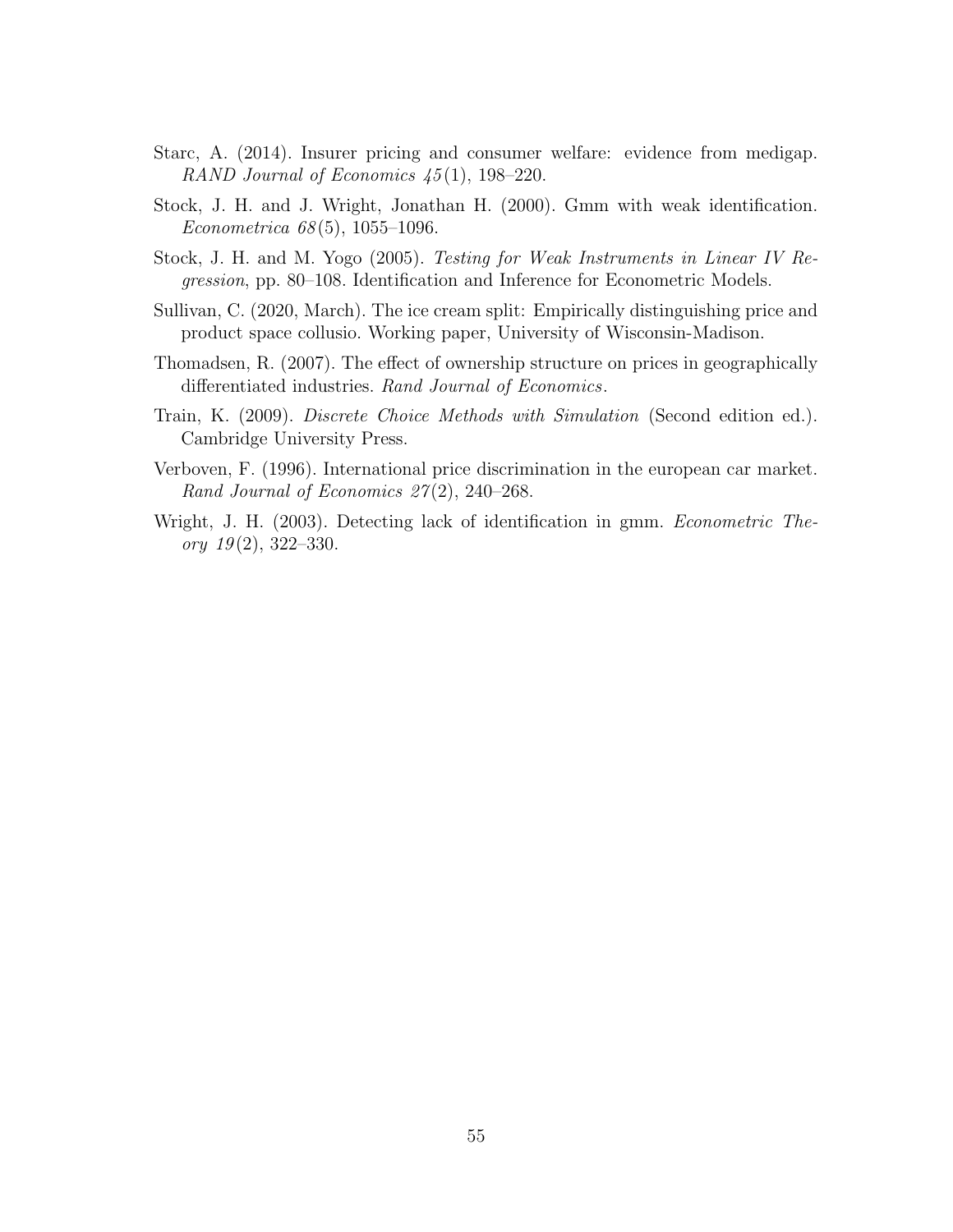# ONLINE APPENDIX - NOT FOR PUBLICATION

# <span id="page-56-0"></span>A Proofs and additional derivations

### A.1 First Proposition

Proposition [1](#page-11-1) can be restated as follows. For simplicity we remove the  $t$  subscript associated with each matrix, and drop the parameter vector from the conditioning variables.

Proposition 1. In the linear characteristics model the market inverse function can be expressed as

$$
\sigma_j^{-1}(s_0, s_1, \ldots, s_J; \bm{x}) = G\left(s_j, \left\{s_k, \bm{d}_{jk}^{(2)}\right\}_{k \neq j}\right) + C
$$

where  $d_{jk} = x_k - x_j$  and C is a constant that is common to all products  $j = 1, \ldots, J$ .

The proposition implies that all the cross sectional variation in the inverse function comes from the component

$$
G\left(s_j,\left\{s_k,\boldsymbol{d}_{jk}\right\}_{k\neq j}\right)=G\left(s_j,\boldsymbol{F}_j\left(s,d^{(2)}\right)\right)
$$

where we have equivalently expressed the second argument as the empirical distribution of  $(s_k, d_{jk}^{(2)})$  among products  $k \neq j$  (which includes the outside good 0 in this sample). It is important to note that from this empirical distribution, we can only recover the set of the differences  $d_{jk}$  but cannot isolate the difference with respect to any particular product, and also cannot recover  $x_j$  itself from this distribution (because we cannot identify the outside good in this set). This brings to light that the cross sectional variation in the inverse function does not actually depend on a product's level of own  $x_j$ , but rather the distribution of differences  $d_{jk}$  for  $k \neq j$  this product faces.

We will spend the rest of this section proving the result.

#### Step 1

The first step is to re-parameterize the demand function  $\sigma_j(\delta_1,\ldots,\delta_J,\mathbf{x}^{(2)})$  in terms of

$$
t_j = \frac{exp(\delta_j)}{\sum_{l=0}^J \exp(\delta_l)}.
$$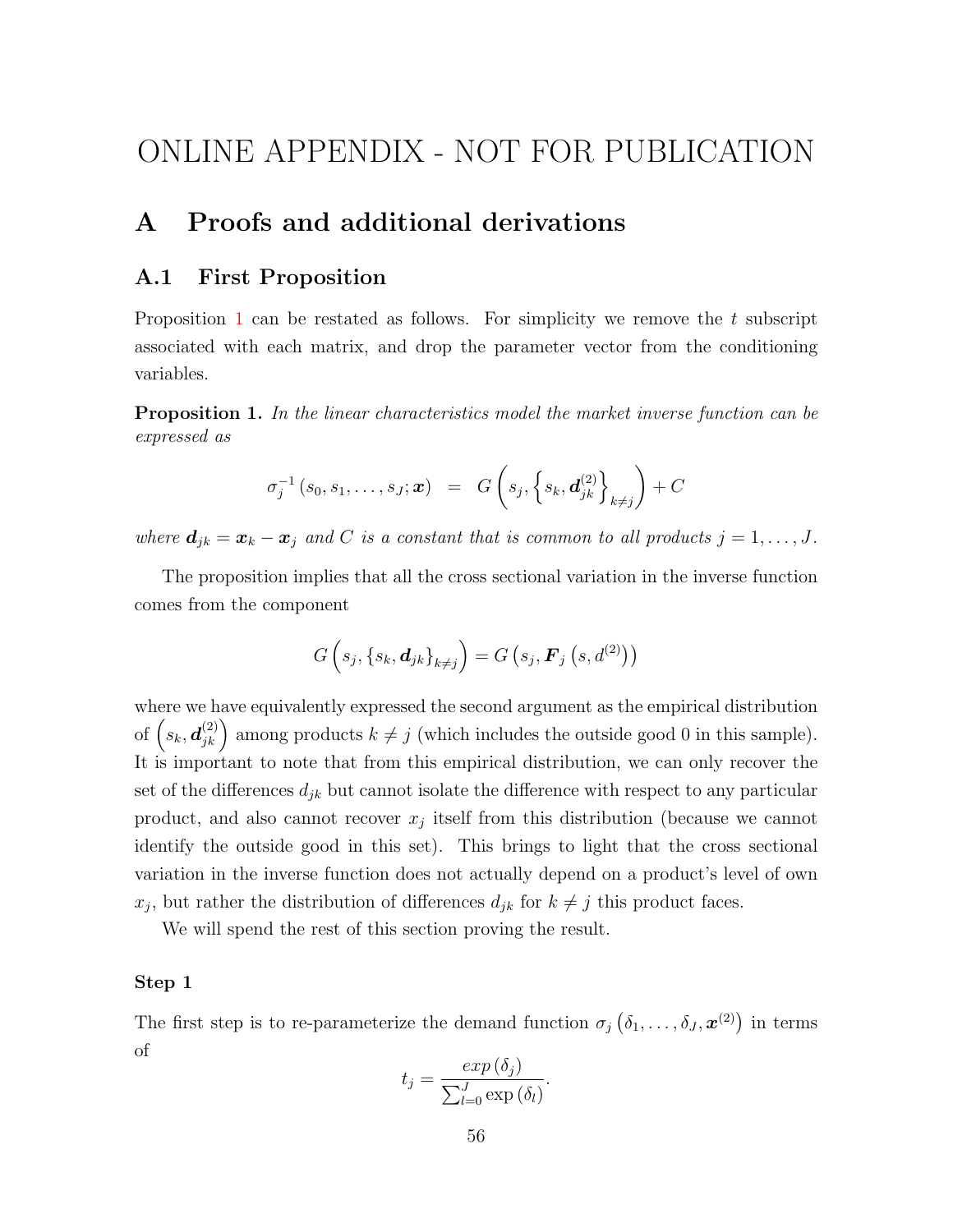The advantage of this re-parameterization is that it is an alternative location normalization (requiring that all products  $t$ 's to sum to one) that does not create an asymmetry between the outside good 0 and the inside goods  $j > 1$ . This will be analytically more convenient than the standard normalization of  $\delta_0 = 0$ . But they are mathematically identical. In particular observe that

$$
T_j = \log(t_j) = \delta_j + C
$$

where  $C$  is a constant that is common to all products in a market (that can be solved by recognizing  $log t_0 = -C$ ).

Let  $\bm{\theta}_i = (v_{i1}, \dots, v_{iK_2}, \epsilon_{i0}, \dots, \epsilon_{iJ})$  denotes the vector consumer taste parameters with joint CDF  $\Phi(\cdot)$ . We can thus express demand in terms of this re-parameterization, i.e.,

$$
u(t_j, \boldsymbol{x}_j, \boldsymbol{\theta}_i) = T_j + \sum_{k=1}^{K_2} v_{ik} x_{jk}^{(2)} + \epsilon_{ij}
$$

and

<span id="page-57-0"></span>
$$
\mathcal{D}_{j}\left(t_{0},\ldots,t_{J}\right)=\int \mathbf{1}\left[u\left(t_{j},x_{j},\theta\right)\geq u\left(t_{k},x_{k},\theta\right)\,\,\forall k=0,\ldots,J,\,\,k\neq j\right]\,\,d\Phi\left(\theta\right). \tag{28}
$$

We then have that

$$
\mathcal{D}_j\left(t_0,\ldots,t_J,\boldsymbol{x}^{(2)}\right)=D_j\left(\delta_1,\ldots,\delta_J,\boldsymbol{x}^{(2)}\right).
$$

This is because preferences are translation invariant. Moreover we have that

$$
\log \mathcal{D}_j^{-1}\left(s_0,\ldots,s_J, \boldsymbol{x}^{(2)}\right) + C = D_j^{-1}\left(s_0,\ldots,s_J, \boldsymbol{x}^{(2)}\right).
$$

Our strategy moving forward is to show that

<span id="page-57-1"></span>
$$
\mathcal{D}_j^{-1}\left(s_0,\ldots,s_J,\boldsymbol{x}^{(2)}\right) = \mathcal{D}^{-1}\left(s_j,\left\{s_k,\boldsymbol{d}_{jk}^{(2)}\right\}_{k\neq j}\right). \tag{29}
$$

Then defining  $G = \log D^{-1}$  will give us the Theorem.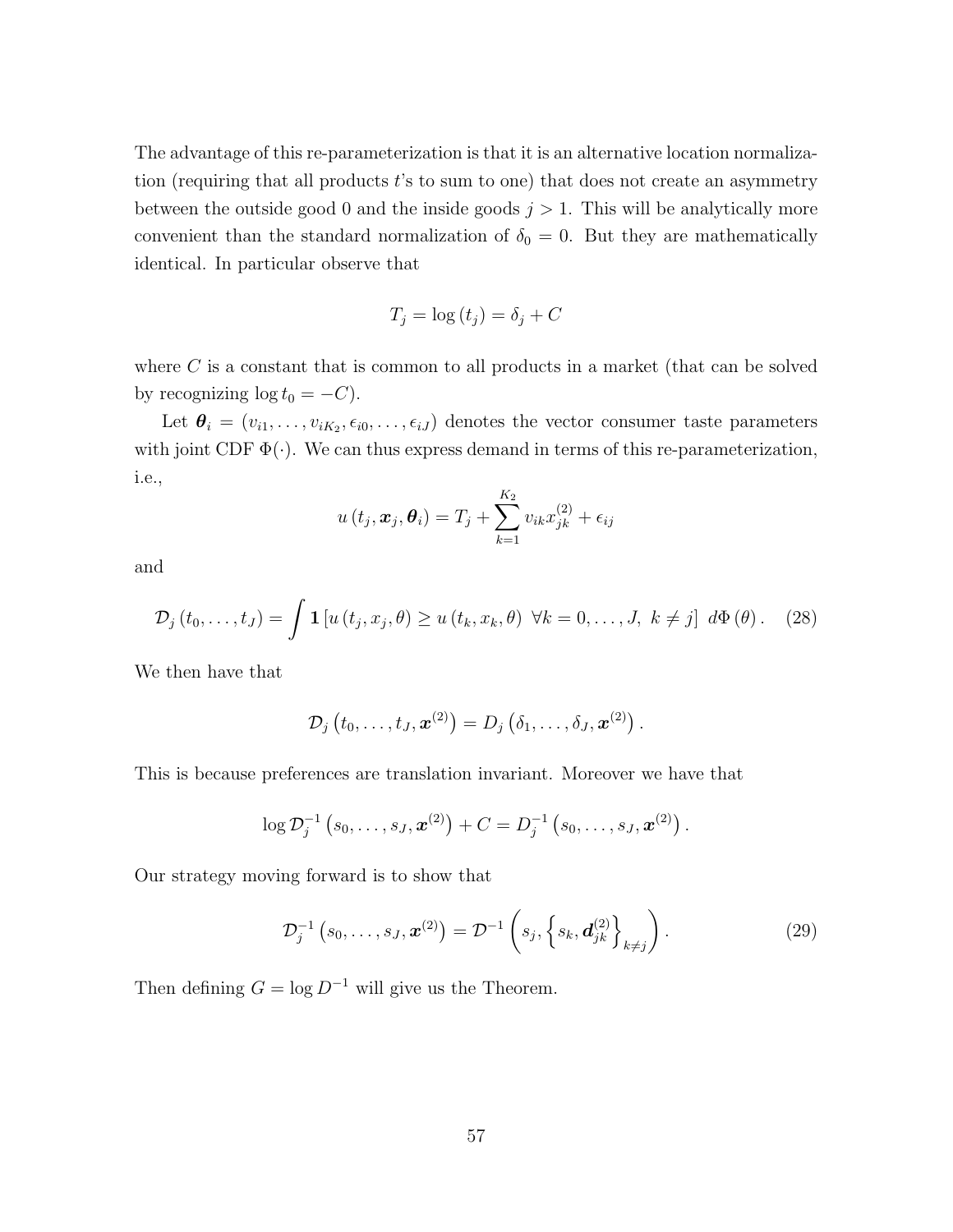#### Step 2

We now establish 3 properties of  $\mathcal{D}_j\left(t_1,\ldots,t_J,\boldsymbol{x}^{(2)}\right)$  : symmetry, anonymity, and translation invariance. Each of these properties will then be preserved by the inverse mapping  $\mathcal{D}_i^{-1}$  $j^{-1}$ . To establish these properties let us define a product j's state  $\boldsymbol{\omega}_j$  as

$$
\boldsymbol{\omega}_j=(t_j,\boldsymbol{x}_j)
$$

and note that

$$
\mathcal{D}_{j}\left(t_{0},\ldots,t_{J},\boldsymbol{x}^{\left(2\right)}\right)=\mathcal{D}_{j}\left(\boldsymbol{\omega}_{j},\boldsymbol{\omega}_{-j},\boldsymbol{x}^{\left(2\right)}\right).
$$

The following two properties are relatively straightforward to show using the definition of demand [\(28\)](#page-57-0) and the symmetry of the idiosyncratic errors  $(\epsilon_{ij})$ . The first property is

**Definition 2.** The function  $\mathcal{D}_j(\omega_j, \omega_{-j}, x^{(2)})$  is symmetric if  $\mathcal{D}_j(\omega_j, \omega_{-j}, x^{(2)}) =$  $\mathcal{D}_k\left(\boldsymbol{\omega}_j,\boldsymbol{\omega}_{-j},\boldsymbol{x}^{(2)}\right)$  for any  $k\neq j$ .

This implies we can write  $\mathcal{D}_j(\boldsymbol{\omega}_j, \boldsymbol{\omega}_{-j}, \boldsymbol{x}^{(2)}) = \mathcal{D}(\boldsymbol{\omega}_j, \boldsymbol{\omega}_{-j}, \boldsymbol{x}^{(2)})$ .

**Definition 3.** The function  $\mathcal{D} \left( \bm{\omega}_j, \bm{\omega}_{-j}, \bm{x}^{(2)} \right)$  is anonymous if  $\mathcal{D} \left( \bm{\omega}_j, \bm{\omega}_{\iota(-j)}, \bm{x}^{(2)} \right)$  where  $\iota(\cdot)$  is any permutation of the indices  $-j$ .

We note that symmetry and anonymity are the same properties that [Doraszelski](#page-53-12) [and Pakes \(2007\)](#page-53-12) use to reduce the dimensionality of value functions in dynamic games. These properties can be established for the demand functions  $\mathcal{D}_j$ .

There is one last property of demand we will exploit which is the following:

**Definition 4.** The function  $\mathcal{D}(\boldsymbol{\omega}_j, \boldsymbol{\omega}_{-j}, \boldsymbol{x}^{(2)})$  is translation invariant if for any  $c \in \mathbb{R}^K$ we have that

$$
\mathcal{D}\left({\boldsymbol{\omega}}_j + (0, c), {\boldsymbol{\omega}}_{-j} + (\vec{0, c}), {\boldsymbol{x}}^{(2)}\right) = \mathcal{D}\left({\boldsymbol{\omega}}_j, {\boldsymbol{\omega}}_{-j}, {\boldsymbol{x}}^{(2)}\right)
$$

where  $(0, c)$  is the J dimensional vector consisting of elements  $(0, c)$ .

This property can be established using the linearity of the characteristics utility  $u_{ij}$ in  $x_j$ . It is important to note that the second argument in  $\mathcal D$  includes the outside good.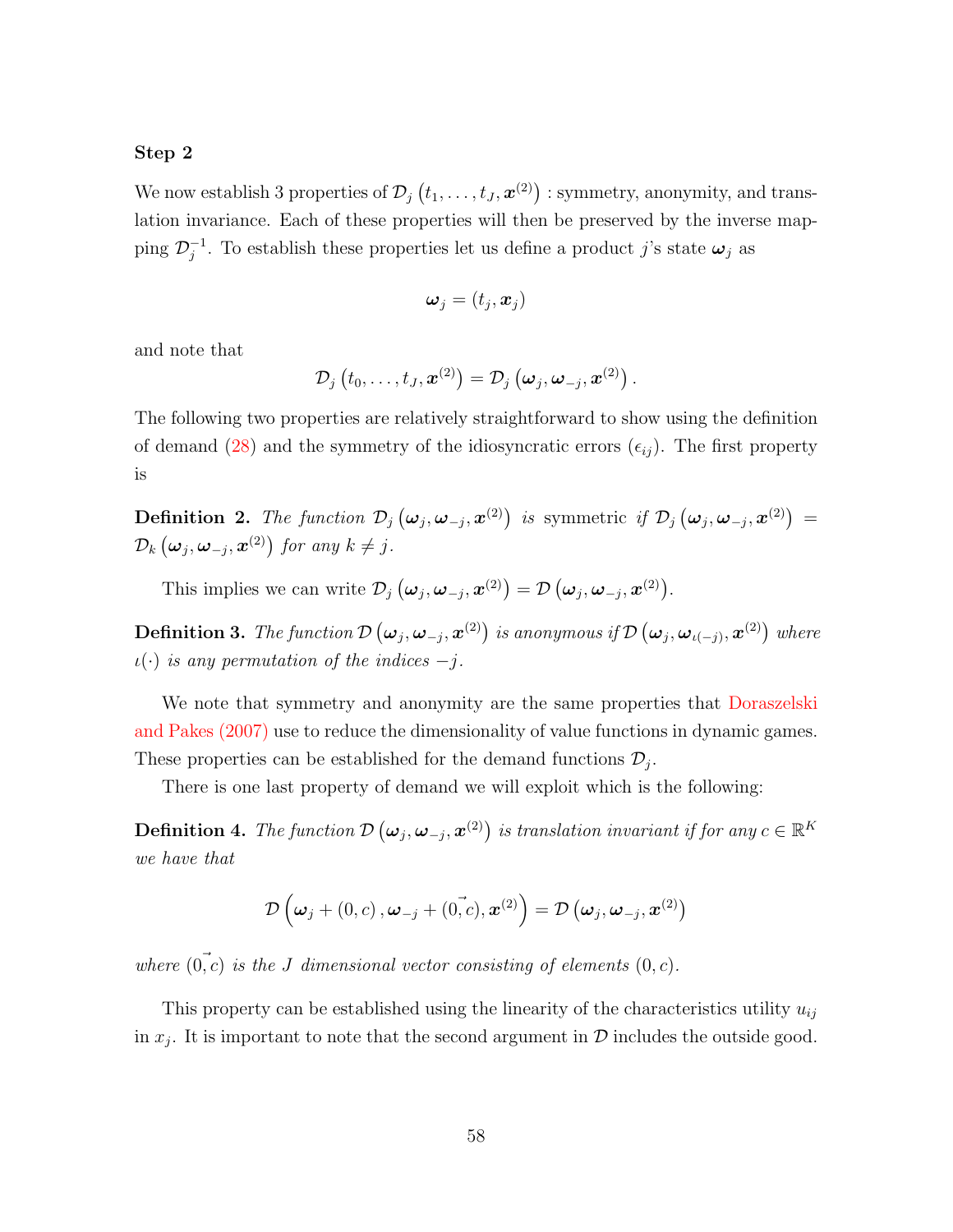#### Step 3

Now define the relevant state for the inverse mapping as

$$
\boldsymbol{m}_j=\left(s_j,\boldsymbol{x}_j\right).
$$

Then

$$
\mathcal{D}_j^{-1}\left(s_0,\ldots,s_J,\boldsymbol{x}^{(2)}\right)=\mathcal{D}_j^{-1}\left(m_j,m_{-j}\right).
$$

Using the above properties of the demand function  $\mathcal{D}$ , we can establish precisely the same properties for  $\mathcal{D}_i^{-1}$  $j^{-1}$ , namely symmetry, anonymity, and translation invariance. Thus we have that

$$
\mathcal{D}_j^{-1} \left( \mathbf{m}_j, \mathbf{m}_{-j} \right) = \mathcal{D}^{-1} \left( \mathbf{m}_j + \left\langle 0, -\mathbf{x}_j^{(2)} \right\rangle, \mathbf{m}_{-j} + \left\langle 0, -\mathbf{x}_j^{(2)} \right\rangle \right) \n= \mathcal{D}^{-1} \left( s_j, \left\{ \left( s_j, \mathbf{d}_{jk}^{(2)} \right) \right\}_{k \neq j} \right)
$$

where the first equality follows from symmetry and translation invariance, and the second equality follows from anonymity. We have thus succeeded in establishing [\(29\)](#page-57-1) and hence Theorem [1.](#page-11-1)

### A.2 Second Proposition

Let  $\mathbf{x} = (x_0, \ldots, x_J)$  be the entire market menu of product characteristics. We assume here for simplicity that x is fully independent of  $\xi = \xi_1, \ldots, \xi_J$ . Consistent with the symmetry of the model, the distribution  $F_{\xi}$  is assumed to have a symmetric distribution. Then we have the following result which suffices to establish Proposition [2](#page-12-2) in the paper.

Proposition 2. The conditional expectation of interest in the model can be expressed as

$$
E\left[\mathcal{D}^{-1}\left(s_j,\left\{\left(s_j,\boldsymbol{d}_{jk}^{(2)}\right)\right\}_{k\neq j}\right) \mid \boldsymbol{x}\right] = E\left[\mathcal{D}^{-1}\left(s_j,\left\{\left(s_j,\boldsymbol{d}_{jk}^{(2)}\right)\right\}_{k\neq j}\right) \mid \left\{\boldsymbol{d}_{jk}\right\}_{k\neq j}\right] = E\left[\mathcal{D}^{-1}\left(s_j,\left\{\left(s_j,\boldsymbol{d}_{jk}^{(2)}\right)\right\}_{k\neq j}\right) \mid F_j\left(\boldsymbol{d}\right)\right]
$$

where  $F_j(d)$  is the empirical distribution of the sample of differences  $\{d_{jk}\}_{k\neq j}$ .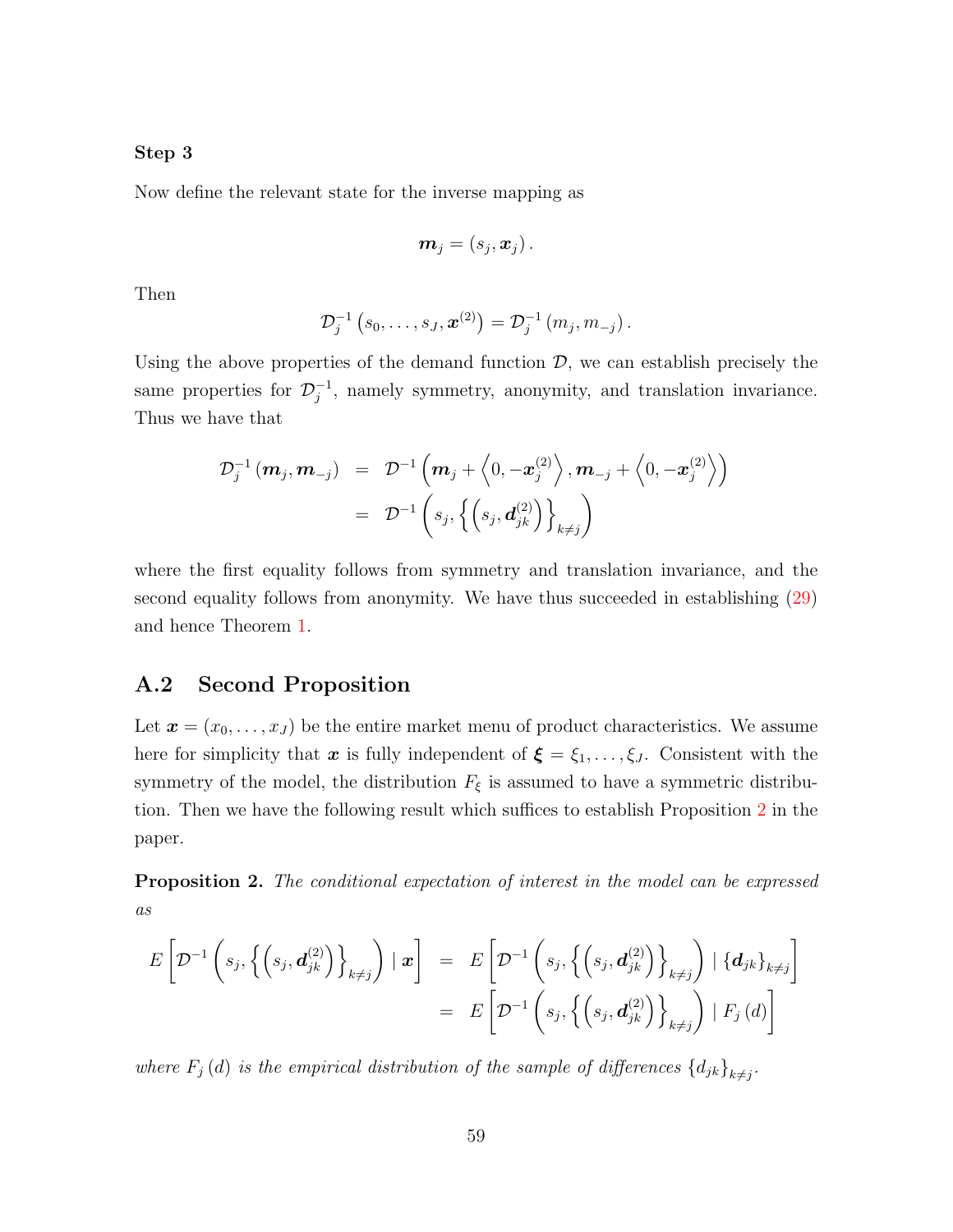Assume that the  $d_{jk}$  can be canonically ordered (based on some complete ordering in  $\mathbb{R}^K$ , such as the lexicographic ordering) such that  $\tilde{d}_{j1} \leq \cdots \leq \tilde{d}_{jK}$  where  $\tilde{d}_{jl}$  is the Ith largest from the  $\left\{\boldsymbol{d}_{jk}\right\}_{k\neq k}$ . Then we can express

$$
\mathcal{D}^{-1}\left(s_j,\left\{\left(s_j,\boldsymbol{d}_{jk}^{(2)}\right)\right\}_{k\neq j}\right)=D^{-1}\left(\tilde{s}_{j0},\tilde{s}_{j1},\ldots,\tilde{s}_{jJ};\tilde{\boldsymbol{d}}_{j1}^{(2)},\ldots,\tilde{\boldsymbol{d}}_{jJ}^{(2)}\right)
$$

where  $\tilde{s}_{j0}$  is  $s_j$  and  $\tilde{s}_{ji}$  is the market share corresponding to the product with difference  $\tilde{d}_{ji}^{(2)}$ . Now it can be shown that the distribution

$$
F_{\tilde s_{j0},\tilde s_{j1},...,\tilde s_{jJ}|\bm x} = F_{\tilde s_{j0},\tilde s_{j1},...,\tilde s_{jJ}|\tilde{\bm d}_{j1},...,\tilde{\bm d}_{jJ}}.
$$

That is  $\tilde{\bm{d}}_{j1}, \ldots, \tilde{\bm{d}}_{jJ}$  is a sufficient statistic of the market menu  $\bm{x}$  to determine the distribution of the shares  $(\tilde{s}_{j0}, \ldots, \tilde{s}_{jJ})$ . We then have that

$$
E\left[\mathcal{D}^{-1}\left(s_j,\left\{\left(s_j,\boldsymbol{d}_{jk}^{(2)}\right)\right\}_{k\neq j}\right) \mid \boldsymbol{x}\right] = E\left[\mathcal{D}^{-1}\left(\tilde{s}_{j0},\tilde{s}_{j1},\ldots,\tilde{s}_{jJ};\tilde{\boldsymbol{d}}_{j1}^{(2)},\ldots,\tilde{\boldsymbol{d}}_{jJ}^{(2)}\right) \mid \boldsymbol{x}\right] = E\left[\mathcal{D}^{-1}\left(\tilde{s}_{j0},\tilde{s}_{j1},\ldots,\tilde{s}_{jJ};\tilde{\boldsymbol{d}}_{j1}^{(2)},\ldots,\tilde{\boldsymbol{d}}_{jJ}^{(2)}\right) \mid \tilde{\boldsymbol{d}}_{j1},\ldots,\tilde{\boldsymbol{d}}_{jJ}\right] = E\left[\mathcal{D}^{-1}\left(s_j,\left\{\left(s_j,\boldsymbol{d}_{jk}^{(2)}\right)\right\}_{k\neq j}\right) \mid F_j\left(\boldsymbol{d}\right)\right]
$$

### <span id="page-60-0"></span>A.3 Derivation of example with demographic differences

Consider the following single dimension example [\(Nevo 2001\)](#page-54-8):

$$
u_{ijt} = \delta_{jt} + b_{it}x_{jt}^{(2)} + \varepsilon_{ijt}, \quad b_{it} = \lambda_y y_{it} + \eta_i.
$$
 (30)

The random coefficient is composed of a demographic component  $y_{it}$  that is distributed according to (known) CDF  $D_t(y)$ , and a residual component  $\nu_i$  that is normally distributed with mean zero and variance  $\lambda_{\eta}^2$ . The vector of non-linear parameters contains two elements:  $\boldsymbol{\lambda} = {\lambda_y, \lambda_\eta}.$ 

Assume that the distribution of demographic characteristics can be well approximated using the following affine transformation of random variable  $e_i$ :

$$
y_{it} = m_t + \mathrm{sd}_t e_i
$$
 such that  $\Pr(e_i < x) = \Psi_e(x)$ .

where  ${m_t, \mathrm{sd}_t}_{t=1,\dots,T}$  and  ${\Psi_e(x)}$  are known transformation of the observed distribution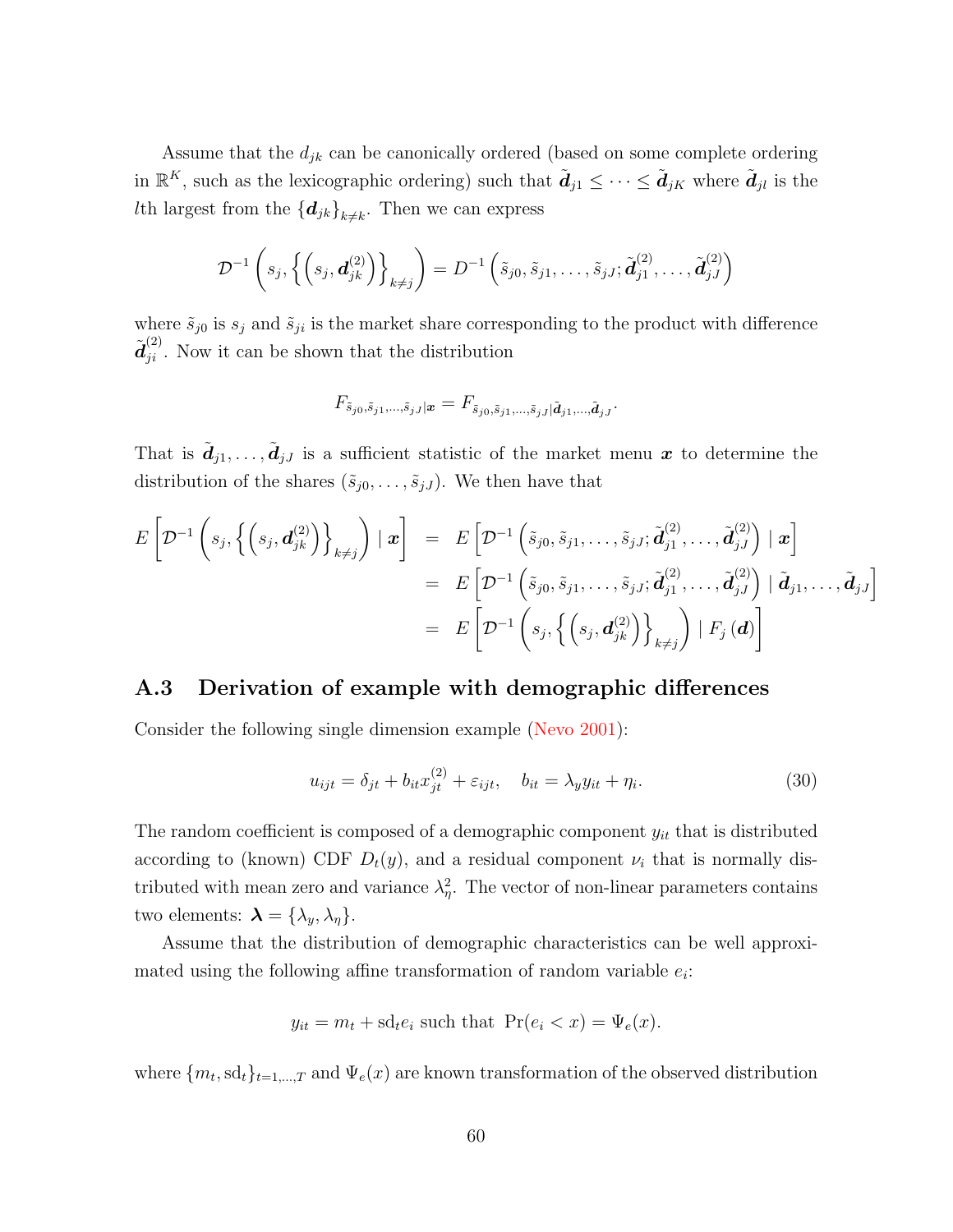$D_t(y)$ .

We can use this standardization to express the aggregate demand function:

$$
\sigma_{jt}(\boldsymbol{\delta}_t, \boldsymbol{x}_t^{(2)}; \boldsymbol{\lambda}) = \int \int \frac{\exp\left(\delta_{jt} + \lambda_y y_{it} x_{jt}^{(2)} + \lambda_\eta \eta_i x_{jt}^{(2)}\right)}{1 + \sum_{j'=1}^{J_t} \exp\left(\delta_{j't} + \lambda_y y_{it} x_{j't}^{(2)} + \lambda_\eta \eta_i x_{j't}^{(2)}\right)} \psi_\eta(d\eta_i; \lambda_\eta) d\Psi_e(y_{it}; \mathbf{m}_t, \mathbf{s} d_t)
$$
\n
$$
= \int \frac{\exp\left(\tilde{\delta}_{jt} + \sum_{k=1}^{K_2} v_{ik} \tilde{x}_{jt,k}^{(2)}\right)}{1 + \sum_{j'=1}^{J_t} \exp\left(\tilde{\delta}_{j't} + \sum_{k=1}^{K_2} v_{ik} \tilde{x}_{jt,k}^{(2)}\right)} \psi(\mathbf{v}_i; \boldsymbol{\lambda}) d\mathbf{v}_i
$$
\n
$$
= \sigma_j(\tilde{\boldsymbol{\delta}}_t, \tilde{\boldsymbol{x}}_t^{(2)}; \boldsymbol{\lambda}). \tag{31}
$$

where  $\tilde{\mathbf{x}}_{jt}^{(2)} = \left\{ \mathrm{sd}_t x_{jt}^{(2)}, x_{jt}^{(2)} \right\}$  is an expanded vector of non-linear characteristics,  $\mathbf{v}_i =$  $\{e_i, \eta_i\}$ , and is the joint density of  $\mathbf{v}_i$  defined from  $\phi_{\eta}(\cdot)$  and  $\Psi_{e}(\cdot)$ .

Note that the change of variables allows us to eliminate the  $t$  subscript from the demand function, and expand the state space by adding two new interactions: (i) the mean of  $y_{it}$  times  $x_{jt}^{(2)}$ , and (ii) the standard-deviation of  $y_{it}$  times  $x_{jt}^{(2)}$ .

Under this new parametrization of the model, we can use directly Proposition [2](#page-12-2) to write the reduced-form of the model as follows:

$$
\pi_{jt}(\boldsymbol{x}_t; \boldsymbol{\lambda}) = g\left(\boldsymbol{d}_{jt}, \mathrm{sd}_t \cdot \boldsymbol{d}_{jt}^{(2)}; \boldsymbol{\lambda}\right) + c_t(\boldsymbol{\lambda})
$$
\n(32)

The argument can easily be extended to multiple dimensions of heterogeneity, as long as the distribution of demographic characteristics can be standardized across markets. For instance, the quadratic basis function becomes:

<span id="page-61-0"></span> $A_j(\boldsymbol{x}_t, \boldsymbol{w}_t) =$  $\sqrt{ }$  $\begin{array}{c} \hline \end{array}$  $\overline{\phantom{a}}$  $\begin{array}{lll} \boldsymbol{w}_{jt}, \mathbf{M}_t \cdot \boldsymbol{x}_{jt}^{(2)} & \hspace*{2.5cm} \text{Own excluded characteristics} \end{array}$  $\sum_{j' \neq j} \left( d_{jt,j'}^{k} \right)^2$ ,  $\forall k$  Isolation of product j along dimension k  $\mathbf{M}_t \cdot \sum_{j' \neq j} \left( d_{jt,j'}^k \right)^2$ ,  $\forall k$  Product isolation  $\times$  demographics  $\sum_{j' \neq j} d_{jt,j'}^k \times d_{jt','}^l$ ,  $\forall k \neq l$  Interaction between dimension k and l  $\mathbf{M}_t \cdot \sum_{j' \neq j} d_{jt,j'}^k \times d_{jt'}^l$   $\forall k \neq l$  Characteristics interaction  $\times$  demographics (33)

where  $M_t$  is now a vector of moments characterizing the joint distribution of demois now a vector of moments characterizing the joint distribution of demographic characteristics in market  $t$ . Focussing on the quadratic term, the added instruments capture how product differentiation asymmetrically impacts the inverse-demand of product j depending on the distribution of demographic attributes of consumers. See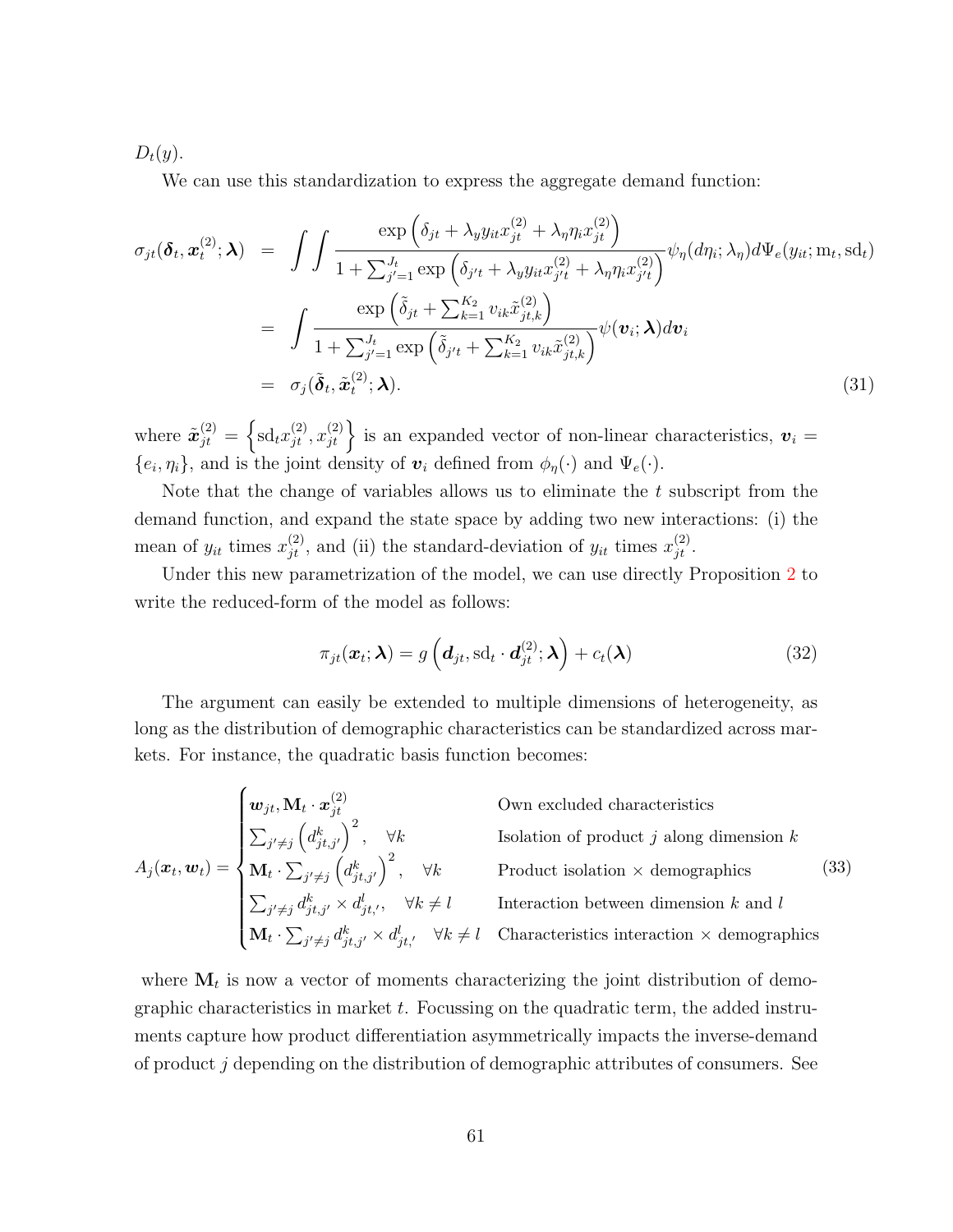[Miravete, Seim, and Thurk \(2018\)](#page-54-13) for an example of this type of instrument function.

## <span id="page-62-0"></span>B Monte Carlo Simulation Designs and Algorithms

### B.1 Monte Carlo Simulations

We use the following parametrization for the independent random-coefficients specifications:

- $\Sigma_{k,k} = \lambda = 4$  for all  $k = 1, \ldots, K_2$
- $\nu_{ik} \sim N(0, 1)$  for all  $k = 1, \ldots, K_2$
- $\epsilon_{ij} \sim \text{T1EV}(0, 1)$

<span id="page-62-1"></span>We use the following covariance matrix for the correlated random-coefficient example:

|      | c1                   | $c$ <sup>2</sup>                          | c3 | c4       |
|------|----------------------|-------------------------------------------|----|----------|
| r1 - | -4.000               |                                           |    |          |
|      | $r2 - 2.000 - 4.000$ |                                           |    |          |
|      |                      | $r3 \quad 2.000 \quad -2.000 \quad 4.000$ |    |          |
| r4.  |                      | $2.000 - 2.000 2.000$                     |    | $-4.000$ |

Table 13: Random Coefficient Covariance Matrix

The data-generating process for all numerical exogenous characteristics examples in Sections [4](#page-24-0) and [4.3](#page-33-2) is described as:

- Number of products  $(J_t)$ : 15
- Number of market  $(T)$ : 100
- Observed characteristics:  $x_{jt,k} \sim N(0, 1)$  for all  $k = 1, ..., K$
- Cost shifter:  $\omega_{jt} \sim N(0, 1)$
- Unobserved quality:  $\xi_{jt} \sim N(0, 1)$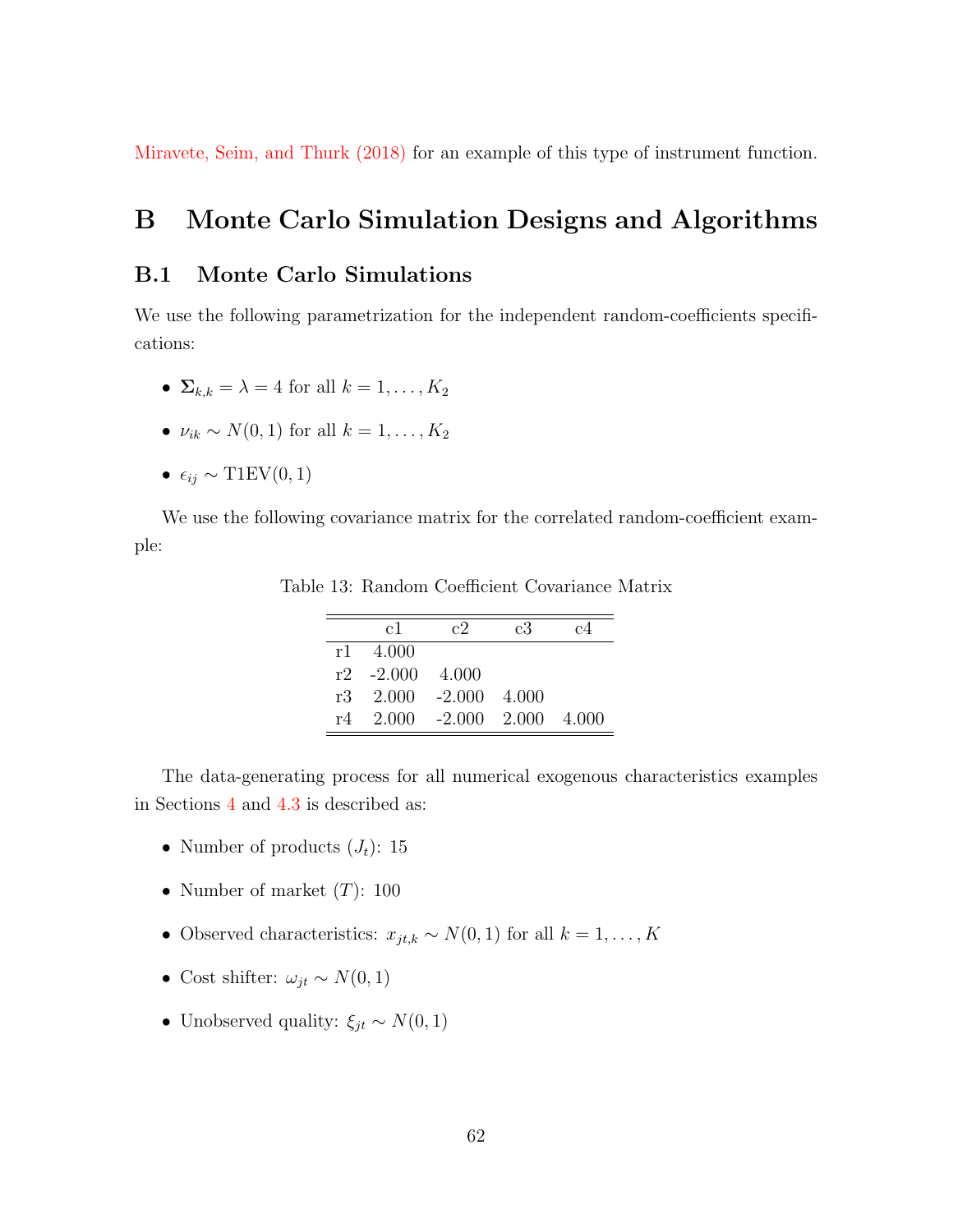#### <span id="page-63-0"></span>B.2 Computational Procedure

All numerical simulations and optimizations were done using the matrix programming language Ox [\(Doornik 2007\)](#page-53-13). We use a nested fixed-point algorithm to solve the nonlinear GMM problem:

$$
\min_{\theta} \quad n g_n(\theta) \boldsymbol{W}_n g_n(\theta)^T \tag{34}
$$

where  $\bm{W}_n$  is an  $L\times L$  efficient weighing matrix, and  $g_n(\bm{\theta})=\bm{\rho}(\bm{\theta})^T\bm{Z}/n$  is the empirical counterpart of the moment conditions defined in equation [\(6\)](#page-8-4).

The residual function is obtained by inverting the demand function for a candidate parameter vector  $\lambda$ . We use the following Newton-Raphson method root-finding algorithm to solve this problem separately for each market  $t$ . Following [Berry et al. 1995,](#page-51-1) the algorithm solves the following non-linear system of equation:

$$
f_j(\boldsymbol{\delta}) = \ln s_{jt} - \ln \sigma_j(\boldsymbol{\delta}_t, \boldsymbol{x}^{(2)}; \boldsymbol{\lambda}) = 0 \quad \forall j = 1, ..., J.
$$
 (35)

We discretize the distribution of random coefficients to approximate the demand function. To avoid creating an estimation bias, we use the same grid points when simulating and estimating the model. In the multi-dimensional models, we use the quartiles of the standard-normal along each dimension. With a single dimension, this leads to  $S = 4$  consumer types. With two dimensions,  $S = 16$ . Etc. The weights assigned to each consumer type sum to one, and are proportional to the normal density.

**Algorithm 1** (Demand Inversion). Initiate the algorithm at vector of quality  $\delta_t^1$  $\frac{1}{t}$  (e.g. solution evaluated at last iteration parameter's guess). Iteration l:

1. Evaluate the predicted demand via Monte-Carlo simulation:

$$
\sigma_j(\boldsymbol{\delta}_t^k, \boldsymbol{x}^{(2)}; \boldsymbol{\lambda}) = \sum_i \omega_i \frac{\exp(\delta_{jt}^l + \sum_k \boldsymbol{\lambda}_k \nu_{ik} x_{ij,k})}{1 + \sum_{j'} \exp(\delta_{j't}^l + \sum_k \boldsymbol{\lambda}_k \nu_{ik} x_{ij',k})}
$$

2. Use the implicit theorem to calculate the  $J \times |\lambda|$  Jacobian matrix of the zerofunction  $f(\boldsymbol{\delta})$  above:

$$
F(\boldsymbol{\delta}^{l}) = \left\langle -1/\boldsymbol{\sigma}(\boldsymbol{\delta}^{l}, \boldsymbol{x}^{(2)}; \boldsymbol{\lambda})\right\rangle \circ \left\langle -\frac{\partial \boldsymbol{\sigma}(\boldsymbol{\delta}^{l}, \boldsymbol{x}^{(2)}; \boldsymbol{\lambda})}{\partial \boldsymbol{\delta}^{T}} \right\rangle^{-1} \left\langle \frac{\partial \boldsymbol{\sigma}(\boldsymbol{\delta}^{l}, \boldsymbol{x}^{(2)}; \boldsymbol{\lambda})}{\partial \boldsymbol{\lambda}} \right\rangle
$$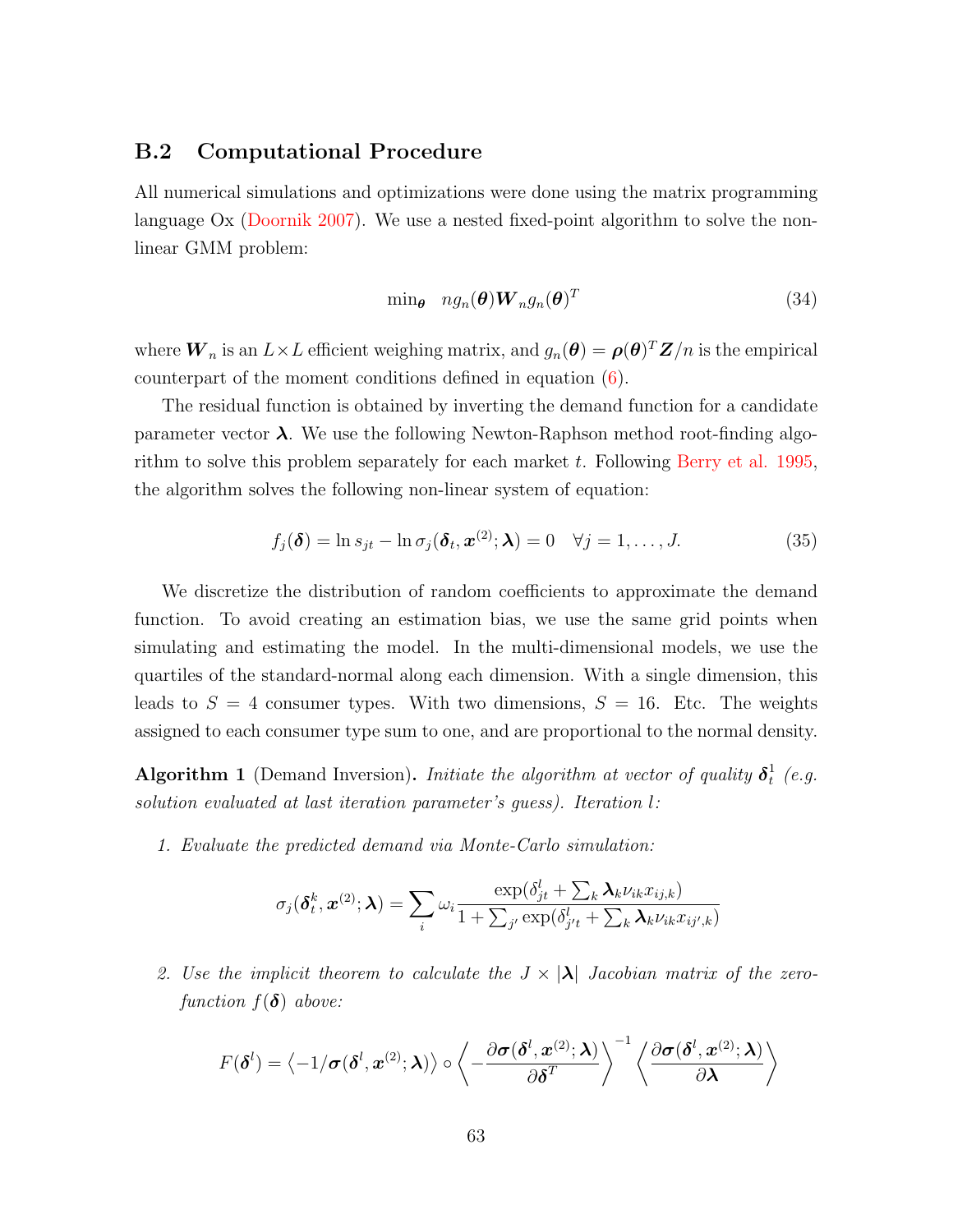3. Updating:

$$
\boldsymbol{\delta}^{l+1} = \begin{cases} \boldsymbol{\delta}^{l} + f(\boldsymbol{\delta}^{l}) & \textit{If } ||f(\boldsymbol{\delta}^{l})|| > \epsilon^{1} \\ \boldsymbol{\delta}^{l} + F(\boldsymbol{\delta}^{l})^{-1} f(\boldsymbol{\delta}^{l}) & \textit{If } ||f(\boldsymbol{\delta}^{l})|| \leq \epsilon^{1} \end{cases}
$$

4. If  $||f(\boldsymbol{\delta}^l)|| < \epsilon^2$ , stop. Else repeat step 1-3.

This root-finding algorithm use two tolerance variables ( $\epsilon^1$  and  $\epsilon^2$ ). The first one determines the threshold after which the algorithm starts to use Newton-Raphson steps. We set  $\epsilon^1 = 0.1$ . When this value is increased, the algorithm is equivalent to the contraction-mapping algorithm proposed by [Berry et al. 1995.](#page-51-1) The advantage of the Newton-Raphson steps is that it converges at a faster rate than the contractionmapping. However, it can diverge when the starting values are too far from the truth. We set the overall convergence criteria equal to:  $\epsilon^2 = 10^{-16}$ . Note also that this algorithm is easily parallelizable, since a fixed-point vector needs to be calculate separately for each market.

Since the GMM objective function is a quadratic form, the Gauss-Newton Regression (GNR) algorithm is a computationally efficient method for finding the minimum (see for instance [Newey \(1993\)\)](#page-54-10). Each optimization step is obtained by estimating a linear GMM problem corresponding to a linear approximation of the residual function.

Algorithm 2 (Gauss-Newton Regression). Initiate the algorithm at parameter  $\theta^1$ . Iteration k:

- 1. Invert demand system at  $\boldsymbol{\theta}^k$ :  $\rho_j(\boldsymbol{s}_t, \boldsymbol{x}_t; \boldsymbol{\theta}^k) = \sigma_j^{-1}$  $\frac{-1}{j}\left(\boldsymbol{s}_t,\boldsymbol{x}_t^{(2)}\right)$  $\left( \mathbf{x}^{(2)};\boldsymbol{\lambda}^{k}\right) -\boldsymbol{x}_{jt}\boldsymbol{\beta}^{k}$
- 2. Evaluate the Jacobian of the residual-function using the implicit function theorem:

$$
\frac{\partial \rho_j\left(\boldsymbol{s}_t,\boldsymbol{x}_t;\boldsymbol{\theta}^k\right)}{\partial \boldsymbol{\theta}^T} = \left\{-\boldsymbol{x}_{jt}, \frac{\partial \sigma_j^{-1}\left(\boldsymbol{s}_t,\boldsymbol{x}_t^{(2)};\boldsymbol{\lambda}^k\right)}{\partial \boldsymbol{\lambda}^T}\right\} = \boldsymbol{Y}_{jt}(\boldsymbol{\theta}^k)
$$

3. Compute the Guass-Newton step using linear GMM:

$$
\rho_{jt}(\boldsymbol{\theta}^k) = \boldsymbol{Y}_{jt}(\boldsymbol{\theta}^k)\boldsymbol{b} + e_{jt} \Rightarrow \hat{\boldsymbol{b}} = \left( (\boldsymbol{Y}^T\boldsymbol{Z})\boldsymbol{W}_n(\boldsymbol{Z}^T\boldsymbol{Y}) \right)^{-1} (\boldsymbol{Y}^T\boldsymbol{Z})\boldsymbol{W}_n(\boldsymbol{Z}^T\boldsymbol{\rho})
$$

4. Update parameter vector:

$$
\boldsymbol{\theta}^{k+1} = \boldsymbol{\theta}^k + \hat{\boldsymbol{b}}
$$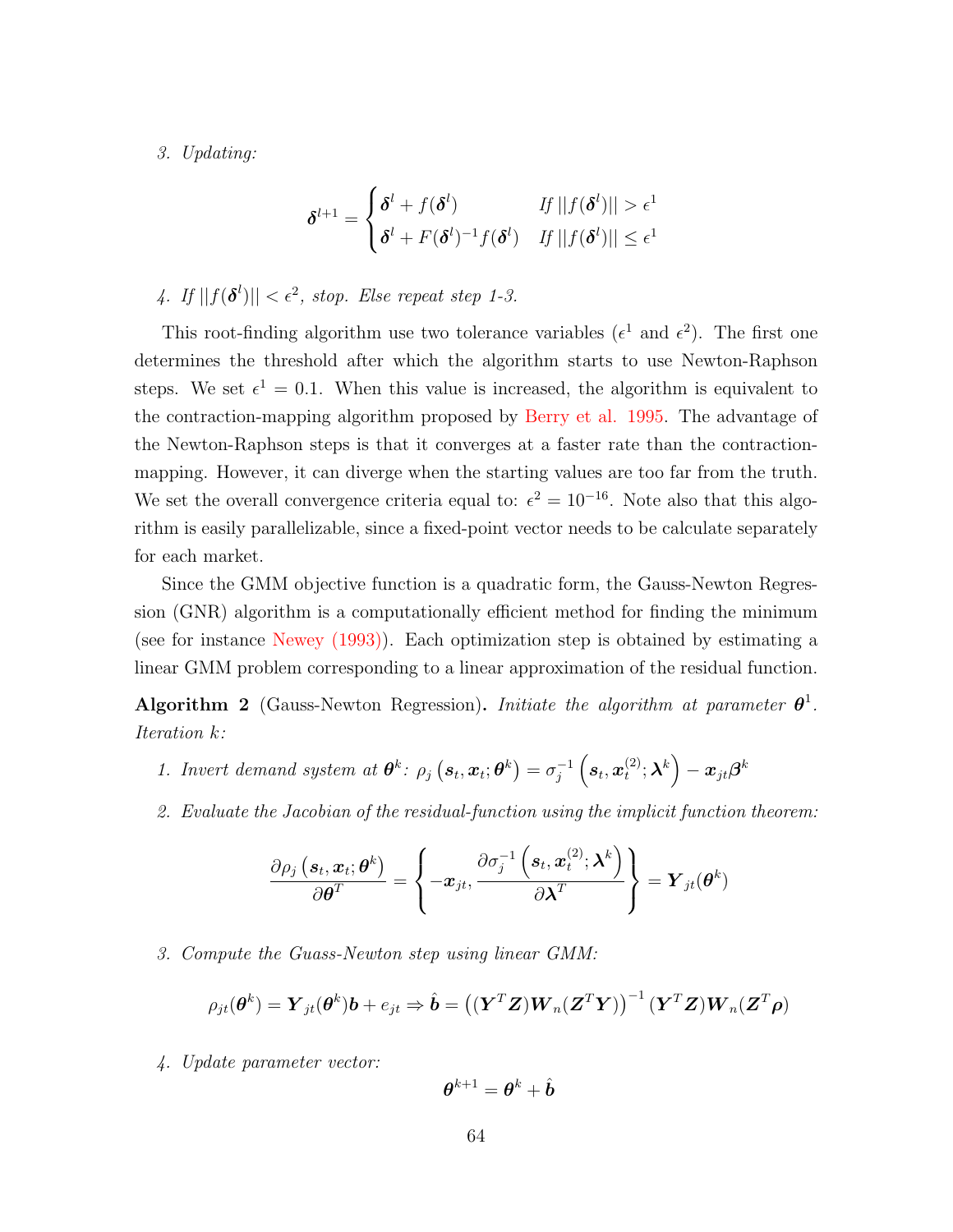### 5. Stop if  $||\hat{\boldsymbol{b}}|| < \varepsilon$ . Else repeat steps 1-5.

The Gauss-Newton algorithm has good convergence properties when the moments are strong. This is because strong instruments imply a lot of curvature in the GMM objective function, which is therefore well approximated by a quadratic function. In contrast, weak instruments are associated with little or no curvature in the objective function, which leads to convergence problems. We use the GNR algorithm in all specifications using Differentiation IVs. To estimate the model with weak instruments, we use a Nelder-Mead (or Simplex) algorithm to find the local minimum

The Gauss-Newton algorithm also highlights the fact the model can be represented by a linear GMM problem. Step (3) corresponds to a Gauss-Newton regression. The solution,  $\hat{\theta}$ , is implicitly defined by setting the linear parameters of Gauss-Newton regression to zero:  $\hat{b}(\hat{\theta}) = 0$ . This defines a linear (local) reduced-form for the GMM problem:

$$
\rho(\hat{\theta}) = Z\pi b + v^1 \tag{36}
$$

$$
\mathbf{J}(\hat{\boldsymbol{\theta}}) = \mathbf{Z}\boldsymbol{\pi} + \mathbf{v}^2 \tag{37}
$$

where  $J(\hat{\theta})$  is a  $n \times |\lambda|$  matrix containing the slopes of the inverse demand with respect to each of the non-linear parameters (i.e.  $J_{jt,k}(\theta) = \partial \sigma_j^{-1} \left(s_t, x_t^{(2)}\right)$  $\left( \begin{smallmatrix} (2)\ \ \, \end{smallmatrix} ; \boldsymbol{\lambda}^k \right)/\partial \lambda_k), \ \boldsymbol{\pi} \ \text{ is a }$  $K \times |\lambda|$  matrix of reduced-form parameters, and  $(v^1, v^2)$  are the reduced-form residuals. Standard rank conditions for local identification of the model requires that the moment conditions contain enough excluded instruments correlated with the slope of the inverse demand (i.e. the endogenous variables of the model).

# <span id="page-65-0"></span>C Gauss-Newton regression and weak IV tests

We analyze the weakness of the instruments by estimating a Gauss-Newton (GN) regression. The GN regression is most often used to minimize GMM or non-linear least-square problem. The solution to the non-linear GMM problem can be obtained as a sequence of linear GMM regressions obtained from a quadratic approximation of the moments. [Salanie and Wolak \(2019\)](#page-54-5) uses this property to construct a "fast" estimator of the mixed-logit model. The GN regression can also be used to conduct inference on  $\hat{\theta}^{gmm}$ , since the variance-covariance matrix of  $\hat{\theta}^{gmm}$  is the same as linear coefficients from the GN regression. See [Davidson and MacKinnon \(2001\)](#page-53-14) for a discussion of the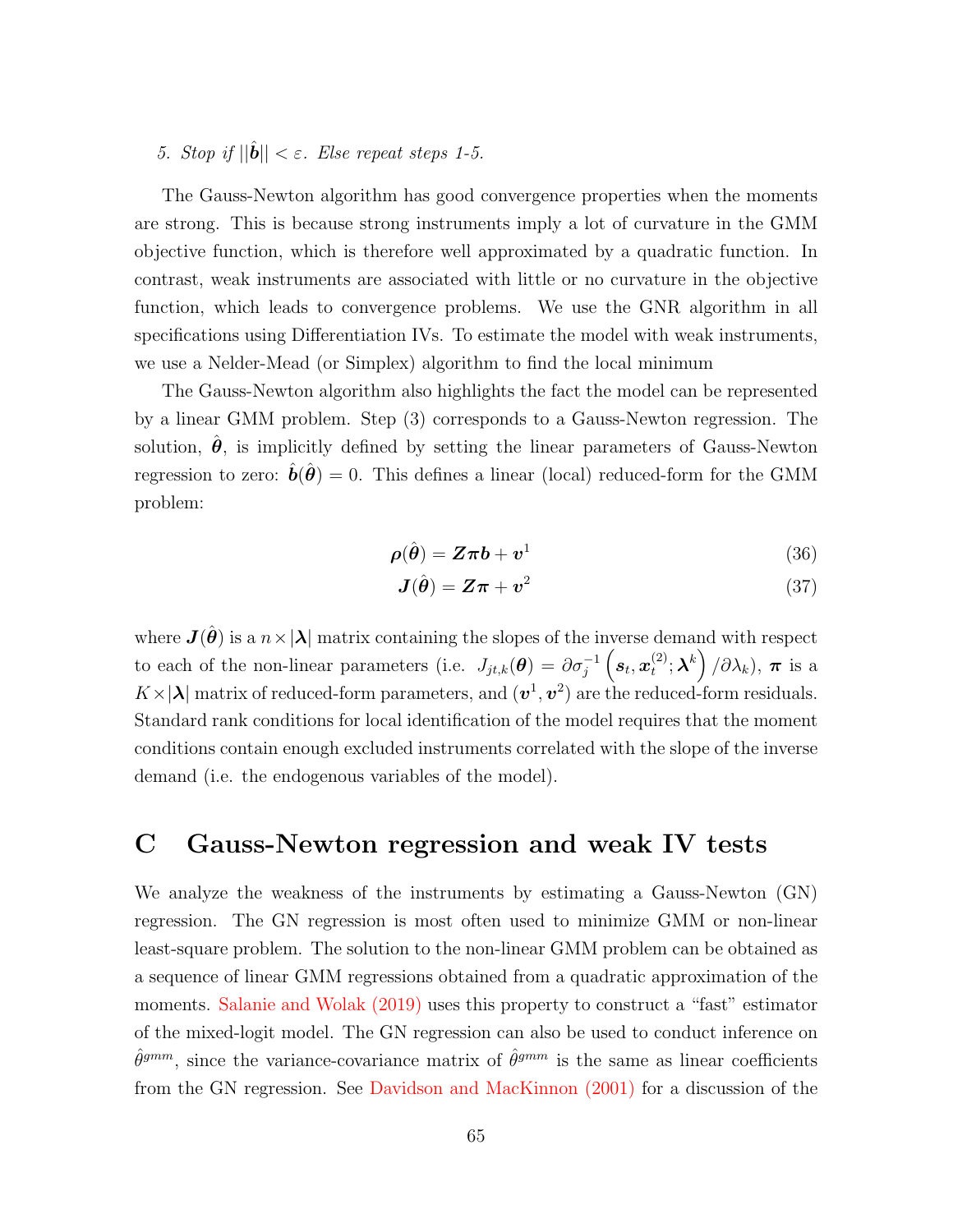usefulness of "artificial regressions" for testing and inference in econometrics.

Conditional of a vector of parameters  $(\theta = \beta, \lambda)$ , the GN regression is given by linear structural and reduced-form equations:

$$
\rho(\theta) = \mathbf{J}(\theta)\mathbf{b} + \mathbf{v}^1 \tag{38}
$$

$$
\mathbf{J}(\boldsymbol{\theta}) = \mathbf{Z}\boldsymbol{\pi} + \mathbf{v}^2 \tag{39}
$$

where  $J(\hat{\theta})$  is a  $n \times |\theta|$  matrix containing the slopes of the inverse demand with respect to each of the non-linear parameters. That, is  $J_{jt,k}(\theta) = \partial \sigma_j^{-1} \left(s_t, x_t^{(2)}\right)$  $\left( \begin{smallmatrix} (2)\ & t \end{smallmatrix} \right); \boldsymbol{\lambda}^k \bigg) / \partial \lambda_k$  if  $\theta_k = \lambda_k$  (non-linear parameter), and  $J_{jt,k}(\theta) = -x_{jt,k}$  if  $\theta_k = \beta_k$  (linear parameter). This system of equations contains  $|\lambda|+1$  endogenous variables: the Jacobian associated with each of the random coefficient parameter and price. The solution to the non-linear GMM problem is defined as  $\hat{b}(\theta^{gmm}) = 0$ , since  $\hat{b}$  is the score of the GMM problem. We use the GN regression evaluated at  $\hat{\theta}^{gmm}$  to conduct inference on the parameters, and test the rank condition of the non-linear GMM problem.

Table [14](#page-67-0) reports the [Sanderson and Windmeijer \(2016\)'](#page-54-11)s conditional F-tests associated with each of the five endogenous variables of the model. We construct these weak IV tests using the Jacobian function of the residual evaluated at the GMM estimates.<sup>[30](#page-66-0)</sup> The statistics are all above standard levels for first-stage F-tests, consistent with the idea that the instruments generate enough independent variation in the moments to identify all five parameters.

Note that we do not report the p-values associated with each test. This is because the F-tests are evaluated at the estimated parameters, rather than at the true.<sup>[31](#page-66-1)</sup> This implies that standard statistical significance tables are not necessarily applicable. Our simulations results however show that statistics evaluated at  $\theta^0$  and  $\hat{\theta}$  are highly correlated, even in the presence of weak instruments. We therefore interpret the magnitude of the tests as measure of strength.

Below is a sample STATA code to estimate the Gauss-Newton regression to conduct inference and tests for weak instruments. The code uses two input files. "Results gnr \$spec.dta" is a spreadhseet containing the product characteristics, instruments, and Jacobian functions. "Results\_wmatrix\_\$spec.dta" is a square matrix containing the (inverse) weighing matrix used for the minimization of the GMM problem.

<span id="page-66-1"></span><span id="page-66-0"></span><sup>30</sup>See Appendix [C](#page-65-0) for more details.

 $31$ In general, the distribution of the test is sensitive to the weakness of the instruments, since the Jacobian function depends on the unknown  $\theta^0$ . See [Wright \(2003\)](#page-55-7) for a discussion.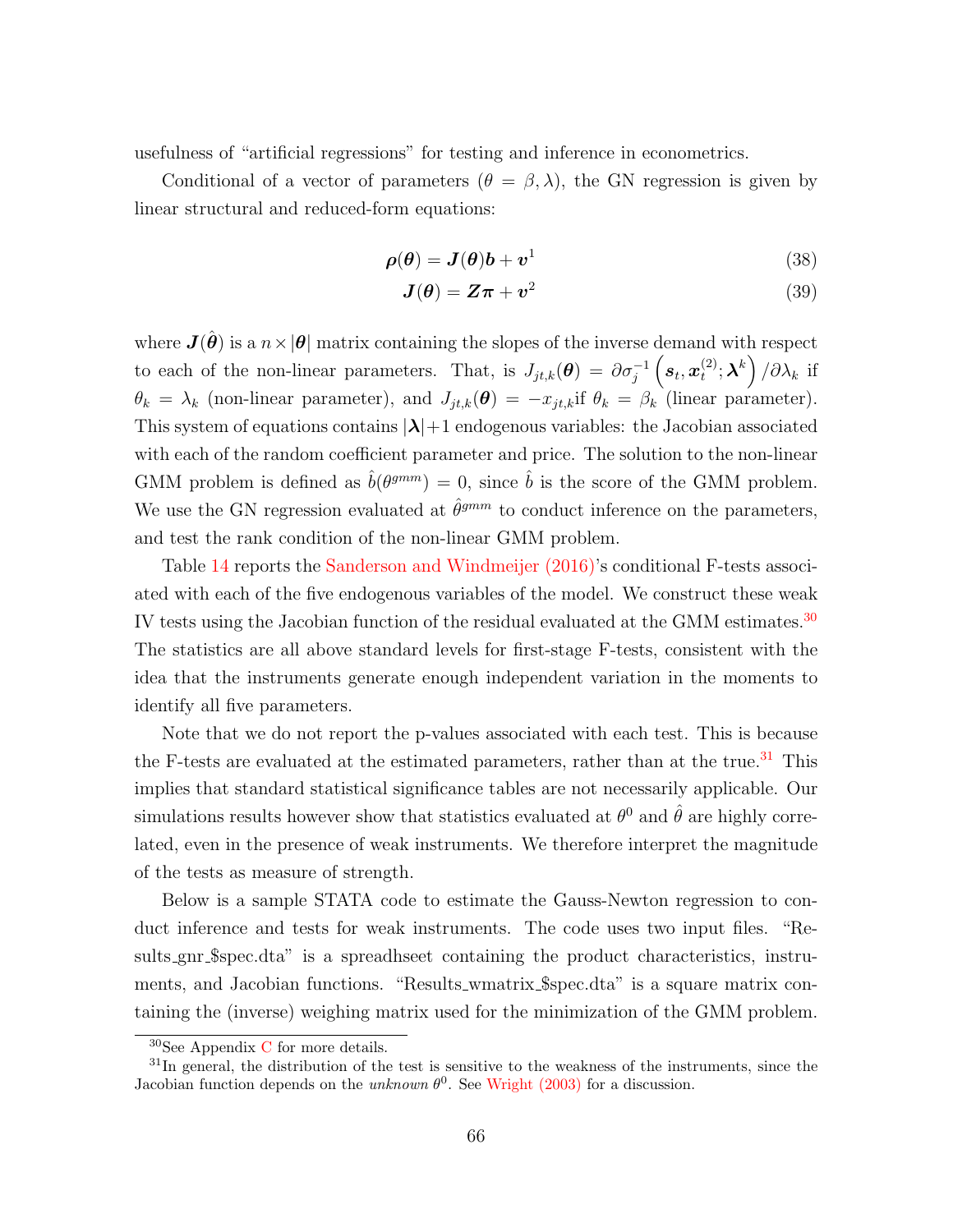<span id="page-67-0"></span>

|     |                                | Variables                |                          |                        |                              |                        |
|-----|--------------------------------|--------------------------|--------------------------|------------------------|------------------------------|------------------------|
|     | Specifications Test statistics | $\lambda_{\text{price}}$ | $\lambda_{\text{doors}}$ | $\lambda_{\text{air}}$ | $\lambda_{\text{intercept}}$ | $\beta_{\text{price}}$ |
|     |                                |                          |                          |                        |                              |                        |
| (1) | $SW - F$                       | 19.32                    | 111.88                   |                        |                              | 34.35                  |
| (2) | $SW - F$                       | 12.04                    | 77.98                    | 81.55                  |                              | 20.70                  |
| (3) | $SW - F$                       | 20.50                    | 66.49                    |                        | 90.19                        | 185.68                 |
| (4) | $SW - F$                       | 14.73                    | 61.89                    | 41.22                  | 36.44                        | 116.12                 |

Table 14: First-stage Weak IV tests using the car data

The code uses the user-written ado file "ivreg2" which estimates linear GMM model, and runs a battery of specification tests. The Jacobian functions of the inverse demand are calculated analytically using the implicit function theorem (see [Nevo \(2000\)\)](#page-54-14).

#delimit;

```
use "Results_gnr_$spec.dta", clear;
reshape long diffiv_, i(model year) j(iv);
sum iv;
global nb_diffiv=r(max);
global diffiv;
forvalues i=0/$nb_diffiv {;
global diffiv $diffiv diffiv_'i';
};
global iv $priceiv $diffiv;
/* Weighting matrix */
use "Results_wmatrix_$spec",clear; /* Load weighting matrix */
mkmat $x Intercept $iv , matrix(A); /* Create matrix type */
mat rownames A=$x _cons $iv ;
mat colnames A=$x _cons $iv;
mat W=invsym(A);
/* Load residual, characteristics, jacobian and IVs */
use "Results_gnr_$spec", clear;
```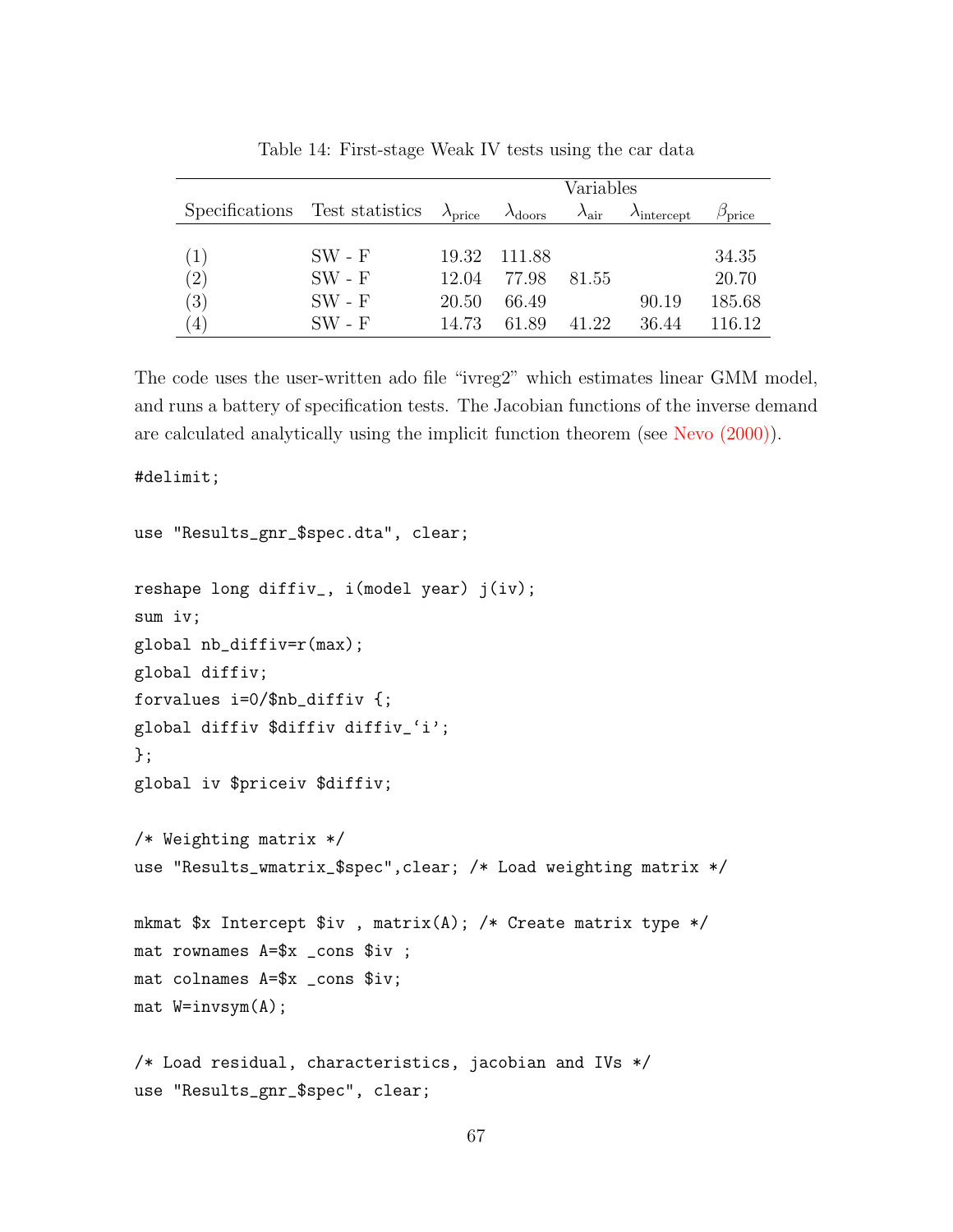```
format * %9.6g;
/* GN IV regression with weighting matrix W */
ivreg2 xi $x ($endovar =$iv), r wmatrix(W) cluster(model) ffirst;
mat V=diag(vecdiag(e(V)));
mat se_$spec=vecdiag(cholesky(V))';
mat colnames se_$spec=se_$spec;
mat spec_test_$spec=(e(idstat),e(idp),e(j),e(jp),e(jdf))';
mat rownames spec_test_$spec= KP_test KP_pv J_test J_pv J_df;
/* Save weak IV tests */
clear;
mat F=e(first);
svmat2 F, rnames(stats) names(col);
keep if stats=="SWF" | stats=="SWFp";
gen spec="$spec";
list;
mat list F;
save results/WeakIV_test_$spec, replace;
use results/Car_demand_estimates_$spec, clear;
rename Var1 est_$spec;
mkmat est;
mat rownames est_$spec= $endovar $x _cons;
/* Save GMM results to spreadsheet */
clear;
svmat2 est_$spec, rnames(param);
svmat2 se_$spec;
local nparam=_N;
local N=_N+5;
set obs 'N';
```